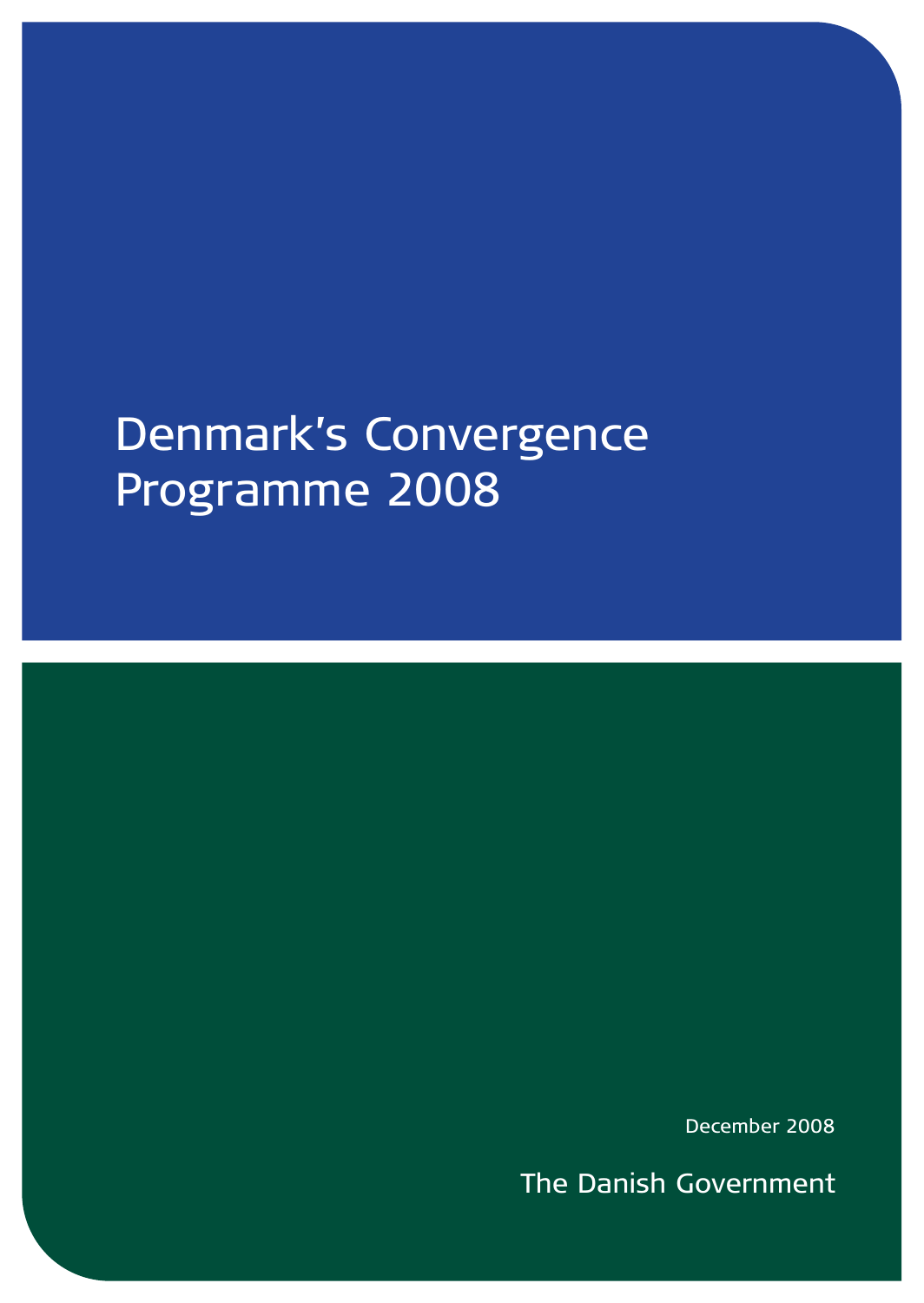Denmark's Convergence Programme 2008

December 2008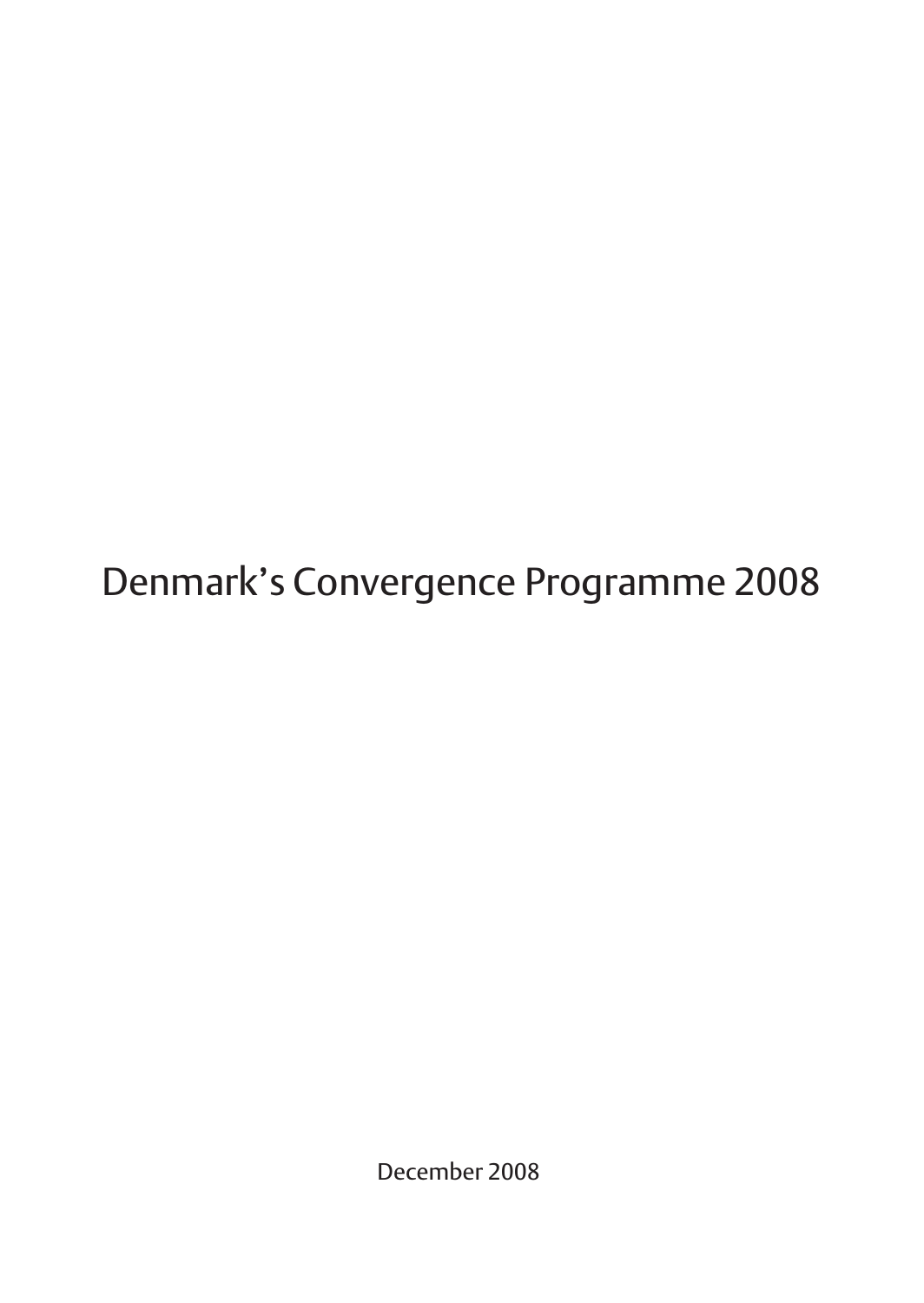Denmark's Convergence Programme 2008 December 2008

The publication can be ordered or collected at: Schultz Distribution Herstedvang 10, 2620 Albertslund Telephone +45 43 63 23 00 Fax: +45 43 63 19 69 E-mail: Schultz@schultz-grafisk.dk Hjemmeside: www.schultz-grafisk.dk

Enquiries regarding the publication can, furthermore, be addressed to: Ministry of Finance Macroeconomic Policy Center Christiansborg Slotsplads 1 1218 København K Denmark Telephone +45 33 92 33 33

Cover: BGRAPHIC Printed by: Schultz Grafisk No. of copies: 200<br>Price: Free Price: Free of charge<br>ISBN: 978-87-7856-9 ISBN: 978-87-7856-901-1

Electronic Version: Production: Schultz<br>ISBN: 978-87-ISBN: 978-87-7856-902-8

The publication can be downloaded at: www.fm.dk



Trykt af Schultz Grafisk, som har licens til brug af svanemærket,<br>er ISO 14001 miljøcertificeret og ISO 9002 kvalitetscertificeret.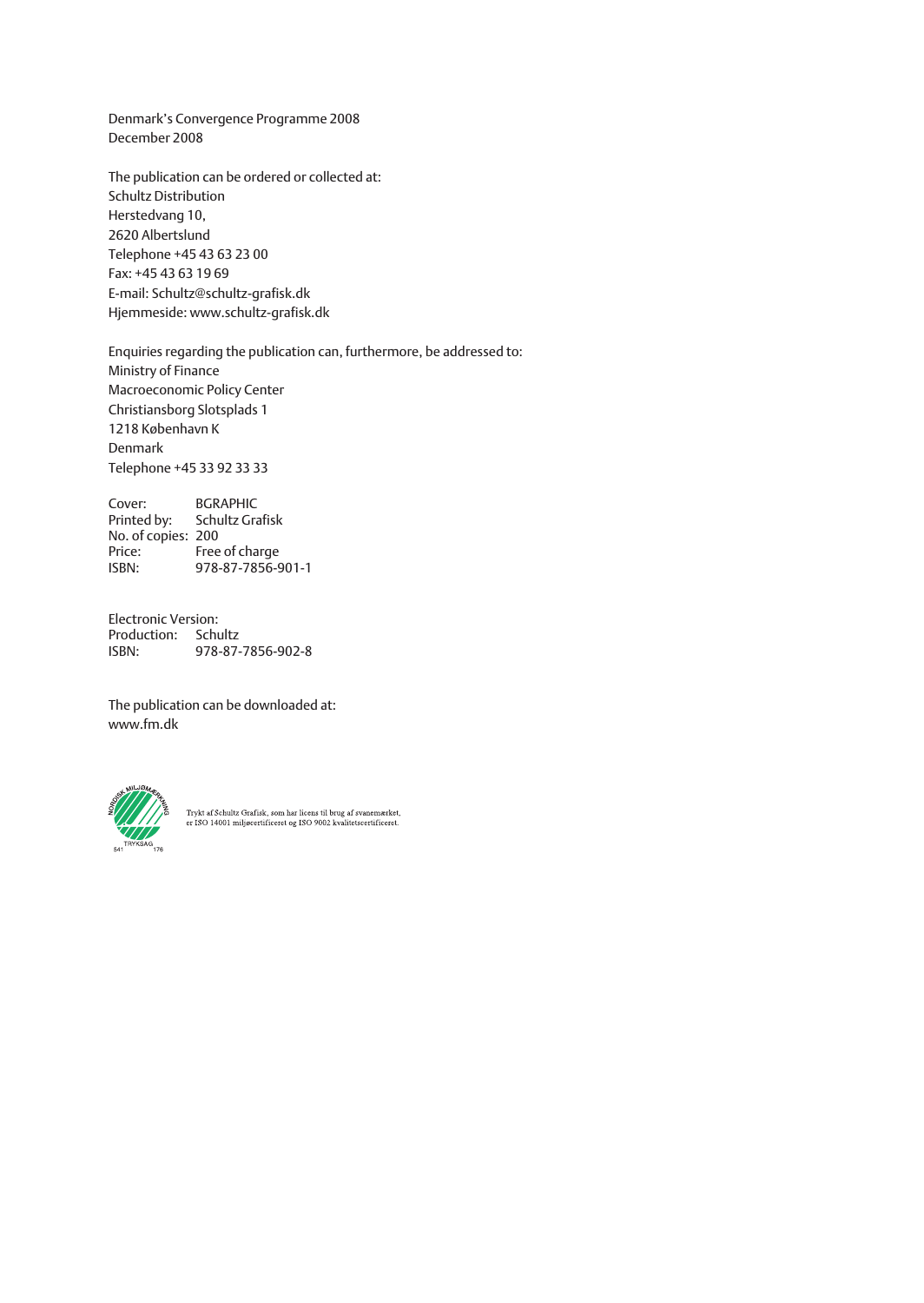## Index

| 1. |                  |                                                                           | 5            |
|----|------------------|---------------------------------------------------------------------------|--------------|
|    | 1.1              | Weakened prospects for growth and public finances in the next few years   | 5            |
|    | 1.2 <sub>1</sub> | Underlying trends in public finances may be less favourable than hitherto | $\mathsf{q}$ |
|    | 1.3              |                                                                           | 10           |
|    | 1.4              |                                                                           | 13           |
|    | $1.5\,$          | Assumptions and requirements that may affect target compliance            | 15           |
|    | 1.6              | New initiatives and updated assumptions compared to CP07                  | 16           |
|    | 1.7 <sub>z</sub> |                                                                           | 18           |
| 2. |                  |                                                                           | 19           |
|    | 2.1              |                                                                           | 19           |
|    | 2.2              |                                                                           | 19           |
|    | 2.3              |                                                                           | 21           |
|    | 2.4              |                                                                           | 24           |
|    | 2.5              |                                                                           | 26           |
|    | 2.6              |                                                                           | 28           |
|    | 2.7              |                                                                           | 31           |
| 3. |                  |                                                                           | 33           |
|    | 3.1              |                                                                           | 33           |
|    | 3.2              |                                                                           | 35           |
|    | 3.3              | Employment and productivity assumptions through 2015                      | 38           |
|    |                  |                                                                           | 44           |
|    | 3.5              |                                                                           | 45           |
| 4. |                  |                                                                           | 47           |
|    | 4.1              |                                                                           | 47           |
|    | 4.2              |                                                                           | 49           |
|    | 4.3              |                                                                           | 51           |
|    | 4.4              |                                                                           | 53           |
|    | 4.5              |                                                                           | 54           |
|    | 4.6              |                                                                           | 57           |
|    | 4.7              |                                                                           | 59           |
|    | 4.8              |                                                                           | 61           |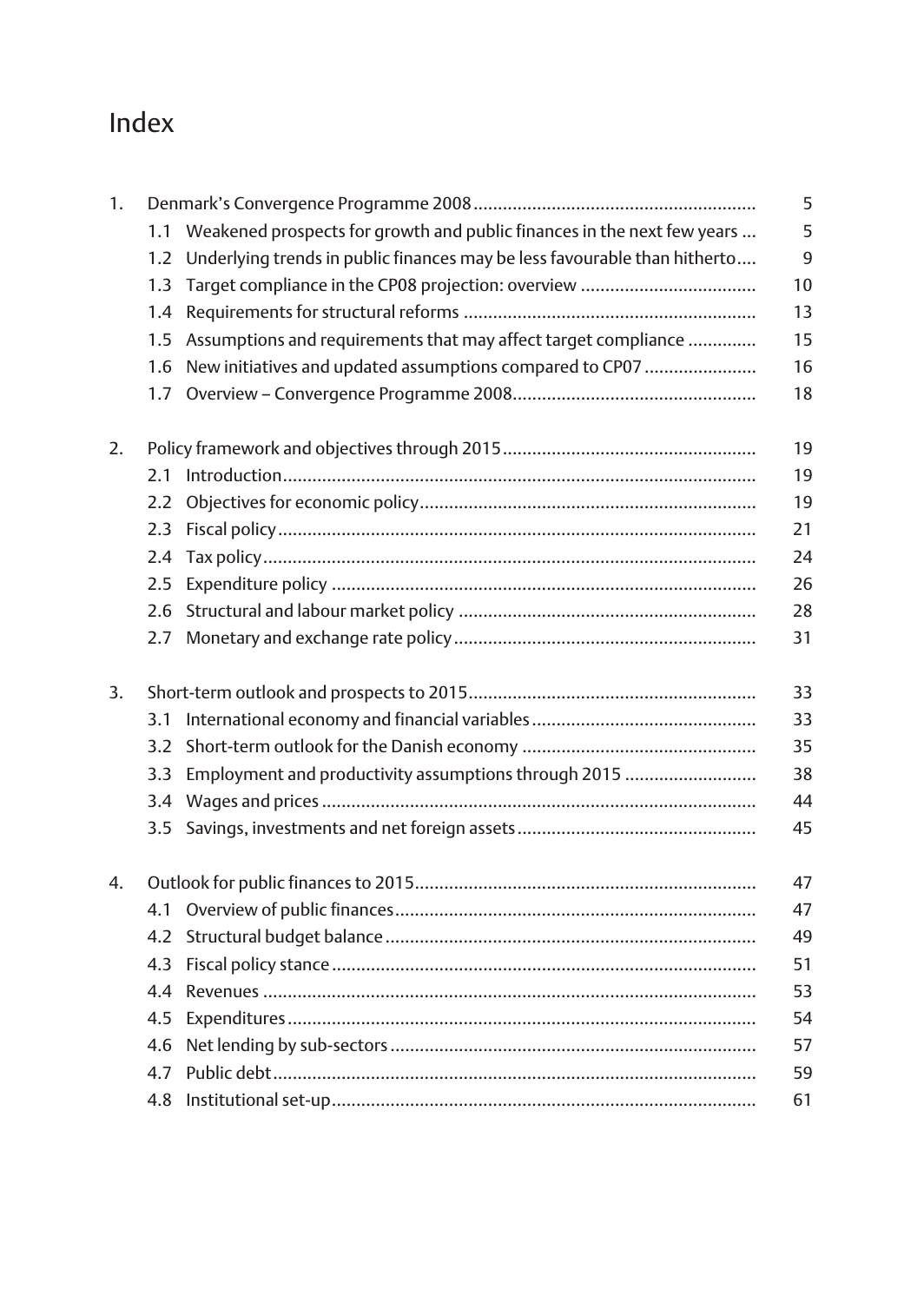| 5. |                                                                  | 65 |
|----|------------------------------------------------------------------|----|
|    | 5.1 Projection principles and effects of the 2006 pension reform | 65 |
|    |                                                                  | 69 |
|    |                                                                  | 71 |
|    |                                                                  |    |

Appendix 3. Energy and Climate Objectives.................................................................. 79

The cutoff date for information is 5. December 2008 and the Fiscal Bill for 2009 was adopted on 11. December 2008.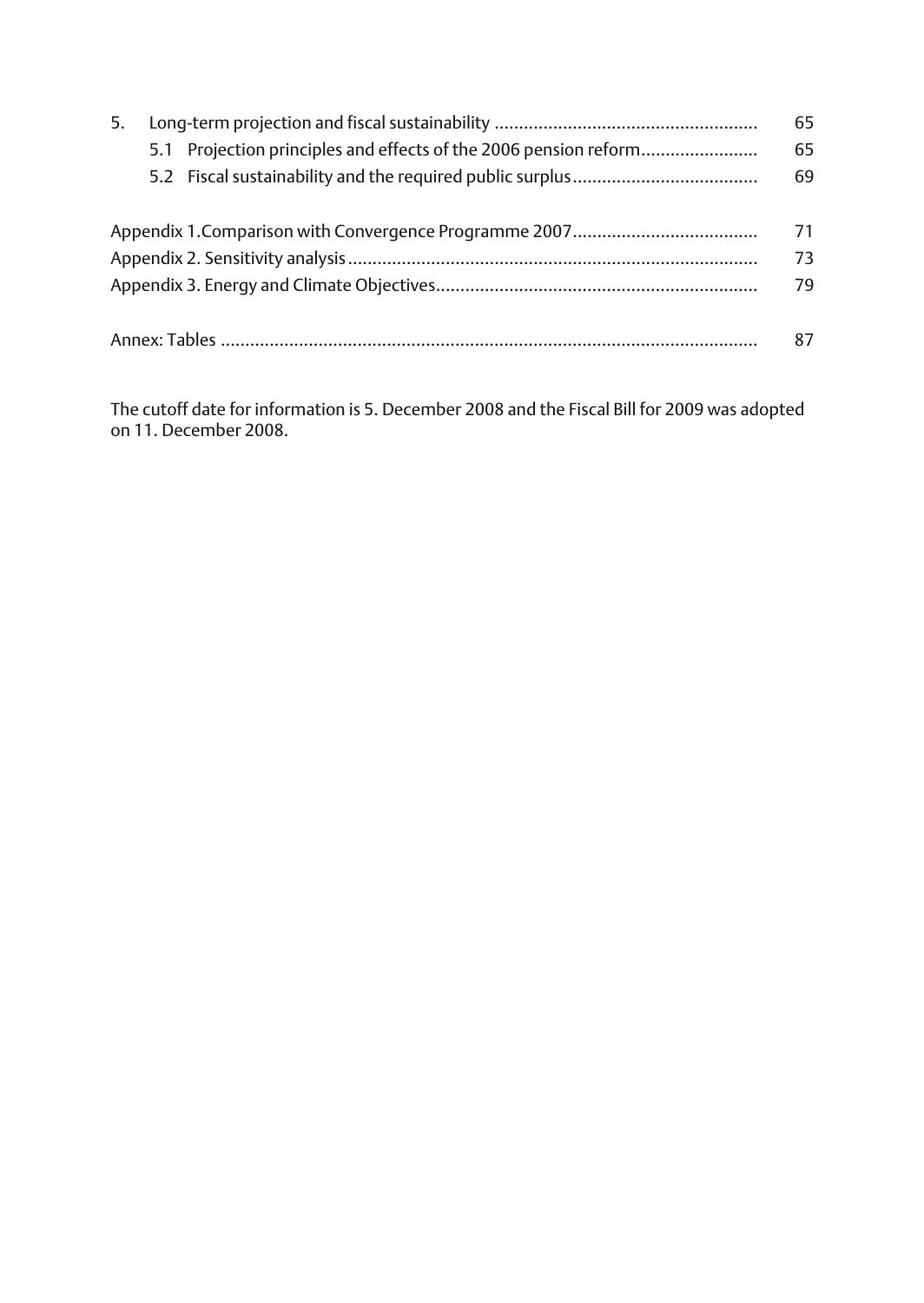## 1. Denmark's Convergence Programme 2008<sup>1</sup>

## 1.1 Weakened prospects for growth and public finances in the next few years

Prospects for the international economy have weakened markedly over the last months, particularly after the escalation of the financial turmoil in September and October when interbank markets froze up and equity prices plummeted. The wideranging financial rescue plans currently being implemented in many countries and significant monetary policy easing, including in the euro area and in the USA, has led to some markets stabilization, but the uncertainty about the future course of events and the impact on the real economy is marked.

For the global economy, the decline in equity prices and weakening housing markets in many countries as well as generally high uncertainty are set to dampen consumption and investment. Moreover, bank lending is likely to be more restrictive in view of the banking sector's need for consolidation after the liquidity crisis and the high credit growth of the last few years.

On the other hand, oil prices and other raw material prices have fallen sharply. Inflation is set to decrease, interest rates have been lowered and additional rate cuts may follow. Going forward market interest rates should fall relative to monetary policy rates on the back of the many recent initiatives to restore functioning financial markets, including government-backed bank guarantees and ample access to liquidity at central banks in many countries. The US dollar has strengthened, improving European (and Danish) competitiveness.

Overall, growth prospects have been marked down sharply in Europe, the US and Asia with very weak or negative growth in 2009 in most OECD countries, followed by a moderate upturn in 20102.

In Denmark, unemployment is at a historical low (1¾ percent) and significantly below the estimated structural level, while employment remains very high. The prospect of an adjustment in the level of activity has been expected for some time. Thus, in Denmark's *Convergence Programme 2007* (CP07), growth was expected to be weak at around  $\frac{3}{4}$  per cent per year in 2009 and 2010, and unemployment was expected to rise to around 3½ per cent of the labour force by 2011. Reflecting the high capacity pressures in the Danish economy, GDP growth has been subdued since late 2006,

<sup>1</sup> The Convergence Programme is prepared in accordance with the Stability and Growth Pact (primarily Council Regulation (EU) No. 1466/97 as amended by Council Regulation No. 1055/2005) and the "*Code of Conduct*" adopted by ECOFIN. Under the regulations, Euro-area member states are required to prepare stability programmes, while other countries prepare convergence programmes. The Council issues an opinion on each national programme based on a recommendation from the Commission and discussions in the Economic and Financial Committee (EFC). The convergence programme and the Council's opinion are transmitted to the Danish parliament. 2 The Convergence Programme scenario is based on the *Economic Survey December 2008*. The assumptions regarding

the international economy correspond to the Commission's *Economic Forecast, autumn 2008*, on which Member States (especially euro- and ERM II-countries) are invited to base their Stability and Convergence Programmes.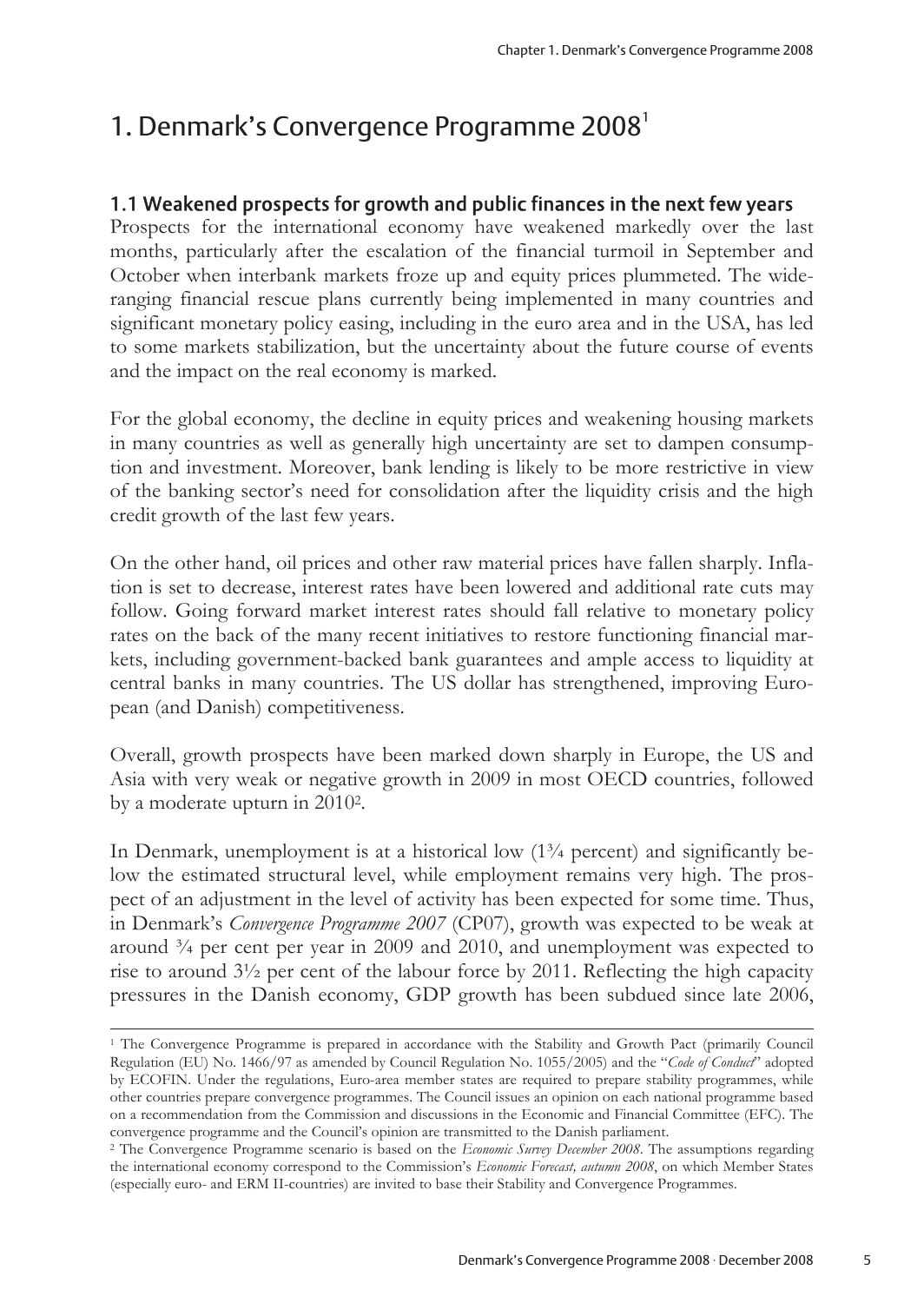and continued demand growth has been reflected in higher imports. Total demand is now abating due to the escalating financial turmoil, stagnating international growth and declining house prices, which in turn reduces labour market pressures.

Accordingly, growth projections have now been reduced to -0.2 per cent in 2009 and 0.7 per cent in 2010. Unemployment is expected to be close to its structural level at around 3½ percent in 2010, and labour market pressures are therefore set to abate faster than previously expected. Even in the absence of the financial turmoil Denmark would be facing a period of low growth and falling job numbers after a couple of years of very strong labour market pressures, *cf. CP07*.

For the Danish economy the events of the last few months have the following implications, among others:

- Public finances will deteriorate markedly in 2009 and 2010. The estimated fiscal surplus of around 50 billion DKR in 2008 (3 per cent of GDP) is expected to turn into balance in 2009 and a deficit of around 25 billion DKR in 2010 (11/4 per cent of GDP). The deterioriating fiscal balance partly mirrors the financial turmoil, including the drop in oil and equity prices which sharply lowers the income from specific revenue sources. The structural surplus is largely unaffected by cyclical changes and swings in oil and equity prices etc., but active fiscal policy decisions lower the structural surplus by close to 1 per cent of GDP in 2009. The structural fiscal balance is estimated to be around 1 per cent of GDP in 2009 and slightly less than 1 per cent in 2010. The structural balance is therefore in line with but in the lower range of the target interval in the 2015-plan calling for structural surpluses of ¾ - 1¾ per cent of GDP towards 2010.
- Over the last few months, the interest rate spread between Denmark and the euro area has widened. To stem capital outflows, Danmarks Nationalbank in October raised its key policy rate from 4.6 per cent to first 5 and then 5.5 per cent, while the ECB cut its refinancing rate by half a point to 3.75 per cent. When the ECB lowered interest rates in November and December to 2½ percent, currency pressures had abated sufficiently for the Nationalbank to follow suit and lower its interest rate to 4¼ per cent, but the spread remained high at 1.75 per cent. Periods of financial turmoil are often associated with foreign exchange outflows and higher liquidity premiums in smaller markets.
- Overall, substantial uncertainty surrounds the outlook and the impact of the financial turmoil on the real economy. With a historically low unemployment rate of 1.7 per cent, the Danish economy is coming from a different position from most other economies, including the euro area and the US. While GDP growth has slowed considerably since end-2006, employment is at a historical high and the output gap is at a high (positive) level after the strong upswing since 2003. In view of this position with very high capacity utilisation and unemployment significantly below the structural level, as well as prospects for a shrinking labour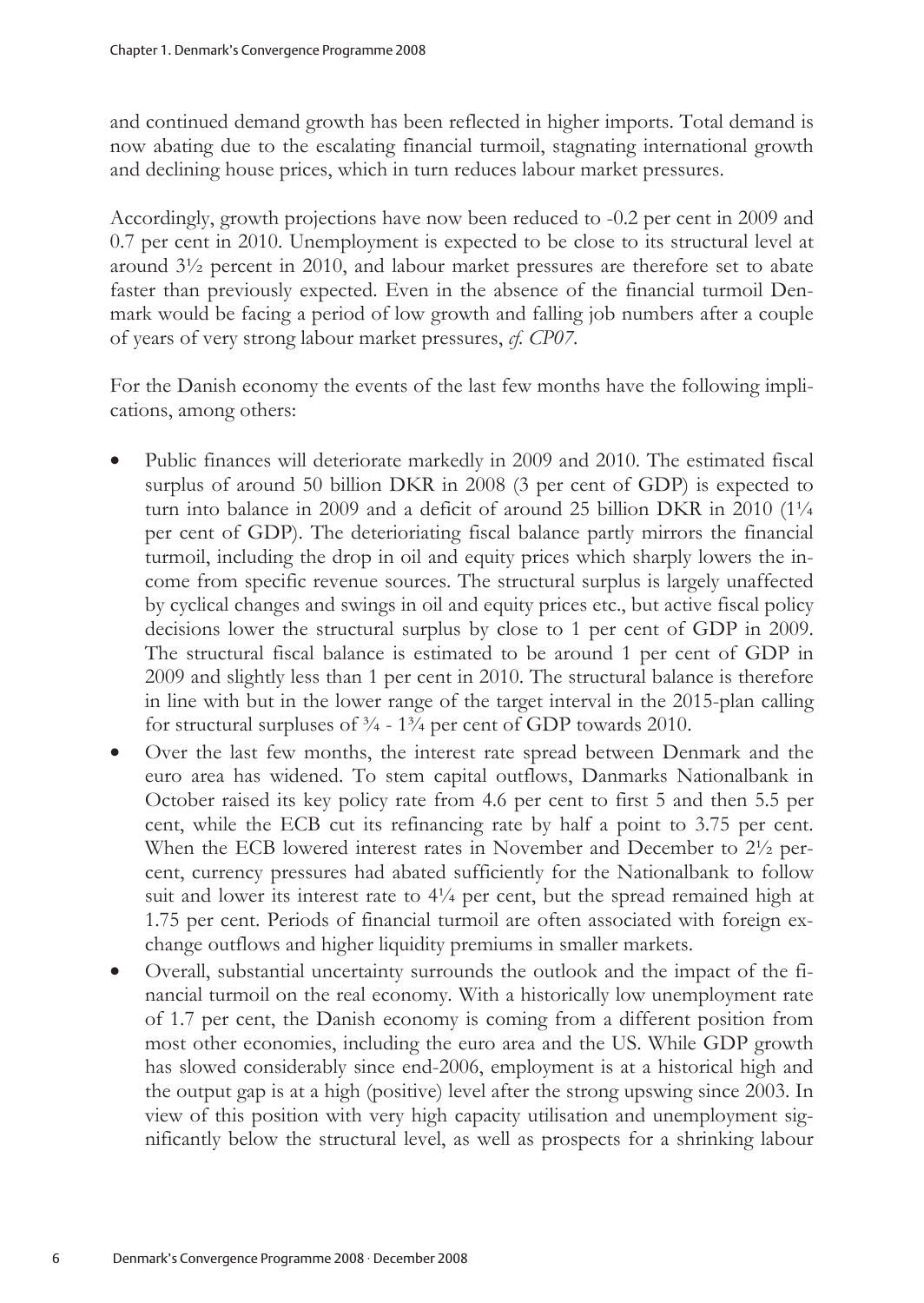force and downward pressure on average working hours owing to demographics, the growth opportunities are in any case quite limited in the coming years.

Periods of financial distress require particular discipline in small economies which, like Denmark, follow a stable exchange rate policy and remain outside the euro area. Responsible fiscal policies and structural reforms that strengthen labour supply support the stable exchange rate policy and provide the best conditions for a lower interest rate spread vis-à-vis the euro area.

At the current juncture, the primary challenge is to get financial markets to function again, which includes avoiding a credit squeeze whereby otherwise sound companies and households have difficulties financing their activities. Meeting this challenge will support employment and help avoid a hard landing. A series of intitiatives have been taken in order to support financial stability, *cf. box 1.1*.

Stabilization policies are thus generally aimed at achieving a controlled slowing in which the pressure on wages and competitiveness can abate, while retaining room for fiscal policy manoeuvre in case the global downturn is prolonged.

The fiscal policies adopted for 2009 – with the fiscal bill adopted on 11. December – entail an easing of 16 billion DKR (close to 1 per cent of GDP) as measured by the direct budgetary impact (that is, the direct impact on public revenues and expenditures). Fiscal policy is estimated to inject a stimulus to demand growth of around 0.4 per cent of GDP as measured by the first-year fiscal effect, *cf. chapter 4*. The fiscal stimulus includes tax cuts of 9 billion DKR in 2009 (½ per cent of GDP), mainly reflecting the tax agreement from 20073. At the same time, public consumption spending is expected to grow by almost 5½ per cent in nominal terms in 2009, partly due to public sector wage growth of 5 per cent reflecting the collective bargaining agreement from last spring. In the wake of the financial turmoil, the suspension of payments to the Special Pensions scheme (SP) has been extended to 2009. In the projections, SP-payments are technically assumed to be suspended also after 2009. Households' real disposable income is expected to rise by  $3\frac{3}{4}$  percent in 2009, which is almost on a par with 2004, when the so-called Spring Package took effect (fiscal stimulus containg income tax reductions etc.).

The deterioration in public finances also reflects the so-called automatic stabilisers in the shape of rising expenditures for e.g. unemployment benefits and lower tax payments, which dampen the slowdown without risks of inappropriate dosage and timing and without lasting deterioration of public finances. The automatic stabilisers are stronger in Denmark than in most other countries.

<sup>3</sup> The 9 billion DKR in 2009 includes the compensating cut in state income taxes that under the "tax freeze" compensates for an increase in the average local government (income) taxes in 2008, *cf. chapter 4*. The annual compensation amounts to around 2 billion DKR, but the compensation for both 2008 and 2009 is enacted in 2009, so in this vein taxes are consequently reduced by 4 billion DKR in 2009 compared to 2008.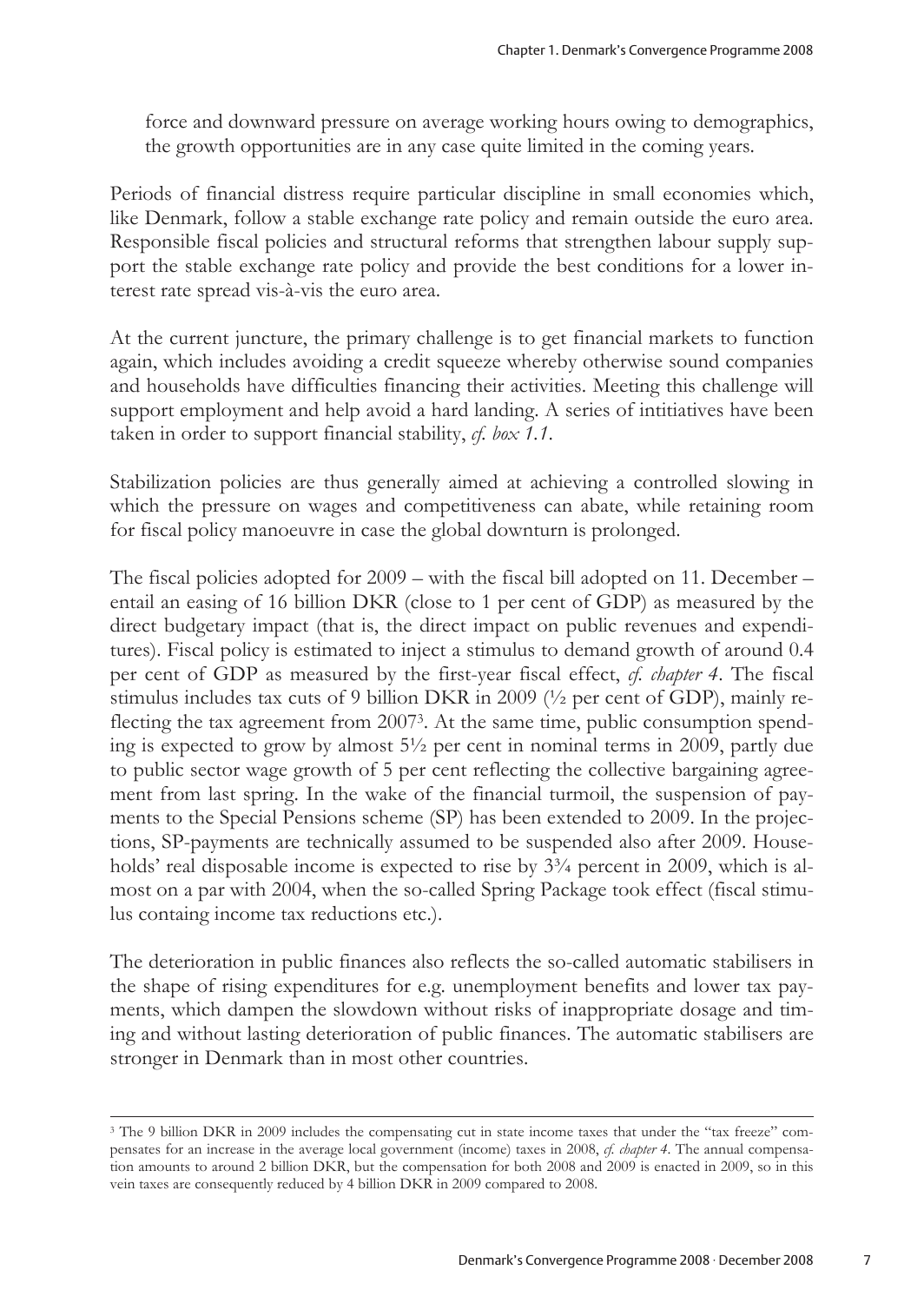#### Box 1.1

#### Danish initiatives to ensure financial stability

A range of initiatives have been launched over the last months to help stabilize financial markets. The initiatives include: a) Easier access to liquidity from Danmarks Nationalbank; b) Financial Stability Act; c) Agreement in the pension area; and d) Issuance of 30-year government bonds. Moreover, to foster improvements in public debt management, changes have been made to the regulations for The Social Pension Fund (Den Sociale Pensionsfond).

The initiatives for securing financial stability are described in more detail at the Ministry of Economic and Business Affairs' home page, cf. www.oem.dk.

#### Easier access to liquidity from Danmarks Nationalbank

During 2008 Danmarks Nationalbank has enacted a number of initiatives providing banks with easier access to liquidity at the central bank. In May, the central bank opened a new lending facility, supporting the exchange of liquidity in the money market by allowing banks and mortgage credit institutions the possibility to borrow against a new special type of bills, loan bills, on a weekly basis until May 2009. Until the end of September 2010 banks and mortgage credit institutes have access to borrow on the basis of excess capital solvency and certain types of securities. In cooperation with the ECB and the Fed, the central bank has established a reciprocal swap facility increasing the euro and dollar liquidity in the market.

#### Financial Stability Act

On October 10 the Danish parliament (Folketinget) passed the Financial Stability Act, under which financial institutions that are members of the Private Contingency Association will cover the claims against banks of up to 35 billion DKR from unsecured creditors, to the extent that such claims are not otherwise covered. Members of the Private Contingency Association operating in Denmark, branches of Danish banks operating abroad and foreign banks in Denmark are covered by the Act to the extent that the banks are not covered by others. Claims exceeding 35 billion DKR will be covered by the state. The state thus provides an unlimited government-backed guarantee for unsecured creditors. Members of the Private Contingency Association may pay the guarantee commission in shares in order to avoid weakening their liquidity position.

#### Agreement in the pension area

On October 31 the government and the Danish Insurance Association (Forsikring & Pension) made an agreement on new initiatives helping to ensure that pension savers do not incur unnecessary losses as a result of the financial turmoil. The new initiatives are to be seen in light of the difficult market conditions, which had brought insurance and pension companies in a position where they could be forced to sell out of their holdings of Danish mortgage bonds.

#### Issuance of 30-year government bonds

Danmarks Nationalbank has issued 30-year government bonds by auctions and tap-sale since November 11. The 30-year bonds are well-suited for risk-management in the pension sector by hedging exposures to long-term liabilities, and are expected to replace previous hedging instruments especially in euros. This may influence the foreign-exchange reserves to the extent that the previous hedging instruments have affected the foreign-exchange position of the pension sector.

#### Changes to the regulations of the Social Pension Fund (Den Sociale Pensionsfond – DSP)

To foster improved public debt management, the Social Pension Fund's regulations were changed on November 3 so that a higher share of the Fund's assets may be invested in securities other than government bonds, including in mortgage bonds. This increases the options for securing more government bonds in circulation in order to strenghten the liquidity in the government bond markets, in a situation where public debt has fallen significantly. Also, the changes facilitate the hedging of government interest rate risks related to the financing of government-subsidised (social) housing. In December 2008 the fund is expected to increase its investments in short term mortgage bonds by around 27 billion DKR. Through this transaction the state invests, via the DSP, in the same bonds used in financing subsidised housing and thereby covers the state's total interest rate exposure.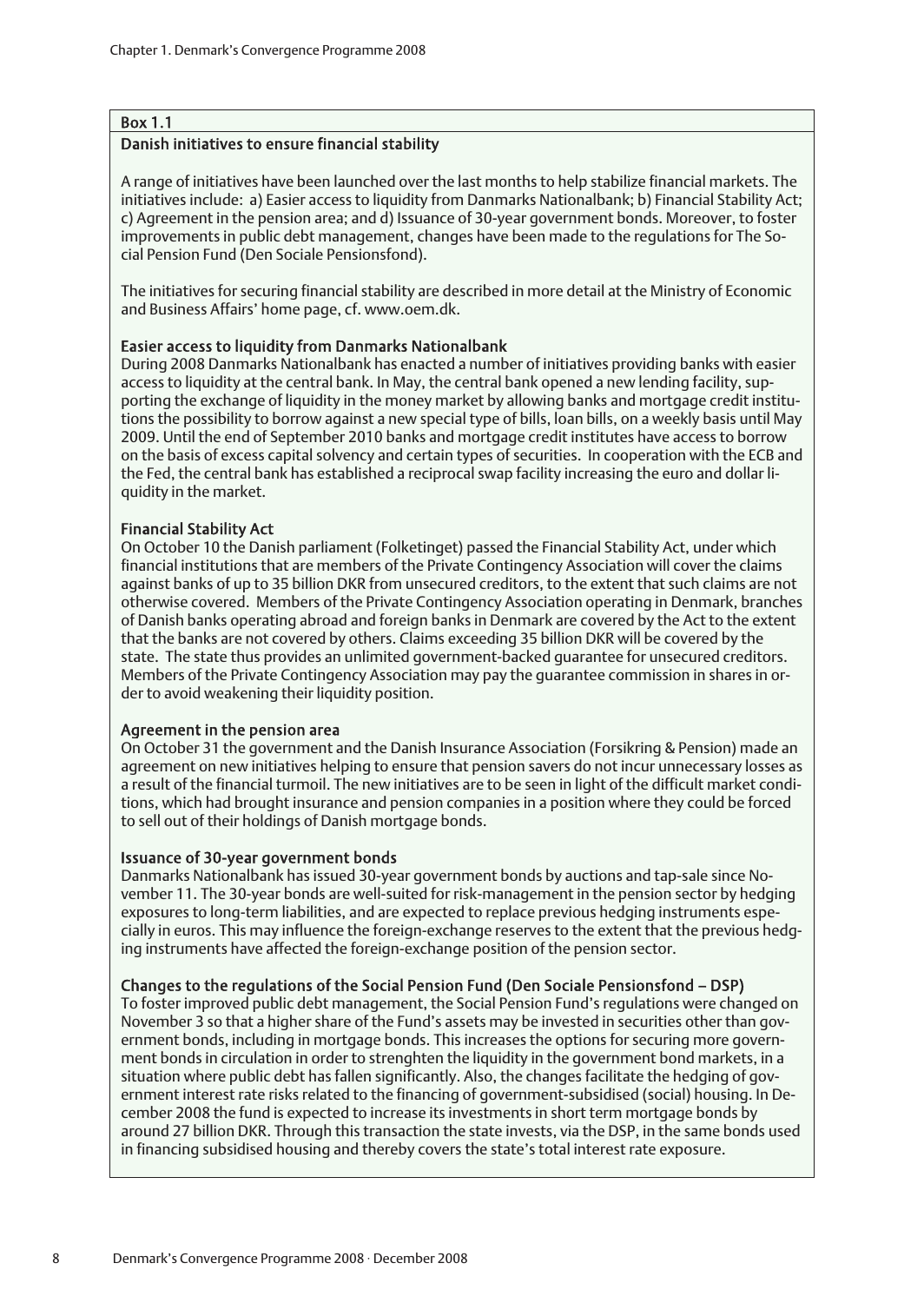At the current juncture, the structural balance is estimated to decline from above 2 per cent of GDP in 2008 to around 1 per cent of GDP in 2009 and below 1 per cent in 2010, *cf. Economic Survey, December 2008*. At the outset, remaining possibilities for fiscal action should be used and take effect only when there is a high degree of certainty that the pressures on competitiveness and inflation are vanishing from the economy and it is judged that the automatic stabilisers and the evolution of financial conditions (particularly interest rates) are not adequate to safeguard against substantial imbalances in the economy.

## 1.2 Underlying trends in public finances may be less favourable than hitherto

The Danish economy has experienced a prolonged period of robust growth in production and employment and favourable conditions for public finances, both on the revenue side and as regards cyclical expenditures.

Public debt has been reduced sharply during the recent upswing and owing to high revenues from oil- and gas extraction in the North Sea as well as company taxes. In this vein, the fiscal surplus was historically high at 4½-5 per cent of GDP in 2005- 2007 (75-80 billion DKR per year). The estimated 2008 surplus of around 3 per cent of GDP is also higher than what can be expected under normal conditions.

As mentioned, public finances are now expected to show rough balance in 2009 and a deficit of around 1¼ per cent of GDP in 2010. The estimates for 2009 and 2010 reflect the cyclical downturn and sharply lower oil and equity prices. In addition, income taxes are lowered in line the 2007 tax agreement, and spending on public services makes up a growing share of GDP. The adaption of the tax regime for accrued pension yields passed in December 2007 owing to EU legislation, is estimated to increase, as a one-off, the public sector's transfers to households by around 15 billion DKR in 2010 (0.8 per cent of GDP). These changes related to the pension yield tax do not affect the sustainability of public finances nor the structural balance.

Since 2001, when the initial 2010-plan was adopted, and up until 2007, the underlying developments in public finances have been more favourable than initially assumed. Hence, the structural balance and the fiscal sustainability have stayed on track, even though public consumption expenditures have increased more and taxes have been reduced more than assumed. This mainly reflects unexepectedly positive developments on the revenue side. Many OECD countries have likewise experienced so-called "revenue-rich growth" over the period. Internationally, these developments have been associated with a number of tax bases having grown faster than GDP in line with rising asset prices, including in particular for equities and property.

Also in Denmark, a number of tax bases have grown faster than GDP, including e.g. revenues from activities in the North Sea, and this has contributed to higher public revenues as a share of GDP despite discretionary reductions in taxation, *cf. chapter 2*. Meanwhile, the methods used for calculating the structural balance and the sustain-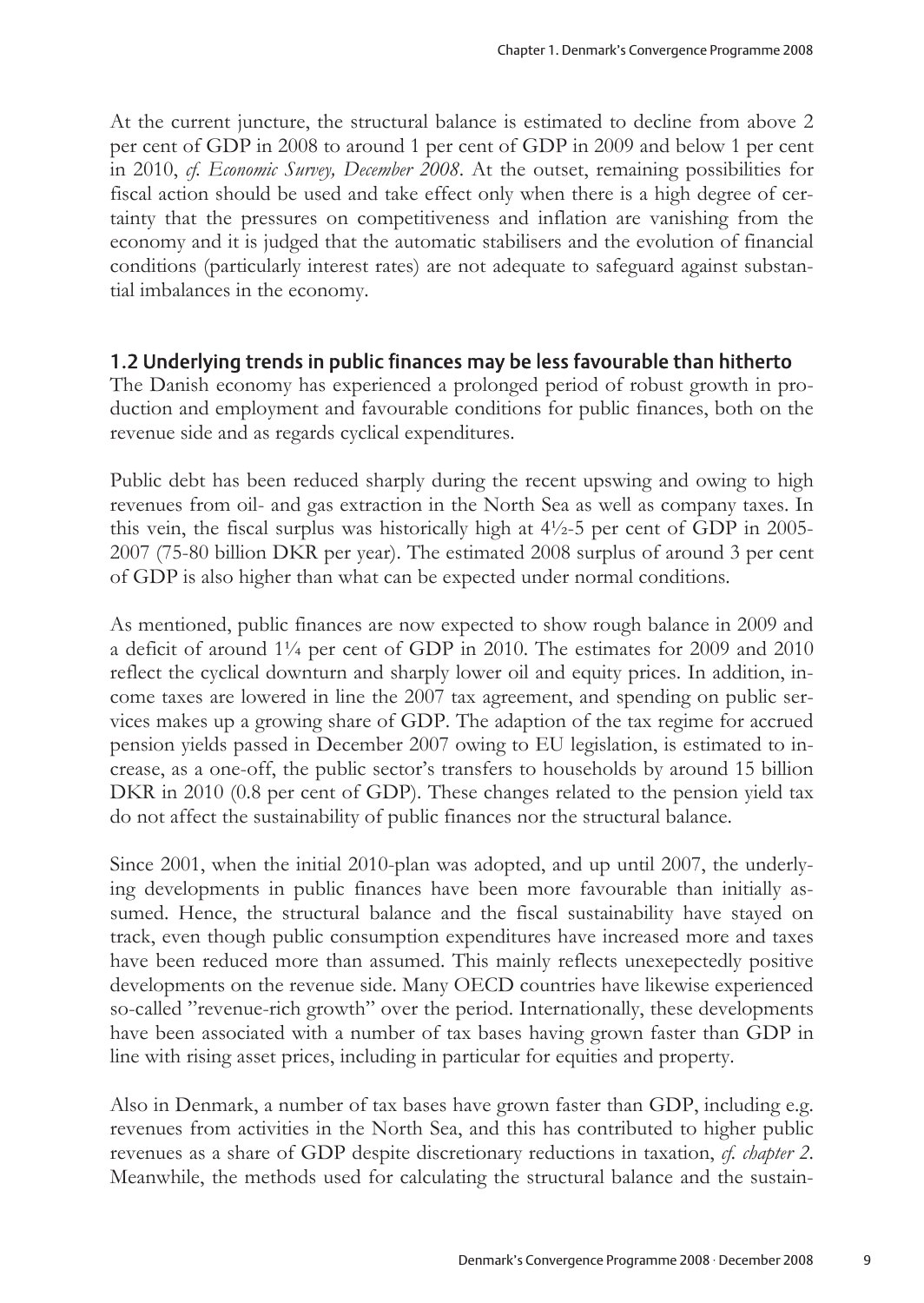ability indicator seek to correct for temporary shifts in tax bases relative to GDP. In the Ministry of Finance's calculation of the structural balance explicit adjustments are made for shifts in revenues from the tax on accrued pension yields that is highly dependent on developments in equity and bond prices. Corrections are also made for fluctuations in company taxes and North Sea-related revenues.

The decline in equity prices since 2007 and especially during the escalating financial turmoil in the autumn of 2008 has led to a significant reduction in pension wealth. To the extent this reduction is permanent, it will manifest itself in lower pension disbursements and hence lower tax revenues in years to come. By the same token, revenues from pension return taxation and equity income taxation may be lower4.

Alongside the financial turmoil, oil prices have plummeted since the summer of 2008, and revenue estimates from North Sea oil and gas extraction have been cut sharply over just a few months. When the Budget proposal for 2009 was presented in August, revenues from the North Sea were estimated at 40 billion DKR (2.1 per cent of GDP) but with a current oil price assumption of 55 \$ per barrel in 2009 revenues are now estimated at 18 billion DKR or 1 per cent of GDP. On current assumptions, the projected future income stream from the North Sea activities converted to a constant annual share of GDP (the so-called permanent revenue impact) is in line with last year's Convergence Programme.

Overall, the outlook for public finances has deteriorated since last year's Convergence Programme. This is so even though developments in the labour market have been stronger than expected until now, with e.g. rising participation rates among immigrants and descendants and lower inflows into voluntary early retirement pension (VERP). Key objectives in the 2015 plan are largely met in the CP08-projection, but the structural balance is on its way down below 1 per cent of GDP in 2010, and the demands on policies have intensified in terms of complying with expenditure targets and implementing structural reforms in order to ensure fiscal sustainability and continued structural surpluses or at least balance up until 2015.

## 1.3 Target compliance in the CP08 projection: overview

The overall fiscal policy targets in the 2015 plan presented in 2007 are:

- Sustainable fiscal policies (a sustainability indicator of 0).
- Surpluses on the structural balance through 2015. In the years towards 2010, the structural surplus should be in the range of  $\frac{3}{4}$  -  $\frac{13}{4}$  per cent of GDP.
- Real public consumption growth of 1 percent per year on average in 2008-2015.
- As a guideline, public consumption expenditures should not amount to more than 26½ per cent of GDP in 2015.

4 Meanwhile, increased saving among households in response to the wealth losses incurred can contribute to an increased tax base for capital income taxation.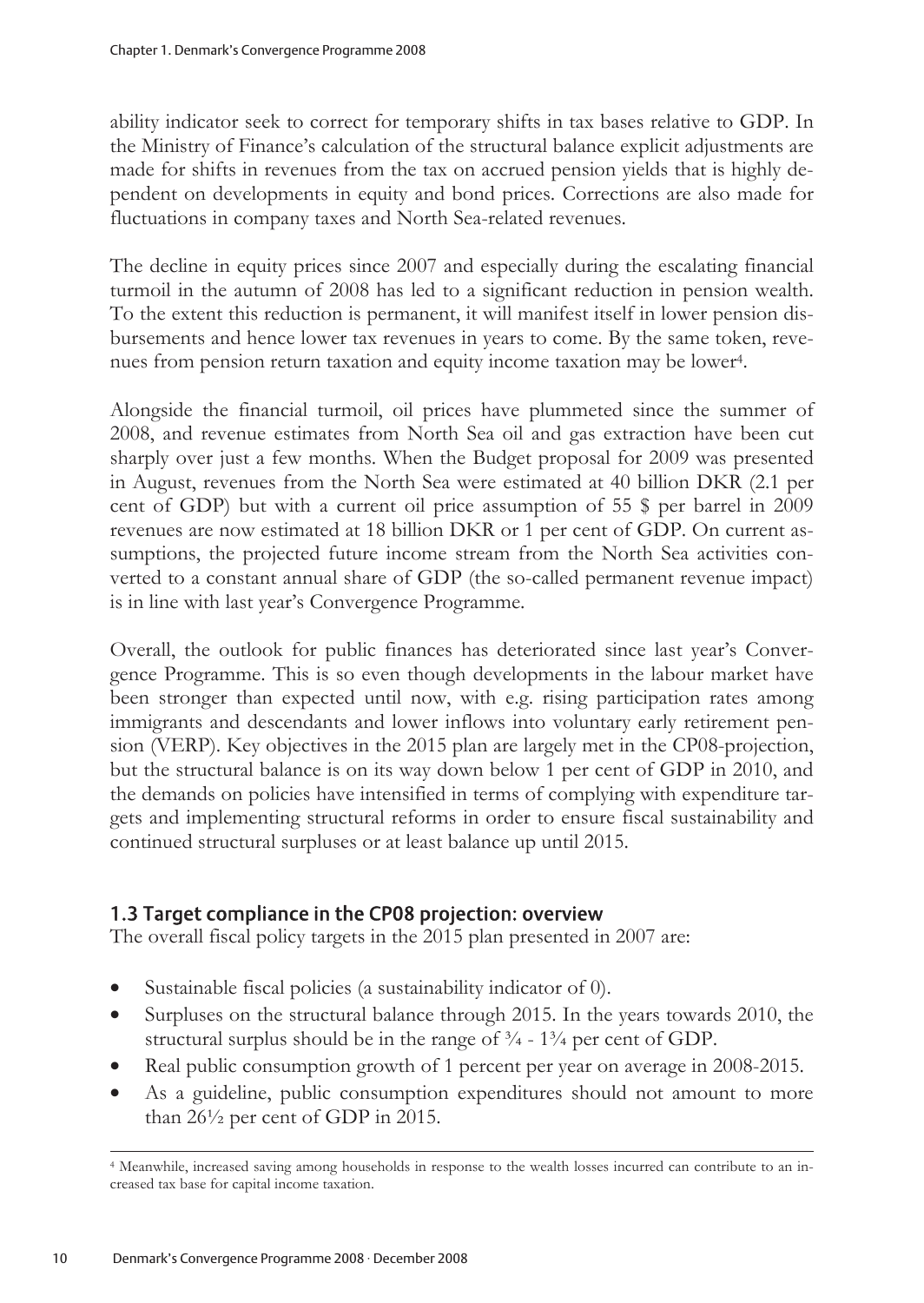Owing to higher price and wage growth for public consumption in 2008-2010 and fall-out from the financial turmoil, the sustainability indicator has currently been calculated to be slightly below zero (-0.1 per cent of GDP). The structural balance in 2015 is estimated to be only in rough balance, and the projections indicate that public consumption expenditures may exceed 26½ per cent of GDP in 2015, *cf. table 1.1*. Section 1.5 shows examples of alternative assumptions about e.g. long term oil prices or policy requirements that may contribute to enhanced target fulfilment.

In November 2008, the International Energy Agency (IEA) published a new outlook, in which the projected real price for crude oil was raised by 60-80 per cent compared to the IEA outlook from 2007. The fiscal sustainability indicator would be improved by around 0.2 per cent of GDP if the projections in the Convergence Programme were based on the new IEA projection. For caution and in view of the massive fall in oil prices since the summer of 2008 with current spot prices below 50 \$ per barrel, the CP08 projection is based on the 2007 IEA projection.

The projections in this year's Convergence Programme imply:

- The structural balance in 2015 amounts to -0.1 per cent of GDP. Mainly higher public consumption relative to GDP and lower disbursements from pension funds (due to lower pension wealth) lower the balance relative to CP07. The technical projections beyond 2015 – for which no political decisions have been made on overall fiscal priorities – point to structural deficits exceeding 1 per cent of GDP by 2020. The post-2015 deterioration mainly stems from higher health and elderly care spending, lower North Sea revenues and fiscal costs of the energy and climate targets. In the very long run – after 2030-2040 – the projected balance improves again owing to the indexation of pension age thresholds in line with the 2006 Welfare Reform as well as higher private pension disbursements.
- The current projection implies that public consumption may exceed 27 per cent of GDP in 2015 which is about ½ per cent of GDP more than the benchmark in the 2015 plan. The high share of expenditures compared to the benchmark does not reflect changed priorities in expenditure policies, cf. below. Real growth in public expenditures in 2007 to 2015 is in line with the projections in CP07.
- Ensuring fiscal sustainability requires structural reforms increasing employment by 20,000 persons and countering the tendency for average working hours to decline towards 2015. In the CP07 projection, these requirements strengthen public finances permanently by around 0.8 per cent of GDP or 14 billion DKR. With the Job Plan from February and the initiatives agreed in November to reduce sickness absence, close to 1/5 of the initial requirement regarding working hours is met, and the two reforms are estimated to strengthen public finances by around 0.1 per cent of GDP (around 2 billion DKR). The remaining requirement of around 12 billion DKR is, according to the projections, broadly suffi-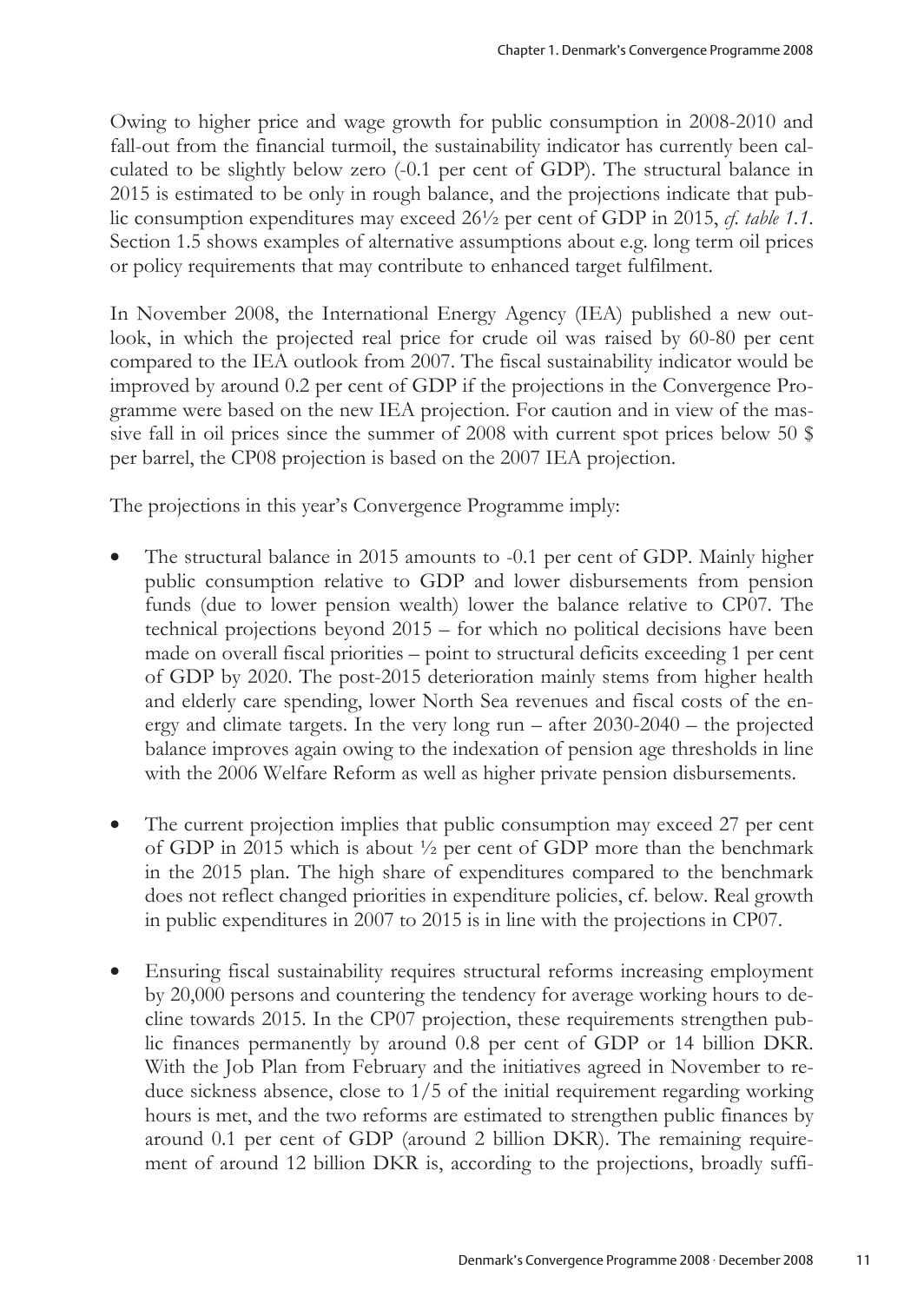cient to ensure fiscal sustainability. Full sustainability can, according to the projections, be secured by measures covering the discrepancy of -0.1 per cent of GDP. That would be the case e.g. if new initiatives raise employment permanently by around 25,000 persons instead of the incorporated 20,000 persons.

Public gross debt (EMU debt) is estimated to increase from 26¼ per cent of GDP by end-2007 to 30¼ per cent by end-2008 and then to decrease to around 22½ per cent of GDP by 2015 given the projected surpluses for most of the period. Rising EMU debt from 2007 to 2008 mainly reflects the mentioned issuance of 30-year government bonds – where the corresponding central bank deposits are not offset in the EMU debt concept – and the new right of the Social Pension Fund to cover interest rate exposures through mortgage bonds that are not offset in the EMU debt calculation either (as opposed to government bonds). The public sector's net asset position, which includes all financial assets and liabilities, is projected to improve from 3½ per cent of GDP by end-2007 to around 6½ per cent of GDP by 2015.

|                                                           | <b>CP08</b> | <b>CP07</b> | Target/<br>benchmark         |
|-----------------------------------------------------------|-------------|-------------|------------------------------|
| Per cent of GDP                                           |             |             |                              |
| Fiscal policy sustainability indicator                    | $-0.1$      | 0.0         | 0                            |
| Structural surplus targets                                |             |             |                              |
| - Structural balance in 2009-10 (average)                 |             |             | $\frac{3}{4} - \frac{13}{4}$ |
| - Structural balance in 2015                              | $-0.1$      | 0.4         | >0                           |
| Targets and benchmarks for public consumption             |             |             |                              |
| - Real growth 2008-09 (annual average)                    | $1.4^1$     | $1.4^1$     | $1.4^1$                      |
| - Real growth 2008-15 (annual average)                    | 1.0         | 1.0         | 1.0                          |
| - Public consumption expenditures in percent of GDP, 2015 | 27.1        | 26.3        | $\leq$ 26½                   |
| Implementation of required reforms towards 2015           |             |             |                              |
| - Implemented since DK2015-plan from August 2007          | 0.1         |             | 0.8                          |
| - Not yet implemented                                     | 0.7         | 0.8         |                              |

in CP07, and in CP08 a real growth of 1.6 per cent in 2008 and 1.2 per cent in 2009.

Source: Ministry of Finance calculations.

As mentioned, public consumption expenditures are projected to increase from  $26\frac{1}{4}$ per cent of cyclically-adjusted GDP in 2007 to around 27 per cent in 2015, above the 26½ per cent benchmark. This partly reflects a revision of the GDP level in the historical national accounts data by Statistics Denmark which lifts the expenditure share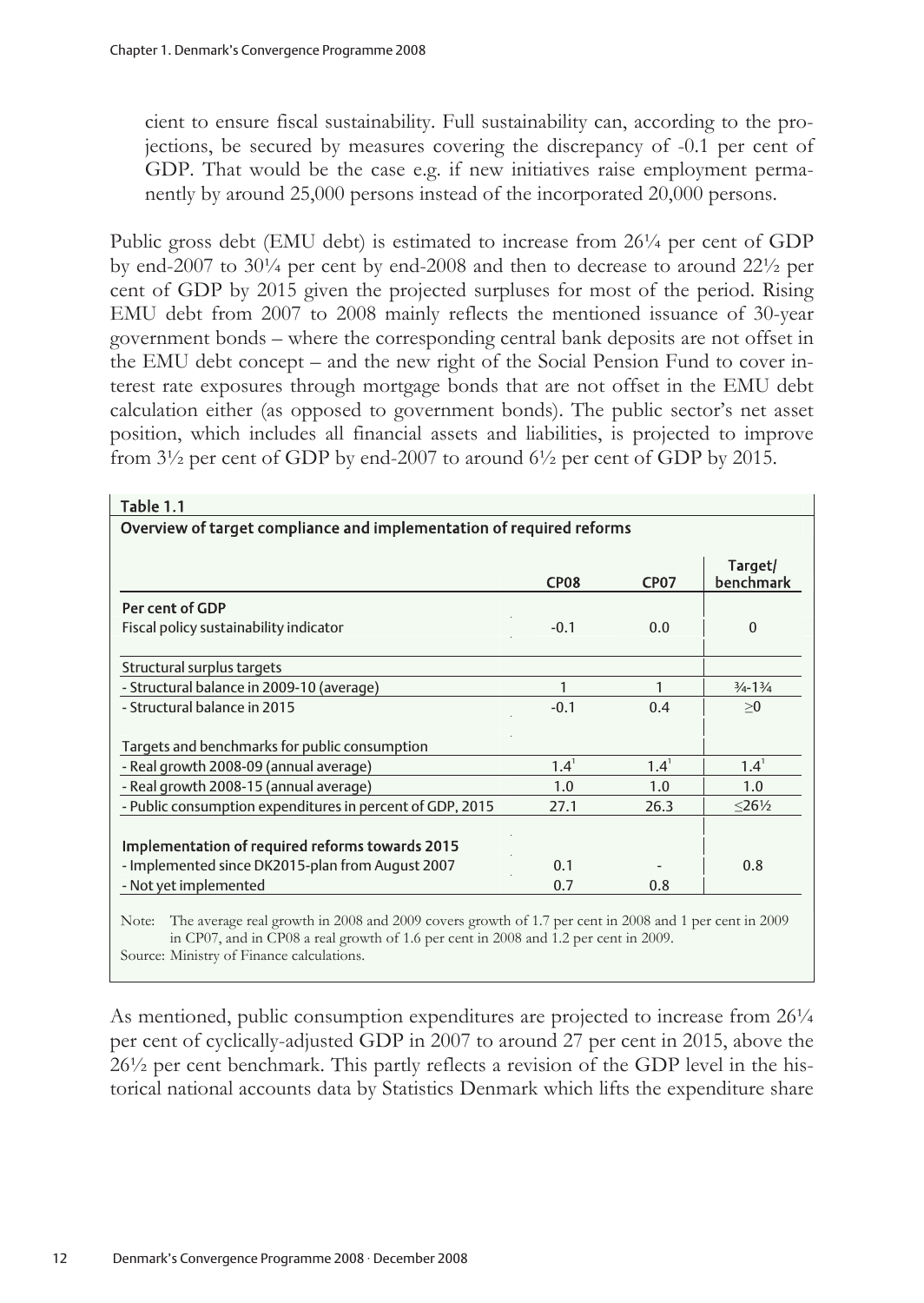by 0.3 points compared to CP07, while not affecting sustainability5. Furthermore, the increase reflects higher price and wage growth in 2008 and projected for 2009 and 2010 on the basis of, notably, the collective wage agreements. The agreements imply public sector wages growing by 12.8 percent over 2008-10, above the 11 percent assumed in CP07. The wage agreement should be seen in light of pronounced labour market pressures and recruitment challenges in both the private and public sector. Private sector wage growth has also been adjusted upward since CP07. Real growth in public consumption in 2008-10 is, however, in line with the initial assumptions.

According to the 2015 plan the high level of expenditures implies "*an obligation to reassess the priorities in economic policy setting with a view to bringing the expenditure level in line with the benchmark*". Decisions concerning the high share of expenditures will be taken when there is more certainty about cyclical developments, including effects of the financial turmoil, and the benchmark in 2015 is hence maintained. The high level of expenditures (the highest since 1983) underlines the importance of complying with the real consumption targets, including in counties and municipalities. In addition, the high spending level should be viewed in light of fiscal policy sustainability and the structural balance towards 2015 being broadly in line with earlier assumptions.

Accordingly, the broad fiscal policy priorities have not been altered in CP08 and real growth in public consumption towards 2015 is essentially as in CP07. Meanwhile, the challenges of expenditure prioritization are intensified by changes to the demographic outlook whereby the projected number of users of public services grows by  $\frac{1}{2}$  per cent more in the current projection to 2015 than in CP07<sup>6</sup>.

A large part of the assumed spending growth has already been allocated for specific purposes, including the "Quality reform" of public services, the targets to raise the share of young people completing an education, and the targeted increase in public research expenditures to 1 per cent of GDP as of 2010. Meanwhile, increasing public health expenditures are expected to account for a major part of the growth targets. To a large extent, therefore, expenditures for new initiatives will have to be found through prioritizing within the given expenditure growth rates.

## 1.4 Requirements for structural reforms

 $\overline{a}$ 

In order to secure sustainable financing of public expenditures in the longer term and a continuation of the tax freeze (the effects of which have been included up to 2015), increasing labour supply remains an essential challenge. In the CP08 projection the requirement for a largely sustainable fiscal policy and structural balance of around 0 per cent of GDP in 2015 is, as mentioned, the implementation of structural

<sup>5</sup> A downward revision of nominal GDP in the historical years forming the basis of the projections, increases both the share of expenditures and revenues in GDP (for given revenues and expenditures in billion DKR) and therefore affects neither the structural balance nor the sustainability indicator.

<sup>6</sup> With expenditures per user as in CP07, the increased number of users implied by demographics would in itself correspond to an increase in public expenditure's share of GDP of 0.1 per cent in 2015. The higher number of users reflects a higher birth rate and hence more children in the updated population projections, *cf. DREAM2008*.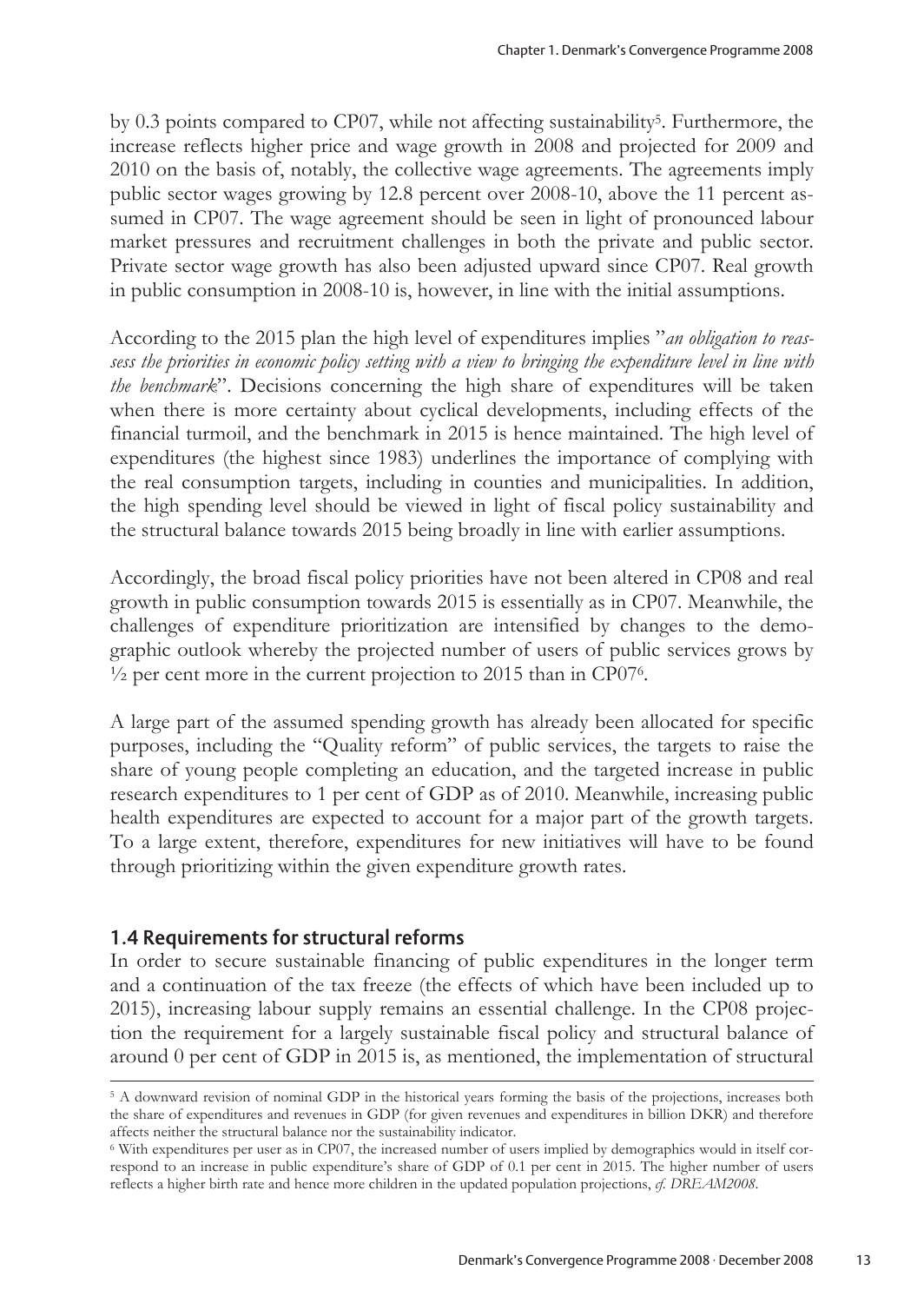reforms increasing the labour force by 20,000 persons and avoiding reduced average working hours from 2009 to 2015, *cf. chapter 2*. The projections thus include requirements to permanently improve the public finances by 0.7 per cent of GDP or 12 billion DKR. Reforms will also increase the growth potential which is currently quite limited, partly due to demographic developments.

A Labour Market Commission was established in December 2007 with the purpose of proposing labour market reforms to meet the reform requirements in the 2015 plan. The Commission presented a first report in October 2008, focusing on proposals to increase labour supply in the short term. The Labour Market Commission is expected to present its final report in the summer of 2009.

Furthermore, a Tax Commission was established in January 2008 to work out models for a tax reform containing a significant reduction in personal income taxes, including the marginal income tax. The reform proposals shall support the government's objectives in the areas of climate and environment policies, be well-balanced in terms of income distribution and be implemented within the sustainable fiscal framework laid down in the 2015 plan. The property value tax will remain unchanged. The Tax Commission will present their report in February 2009.

The reform requirement in CP08 (largely) ensures sustainable financing of expenditure priorities, the tax freeze and fiscal costs related to the energy and climate targets etc. In a projection with no further reforms, the prospects are (*cf. table 1.2*):

- A permanent financing need of around 14 billion DKR (0.8 per cent of GDP). The amount corresponds to the sustainability indicator of -0.1 per cent of GDP excluding contributions from reforms amounting to 0.7 per cent of GDP.
- A deficit on the structural balance of almost 1 per cent of GDP in 2015. In the projection excluding reforms, Denmark would not comply with the provisions in the Stability and Growth Pact according to which Denmark may not aim for a structural deficit higher than ½ per cent of GDP.
- Public consumption's share of GDP would exceed 27<sup>1</sup>/<sub>2</sub> per cent in 2015 because GDP growth would be lower. This would be close to the level in 1982- 1983 when the spending share was at a historical high.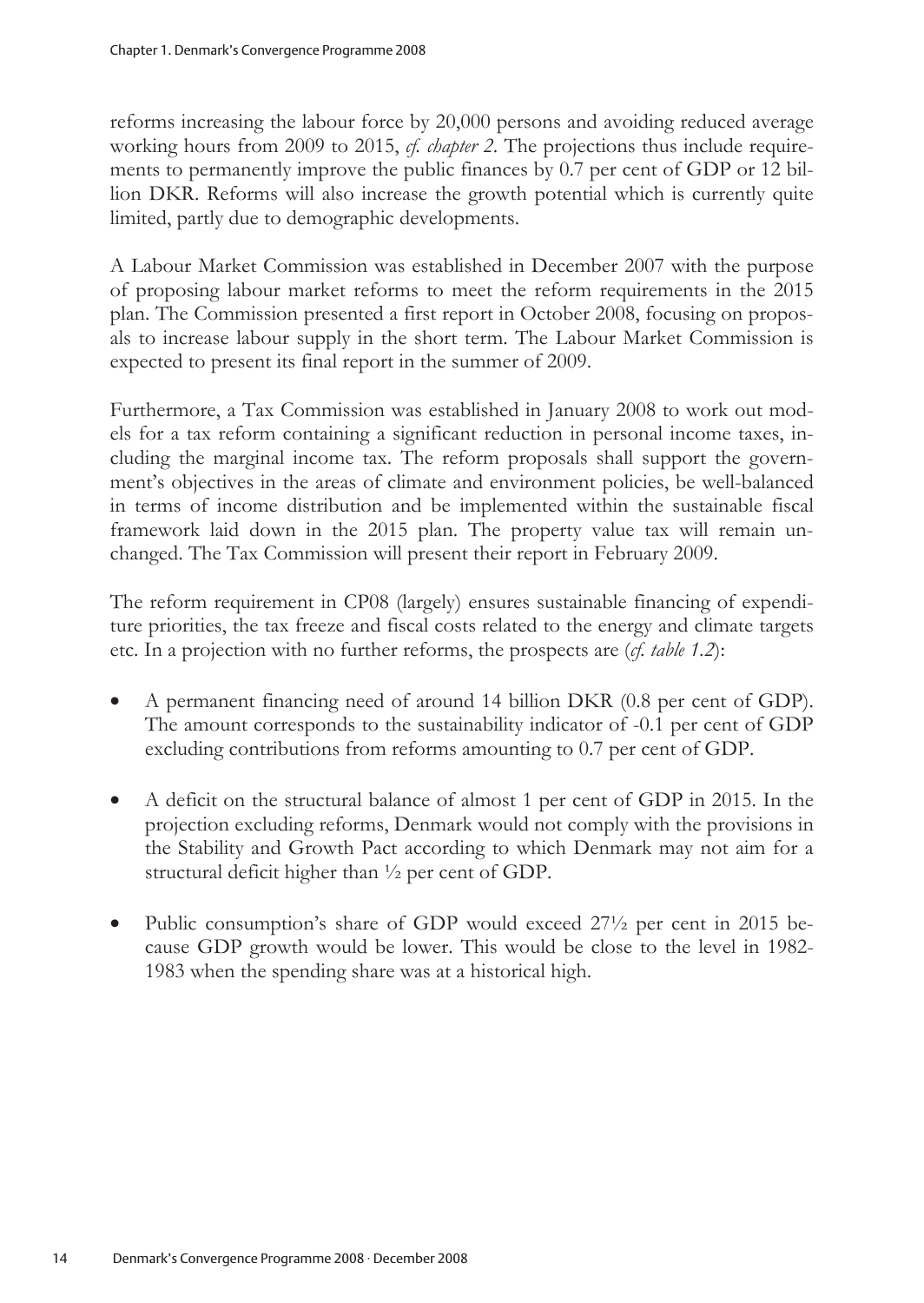| CP08-projection and scenario without required structural reforms |             |                             |                                                |  |  |  |  |  |
|------------------------------------------------------------------|-------------|-----------------------------|------------------------------------------------|--|--|--|--|--|
|                                                                  | <b>CP08</b> | Projection<br>excl. reforms | Some consequences of<br>scenario excl. reforms |  |  |  |  |  |
| <b>Per cent of GDP</b>                                           |             |                             |                                                |  |  |  |  |  |
| Fiscal policy sustainability indicator                           | $-0.1$      | $-0.8$                      | Not sustainable financing                      |  |  |  |  |  |
| Structural balance in 2015                                       | $-0.1$      | $-1.0$                      | Breach of EU rules                             |  |  |  |  |  |
| Public consumption in per cent of GDP 2015                       | 27.1        | 27.7                        | In line with 1982-1983                         |  |  |  |  |  |
| Change in structural employment, 1,000 persons                   |             |                             |                                                |  |  |  |  |  |
| Growth in structural employment 2007-15                          | $\Omega$    | $-20$                       | Lower employment                               |  |  |  |  |  |
| Annual growth 2008-2015, per cent                                |             |                             |                                                |  |  |  |  |  |
| Real growth in potential production                              |             |                             |                                                |  |  |  |  |  |
| (excluding cyclical effects)                                     | 1.6         | 1.3                         | Low economic growth                            |  |  |  |  |  |
| Growth in number of working hours                                |             |                             | Lower labor supply: shorter                    |  |  |  |  |  |
| (excluding cyclical effects)                                     | 0.0         | $-0.3$                      | hours, lower employment                        |  |  |  |  |  |
| Source: Ministry of Finance calculations.                        |             |                             |                                                |  |  |  |  |  |

## $T<sub>2</sub>$ ble 1.2

In the absence of reforms, the annual growth in potential production will be reduced from around  $1\frac{1}{2}$  per cent in the CP08 projection to  $1\frac{1}{4}$  per cent, and this assumes higher growth in productivity than during the last 10-15 years. In the projection excluding reforms, employment and total labour supply in terms of the total number of hours worked can be expected to fall towards 2015 (net of cyclical effects).

CP08 should be seen in light of *Denmark's National Reform Programme, October 2008*. The Reform Programme presents the Danish government's strategy for structural reforms, while the Convergence Programme's primary focus is on the development in public finances etc. – including effects of structural reform on the sustainability of public finances.

## 1.5 Assumptions and requirements that may affect target compliance

The projections in CP08 extend over many years and are subject to uncertain assumptions, including about demography and employment, North Sea revenues, returns on financial assets and more.

In CP08, for example, the oil price assumtion is \$55 per barrel in 2009-2010 and based on the International Energy Agency's 2007 projections the Brent price is expected to rise gradually to \$66 per barrel in 2015 (constant 2008-prices). Due to increasing demand and longer-term scarcity of oil, the crude price is assumed to reach \$74 per barrel in 2030, significantly over the current spot prices of \$40-50 per barrel.

Oil prices have been very volatile over the last years and have dropped considerably since the peak of \$145 per barrel in the summer of 2008. The International Energy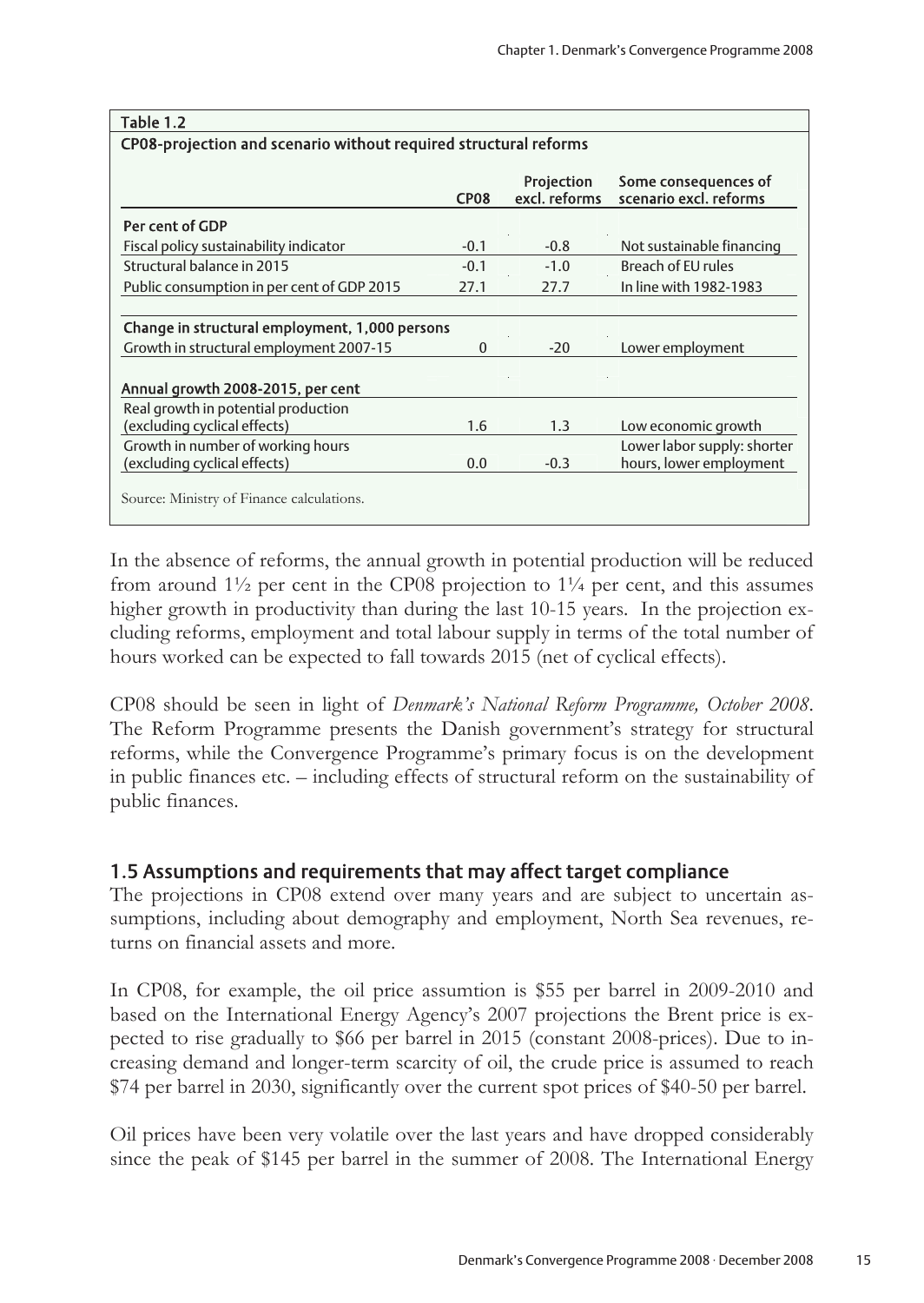$T_{\text{sub}}$ 

Agency (IEA) published a new projection in November 2008 in which the estimated real price for crude oil has, as mentioned, been adjusted upwards by 60-80 per cent compared to IEA's 2007 projection, *cf. appendix 2*.

Given the marked fall in oil prices since the summer of 2008 and the current spot prices of \$40-50 per barrel, for cautionary reasons the central CP08 projection is based on the IEA prognosis from 20077.

By including the new projections from IEA2008 in the CP08 projections, the revenues from the North Sea would be increased signicantly based on preliminary estimates. The sustainability indicator would amount to around 0.1 per cent of GDP, and the structural public balance in 2015 would improve to around 0.2 per cent of GDP, *cf. table 1.3*. The projection includes an impact of higher oil prices on energy efficiency which reduces revenues from taxes on energy consumption, *cf. appendix 2.*

|                                                | CP <sub>08</sub> | <b>CP08</b><br>incl. IEA2008 | CP08 incl.<br>higher em-<br>ployment |
|------------------------------------------------|------------------|------------------------------|--------------------------------------|
| Per cent of GDP                                |                  |                              |                                      |
| Fiscal policy sustainability indicator         | $-0.1$           | 0.1                          | 0.0                                  |
| Structural balance in 2015                     | $-0.1$           | 0.2                          | 0.0                                  |
| Public consumption expenditures in per cent of |                  |                              |                                      |
| GDP in 2015                                    | 27.1             | 27.1                         | 27.1                                 |

Increased employment would also strengthen target achievement. An increase in structural employment of for example 5,000 persons more than assumed due to new initiatives or otherwise would strengthen fiscal policy sustainability and the balance in 2015 by around 0.1 per cent of GDP, *cf. table 1.3*.

#### 1.6 New initiatives and updated assumptions compared to CP07

Compared to the CP07 projection, new information included in CP08 covers the updated cyclical outlook, labour market trends and public finance data as well as effects from new initiatives, including the Job Plan and the Energy Agreement from 2008. The effects of the adjusted assumptions are summarized in *table 1.4* and cover particularly the following:

Updated projections for public finances and cyclical conditions based on the *Economic Survey, December 2008*. The structural balance in 2009-2010 is close to

<sup>7</sup> In addition, it may be noted that the Norwegian Ministry of Finance's projections (from October 7) are generally in line with IEA's 2007 projections in the short as well as medium term.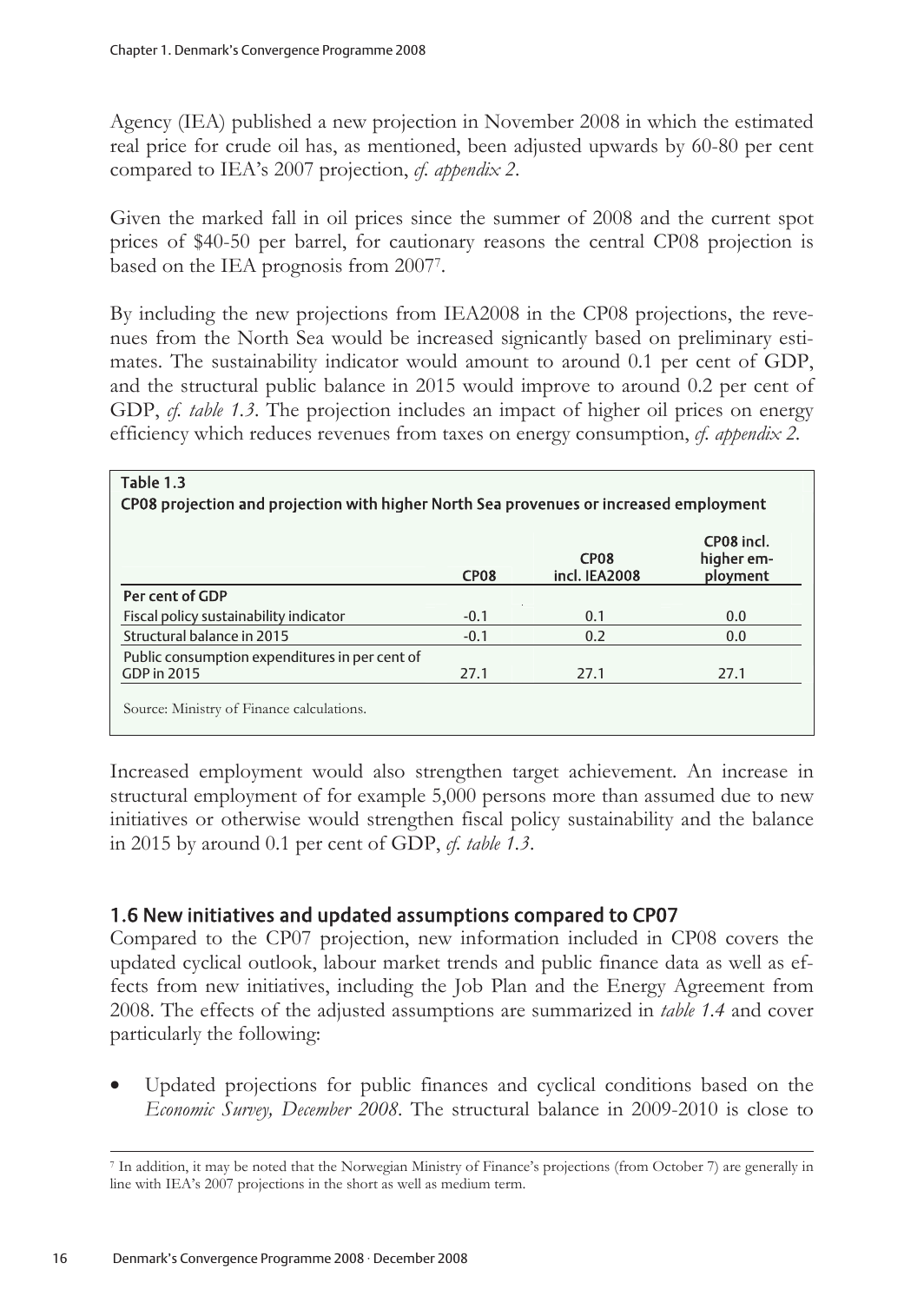the estimates in CP07. Public consumption is higher, while spending on e.g. voluntary early retirement pension is lower. Higher structural employment and revenues from indirect taxes and property taxes strengthen the structural balance.

- New estimates for oil prices, North Sea production and the US dollar exchange rate have led to new estimates for North Sea revenues, *cf. above*. Overall, the estimated permanent revenues from North Sea activities are in line with the CP07.
- Pension wealth is estimated to be about 20 per cent of GDP lower by end-2008 than in CP07, based on the assumptions in the December Economic Survey. From 2008, yields on pension wealth are assumed to be normal. The assumptions weaken sustainability and the 2015-balance by 0.1-0.2 per cent of GDP.
- *Job Agreement 2008* and *Initiatives against sickness absence*. The Job Agreement and the initiatives against sickness absence implement some 2 billion DKR (0.1 per cent of GDP) of the structural reform requirements in CP07 (of 14 billion DKR or 0.8 per cent of GDP). The Job Agreement from February includes changes to supplementary unemployment benefits, tax relief for 64-year olds who remain in full-time employment, increased efforts for international recruitment and more. The initiatives in the Job Plan raise labour supply by some 8,000 persons in 2012 (full time equivalents) and close to  $3,000$  persons in the long run<sup>8</sup>. The Job Plan implements almost 1 billion DKR worth of required structural reforms. The initiatives against sickness absence are expected to raise labour supply equivalent to 4,000 persons and to reduce expenditures related to sickness absence.
- *Energy Agreement 2008 and Climate targets*. The Energy Agreement from February includes more ambitious targets in energy and climate policy. The target towards 2011 is a reduction in gross energy use by 2 per cent compared to 2006 and an increase in the share of renewable energy in gross energy consumption to 20 per cent. Towards 2020 gross energy consumption is to be reduced by 4 per cent compared to 2006. At the same time rough estimates are included for the fiscal costs associated with a 20 per cent reduction in CO2 emissions in the non-ETS sector from 2005 to 2020, which is the target assumed to be agreed for Denmark with the other EU member states<sup>9</sup>. In total, the estimated effect on sustainability from the energy and climate strategies is in line with the estimates in CP07, which is around 0.3 per cent of GDP or 5 billion DKR (including the Energy Plan 2005).

<sup>8</sup> Estimates for effects related to the increased international recruitment have not been included. International recruitment may contribute to stronger growth and prosperity but in principle does not improve fiscal sustainability, since immigration of workers and their families imply both higher public revenues and expenditures.The bulk of the positive contribution to fiscal sustainability from the Job Plan stems from the adjustments regarding supplementary unemployment benefits, especially since other initivatives for increasing the short term labour supply are associated with expenditures or lower revenues. The tax relief for 64-year olds that remain in employment is temporary.<br><sup>9</sup> The projections do not include possible effects from a commitment of reducing CO2 emissions in industries not

subject to the emission trading scheme by e.g. 30 per cent towards 2020, which could be an EU requirement for Denmark if an international agreement is reached on reducing CO2 emissions, *cf. appendix 3*.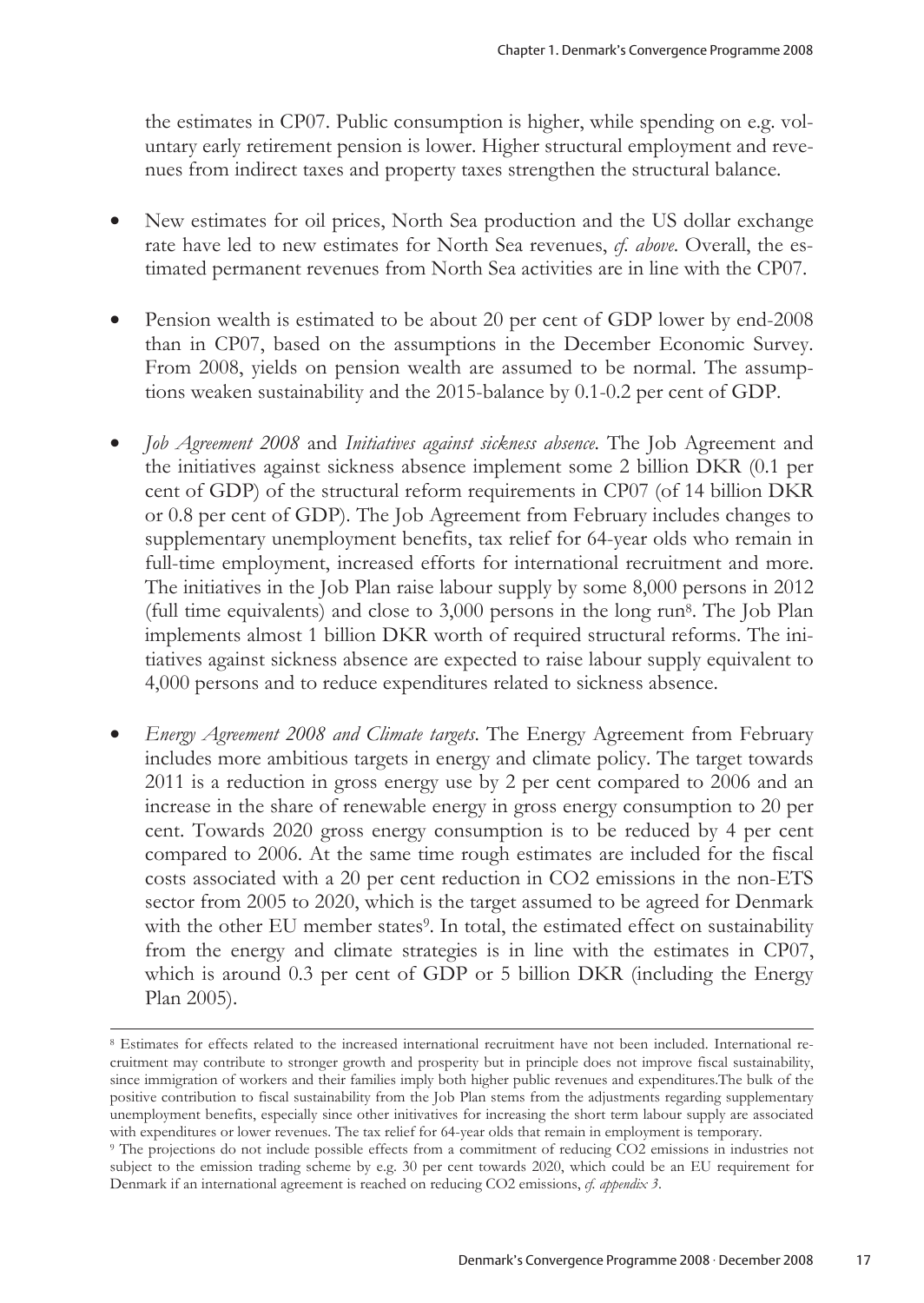Updated information on: a) the population's labour market attachment and working hours by age, gender and country of origin, including the employment rate among immigrants and descendants, b) updated assumptions regarding influx to voluntary early retirement pension etc., c) revenues from property taxes in light of the developments in property valuations, d) an updated population projection (DREAM 2008) implying higher birth rates, more children and increased numbers of users of public services.

| Table 1.4                                                                             |                           |
|---------------------------------------------------------------------------------------|---------------------------|
| Sustainability indicator - overview of changes from CP07 to CP08                      |                           |
|                                                                                       | Per cent of<br><b>GDP</b> |
| 1. Convergence Programme2007                                                          | 0.0                       |
| - Excluding requirements for working hours and employment                             | $-0.8$                    |
|                                                                                       |                           |
| - New estimates for North Sea revenues                                                | 0.0                       |
| - Lower pension wealth (lower net present value of deferred taxes, net)               | $-0.15$                   |
| - Job Agreement 2008 and initiatives against sickness absence                         | 0.1                       |
| - Energy Agreement 2008 - extra expenditures compared to targets included in the CP07 | 0.0                       |
| - New population projections, DREAM 2008                                              | $-0.1$                    |
| - New labour market data (RAS2006, working time data etc.)                            | 0.1                       |
| - Other factors in Economic Survey, December 2008                                     | 0.05                      |
|                                                                                       |                           |
| - Requirements for unchanged working hours and 20,000 more employed in CP08           | 0.7                       |
|                                                                                       |                           |
| 2. Convergence Programme 2008                                                         | $-0.1$                    |
| Source: ADAM and own estimates.                                                       |                           |

#### 1.7 Overview – Convergence Programme 2008

Fiscal policy strategies and targets towards 2015 are set out for in *chapter 2*. The short term outlook for the Danish economy and assumptions towards 2015 are presented in *chapter 3*. The public finances towards 2015 are described in *chapter 4*, including the institutional framework and quality in public expenditures etc. The long term sustainability of public finances is treated in more detail in *chapter 5*.

Changes compared to last years' Convergence Programme and sensitivity analysis, including effects related to the external assumptions based on the EU Commission's autumn forecast and IEA's oil price projections from 2008, are treated in *appendix 1* and *2*. *Appendix 3* examines the estimated public finance impact of climate and energy policies.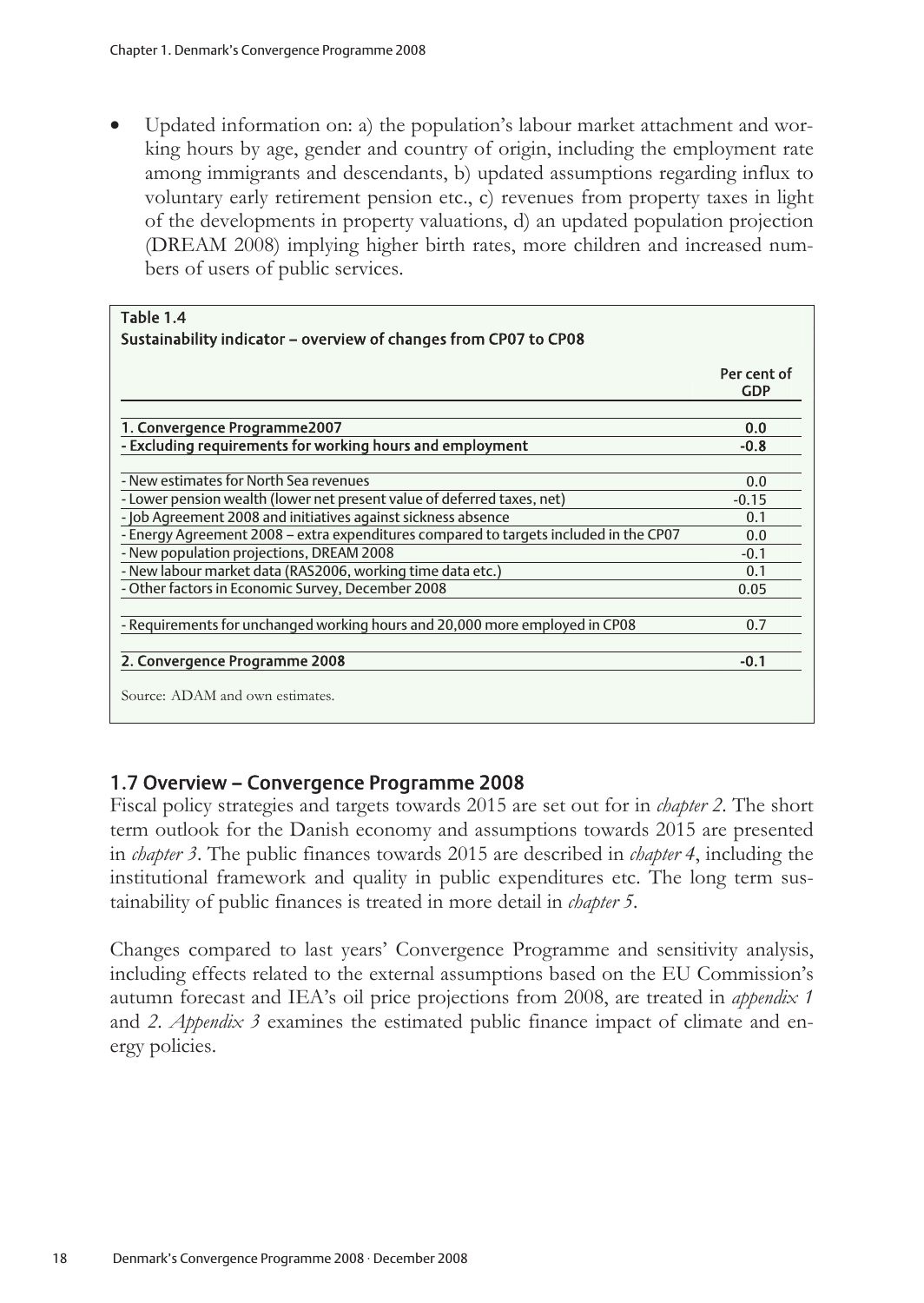## 2. Policy framework and objectives through 2015

## 2.1 Introduction

The *Convergence Programme for Denmark 2008* (CP2008) incorporates the broad policy objectives and priorities that have been decided politically for the period up to 2015.

The policy framework set out in the 2015-plan generally aims at maintaining high and stable employment, good framework conditions for growth and sustainable developments in public finances. The concrete planning of fiscal policy is based on the fiscal objectives set out in the 2015-plan. The 2015-plan is updated at least once a year in connection with the Convergence Programmes to the EU.

The basis for the assessment of fiscal sustainability – and hence the determination of the medium-term budgetary objectives (MTO) – is a long-term projection going beyond 2015. The projection incorporates demographic changes and other factors that may affect public finances over time. The long-term projection beyond 2015 is based on technical assumptions plus the effects of the 2006 Welfare Agreement. Furthermore the projection takes into account certain other agreed policies that extend beyond 2015, including the Quality Fund for public investments in 2009-18 and Energy and Climate objectives toward 2020 and beyond, *cf. chapter 5*.

## 2.2 Objectives for economic policy

The central objectives for individual policy areas are as follows:

- *Fiscal, tax and expenditure policies*: Focus on stability, sustainable public finances and structural surpluses towards 2015 in accordance with the 2015-plan. In the plan, tax policies include, notably, a continuation of the tax freeze and lowering of income taxes in 2008 and 2009. The work of the Tax Commission will provide the basis for negotiations on a tax reform in 2009. The tax freeze remains in force before and after the tax reform. In real terms, public consumption is assumed to grow by, on average, 1 percent per year from 2007 to 2015. As a guideline for public consumption spending in the 2015-plan, expenditures on public services can amount up to 26½ percent of (cyclically-adjusted) GDP in 2015 – compared to around 26¼ percent of cyclically-adjusted GDP in 2007. The projection includes a "*Quality fund"* of 50 billion DKK for public investments in hospitals, schools, day care facilities etc. over the next decade. The 50 billion DKK constitute an increase in public investment measured in real terms, accumulated over 10 years, relative to a baseline level founded on the investment level in 2008.
- *Structural and labour market policies:* The 2015-plan from 2007 (and CP07) includes new structural policy requirements concerning employment and working hours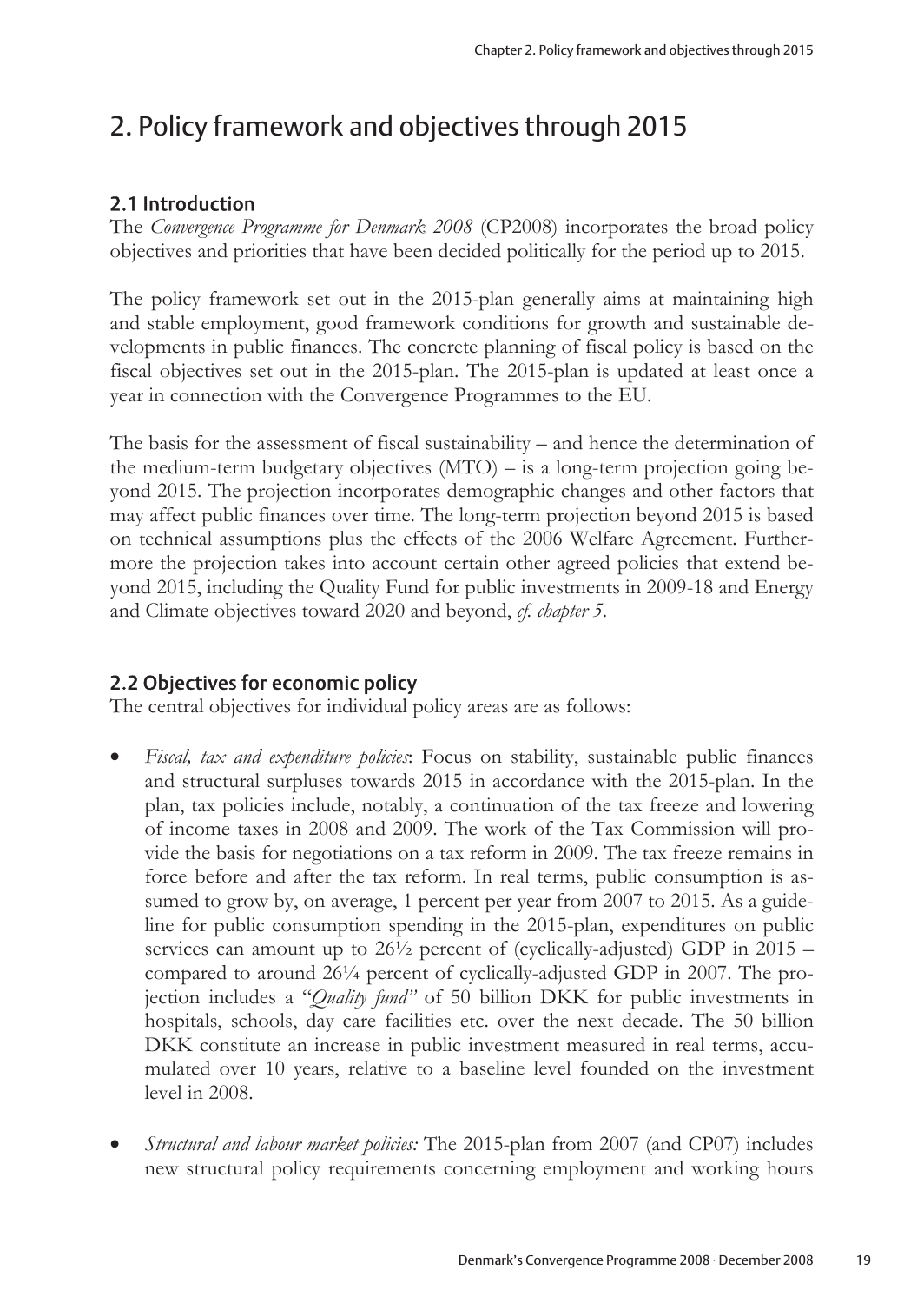to ensure fiscal sustainability as well as structural surpluses through 2015 (given the planned tax and expenditure policies). The requirements were for new initiatives to strengthen non-subsidized employment by  $20,000$  persons  $(3/4$  per cent) by 2015 and avert a decline in average working hour – even though demographic and other factors may weigh on average hours worked per employee. In CP08 the reform requirements are essentially the same but the Jobplan from February 2008 and measures to reduce sickness absence are taken into account. These measures mainly imply that the remaining challenge to maintain unchanged working hours is reduced (since the initiatives primarily imply higher working hours in the longer term). Consequently, CP08 shows that fiscal policy (with unchanged structural requirements) is about sustainable (-0.1 percent of GDP). Furthermore, a key condition is that earlier reforms yield the employment gains that have been incorporated. This applies, in particular, to the initiatives in the 2006 Welfare Agreement (including later retirement), *cf. CP06.* In addition, the initiatives in the Welfare Agreement concerning education, research and innovation support long-term potential growth. Productivity growth should also be strengthened by increased competition and lower administrative burdens.

• *Monetary and exchange rate policy:* Continued stable exchange rate and inflation developments via the fixed exchange rate against the euro. Importantly, responsible policies should contribute to a narrowing of the interest differential between Denmark and the euro area which has widened to 1.75 percentage points in light of the financial turmoil and consistent with safeguarding the fixed exchange rate.

Denmark fulfils the convergence criteria with respect to exchange rate stability, inflation, interest rates and public finances, *cf. table 2.1.*

| Table 2.1<br>Convergence criteria, 2007 |                      |                                                     |                                                      |                                                                                                                                                                                                                                                                                                                                                                                                                                                                                                     |                                                            |  |  |  |  |
|-----------------------------------------|----------------------|-----------------------------------------------------|------------------------------------------------------|-----------------------------------------------------------------------------------------------------------------------------------------------------------------------------------------------------------------------------------------------------------------------------------------------------------------------------------------------------------------------------------------------------------------------------------------------------------------------------------------------------|------------------------------------------------------------|--|--|--|--|
|                                         |                      | Consumer<br>price inflation<br>(HICP) <sup>1)</sup> | Government<br>bond yields<br>(10 year) <sup>1)</sup> | <b>General government</b><br>budget balance<br>$(EDP-form)^{2/3}$                                                                                                                                                                                                                                                                                                                                                                                                                                   | General gov-<br>ernment debt<br>(EMU-debt) <sup>2)3)</sup> |  |  |  |  |
|                                         |                      | Per cent                                            | Per cent                                             | Per cent of GDP                                                                                                                                                                                                                                                                                                                                                                                                                                                                                     |                                                            |  |  |  |  |
| Denmark                                 |                      | 3.4                                                 | 4.4                                                  | 4.9                                                                                                                                                                                                                                                                                                                                                                                                                                                                                                 | 26.2                                                       |  |  |  |  |
| EU27                                    |                      | 3.7                                                 | 4.6                                                  | $-0.9$                                                                                                                                                                                                                                                                                                                                                                                                                                                                                              | 58.7                                                       |  |  |  |  |
| Euro area                               |                      | 3.4                                                 | 4.4                                                  | $-0.6$                                                                                                                                                                                                                                                                                                                                                                                                                                                                                              | 66.3                                                       |  |  |  |  |
|                                         | Convergence criteria | 4.2                                                 | 6.3                                                  | $-3.0$                                                                                                                                                                                                                                                                                                                                                                                                                                                                                              | 60.0                                                       |  |  |  |  |
| Note:<br>1)                             |                      |                                                     |                                                      | As part of the convergence criteria, a member country shall have participated in the ERM II for at<br>least two years without serious tensions or devaluations. Denmark fulfils this criterion.<br>Data up until September 2008. The inflation rate is calculated as the percentage change in the latest<br>available 12-month average HICP-index relative to the average HICP-index in the preceding 12<br>months. The interest rate is calculated as the average yield during the last 12 months. |                                                            |  |  |  |  |

2) Data for 2007.

3) The criterion regarding sound public finances is formally based on whether a member country is subject to a Council decision regarding an excessive deficit according to the Treaty's article 104(6). Source: Eurostat and EU Commission autumn forecast, 2008 and own calculations.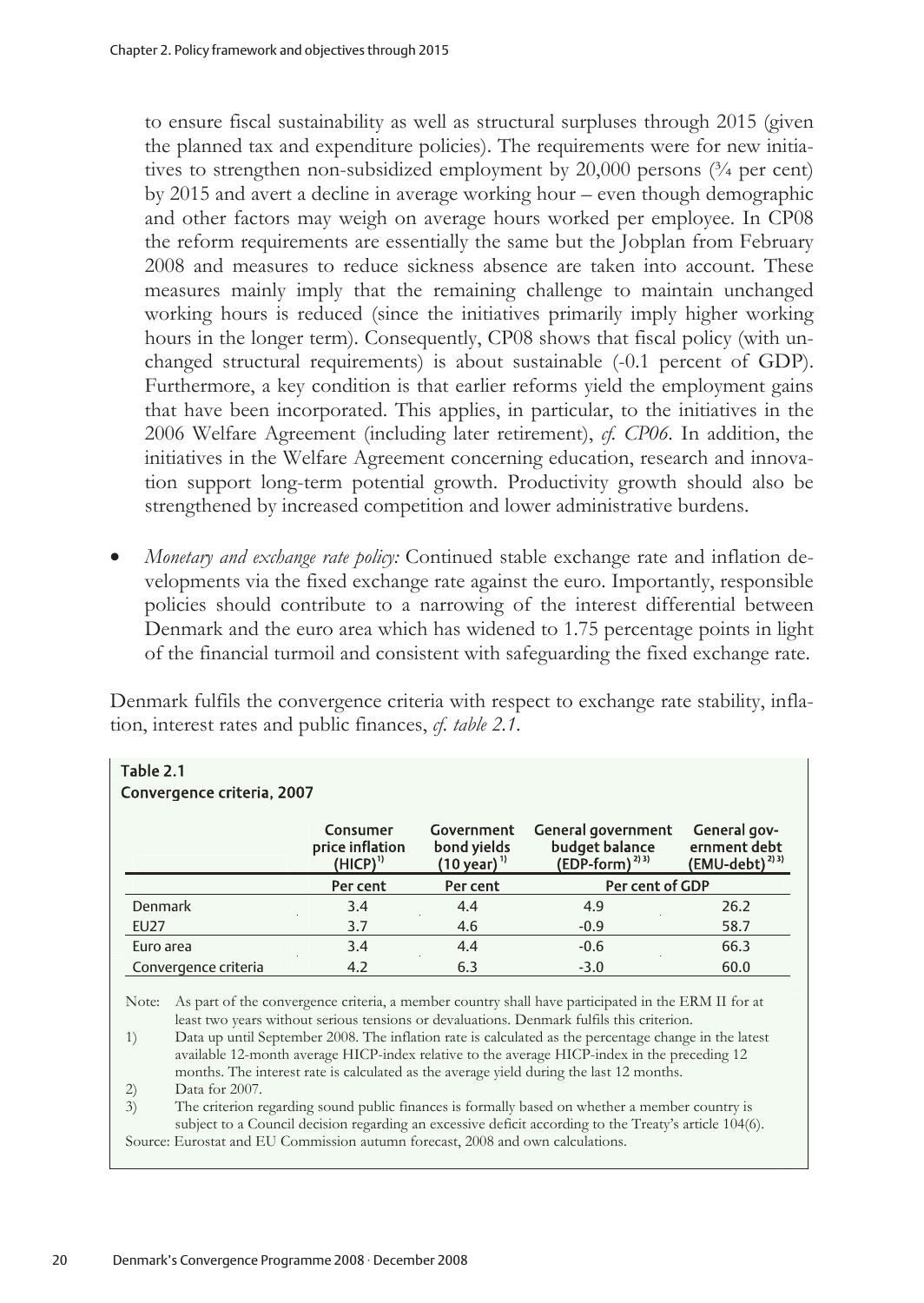The general government surplus equalled 4.9 per cent of GDP in 2007 according to the October reporting under the Excessive Deficit Procedure (EDP). The EDPreporting in October was based on "*Economic Survey, august 2008"*, where the public surplus based on national accounts principles equalled 4.8 per cent of GDP in 2007. Hence, the difference between these two specifications of the fiscal balance is marginal.1 The large public surplus in 2007 should be seen in the light of favourable cyclical conditions and large revenues from corporate taxes as well as oil and gas activities in the North Sea2.

Since October, Statistics Denmark has released revised data for public finances on national account principles. In the new data, the 2007 public surplus has been revised down from 81 billion DKK (4.8 per cent of GDP) to 75 billion DKK (4.4 per cent of GDP). The revision primarily reflects lower revenue from personal and pension yield taxation. The revised data for public finances are incorporated in "Economic Survey, December 2008" and thus underlie the projections in CP08. The lower revenue from pension yield tax in 2007 does not affect the structural budget balance.

#### 2.3 Fiscal policy

 $\overline{a}$ 

Fiscal policy is guided by two basic objectives in the 2015-plan:

- *Fiscal sustainability*. Implies that the planned policies towards 2015 as concerns public expenditure, taxation and structural initiatives can be sustained thereafter without fiscal adjustment becoming necessary to ensure a stable net debt-to-GDP ratio in the longer term, given the assumptions underlying the projections. In CP08 fiscal policy is broadly sustainable under the assumption that structural reforms are undertaken to increase employment by 20,000 persons and to counter the tendency of decreasing working hours.
- *Structural budget surpluses or balance in every year towards 2015*. The requirement of fiscal surpluses, or at least balance, is an objective in its own right alongside (and in accordance with) the requirement of fiscal sustainability. In part, the objective should be seen in light of the Stability and Growth Pact requirements concerning the medium-term balance for Denmark. The objective to ensure structural budget surpluses or balance towards 2015 is – like the fiscal sustainability requirement – broadly fulfilled in CP08, under the mentioned structural policy assumption.

<sup>1</sup> The treatment of swap interest rates and infrastructure investment pulls in the direction of a marginally higher public surplus based on EDP principles in 2007 (by about 0.0-0.1 per cent of GDP) while, on the other hand, the treatment of UMTS pulls slightly in the opposite direction (by 0.0 per cent of GDP). 2 The structural budget balance, which corrects for cyclical effects and other temporary factors and should be seen as

an expression of the underlying state of public finances, is estimated at 2.4 per cent of GDP in 2007.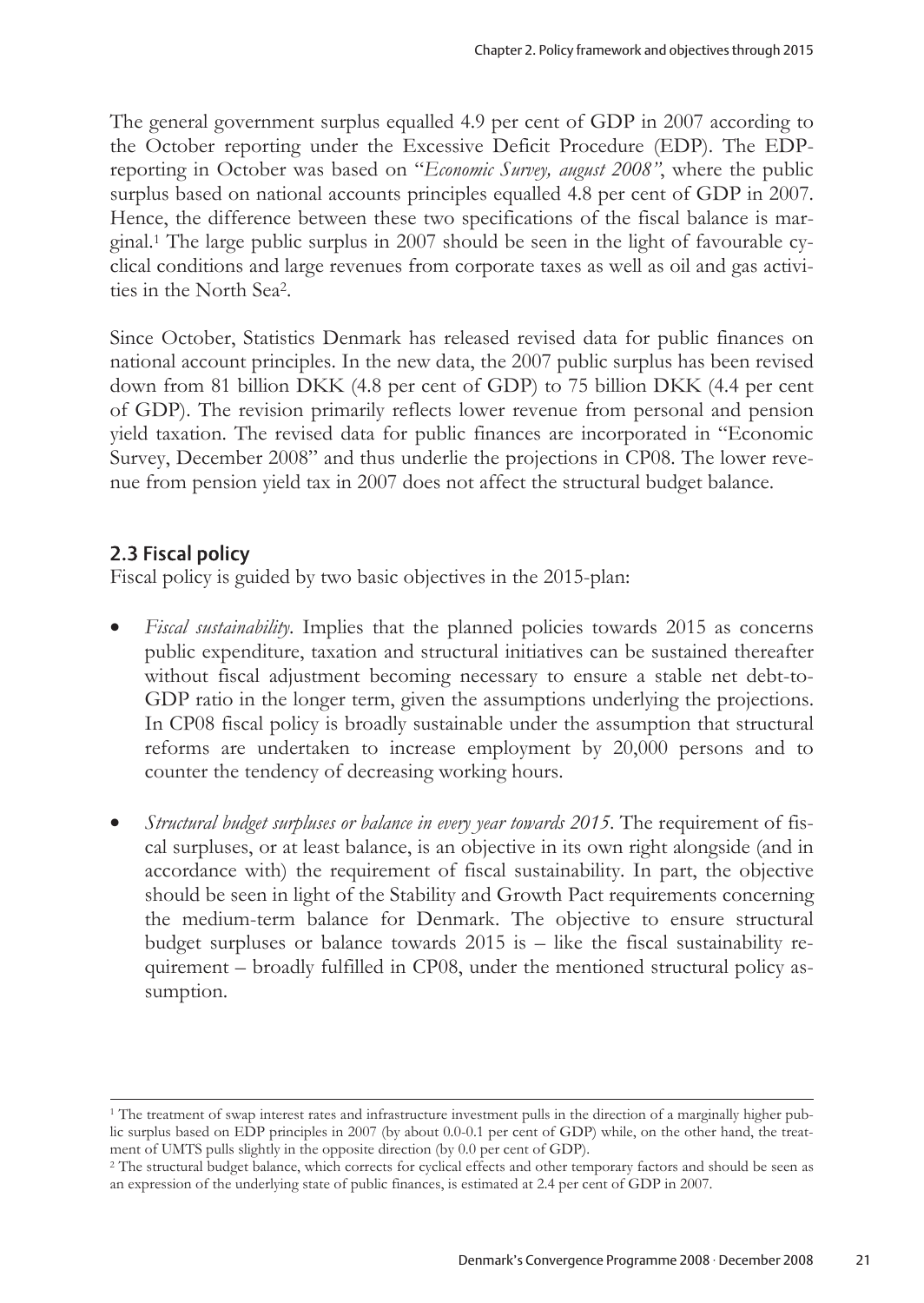#### Medium-term objective for public finances

The 2015-plan lays down the medium-term objectives for the structural budget balance. The MTO is set so as to encompass the projected path for the fiscal balance which, given the methods and assumptions adopted in the long-term projection, implies a sustainable policy. In the years towards 2010, structural surpluses are required to be in the range of  $\frac{3}{4}$  to  $\frac{13}{4}$  per cent of GDP<sup>3</sup>. The operational target is specified as a range due to the uncertainties associated with the long-term projection and the structural balance.

Between 2011 and 2015, the medium-term objective calls for structural surpluses or at least balance.

Complying with the medium-term objective for the structural balance is the primary operational target for fiscal policy. If the structural surplus is visibly below the lower bound of the target range, this would signal a need to adjust fiscal policy or economic policies more broadly.

In 2008, the actual surplus is higher than the estimated structural surplus, *cf. figure 2.1a*. The difference between the structural and actual surplus reflects transitory contributions to public finances. This is mainly a result of business cycle conditions with low unemployment and high employment in 2008, *cf. chapter 4.*

In 2009 and 2010, however, the balance is expected to be lower than the structural surplus. One reason is that revenues from company taxation and the tax on accrued pension returns are expected to be below structural. In 2010, the expected output gap is negative, and cyclical factors thus pull down the balance. Moreover, the balance is affected by a capital transfer of more than 15 billion DKR owing to a one-off compensation of pension savers related to an administrative change in tax subjects from institutes to individuals following an EU court ruling4. The change is designed so that its long-term impact on public finances is considered to be neutral.

 $\overline{a}$ <sup>3</sup> The operational targets for the structural balance are specified given continued suspension of SP contributions. A reintroduction of the SP at 1 per cent would change the operational target to structural public surpluses of between ½ - 1½ percent of GDP. A reintroduction of SP contributions would in the short- and medium-term weaken public finances by app. ¼ per cent of GDP, as the SP contributions are deductible in income taxation. On the other hand, public finances are strengthened in the long-term, as larger pension wealth is accumulated and taxed when paid out. Hence the SP scheme is roughly neutral with respect to fiscal sustainability.

<sup>4</sup> The change in the pension yield tax scheme adopted in December 2007 in view of EU-legislation is estimated to imply public transfers to households by a good 15 billion DKR in 2010, while increasing revenues from the pension yield tax by some 8 bill. Dkr. The compensation reflects a bringing-forward of negative taxes after the recent drop in equity prices and is off-set by higher pension yield tax payments in subsequent years. The magnitude of the compensation is uncertain. The fiscal balance is thus reduced by about 7 bill. Dkr. in 2010 as a consequence of the changes. The structural balance is not affected by this one-off. In addition, the rules changes imply a one-off compensation of 10 bill. Dkr. in 2008 to compensate for pension institutes' investments in index-linked bonds and residential property becoming subject to the pension yield taxation. This amount is not included the structural balance either.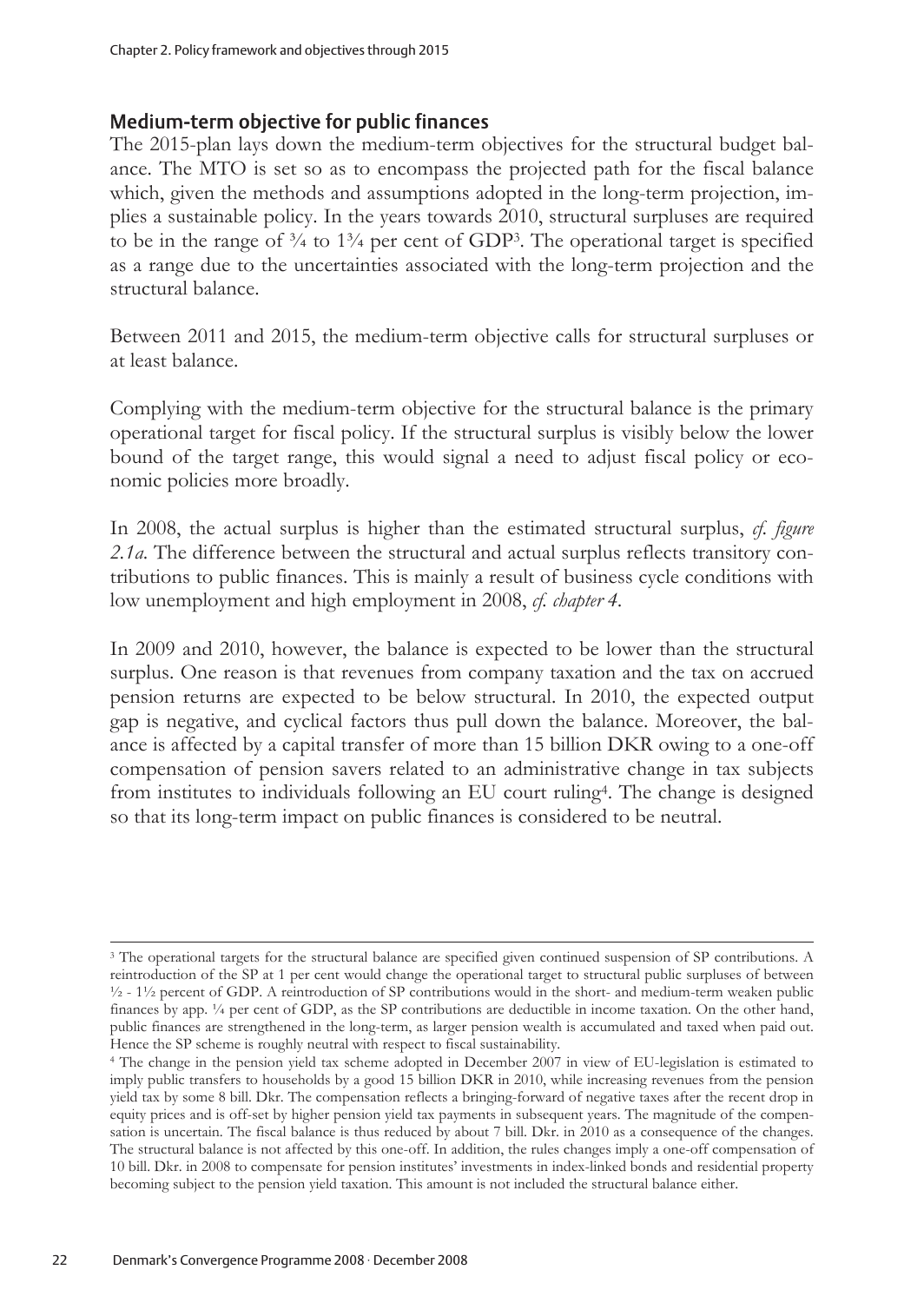

Note: In figure 2.1b, the contribution to changes in the public budget balance between 2007 to 2015 from increased numbers of old-age pensioners is shown net of income taxes of public pensions. Source: Economic Survey, december 2008 and the 2015-plan.

From 2008 to 2012 it is assumed that the business cycle will gradually normalize (ie. the present positive output gap vanishes) and that other transitory contributions to the actual balance gradually wane. As of 2012, the structural and actual balances coincide, as cyclical conditions and transitory factors are assumed neutral.

Half of the reduction in the actual surplus from 2007 to 2015 reflects the assumed normalization of the business cycle and other temporary factors by 2012. In addition, the reduction in the projected surplus reflects declining North Sea production and growing expenditures for public old-age pension as the number of pensioners increases, *cf. figure 2.1b*. The decreasing structural budget balance and the lower MTO threshold towards 2015 thus to a large extent reflects that the estimated structural level of the North Sea revenues declines from around 1½ percent of GDP in 2007 to around  $\frac{3}{4}$  percent of GDP in 2015. Developments in revenues and expenditures towards 2015 are outlined in chapter 4.

In the absence of the required increase in labour supply through new reforms, the structural balance would be reduced to -1 percent of GDP by 2015, cf. figure 2.1a.

The operational target for structural surpluses of between  $\frac{3}{4}$  and  $\frac{13}{4}$  per cent of GDP towards 2010 and at least balance towards 2015 is in accordance with the EU Stability and Growth Pact. In general, the Stability and Growth Pact requires medium-term objectives between -1 per cent of GDP and "balance or surplus," and furthermore requires a safety margin, so that countries do not exceed the 3 per cent of GDP limit for budget deficits in case of "normal" cyclical downturns.

The requirement of a safety margin currently implies that Denmark (as a minimum) should target a medium-term budget position in balance or a deficit of, at most,  $\frac{1}{2}$ per cent of GDP. To ensure that automatic stabilizers can play fully and hence con-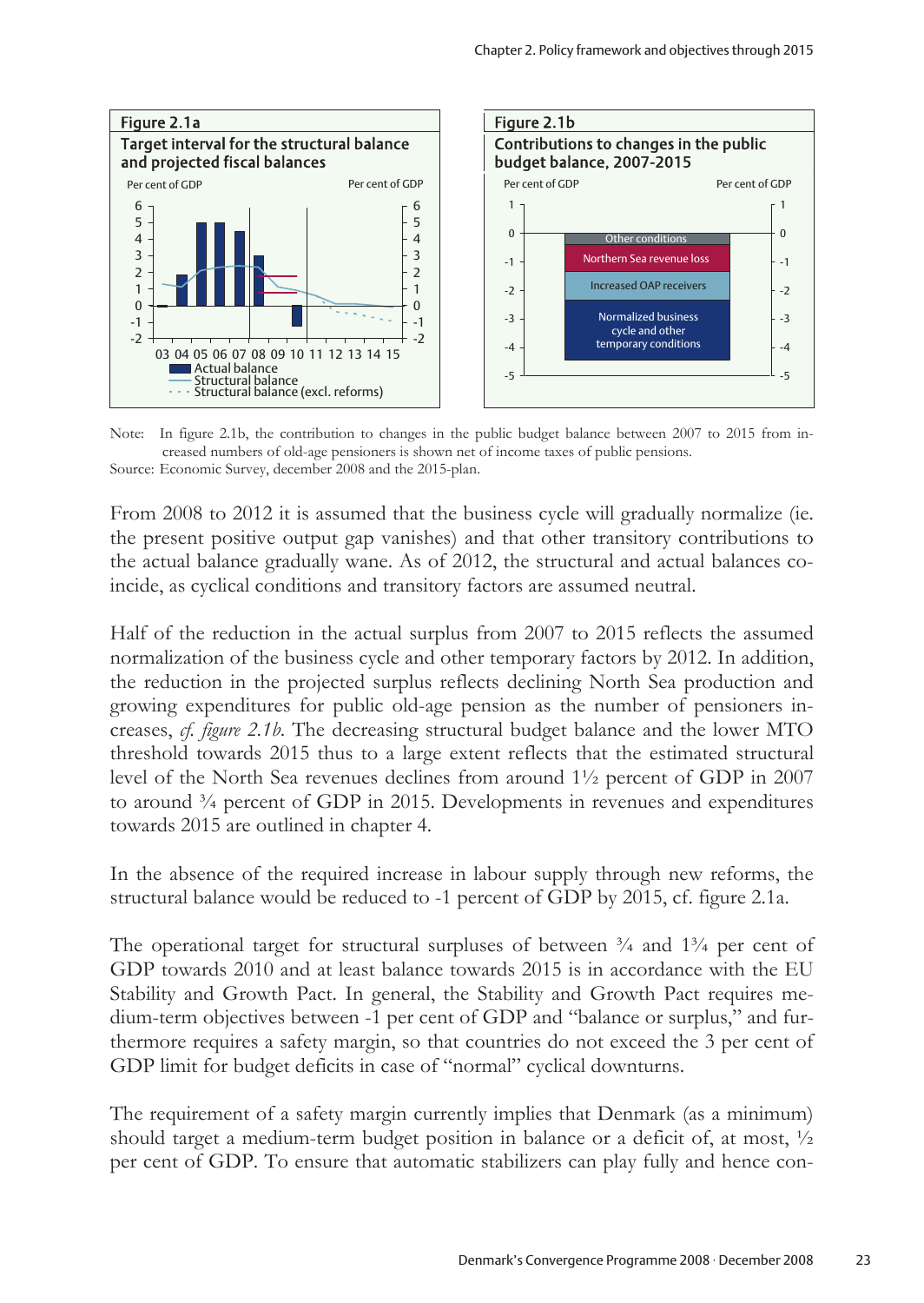tribute to dampen cyclical fluctuations in activity, it is necessary to plan for a considerable margin with respect to the 3 per cent limit, as public finances in Denmark are particularly sensitive to cyclical fluctuations.

The targets for the structural budget balance fulfil the EU minimum requirements with some margin and should be seen in light of the fiscal sustainability objective. The strategy requires prudence in fiscal policy and adequate public surpluses in good times with low unemployment. Over time, this is a precondition for having the necessary room for manoeuvre to assist the economy in case of severe downturns with clear imbalances. Economic policies shall support the fixed exchange rate policy with a focus on stability and continued low inflation.

## 2.4 Tax policy

Based on the estimated effects of the tax freeze and the reduction in labour income taxation in 2004, the total tax burden has been reduced by around 30 billion DKK from 2001 to 2007 (approx. 2 per cent of  $GDP$ )<sup>5</sup>.

The tax agreement from autumn 2007 implies that the income tax is reduced by another 9½ billion DKK in 2008 and 2009. The tax agreement as a whole is estimated to increase the labour supply by some 8,000 full-time equivalents, primarily through increased working hours for groups with a lower marginal tax, *cf. CP07*.

The in-work tax allowance is raised from  $2\frac{1}{2}$  to 4 percent of earned income from 2008 and the maximum allowance is raised to 13,100 DKK. In 2009 the in-work tax allowance is raised further to  $4\frac{1}{4}$  percent and the maximum allowance is raised correspondingly. In addition, the income threshold for the 6 percent middle-bracket tax is raised by 60,000 DKK to 365,000 DKK (before labour market contributions). This implies that around 575.000 persons avoid paying the middle-bracket tax. For this group of wage earners the tax effectively paid on the last earned krone is reduced by around  $5\frac{1}{2}$  percentage points. The average marginal tax is reduced by  $1\frac{1}{4}$  percentage points.

As a part of the tax agreement, energy excise duties are price-indexed using the medium-term inflation rate of 1.8 per cent, so that energy duties are not eroded in real terms from 2008 onwards. In accordance with the tax freeze, the revenue from indexation is used for lowering income taxes. Indexation of energy duties supports the objectives in the energy and climate strategies. According to the tax agreement, moreover, the automatic regulation of the labour market contribution was abolished, in part to prevent pro-cyclical changes in the contribution rate. The contribution rate is therefore fixed at 8 percent. The tax agreement further implies that in 2009 changes to the income threshold(s) for the middle and top-tax brackets will be de-

<sup>5</sup> The reduction in taxation by app. 30 billion DKR does not include the effects of altered taxation of the activities in the North Sea related to the prolongation of DUC concessions, which since 2004 has led to higher revenues from oil and gas production in the North Sea.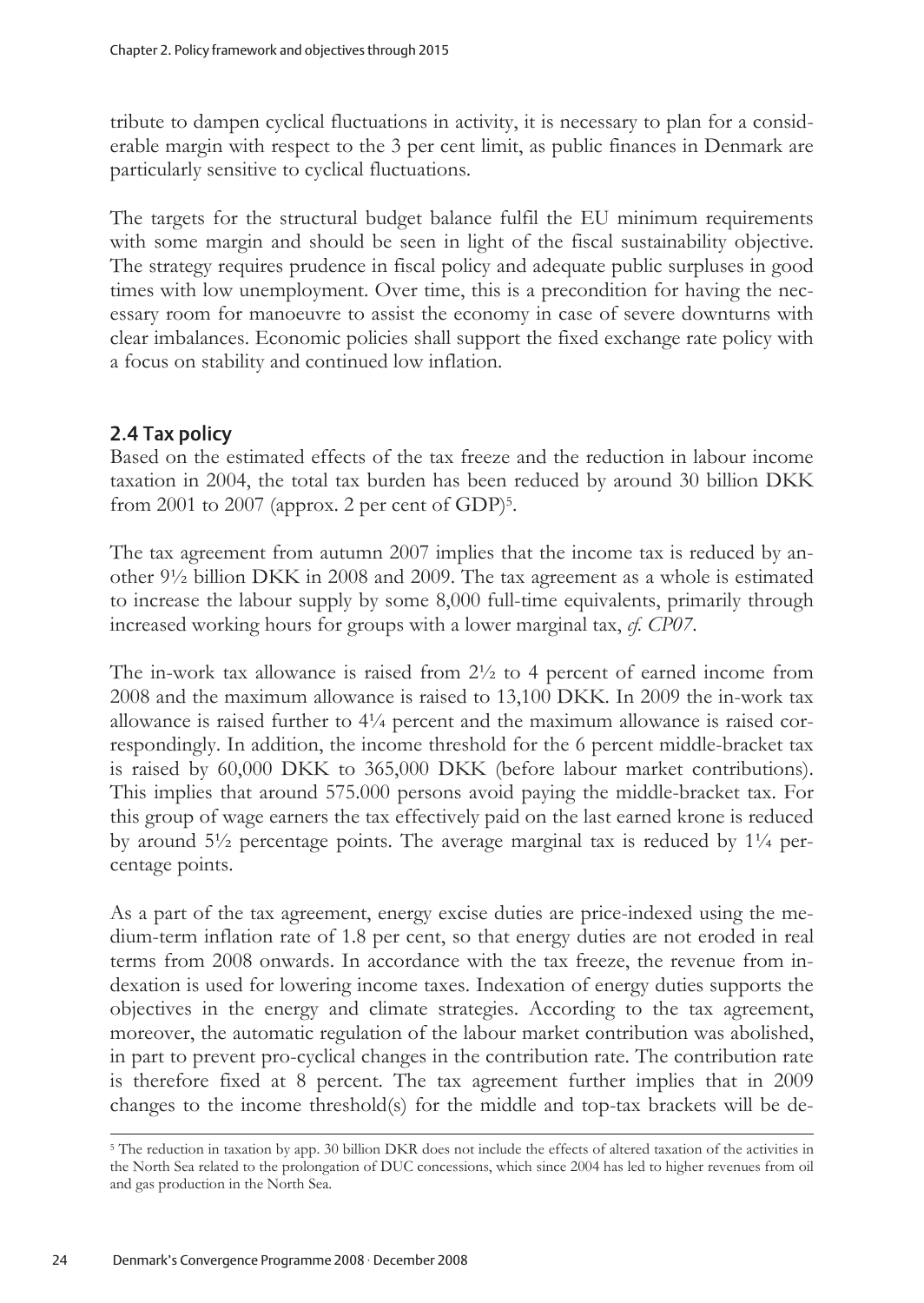cided for 2010, with a view to prevent an increase in the number of persons paying top-bracket tax compared to 2007.

In 2008 municipalities raised the local government tax by around 2 billion DKK more than agreed. According to the tax freeze the higher local government tax will be neutralized by lower central government taxes. The central government bottombracket tax is thus lowered from 2009. The effect of increased local government taxation in 2008 and 2009 is neutralized altogether in 2009 and the central government taxation is thus lowered by 4 billion DKK in 2009.

The tax agreement from autumn 2007 and the neutralizing central government tax reduction contribute to an increase in total disposable incomes of around 11½ billion DKK in 2009, compared to 2007-rules – of which 2¼ billion DKK in 2008 and 9¼ billion DKK in 2009, *cf. table 2.2*.

|                                                          | 2008   | 2009   | 2010   |
|----------------------------------------------------------|--------|--------|--------|
| <b>Bill. DKK (2009-level)</b>                            |        |        |        |
| In-work tax allowance                                    | 3.5    | 0.6    |        |
| Personal income tax allowance                            | 0.8    | 0.8    |        |
| Middle tax allowance                                     |        | 3.9    |        |
| Top and middle tax brackets'                             |        |        | 0.9    |
| Tax increase in municipalities <sup>2</sup>              | $-2.0$ | $-0.1$ |        |
| Neutralising central government reduction of the bottom- |        |        |        |
| bracket tax <sup>3</sup>                                 |        | 4.0    | $-2.0$ |
| <b>Total tax reduction</b>                               | 2.3    | 9.2    | $-1.1$ |

## Table 2.2 Impact of income tax reductions on household disposable income, 2008-10

increase from the 2007-level. In 2009 it will be decided to change the middle and top tax brackets in 2010, if the number of top-bracket tax payers increase from 2007 to 2008.

2) According to the Fiscal Bill the increased taxation in municipalities from 2008 to 2009 corresponding to 0.1 bill. DKK will be neutralized by a central government tax reduction, which will be included in the tax reform following the work of the Tax Commission.

3) Excl. The effect from the tax ceiling.

Source: Calculations based on a sample of 3.3 per cent of the population.

Since November 2001, the tax freeze has been the cornerstone of tax policies. The tax freeze is incorporated to 2015, which is the current planning horizon. The tax freeze implies that no tax or excise duty can be increased, whether it is fixed in per cent or as a nominal amount. Furthermore, a nominal ceiling is imposed on the property value taxation. Due to the nominal principle applied for excise duties (excluding energy duties) and property value taxation, the tax freeze in itself contributes to a gradual reduction in the tax burden in a standard situation with inflation of close to 2 per cent and increasing property values. Following the 2007 tax agreement energy duties are as mentioned indexed by 1.8 per cent per year.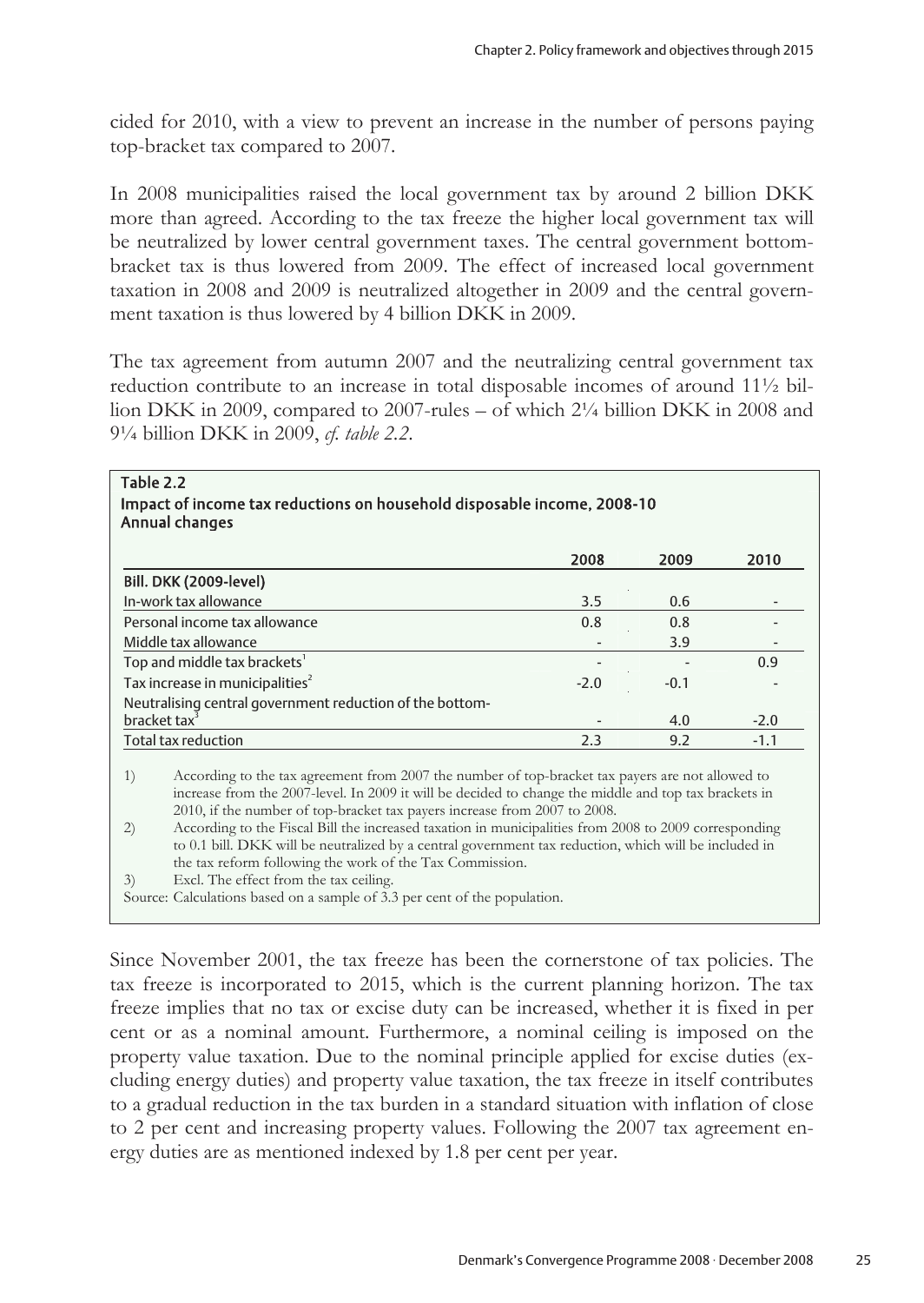The government platform of November 2007 sets out the government's intention to reform the Danish tax system. The aim is a notable reduction in labour income taxation, including lower marginal tax rates. The tax reform shall also support the government's ambitions in the energy and climate areas. The reform should be balanced with respect to income distribution, in agreement with the framework of the 2015 plan and robust with respect to developments in a more integrated world economy. The property value tax is not to be changed.

The government has set up a Tax Commission consisting of independent experts to work out models for tax reforms that comply with the criteria mentioned. The Commission shall present its proposals by early 2009.

The tax freeze is upheld unchanged before and after the tax reform.

## 2.5 Expenditure policy

The key guidelines for public spending in the 2015-projection are:

- Real growth in public consumption of 1.2 per cent in 2009, 1 per cent per year during 2010-2012 (where 2012 is the final year covered by the agreement on the globalization-related initiatives) and ¾ per cent per year during 2013-2015. Spending under these limits include initiatives in the quality reform, including the agreement between public employees and employers, and the globalisation effort (research and development, entrepreneurship and education). Furthermore, the limits contain scope for new priorities. In the annual budgets and agreements with municipalities and regions, annual real growth in public consumption remains the key spending limit.
- The scope for reallocating resources within the expenditure limits is particularly good in these years following, notably, the reform of municipalities. In June 2008 the government presented a plan for municipalities and regions to free up resources in order to improve service provision. The plan shall be implemented in collaboration with municipalities and regions and the government objective is to free up resources corresponding to 1 billion DKK in 2009 increasing to 5 billion DKK in 2015. The freed-up resources should remain in municipalities and regions to strengthen their ability to offer good services to citizens.
- Public consumption spending can grow in line with or slightly more than the economy at large. As a guideline, public consumption spending may equal 26½ per cent of GDP (cyclically adjusted) in 2015 – compared to 26¼ per cent of cyclically adjusted GDP in 2007. In CP08 public consumption expenditure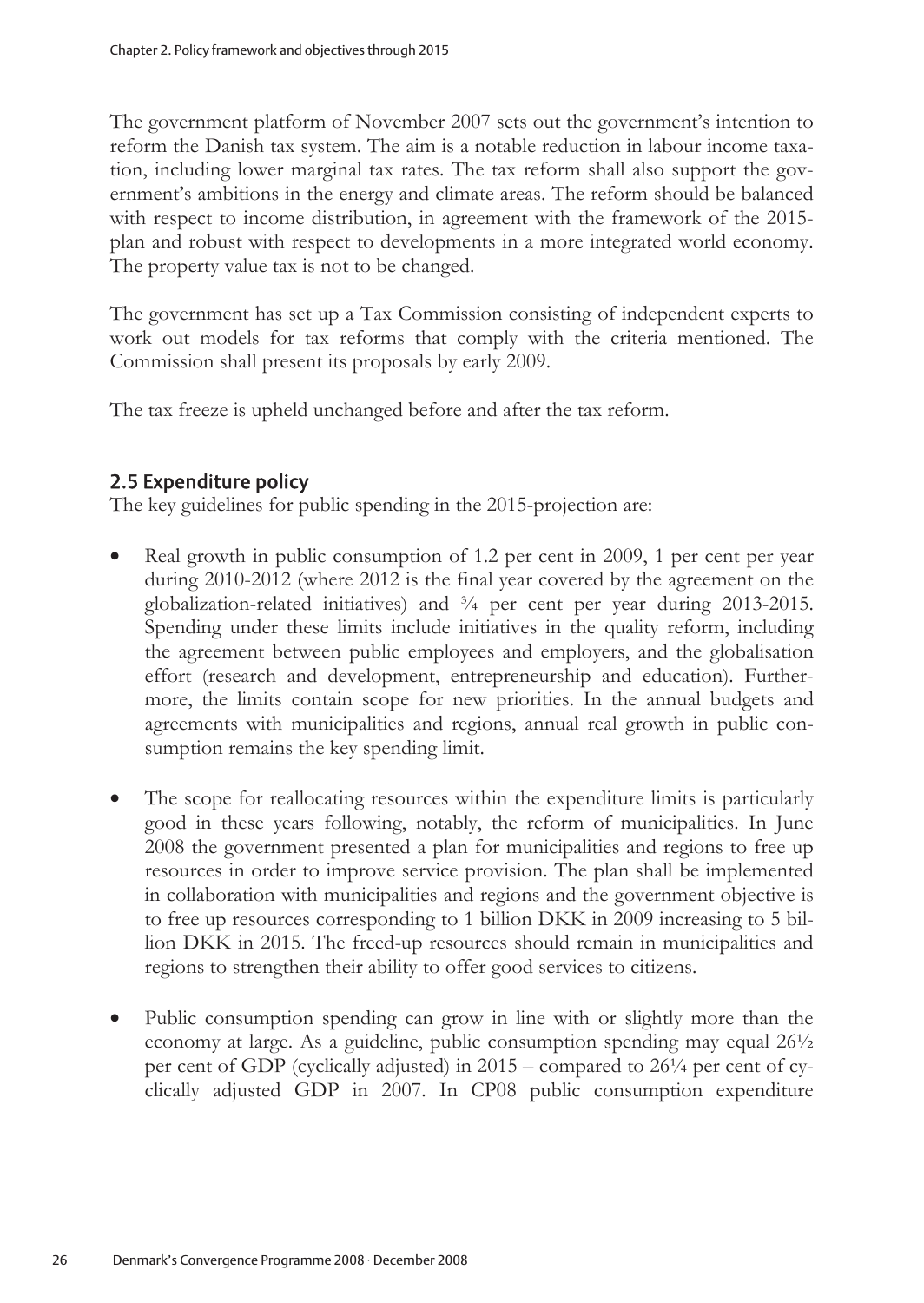amounts to around 27 percent of GDP in 2015, i.e. around ½ percent of GDP above the guideline in the 2015-plan, *cf. chapter 1*. 6

• A Quality Fund of 50 billion DKK for public investments in health care, public schools and day care etc. over the next 10 years. These 50 billion DKK constitutes an increase in public investments in real terms compared to the baseline level, accumulated over 10 years. The public investment-to-GDP ratio in CP08 is thus around 0.1 per cent of GDP higher during 2009-18 than in 1993-2008.

Real public consumption is assumed to grow by 1 per cent per year on average in 2008-15. The growth in real public consumption in 2008-15 is in line with the assumptions in CP07.

To prevent excess spending in municipalities, proposals have been adopted to ensure that local government budgets are in line with the tax freeze and the agreements with the government. The proposals imply that the central government block grant to municipalities is reduced, if the municipalities in the aggregate exceed the serviceand investment budget in 2008. In addition, from 2009 onwards a part of the block grant to municipalities depends on whether or not local government budgets are in line with the agreements. Also, in the future local government block grants will be adjusted individually and collectively if aggregate taxation in the municipalities exceeds the agreements7.

In addition to resource growth, ongoing improvements in efficiency and productivity within the public sector can contribute to improve public services. In recent years, several reforms have been carried out with a view to create a more efficient public sector focused on delivering good services. Among other things, this includes the reform of the structure of municipalities and the allocation of tasks between different administrative levels, which has been in force since January 1, 2007. The reform of municipalities currently provides good opportunities for freeing up resources for services directly aimed at citizens through reprioritisation. The outlines of the government's plan to free up resources for service are described in box 2.1. To support this process, the government and Local Government Denmark have agreed that the government (together with Local Government Denmark) will make concrete suggestions for central government measures to free up resources in municipalities corresponding to  $\frac{1}{2}$  billion DKK in 2010 increasing to  $2\frac{1}{2}$  billion DKK in 2013.

<sup>6</sup> Of this difference, Statistics Denmark's downward revision of nominal GDP data for 2005-07 explains 0.3 percentage points. A statistical downward revision of historical GDP values raises revenues and expenditures relative to GDP in a parallel fashion, and thus affects neither sustainability nor the structural budget balance.

<sup>7</sup> The municipalities have adopted budgets for 2009 showing a total increase in municipality taxes of 89 million DKK (0.005 per cent of GDP). The government has decided to accept the tax increases, and thus the block grant to municipalities will not be reduced. According to the tax freeze, the tax increases in municipalities will be neutralized by a central government tax reduction, *cf. note 2 in table 2.2*. The central government tax reduction will form part of the political discussions on a tax reform following the work of the Tax Commission. Preliminary estimates of local government budgets for 2009 show that service and investment expenditure in total are in line with the agreements.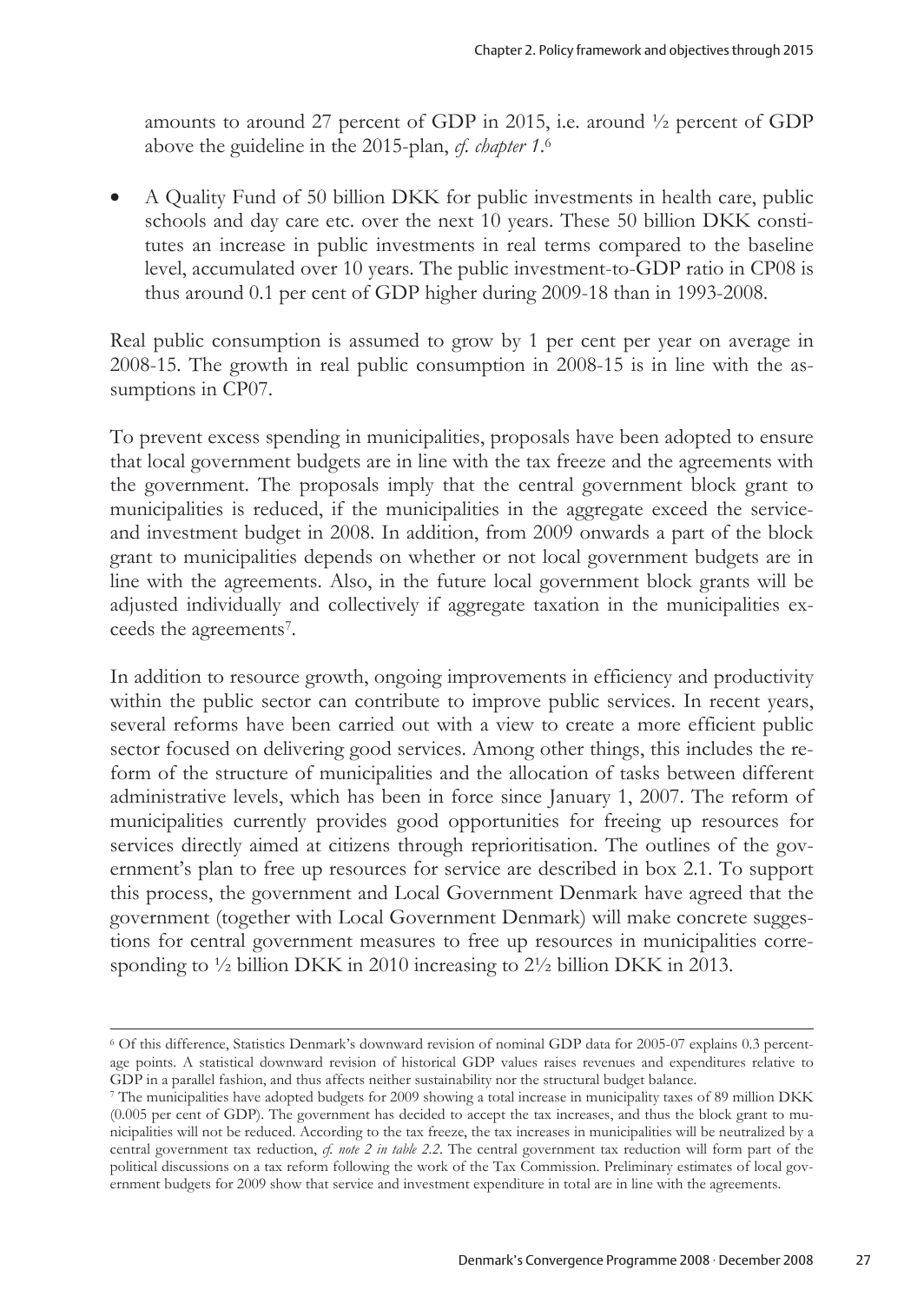Furthermore, a strategy has been put forward to ensure high quality in public services, cf. the Quality Reform *("Better Welfare and More Attractive Jobs)."8* The quality reform shall help ensure that the new municipality structure results in better public services. As part of the reform, the 2015-plan includes means to establish a *Quality fund for public investments* of 50 billion DKK. This allocates resources to invest in hospitals, schools, day care facilities etc. over the next 10 years. The investments in modern hospitals and labour saving technology should also facilitate improved work organization and better staff use.

#### Box 2.1

#### Plan to free up resources for services

On June  $2^{nd}$  the government launched a plan to free up resourced to services directly aimed at citizens in municipalities and regions – and as a follow-up the government and the municipalities have agreed the aim of freeing up resources corresponding to 1 billion DKK in 2009 increasing to 5 billion DKK in 2013. It has been agreed with regions to free up resources corresponding to 250 million DKK in 2009. The freed-up resources remain in municipalities and regions to strengthen the ability to offer good services, without employees running faster. Four initiatives to free up resources are described below.

#### 1. Lower administrative costs

E.g. by the use of new technology for digital solutions, by simplifying administrative rules and by centralizing certain administrative tasks in areas with economies of scale.

#### 2. Lower expenditure for purchases and energy

In four major areas of purchasing the central government has reached an average cost reduction of about 40 per cent through more effective and coordinated purchasing. In municipalities and regions, which account for 2/3 of public purchases, there are also potential savings. In addition, a careful study has testified that energy consumption differs considerably between municipalities today implying a potential to reduce energy consumption.

#### 3. Reduced sickness absence

The government objective is to reduce sickness absence by 20 per cent towards 2015. As a means to fulfil this objective, the government has agreed with the labour market organizations and a Parliamentary majority to increase efforts to reduce sickness absence, and 39 new initiatives with an initial cost of 170 million DKK have been launched. The agreement should increase labour supply by the equivalent of 4,000 persons.

#### 4. New technology and better work organization

More flexible job management, flexible job demarcations for instance in the areas of health and elderly care, optimized organization of work processes and the use of labour saving technologies – for example digital equipment in the elderly care sector– can contribute to free up resources. The agreement on the 2008 Fiscal Bill includes a total of 3 billion DKK allocated to labour saving technology and new forms of work and organization in 2009-2013. In 2009 alone 200 million DKK have been earmarked, for instance for a project to implement a digital Common Medicine card, from which patients' prescriptions and medicine purchases will be directly retrievable.

## 2.6 Structural and labour market policy

In the 2015-plan from august 2007 (and in CP07) central structural policy requirements for employment and working hours were set out in order to ensure fiscal sustainability and fiscal balance in 2015. In the 2015-plan, the key requirements were:

<sup>8</sup> Only available in Danish.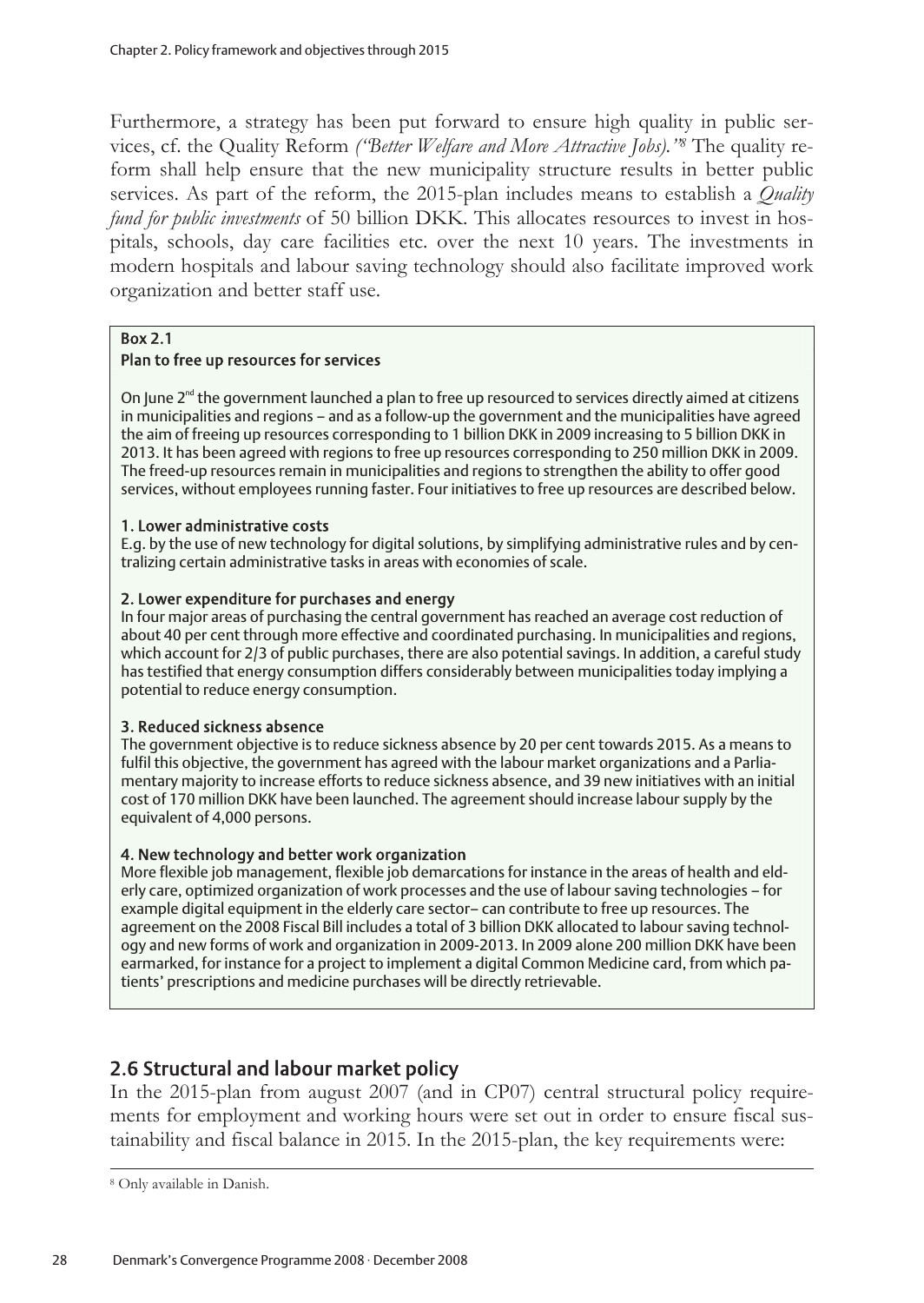- New initiatives to increase non-subsidized employment by 20,000 persons towards 2015, equal to an employment increase of ¾ per cent, *cf. figure 2.2a*.
- Average working hours should not decline despite demographic and other factors tending in that direction. Hence, average hours shall remain at a relatively high level by Danish standards even though an increasing share of young and elderly in the labour force will tend to pull down average working hours.
- Previously-decided labour market reforms etc. should have the intended impact.
- The age limits for early retirement and pension are lifted as of 2019 and indexed to remaining lifetime of 60 year olds as of 2025, *cf. The 2006 Welfare Agreement*.

Since CP07 the government has reached agreements on a Job Plan and measures to reduce sickness absence, *cf. below*. The two reforms contribute to an increase in the labour force, primarily through an increase in (average) working hours of about  $\frac{1}{4}$ percent.

As a result of these measures, the remaining reform requirement to ensure nondeclining average working hours has thus been lowered in CP08. The labour supply requirement in CP08 is thus given by the former requirement *corrected* for new structural reforms (Job Plan and measures to reduce sickness absence), *cf. figure 2.2b*.



Source: Own calculations.

The requirement to ensure non-declining hours from 2009 to 2015 in CP08 imply that average hours must be raised by about 1½ per cent relative to baseline in 2015. In the baseline, the changing age composition in the labour force and changes between ordinary and subsidized employment as well as other factors reduce projected average working hours over the period. In CP07 the corresponding requirement was for an increase in working hours of 1.8 per cent relative to baseline. The difference reflects the Job Plan and the measures to reduce sickness absence.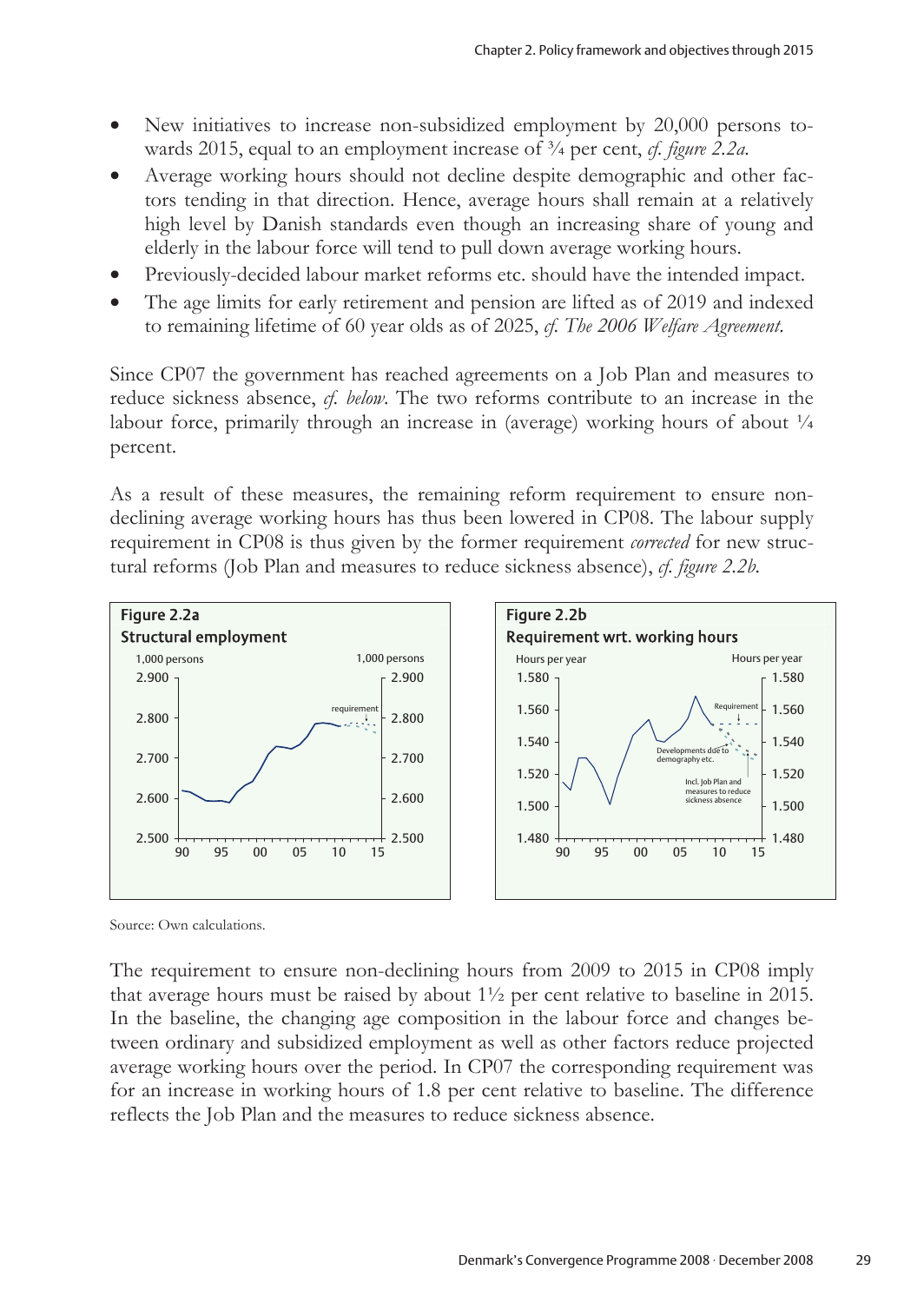The principal aim of the **Job Plan** from February 2008 was to increase labour supply in the short term. One of the elements in the plan is changed rules for supplementary unemployment benefits, contributing to a permanent increase in labour supply through higher average working hours. The Job Plan also improves the possibilities for old age pensioners and students to work (without pensions or study grants being reduced), introduces a temporary tax rebate for 64-year olds who remain in full-time employment as of age 60, and allows receivers of disability pension, who were granted the pension under former rules before 2003, to return to the labour market without losing the right to return to disability pension at a later stage. At the same time, steps have been taken to increase international recruitment of high-skilled labour. The Job Plan helps to meet approximately 0.05 percentage points of the total structural policy requirements of 0.8 per cent of GDP in CP07.

In connection with the Fiscal Bill for 2009 the government entered an agreement on **a plan to reduce sickness absence**, involving 39 concrete initiatives. The initiatives are estimated to increase labour supply equivalent to some 4,000 persons. The plan includes intensified focus on preventing sickness absence and an early effort aimed at those who are ill. On the assumption that the plan has the estimated effects on sickness absence and employment, the initiatives are estimated to improve fiscal sustainability by approximately 0.05 per cent of GDP.

Overall, since the presentation of the 2015-plan, reforms have been implemented that contribute about 0.1 per cent of GDP of the initial requirement. The remaining requirement for structural policy initiatives corresponds to an improvement in fiscal sustainability of 0.7 per cent of GDP or around 12 billion DKK. This requirement is included in the projection in CP08.

Following the presentation of the 2015-plan, a **Labour Market Commission** consisting of independent experts was given the task of putting forward proposals to fulfil the reform requirements. The Labour Market Commission presented an intermediate report in October 2008, containing proposals to increase labour supply in the shorter run. The Labour Market Commission is expected to present its final recommendations in the summer 2009. In addition, a **Tax Commission** has been set up to prepare models for a tax reform, including a reduction of labour income taxes.

In order to fulfil the requirements, the key is that the reform steps that are taken shall strengthen public finances permanently by 0.7 per cent of GDP (and by 0.8 per cent of GDP for precise sustainability). The key is the total impact on public finances and not how the effects are distributed between higher employment or working hours. If the reforms are associated with direct budgetary costs, the requirement to raise labour supply is correspondingly higher (and vice versa if expenditures generally increase less than expected).

The structural policy requirements can alternatively be translated into e.g. a requirement of 45,000 persons more in employment (with average wage and working hours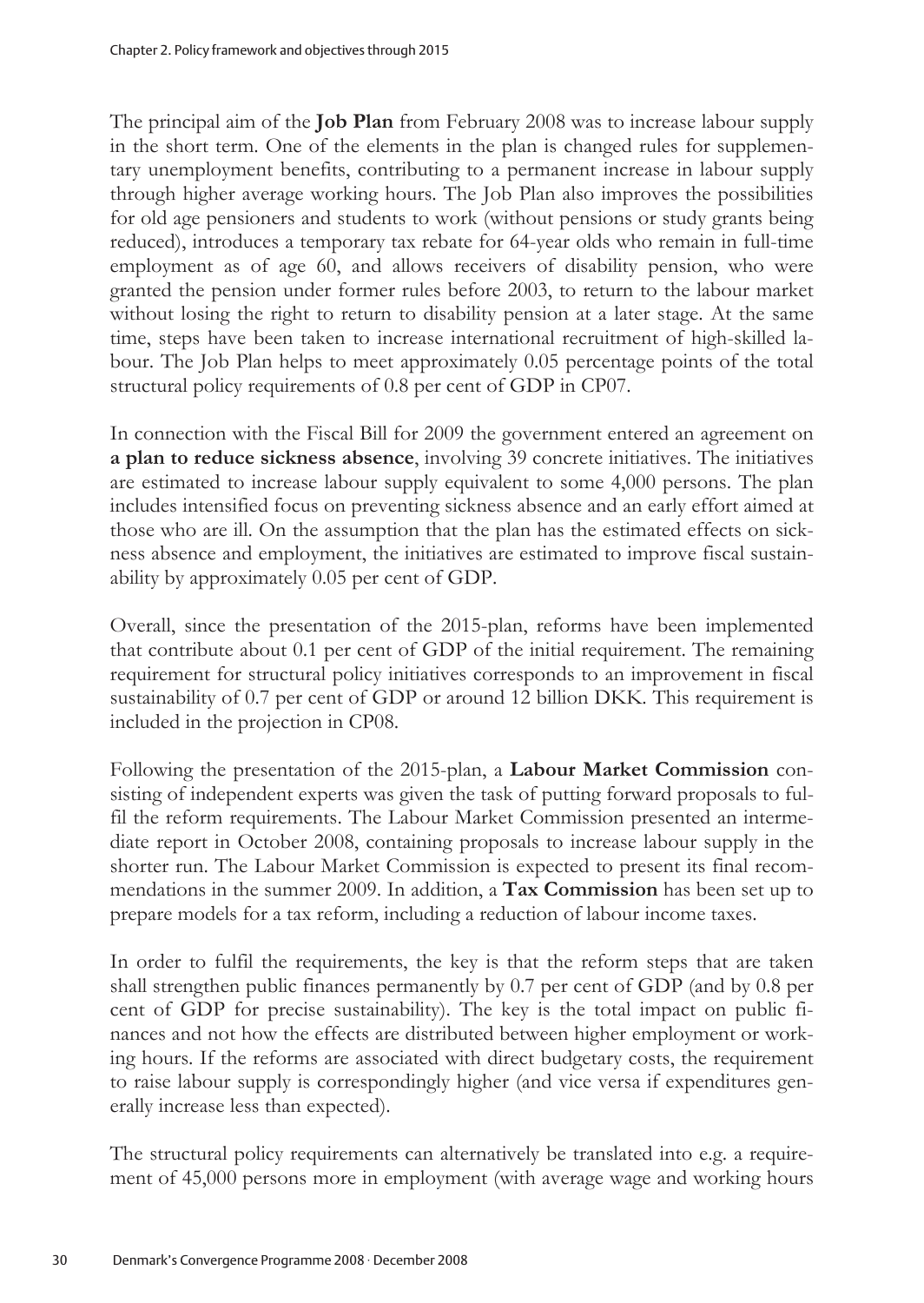and on the assumption that they would otherwise receive e.g. unemployment benefits), or a requirement that average working hours are increased by around 2¼ per cent compared to the previously-mentioned baseline. The still-high requirements for new labour market reforms by 2015 must be seen in connection with the already quite large contributions to employment from earlier labour market reforms etc., which are included in the projection, *cf. Chapter 3*.

Efforts in the area of structural and labour market policies are outlined in more detail in *"Denmark's National Reform Programme, October 2008"* 

#### 2.7 Monetary and exchange rate policy

*Monetary policy* is aimed at maintaining a stable exchange rate of the Danish krone against the euro. The framework for the stable exchange rate policy is the ERM IIagreement, which stipulates a narrow fluctuation band against the euro of  $\pm 2\frac{1}{4}$  per cent around the central parity.

The Danish Nationalbank's lending rate tends to follow ECB's minimum bid rate with a premium which ensures that the exchange rate is stable. Normally, the interest differential is positive which should be seen in conjunction with Denmark not having adopted the euro.



Source: Danmark's Nationalbanken.

In October, the Danish Nationalbank raised its key policy rate to prevent currency outflow while the minimum bid rate in the euro area was lowered during the same timeframe. The interest differential between Denmark and the euro area thus widened to 1.75 percentage points, which is the highest level since the introduction of the euro. Periods of financial turmoil often entail pressure on small currencies, and the foreign exchange pressure should be seen in this light. When the ECB lowered the minimum bid rate to 3.25 per cent on November  $6<sup>th</sup>$  and 2.5 per cent on December 10<sup>th</sup>, the conditions were stabilized sufficiently for the Danish Nationalbank to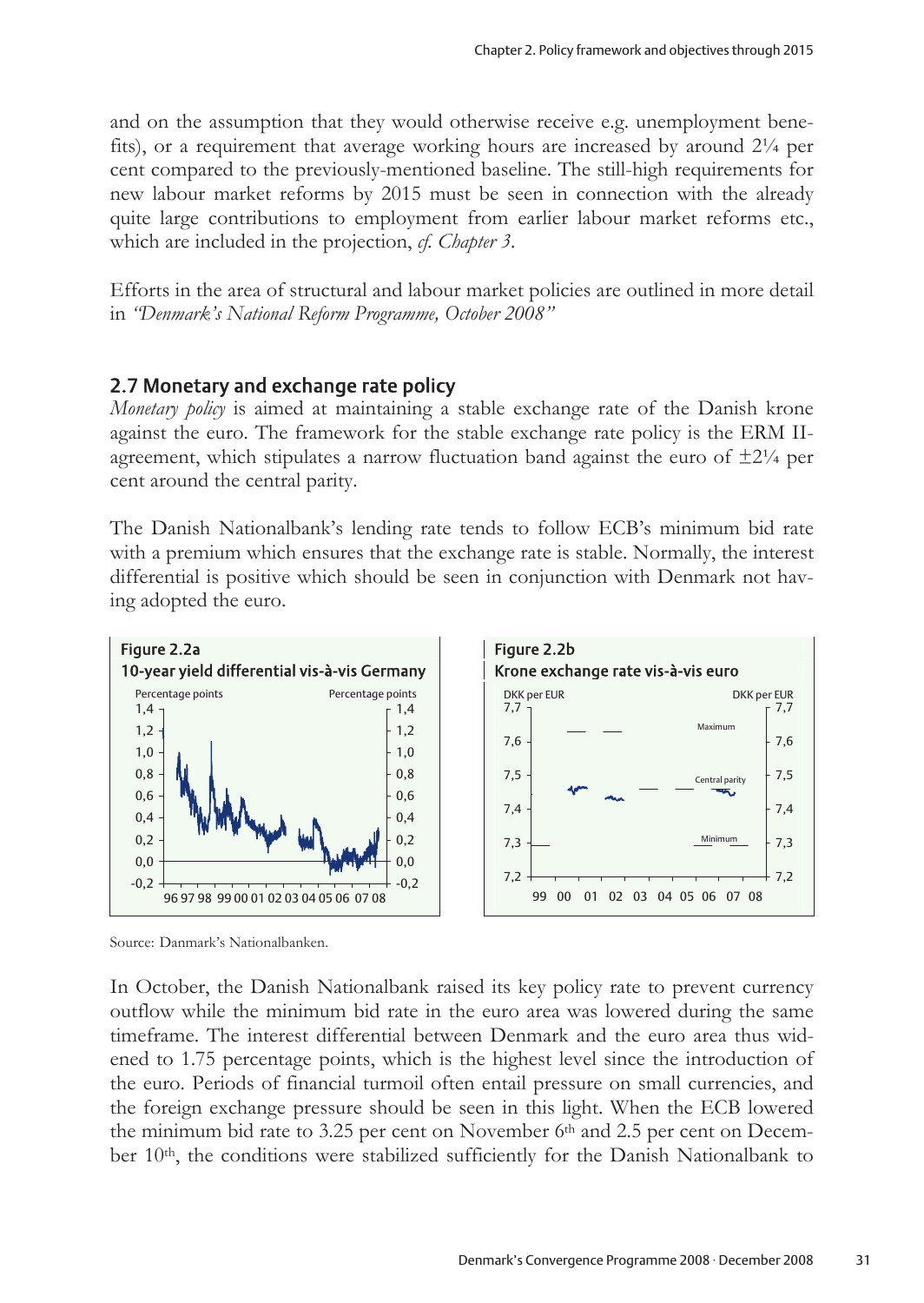be able to lower the Danish leading rate to 5 per cent and 4½ per cent respectively. The interest differential remained high at 1.75 percentage points.

The exchange rate has remained close to the central parity against the euro since 1999, *cf. figure 2.1b*. Since the introduction of the euro in January 1999 the largest (absolute) difference from the central parity has been around ½ per cent.

A wide majority in the Danish parliament supports the fixed exchange rate policy, and the government regards the commitment and the credibility of the fixed exchange rate policy as paramount.

Periods of financial distress raises the need for economic policy discipline in small economies like Denmark, who pursue a fixed exchange rate regime outside the euro area. A cautious fiscal policy contributes to bring the inflation level in line with the euro area, thereby supporting the fixed exchange rate policy and providing the basis for a lowering of the interest rate spread vis-à-vis the euro area.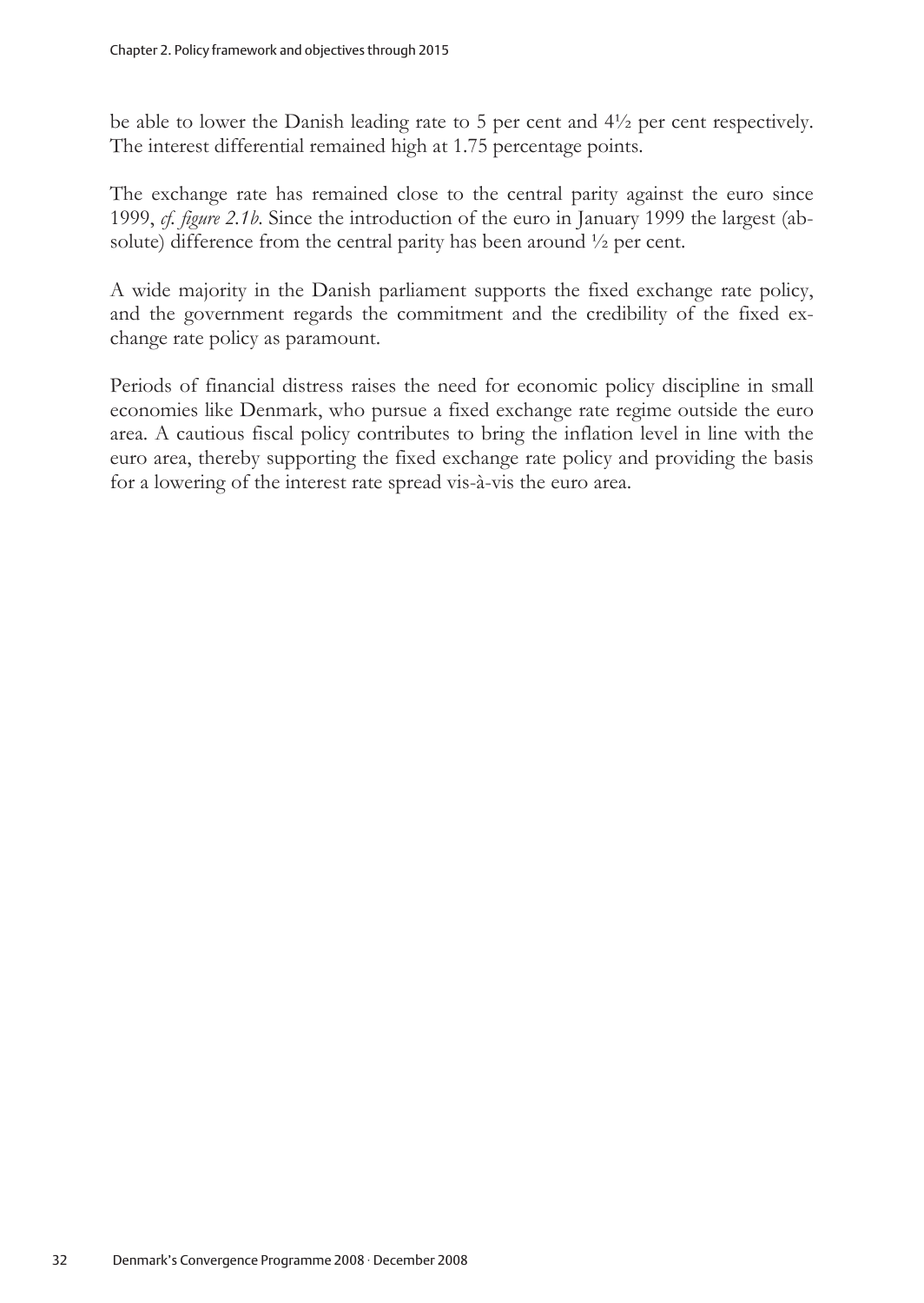## 3. Short-term outlook and prospects to 2015

## 3.1 International economy and financial variables**<sup>1</sup>**

The prospects for the international economy have weakened markedly in the wake of the financial turmoil in September and October when interbank markets froze up and the decline in equity prices was strongly reinforced. The wide-ranging financial sector rescue plans now being implemented in many countries and significant cuts in monetary policy rates, including in the euro area and the US, have stabilized markets to some extent but the uncertainty surrounding the economic outlook remains large.

Hence, after a number of years of strong global growth, a pronounced slowdown is assumed for 2009 with activity coming to a stand-still in the euro area and contracting in the US. Moreover, a relative moderate growth recovery is expected thereafter, in part because downturns are often more protracted when accompanied by strains in the financial sector and weakening housing markets. On the other hand, oil prices and other raw material prices have decreased sharply, and monetary policy has been eased forcefully in many countries. If the weakness is confirmed as developments unfold, additional rate cuts are likely in some cases in 2009.

GDP growth for Denmark's export markets is assumed to be zero in 2009 followed by growth of around 1 per cent in 2010. From 2011-15 real GDP among Denmark's trading partners is assumed to expand broadly in line with potential. Based on Danish export market weights, the trend growth rate among trading partners is estimated to be around 2 per cent per year, *cf. table 3.1*.

| Table 3.1                                                                                        |      |      |        |           |      |      |         |  |
|--------------------------------------------------------------------------------------------------|------|------|--------|-----------|------|------|---------|--|
| Assumptions about the international economy                                                      |      |      |        |           |      |      |         |  |
|                                                                                                  | 2007 | 2008 | 2009   | 2010      | 2011 | 2012 | 2013-15 |  |
| Annual growth, per cent                                                                          |      |      |        |           |      |      |         |  |
| Real GDP, trading partners <sup>1)</sup>                                                         | 2.9  | 1.3  |        | $0.0$ 1.2 | 2.1  | 2.1  | 2.0     |  |
| Export market growth, manufactures <sup>1)</sup>                                                 | 7.7  | 3.7  | $-0.3$ | 3.1       | 4.2  | 4.2  | 4.1     |  |
| Trade-weighted.<br>Source: European Commission Autumn forecasts 2008, OECD and own calculations. |      |      |        |           |      |      |         |  |

World trade has outpaced GDP growth in recent decades, mainly reflecting deepening international division of labour. Hence, the projection assumes (apart from 2009) export market growth for industrial products to exceed foreign GDP growth. Similarly, deepening international division of labour engenders a continued increase in

<sup>1</sup> The projections underlying Convergence Programme 2008 are based on the short-term outlook presented in *Economic Survey December 2008*. The assumptions on the international economy are based on the European Commission's autumn forecasts and thus the common external assumptions that member countries (in particular euro and ERMIIcountries) are invited to adopt in their Stability and Convergence Programmes. Appendix 2 contains sensitivity analyses with respect to, among other things, alternative assumptions about interest rates and GDP growth abroad.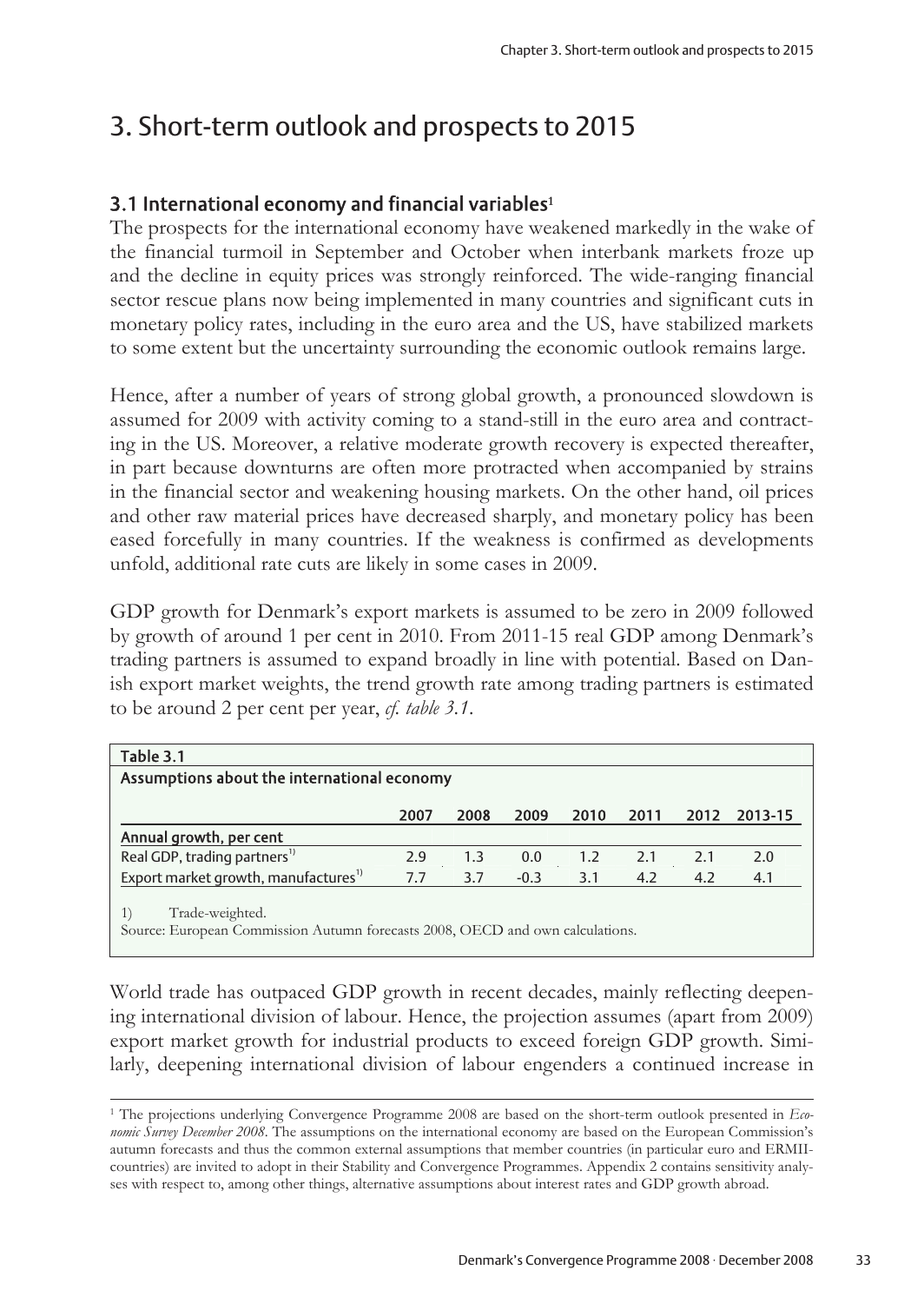Danish import propensities and hence real growth in imports that exceeds overall demand growth.

The crude oil price (Brent) has dropped markedly from a peak of more than 145 \$ per barrel in the summer of 2008 to currently 40-50 \$ per barrel. More broadly, oil prices have been very volatile in the last few years, and the assumed oil price of 55 \$ in 2009-10 is still relatively high in a slightly longer historical perspective. Based on the oil price projections of the International Energy Agency (IEA), the real oil price is assumed to increase to 66 \$ per barrel in 2015 (measured in 2008-level deflated by Danish prices), *cf. table 3.2*. In the longer run, scarcity of oil resources and growing demand are assumed to lead to a further increase in oil prices. Based on IEA's projection, the real oil price is assumed to be around 74 \$ per barrel in 20302.

| Table 3.2<br>Assumptions about oil prices and interest rates |      |      |      |      |      |      |      |  |
|--------------------------------------------------------------|------|------|------|------|------|------|------|--|
|                                                              | 2007 | 2008 | 2009 | 2010 | 2011 | 2012 | 2015 |  |
| Crude oil price, Brent (\$ per barrel, 2008-prices)          | 75   | 98   | 54   | 53   | 55   | 58   | 66   |  |
| Denmark, 10-year government bond yield                       |      | 4.4  | 4.2  | 4.4  | 4.7  | 4.9  | 5.7  |  |
|                                                              |      |      |      |      |      |      |      |  |

Source: European Commission fall forecasts 2008, IEA projections 2007 and own calculations.

The prospect of weak international growth, declining capacity utilization and easing inflation in the wake of the financial crisis has led to lower policy interest rates. In the US, the key rate has been cut from 5¼ percent in September 2007 to 1 percent by late October 2008. The ECB has lowered its interest rate from 4¼ per cent in mid-October 2008 to 2½ per cent in early December. However, as a consequence of the financial turmoil, money market rates have not followed policy rates down to the usual extent and the same applies for e.g. mortgage credit rates in large economies.

The high spreads between policy rates and market interest rates are assumed to decrease in line with a gradual return to more normal market conditions in view of the financial sector rescue plans and wide-ranging bank guarantees. Banks' improved access to low-cost liquidity at the central banks will also help to recapitalize the financial system.

During the financial turmoil, pressures arose on Danish policy interest rates vis-à-vis the euro area. In light of ongoing intervention in foreign exchange markets, Denmark's Nationalbank increased its key interest rate to 5.5 per cent in October. The monetary policy spread vis-à-vis the euro area rose to 1.75 per cent, the highest since the euro was introduced. When the ECB lowered rates in November and December, conditions had stabilized sufficiently for the Nationalbank to lower its key rate to first 5 per cent and then 4¼ per cent, but the spread remained high at 1.75 per cent.<br>  $\frac{1}{2}$  In November 2008, the International Energy Agency (IEA) published new projections showing a higher long term

oil price, *cf. World Energy Outlook 2008, November 2008*. In the new projection the crude oil price reaches 108\$ per barrel in 2015 and 135\$ per barrel in 2030 (2008-price levels), see also *chapter 1* and *appendix 2*.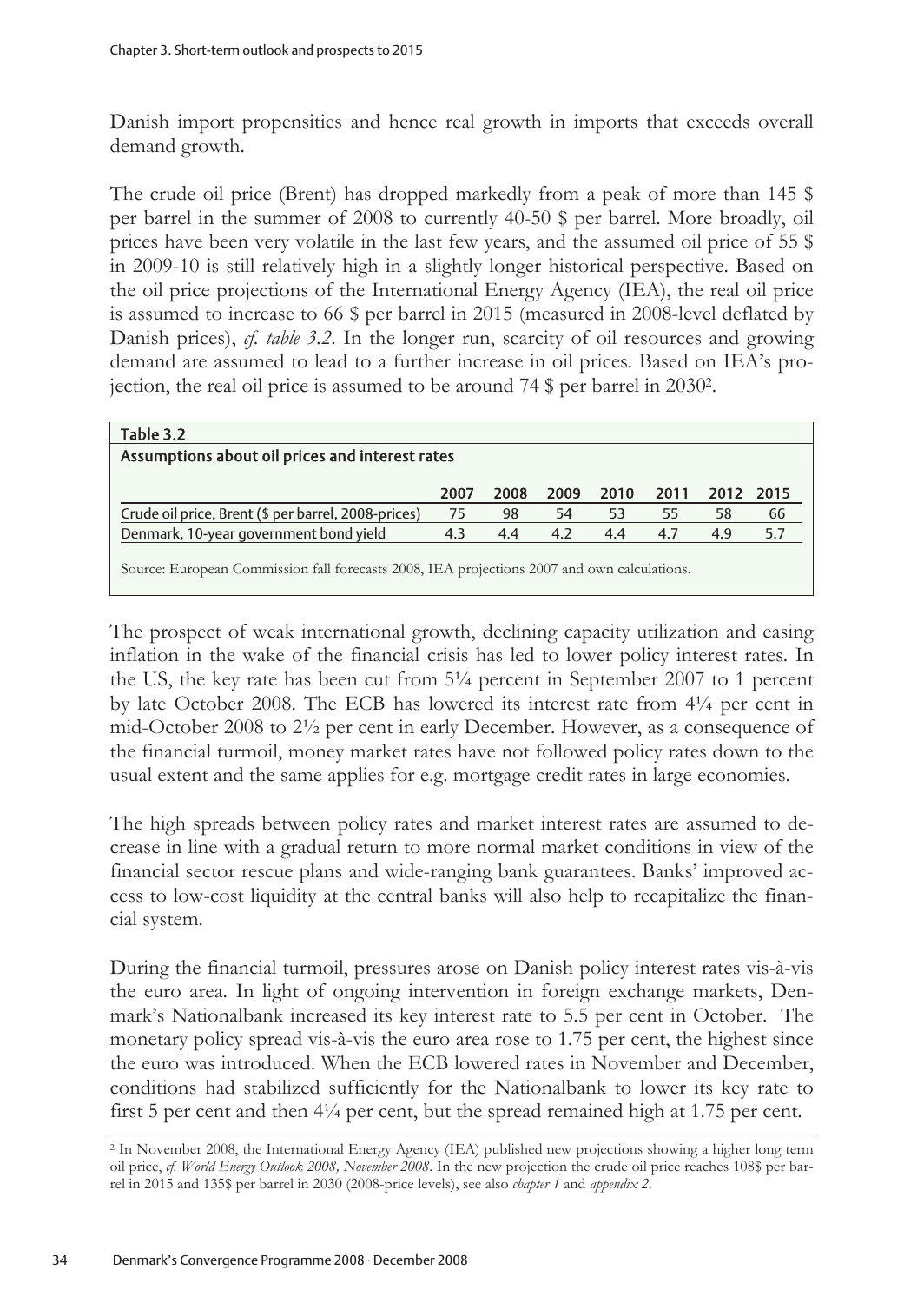Periods of financial turmoil are often associated with currency outflows from small countries that are not part of a common currency area. Foreign investors appear to have reduced their holdings of e.g. Danish mortgage bonds, which account for the bulk of the Danish bond market, as investors have sought shelter in government bonds, especially those denominated in large currencies.

Since early 1999, the spread between Danish and German 10-year government bond yields has averaged just below 0.25 percentage points. In recent years, low interest rates abroad and fiscal surpluses in Denmark have contributed to a low – and at times negative – yield spread, but the spread has widened with the credit crisis. In CP08, Danish 10-year government bond yields are assumed to increase from around 4.3 per cent in 2007 to 4.4 per cent in 20103.

## 3.2 Short-term outlook for the Danish economy

 $\overline{a}$ 

The Danish economy has been slowing for some time with production growth quite subdued since late 2006. The background has been one of continued demand growth and rising imports up to the turn of the year 2007/2008 coinciding with pronounced scarcity of labour, and consequently employment remains very high. Since early 2008 private domestic demand growth has moderated, in part owing to rising inflation and very weak household and business expectations. In the last few months, the moderation has been reinforced by the financial turmoil and weakening global growth prospects.

CP07 was based on an assumption of moderate GDP growth of 1¼ per cent in 2008 and about  $\frac{3}{4}$  per cent annual growth in 2009-10, as well as a turning point in the labour market with a decline in employment of close to 60,000 persons or 2 per cent from 2008 to 2011. Consequently, unemployment was assumed to go up from 2½ per cent in 2008 to  $3\frac{1}{2}$  per cent in 2011 (applying the new definition of unemployment<sup>4</sup>). Hence, it was technically assumed that the cycle would be normalized during 2009-11 and hence that employment, unemployment and the labour force would return to their estimated structural levels by 2011.

Given the financial turmoil and significant downward adjustments of the international growth prospects over the last months, it now appears that the weakening of the cyclical position and GDP growth will be more pronounced during 2008 and 2009 than assumed last year. In the economic survey from December, on which CP08 is founded, GDP growth amounts to 0.2 per cent in 2008 and -0.2 per cent in

<sup>3</sup> In the longer term (beyond 2015) average bond yields – the interest rate that is used for discounting future revenue and expenditures in the calculation of fiscal sustainability – are assumed to be at around 5¾ per cent.<br>4 As of January 2008 Statistics Denmark has changed the definition of unemployment. The two major changes are

that unemployed social assistance recipients and vacation allowance recipients are excluded from the statistic. The effects of the new method compared to the previous one are that the level of unemployment is lowered by about 14,000 full-time persons, corresponding to about 0.5 per cent points. Hence, the level of unemployment is generally (and technically) lower in this Convergence Programme compared to CP07. More information about the definition of unemployment is given in *Economic Survey, May 2008.*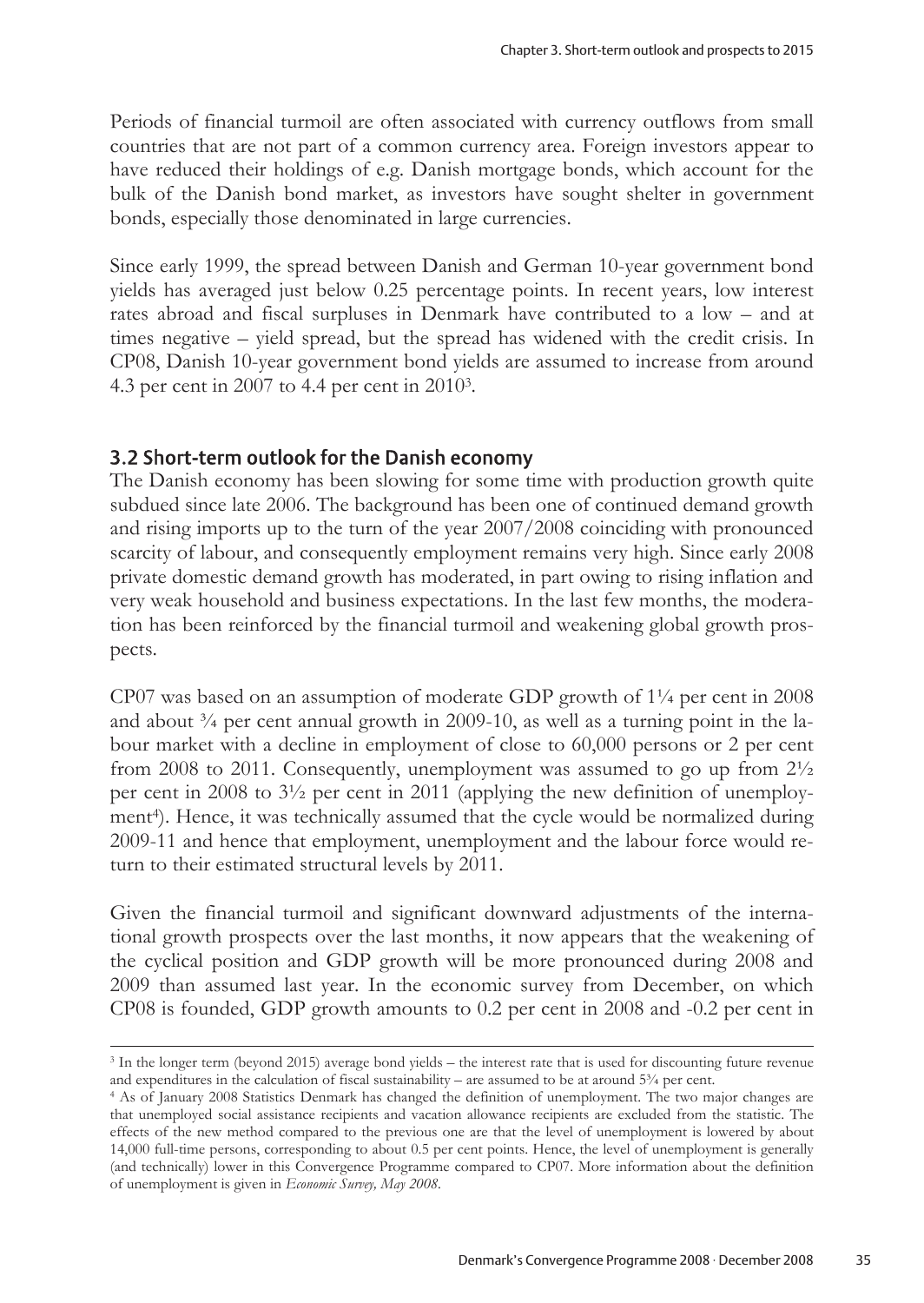2009, after which production growth recovers to close to  $\frac{3}{4}$  pct. in 2010. The output gap is estimated at -0.7 per cent in 2010, while unemployment is close to its structural level. Hence, the adjustment towards a less strong cyclical position occurs faster than previously assumed.

|                                                  |        | <b>Assumed normalization</b><br>of the business cycle |                            |        |        |     |              |
|--------------------------------------------------|--------|-------------------------------------------------------|----------------------------|--------|--------|-----|--------------|
|                                                  | 2007   | 2008                                                  | Short-term outlook<br>2009 | 2010   | 2011   |     | 2012 2013-15 |
| Outputgap and real growth rates                  |        |                                                       |                            |        |        |     |              |
| Outputgap (per cent of GDP)                      | 2.5    | 1.9                                                   | 0.6                        | $-0.7$ | $-0.4$ | 0.0 | 0.0          |
| Real GDP                                         | 1.6    | 0.2                                                   | $-0.2$                     | 0.7    | 1.9    | 1.7 | 1.6          |
| Gross value added                                | 1.7    | 0.4                                                   | $-0.2$                     | 0.8    | 1.6    | 2.1 | 1.6          |
| Growth components, real growth in per cent       |        |                                                       |                            |        |        |     |              |
| Private consumption                              | 2.4    | 0.9                                                   | 0.7                        | 1.1    | 1.7    | 1.8 | 1.8          |
| Public consumption <sup>1)</sup>                 | 1.3    | 1.6                                                   | 1.2                        | 1.0    | 1.0    | 1.0 | 0.8          |
| Fixed gross investment                           | 3.1    | $-0.9$                                                | $-4.2$                     | $-2.5$ | 1.0    | 0.9 | 2.5          |
| Change in stocks <sup>2)</sup>                   | $-0.3$ | 0.2                                                   | 0.0                        | 0.0    | 0.0    | 0.0 | 0.0          |
| <b>Exports</b>                                   | 2.2    | 3.3                                                   | $-0.1$                     | 2.3    | 4.4    | 3.1 | 2.6          |
| Imports                                          | 2.8    | 4.8                                                   | $-0.1$                     | 1.5    | 3.6    | 2.6 | 2.7          |
| Contribution to GDP growth, percentage points    |        |                                                       |                            |        |        |     |              |
| Final domestic demand                            | 1.9    | 0.9                                                   | $-0.2$                     | 0.3    | 1.3    | 1.3 | 1.6          |
| Changes in stocks                                | $-0.3$ | 0.2                                                   | 0.0                        | 0.0    | 0.0    | 0.0 | 0.0          |
| Net exports                                      | $-0.2$ | $-0.7$                                                | 0.0                        | 0.4    | 0.5    | 0.3 | 0.1          |
| Labour market indicators, per cent               |        |                                                       |                            |        |        |     |              |
| Employment growth                                | 2.7    | 0.3                                                   | $-1.3$                     | $-1.7$ | 0.1    | 0.2 | $-0.1$       |
| Structural unemployment rate                     | 4.2    | 3.9                                                   | 3.7                        | 3.6    | 3.5    | 3.5 | 3.5          |
| Unemployment rate                                |        |                                                       |                            |        |        |     |              |
| (per cent of workforce)                          | 2.6    | 1.7                                                   | 2.4                        | 3.4    | 3.7    | 3.5 | 3.5          |
| Hourly productivity in private sector            | $-1.9$ | 0.7                                                   | 1.6                        | 2.8    | 1.3    | 1.9 | 1.7          |
| Productivity (gross value added per<br>employee) | $-1.0$ | 0.1                                                   | 1.1                        | 2.6    | 1.5    | 1.9 | 1.7          |

#### Table 3.3 Key figures for Denmark, 2007-2015

1) Real growth in public consumption as measured in the national accounts reflects growth in the consumption of resources – not improvements in services offered – mainly because productivity growth in the public sector is not measured.

2) Contributing to GDP growth.

Source: Statistics Denmark and own calculations.

It is technically assumed that activity growth in 2011 and 2012 exceeds potential and is sufficient for capacity utilisation to reach a normal level from 2012 onwards. It is thereby assumed that annual GDP growth is around 1½ per cent as of 2012, while unemployment and the labour force will be at their structural levels so that the labour market is no longer subject to cyclical pressures, *cf. figure 3.1a*. Given the technical assumptions applied, gradually increasing capacity utilisation from 2010 to 2012 is supported by an emerging recovery abroad as well as low interest rates.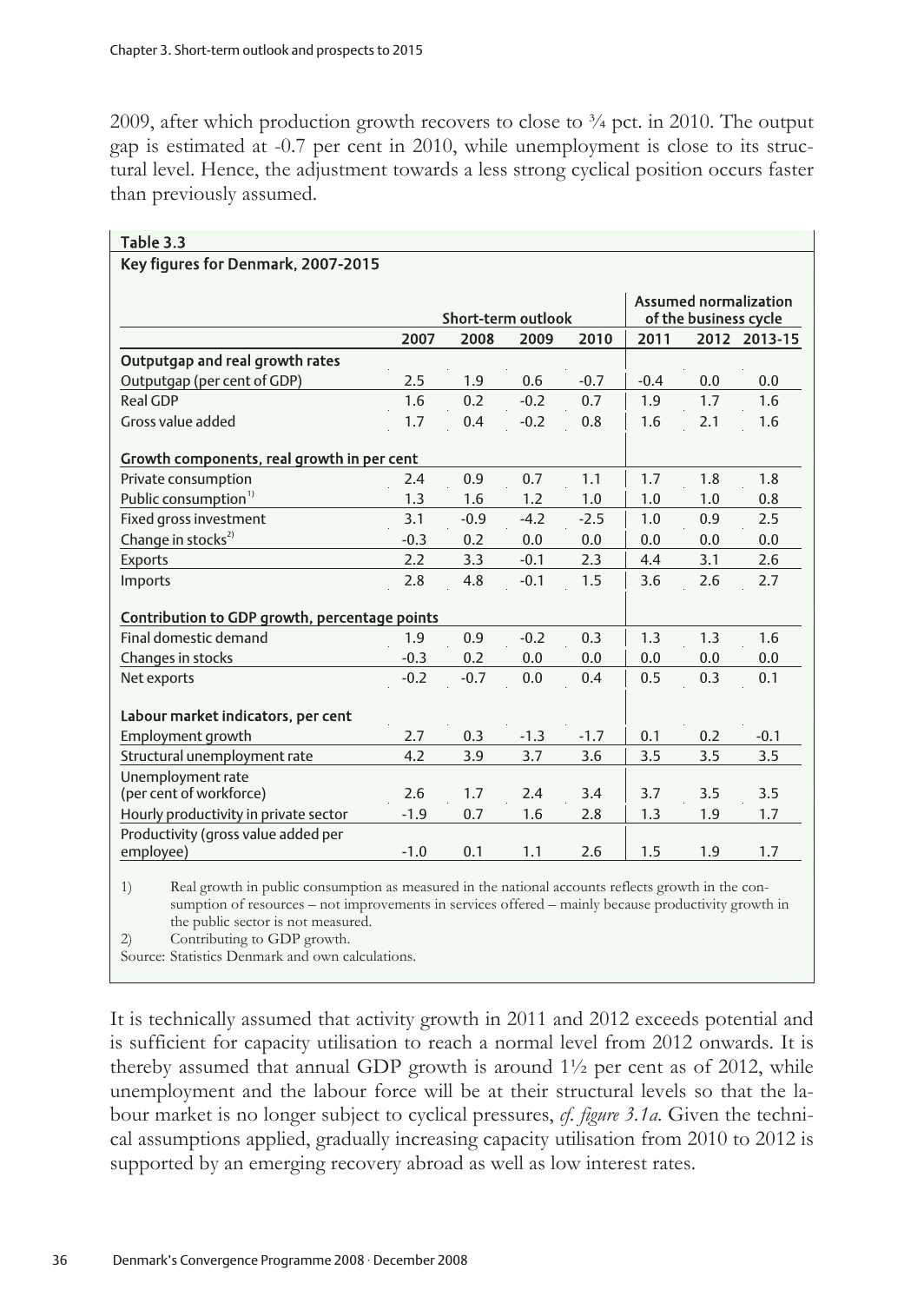

Source: Statistics Denmark and own calculations.

 $\overline{a}$ 

Recorded unemployed has fallen to an extraordinarily low level of 46,000 persons in September 2008, which is a reduction of 124,000 since the most recent peak in December 2003. Unemployment is historically low and also low compared to other countries. According to the international definition unemployment is currently the third-lowest in the EU. In October the seasonally-adjusted unemployment increased by 1,800 persons and stood at 1.7 pct. of the labour force. The rise in unemployment is a tangible indicator that the massive labour market pressure built up during the latest cyclical upswing is now moderating. Unemployment is expected to increase to an annual average of 70,000 persons or 2.4 pct. of the labour force (national definition) in 2009, and about 99,000 persons or 3.4 pct. of the labour force in 2010.

The evolution of unemployment going forward is uncertain. It is possible that businesses will adjust the number of employees more aggressively in view of recent years' weak productivity growth and rapidly changing financing and sales opportunities in the wake of the financial turmoil and weaker growth prospects. On the other hand, a strong increase in household real disposable income and decreasing interest rates, which will affect employment mainly during 2010, may dampen the rise in unemployment. The rise in unemployment can also be moderated by the demographic decline in the labour force, larger-than-expected cyclical reductions in working time and a likely further reduction in the number of cross-border workers.

Overall, unemployment is expected to increase from 2008 to around its estimated structural level in 2010. Structural unemployment is estimated at below 4 per cent in 2008 (national definition) with a statistical uncertainty of around  $\pm\frac{1}{2}$  percentage point<sup>5</sup>. Based on already decided reforms, the structural unemployment rate is expected to decline to about 3½ per cent in 2010 and thereafter, *cf. figure 3.1b*. It is especially initiatives in the 2006 Welfare Agreement and more restrictive rules for sup-

<sup>&</sup>lt;sup>5</sup> The estimated 95 per cent confidence interval of  $\pm\frac{1}{2}$  percentage point assumes that the statistical model applied in the estimation of the structural unemployment rate is correct and adequate. Including model uncertainty, the uncertainty is higher, perhaps  $\pm 1$  percentage points.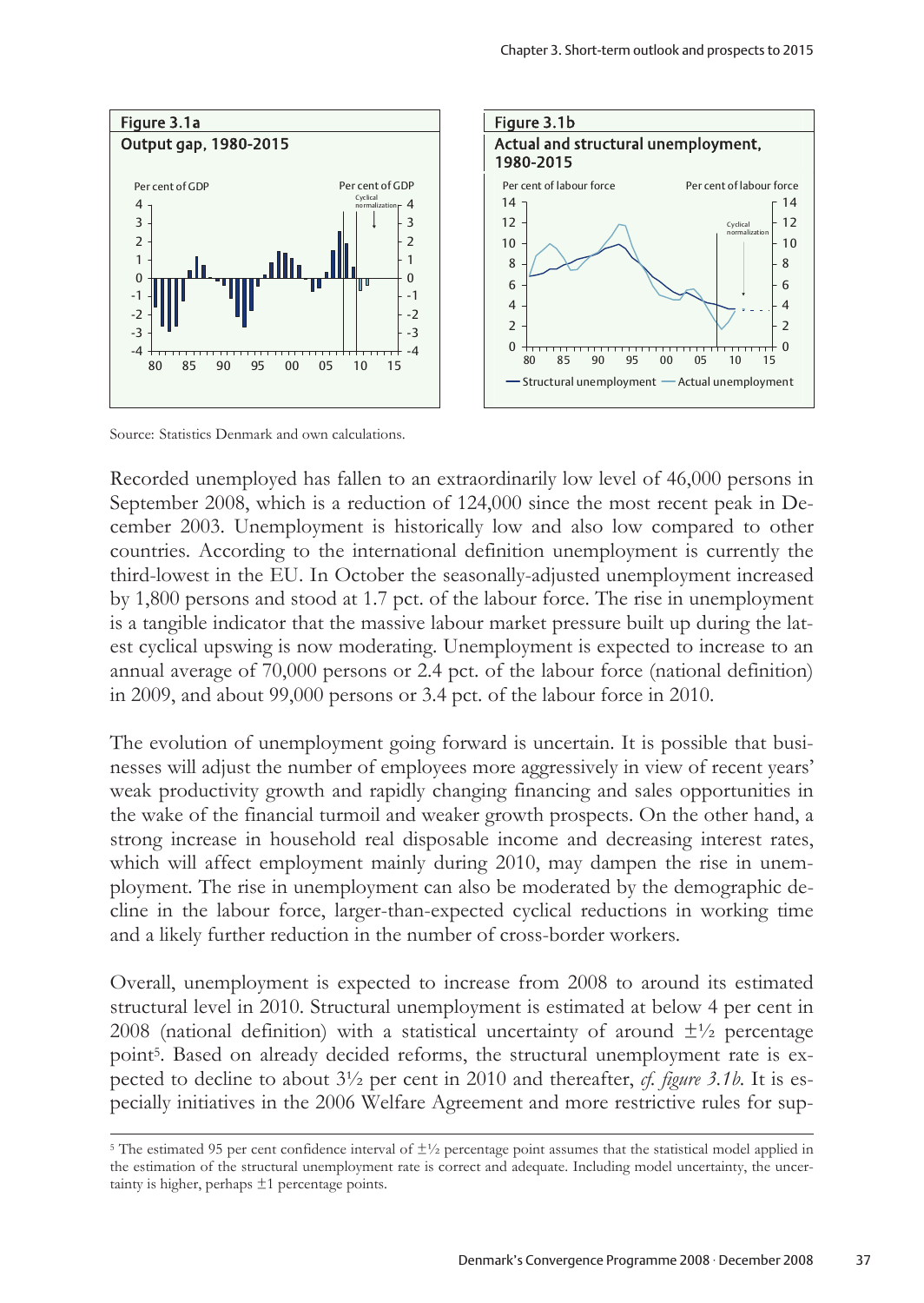plementary unemployment benefits in the 2008 Job Plan, which are considered to lower the structural unemployment rate (which is counted in full-time equivalents and does not include unemployed participating in activation schemes). Part of the impact of the Welfare Agreement's new rules governing activation reflect more unemployed participating in activation measures, which does not reduce "gross" unemployment but only recorded unemployment. However, there will likely also be additional real effects on gross unemployment from "motivation effects" of intensified activation requirements as well as from the harmonized duration of the benefit period and activation requirements for elderly unemployed, as well as other initiatives.

The expected low growth of the next years mainly reflects a significant decline in housing investment, owing mainly to falling house prices and the fact that housing construction has been extraordinarily high for some time. Business investments are also expected to decline from a high level and exports to be very weak in view of muted economic growth abroad and deteriorating competitiveness. Meanwhile, fiscal policy is expansionary, and private consumption is as mentioned supported by strong household real income growth of up to 4 per cent in 2009 notwithstanding rising unemployment. This reflects rather high increases in real wages and benefits as well as tax reductions exceeding 9 bill. DKr. Lower interest rates together with rising incomes will support private consumption, which is expected to increase by 0.7 per cent in 2009. The projection assumes a pronounced increase in the household savings rate in the context of the weakened consumer confidence, lower financial wealth and rising unemployment.

# 3.3 Employment and productivity assumptions through 2015

The forecast for 2008-10 and the assumptions thereafter imply annual average GDP growth of less than 1 per cent during 2008-12, *cf. table 3.4 (last row)*. To a large extent, the subdued growth rate reflects the assumed cyclical normalization which implies that the estimated output gap of 2½ per cent of GDP in 2007 is closed by 2012.

For the entire planning horizon to 2015, the projection implies an average annual growth rate of only slightly above 1 per cent (2008-15), which is significantly lower than the mean annual growth rate of about 2¼ percent from 1990 to 2007.

Growth in potential production<sup>6</sup> is estimated at 1.6 per cent during 2008-15 which is 0.4 percentage points lower than in the period 1990-2007. In large part, this is because the reduction in structural unemployment of almost 5 percentage points from the early 1990's to 2007 cannot be replicated. Structural unemployment is, as mentioned, assumed to edge down from 4 per cent in 2007 to about 3½ per cent.

Moreover, in the period since 1990, growth has been supported by an increase in average working hours related to e.g. fewer part-timers and more people working more<br>
<sup>6</sup> Consisting of cyclically-adjusted contributions from growth in hourly productivity, structural employment and es-

timates of the underlying development in working hours.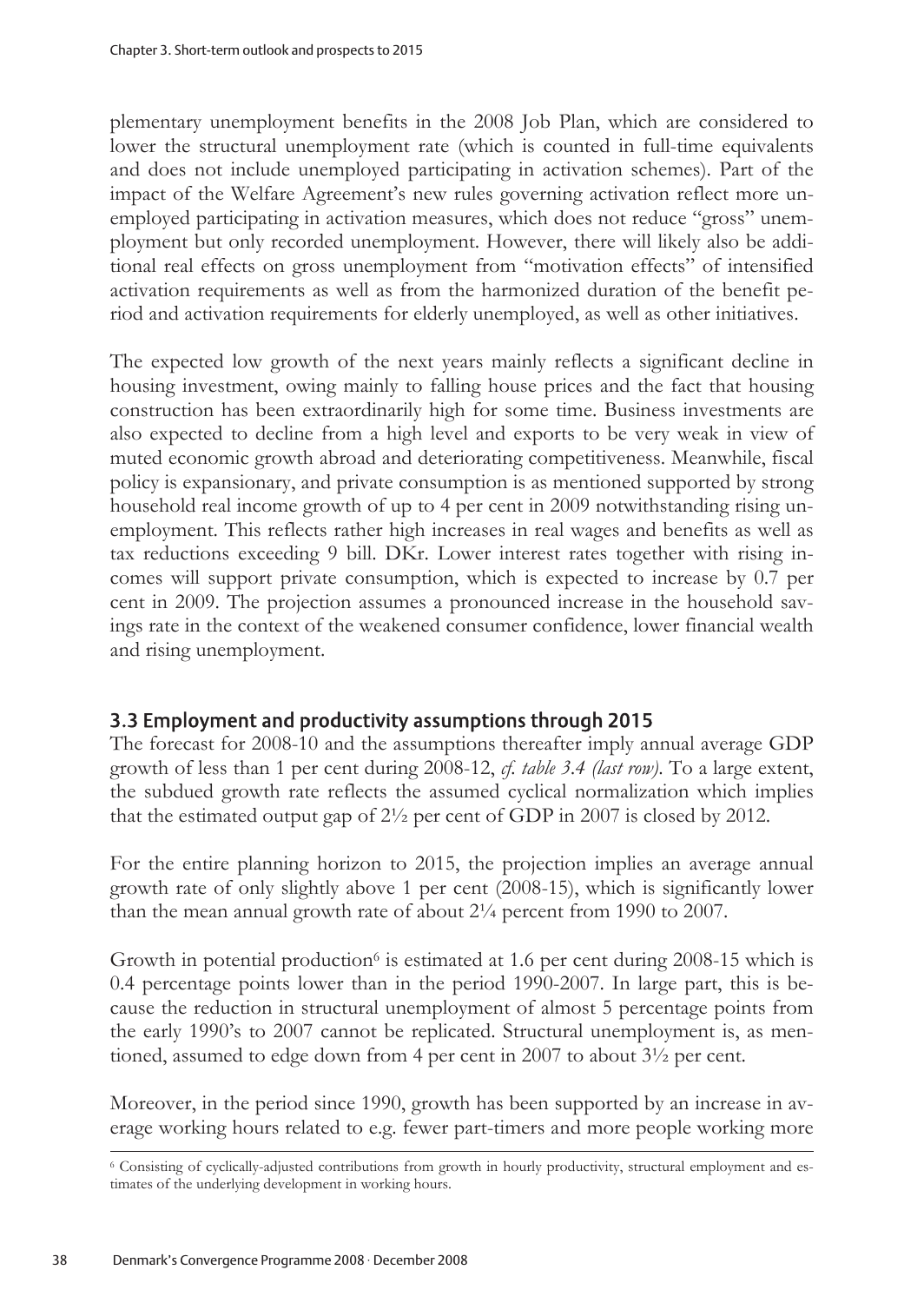than one job. The rising average level of educational attainment in the labour force, consecutive tax reforms and generally advantageous demand conditions for most of the period may also have contributed the rise in working hours.

Going forward, changes in the age composition of the labour force and the latest collective agreements etc. may engender an underlying decline in working hours. The estimate for potential growth to 2015 assumes, however, unchanged working hours from 2009 to 2015 which, as stated, will require additional reforms.

The difference between actual and potential GDP growth reflects cyclical contributions. During the period 1990-2007 the cycle has, overall, contributed positively as actual GDP has grown more than potential, cf. table 3.4. For the period 2008-15 actual output is likely to increase at a slower rate than potential due to very weak near term prospects and the assumed normalization of activity levels by 2012.

|                                | 1990-07 | 2008-12 | 2013-15 | 2008-15 |
|--------------------------------|---------|---------|---------|---------|
| Annual growth, per cent        |         |         |         |         |
| Growth in production potential | 2.0     | $1.5\,$ | 1.6     | 1.6     |
| Of which:                      |         |         |         |         |
| - Hourly productivity          | 1.4     | 1.6     | 1.7     | 1.6     |
| - Structural unemployment      | 0.3     | 0.1     | 0.0     | 0.1     |
| - Structural labour force      | 0.1     | $-0.1$  | $-0.1$  | $-0.1$  |
| - Working hours (structural)   | 0.2     | $-0.1$  | 0.0     | 0.0     |
| - Cyclical contribution        | 0.2     | $-0.7$  | 0.0     | $-0.4$  |
| Growth in GDP                  | 2.2     | 0.8     | 1.6     | 1.1     |

# Table 3.4

 $\overline{a}$ 

Note: The growth in hourly productivity is measured as the growth in GDP per hour worked. Source: ADAM databank and own calculations.

Annual potential growth up to 2015 is thus assumed to be around  $1\frac{1}{2}$  per cent. This is based on the following assumptions:

• *Higher productivity growth than in the last decade*. Projected growth is mainly driven by productivity (production per hour worked), which is assumed to grow by about 1.6 per cent per year on average over the period. Productivity in private urban occupations is assumed to grow by about 2 per cent per year, which may be compared to a recorded average of close to 1½ per cent since 19907. Relatively modest productivity growth over the last 10-15 years may partly be a consequence of the strong increase in employment supported by labour market reforms. This may have muted productivity growth in part because workers with relatively low productivity and wages have gained better access to the labour

<sup>7</sup> The national accounts do not include productivity growth in the public sector, which counts for about 30 per cent of total employment. Under the technical assumptions, no productivity growth is included for the public sector.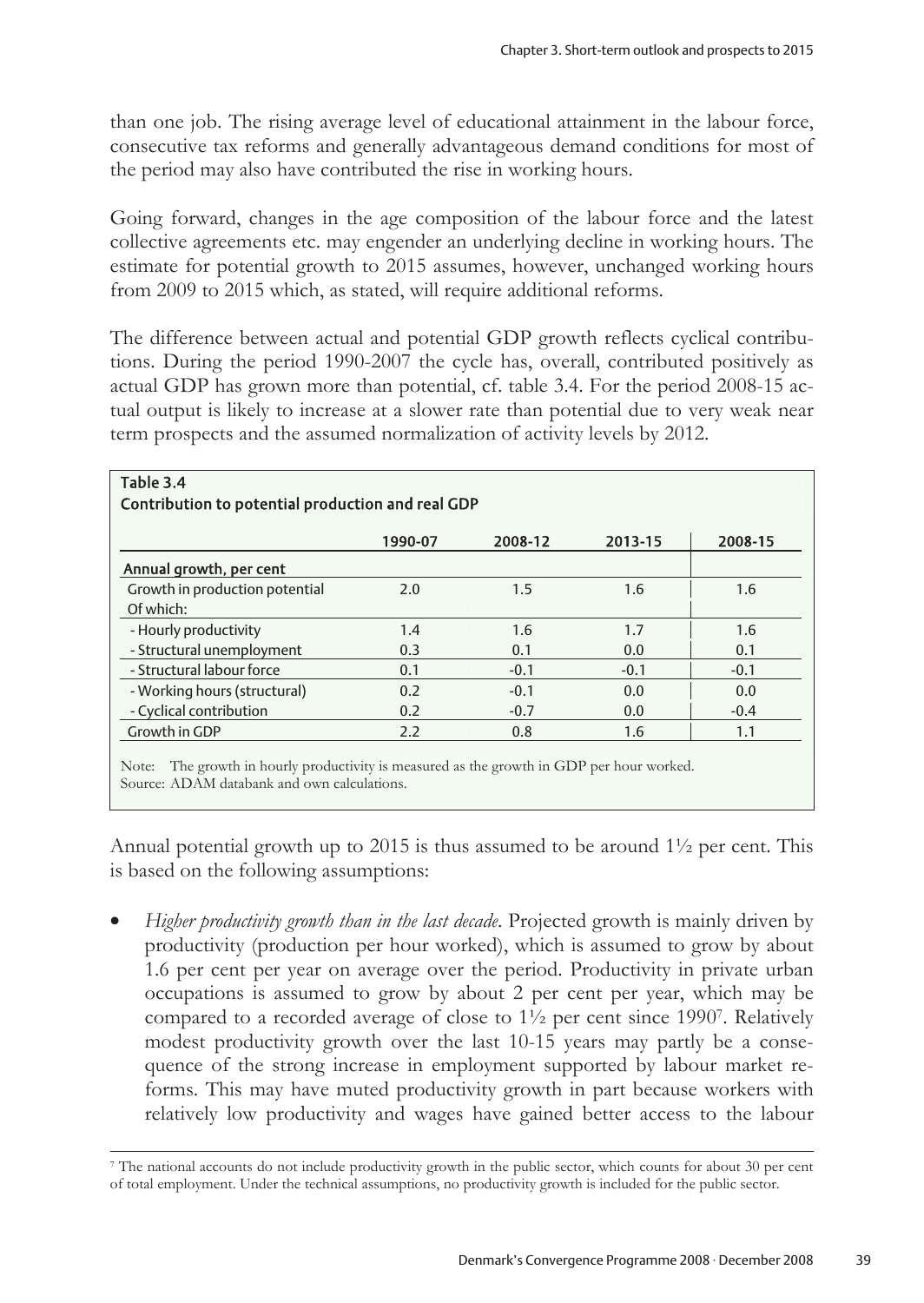market<sup>8</sup>. Going forward, the initiatives in the Globalisation strategy should support higher productivity.

• *Reforms are implemented to increase labour supply by 20,000 persons and counter the underlying reduction in average working hours.* The presumed reforms are sufficient to ensure that total labour supply (excluding cyclical fluctuations) is roughly upheld in the projection to 2015 despite adverse demographics, *cf. below*. Relative to a baseline without new initiatives, the assumed reforms augment total labour supply by some 2 per cent by  $2015 - i.e.$  by about 0.3 per cent per year on average. Hence, in the absence of new reforms, potential growth will be lower at about  $1\frac{1}{4}$  percent per year.

The projections of the labour force and employment through 2015 are founded on the population projection from DREAM 2008 and assume in particular:

- *Structural unemployment amounts to 3½ pct. of the labour force corresponding to about 100,000 persons from 2011 and ahead.* This means that unemployment is assumed to be around 3½ per cent on average over the cycle during the next decades, which is a low level compared to other countries as well as historically.
- *The structural labour force declines from about 2.905 million in 2007 to about 2.880 million in 2015, i.e. by about 25,000 persons*. The starting point for the projection is a demographic scenario in which participation rates conditional on age, gender and country of origin are constant at their 2006 levels (adjusted for cyclical effects). Further included is a likely reduction in the number of border workers related mainly to weakening construction, whereas the very high (job-oriented) net immigration in 2007 and 2008 is expected to normalize. In addition, the projections include estimated effects of implemented reforms etc. and for larger benefit schemes also information on changing influx patterns etc., *cf. box 3.1*. The projected structural labour force includes a contribution of 20,000 persons by 2015 from assumed reforms.
- *Already implemented reforms and the required employment impact of new reforms counteract the demographic drag on labour supply, thus permitting unchanged structural employment.* Structural employment is fairly stable in the projection to 2015. This reflects that the decline in structural unemployment off-sets the incorporated reduction in the structural labour force of about 25,000 persons during the same period.

<sup>8</sup> Over the last 10-15 years, there has been a tendency across OECD-countries that countries experiencing high employment growth, ceteribus paribus, have had lower productivity growth, *cf. The Danish Ministry of Finance WP 18/2006*: *The US as a benchmark for EU15 productivity: lessons?*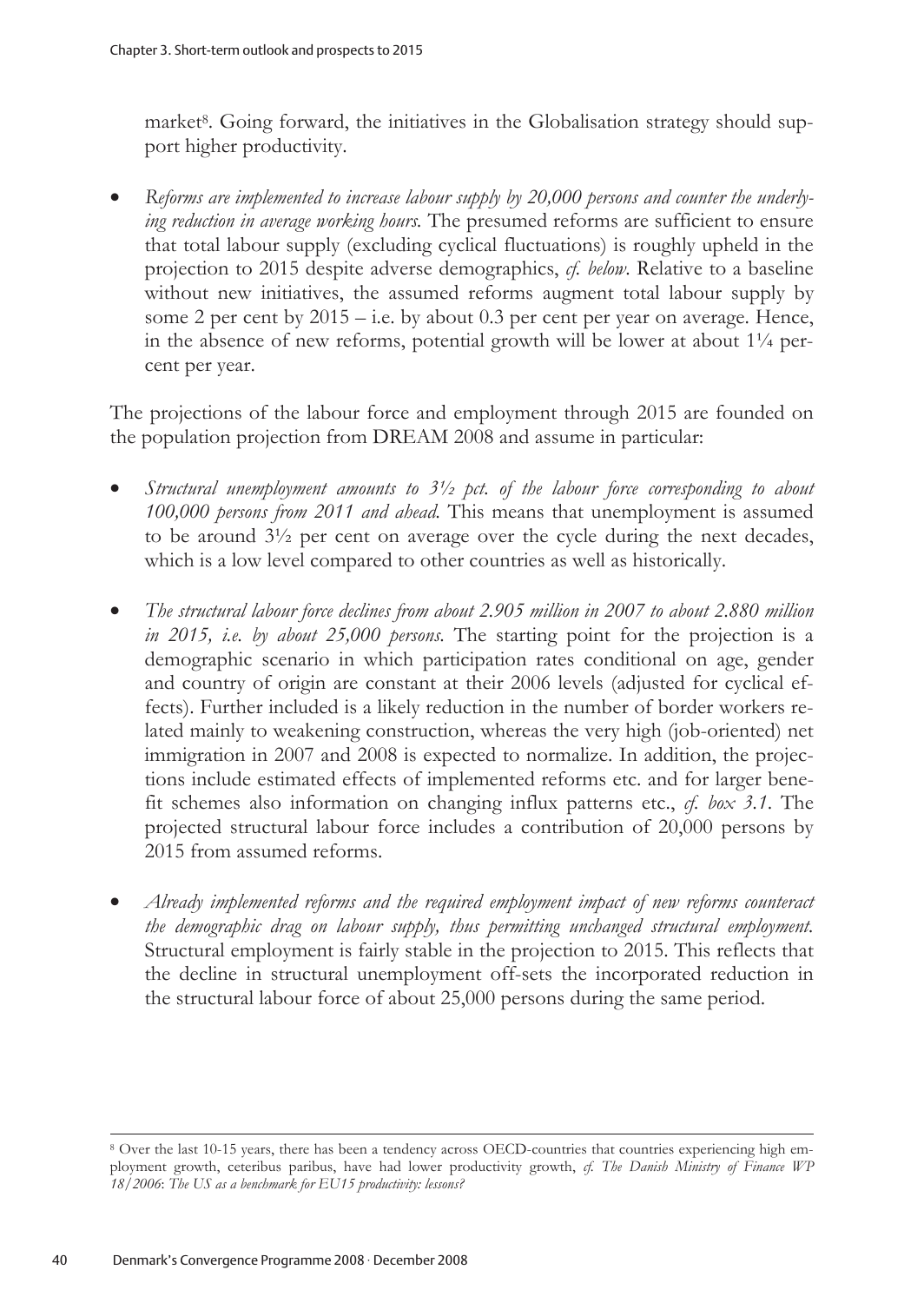#### Box 3.1

#### Key assumptions about labour supply and benefit recipients etc.

The projections of the number of active labour market participants and recipients of benefits take as their starting point a demographic scenario in which participation rates etc. by age, gender and country of origin are held constant at their 2006 level (excluding cyclical effects). The projected number of recipients of early retirement and disability pension incorporates information about recent inflows by age, gender and country of origin. Effects are also included from the education-targets in the Welfare Agreement and the Globalisation strategy, which raise the number of students and hence dampen labour force growth up to 2015<sup>1</sup>. Further included are the forecasts for 2008-10 of the number of recipients of various benefits etc. that are entailed in the December Economic Survey.

VERP. With VERP participation rates by age, gender and origin held at their 2006 levels, the number of early retirement recipients (aged 60-64 years) would have increased by about 10,000 by 2008, but in fact the number appears largely constant. Of this relative reduction in the number of VERP recipients compared to the demographic scenario (in the course of 2006-08), about half is assumed to be a cyclical effect reflecting the extraordinarily good job opportunities, and this effect is assumed to fade in coming years. Meanwhile, initiatives in the Welfare Agreement and the Job Plan initiative to grant a tax allowance for 64-year olds who still work full-time, are estimated to reduce the number of VERP recipients by up to 4,000 by 2015. In sum, the projection approximately matches the demographic scenario, which implies a reduction by about 15,000 from 2008 to 2015, cf. figure a.

Disability pension. The number of disability pensioners is projected to ease marginally from 2006 to 2015 in the absence of new reforms, *cf. figure b*. The projection is based on recent patterns for inand outflows as well as estimates in the *Economic Survey* etc. and should be viewed in light of the demographic scenario, which also indicates a roughly constant number of disability pensioners.

Study grants. The number of students receiving study grants, and who do not work alongside their studies and consequently are not counted in the labour force, increases by about 35-40,000 up to 2015. Of these, an increase of about 10,000 follow from demographic developments with the rejoinder reflecting the targets that at least 95 per cent of a youth cohort should complete secondary education and at least 50 per cent of a youth cohort should complete a tertiary education by 2015. The number of recipients of study grants who work on the side grows proportionately.

Sickness benefits. Recipients of sickness benefit have increased by about 15,000 from 2006 to 2008. Based on demographics as well as a contribution from the initiatives to reduce sickness absence, the number of sickness benefit recipients counted as employed is relatively unaltered from 2008 to 2015.



Note: In figure b the data up to 2006 are based on RAS data, scaled to the ADAM-level in 2006.

1) Meanwhile, the increased enrolment in education increases employment in the longer-run as a higher level of educational attainment is typically associated with a higher employment rate, *cf. CP06*.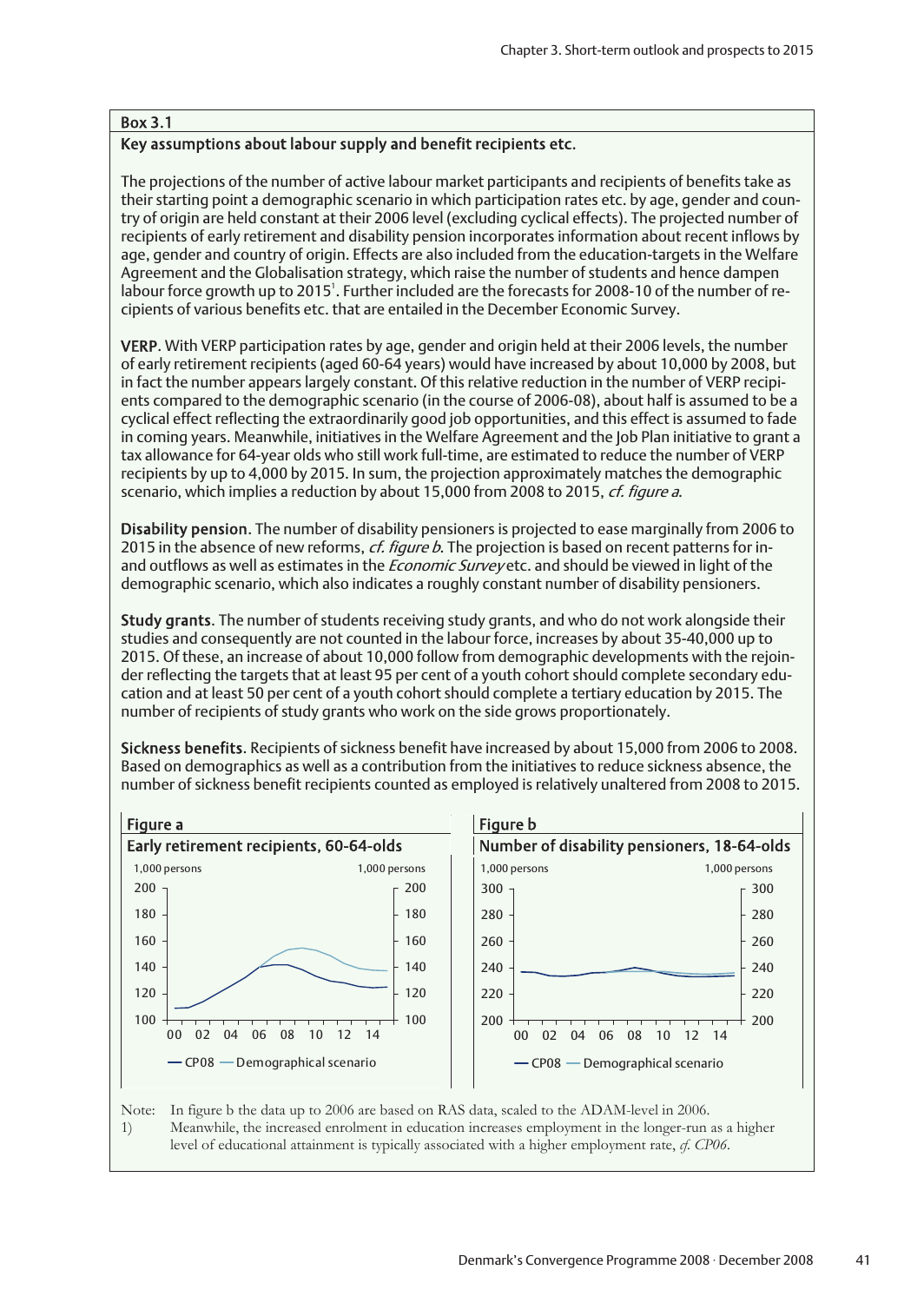Overall, the medium-term projection rests on the basis that actual employment may decline by about 75,000 persons (2½ per cent) from its high level in 2007 to 2015, *cf. table 3.5 (row 6)*. In this vein, it is primarily the assumed cyclical normalization which may reduce employment from its current record-high level (*row 5)*.

Demographic trends – with fewer in the cohorts that have the highest participation rates, more old citizens and a growing share of immigrants and descendants – tend to lower employment by some 35,000 persons from 2007 towards 2015, *cf. row 1*.

The adverse drag from demographic factors is partly offset by structural improvements in the labour market, which mainly stem from implemented reforms as well as rising educational attainment and increased average residence periods for immigrants as well as other contributions that together are estimated to raise employment by around 15,000 persons, *cf. row 29*.

| Table 3.5                                                                                                                                                                                                                                                                                                                                                                                                                                                                 |           |
|---------------------------------------------------------------------------------------------------------------------------------------------------------------------------------------------------------------------------------------------------------------------------------------------------------------------------------------------------------------------------------------------------------------------------------------------------------------------------|-----------|
| Contributions to the increase in employment                                                                                                                                                                                                                                                                                                                                                                                                                               |           |
|                                                                                                                                                                                                                                                                                                                                                                                                                                                                           | 2007-2015 |
| 1,000 persons                                                                                                                                                                                                                                                                                                                                                                                                                                                             |           |
| 1. Demographic factors <sup>1)</sup>                                                                                                                                                                                                                                                                                                                                                                                                                                      | $-35$     |
| 2. Assumed contribution from already-implemented reforms, including effects of<br>the Welfare Agreement etc. <sup>2)</sup>                                                                                                                                                                                                                                                                                                                                                | 15        |
| 3. Structural reform requirements for increased employment etc.                                                                                                                                                                                                                                                                                                                                                                                                           | 20        |
| 4. Structural employment (1+2+3)                                                                                                                                                                                                                                                                                                                                                                                                                                          | 0         |
| 5. Cyclical contribution <sup>2)</sup>                                                                                                                                                                                                                                                                                                                                                                                                                                    | $-75$     |
| 6. Change in actual employment (4+5)                                                                                                                                                                                                                                                                                                                                                                                                                                      | -75       |
| - of which related to change in unemployment                                                                                                                                                                                                                                                                                                                                                                                                                              | 20        |
| - of which change in labour force                                                                                                                                                                                                                                                                                                                                                                                                                                         | $-55$     |
| Assumes an unchanged aggregate unemployment rate and unchanged participation rates broken down<br>1)<br>by gender, age and origin from 2005 to 2015. A net reduction of the contribution from foreign labour<br>relative to the high level in 2007 is also included.<br>The calculation incorporates higher participation rates for more-educated groups and changes to the<br>$\left( 2\right)$<br>average residence period for immigrants.<br>Source: Own calculations. |           |

In addition, the new labour market initiatives are assumed to raise employment by 20,000 persons up to 2015 (*row 3*). This requirement should be viewed in light of the already significant contributions from earlier labour market and other reforms.

Hence, in total, structural employment is projected to be about unchanged from 2007 to 2015 *(row 4)*.

<sup>9</sup> The contribution includes an increase in structural employment of about 15,000 persons owing to the effects of the 2006 Welfare Agreement. An increase in disability pension, more people outside the labour force receiving sickness benefits and changes to the maternity benefit scheme pull in the opposite direction.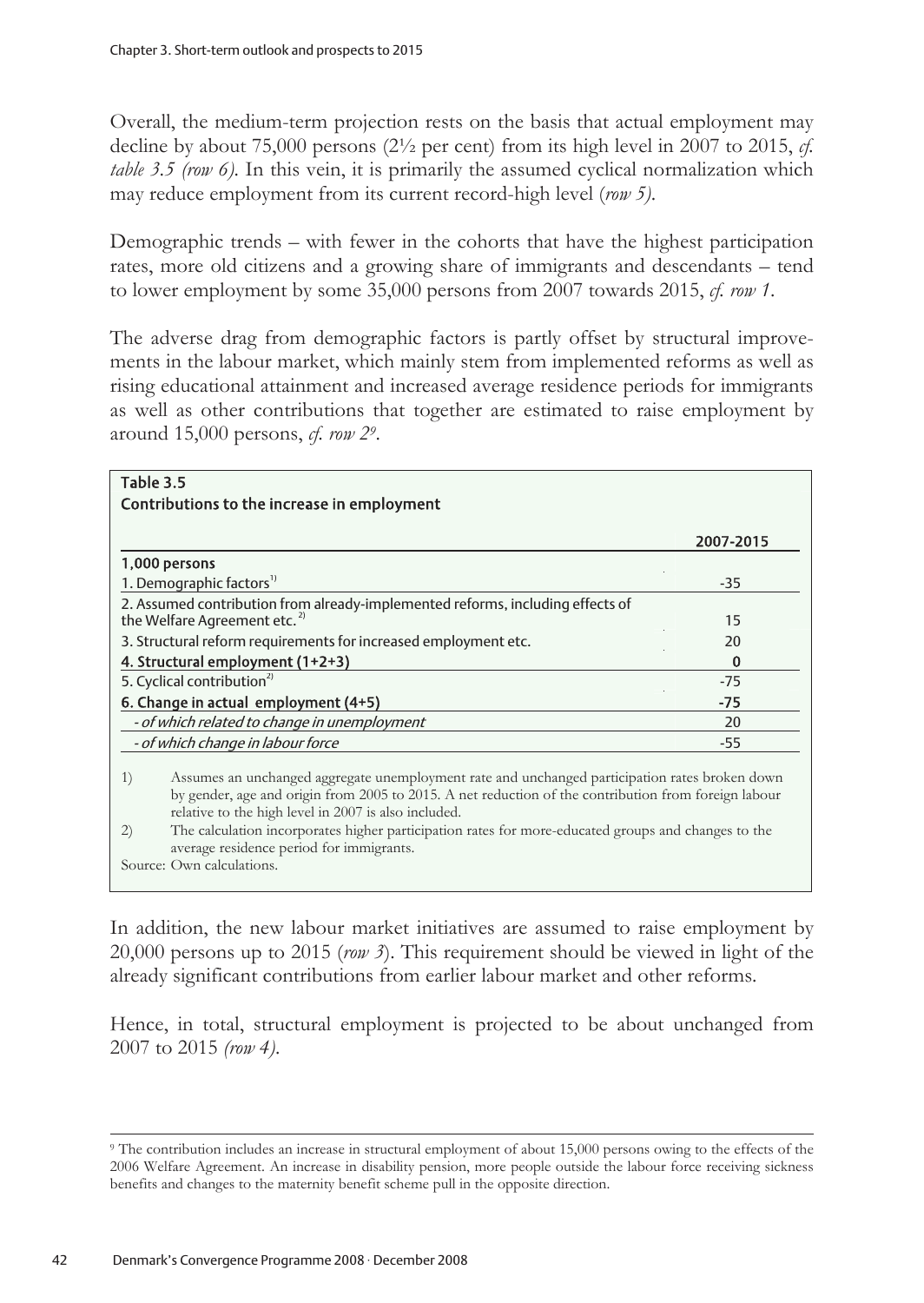# Working hours

Average annual working hours have, as mentioned, increased since the early 1990s after a considerable decline in previous decades.

In CP08, the working hours requirement is that average working hours do not decline from 2009 to 2015, *cf. figure 3.2*. The requirement is calculated relative to a baseline which includes the effects of changing age composition in the labour force etc.

Thus, the growing share of young (students) and elderly workers in the labour force may tend to reduce the average number of working hours, as these groups on average work fewer hours than middle-aged. At unchanged hours in each age group (etc.), the changing age composition may reduce average hours by 1.1 per cent from 2009 to 2015, *cf. table 3.6*.



| Table 3.6<br>Contributions to the change in the average<br>hours worked from 2009 to 2015 |               |  |  |  |  |  |  |
|-------------------------------------------------------------------------------------------|---------------|--|--|--|--|--|--|
|                                                                                           | 2009-<br>2015 |  |  |  |  |  |  |
| Total (CP08-scenario)                                                                     | 0.0           |  |  |  |  |  |  |
| - More young and elderly in the la-                                                       |               |  |  |  |  |  |  |
| bour force (age composition)                                                              | $-1.1$        |  |  |  |  |  |  |
| - Other factors                                                                           | $-1.0$        |  |  |  |  |  |  |
| - Lower tax on earned income                                                              | 0.3           |  |  |  |  |  |  |
| - Job Plan and sickness absence plan                                                      | 0.3           |  |  |  |  |  |  |
| - Requirement for unchanged hours                                                         | $1.5\,$       |  |  |  |  |  |  |

Moreover, an increase in education enrollment (with some students working parttime and thus counting in the labour force) as well as an adverse change in the number of ordinary jobs relative to subsidized employment may also pull down average working hours (included in the table under *other factors*). Hence, the assumed job-loss from cyclical normalisation essentially concerns ordinary jobs, whereas initiatives in the Welfare Agreement to intensify activation requirements for the unemployed, including in the shape of more on-the-job training, will raise the number of people in subsidized employment.

The tax agreement from autumn 2007, which includes lower taxes on earned income ( $cf.$  *chapter 2 and CP07*), lowers the marginal tax rate by, on average, about  $1\frac{1}{4}$  percentage points, and thereby improves incentives to work. Overall, the tax agreement is assumed to increase average working hours by about 0.3 per cent.

In the original 2015-plan and CP07 it was a requirement that average working hours should not decline from 2009 to 2015, and this corresponded to an increase in average working hours of 1.8 per cent relative to the baseline traced out by changes in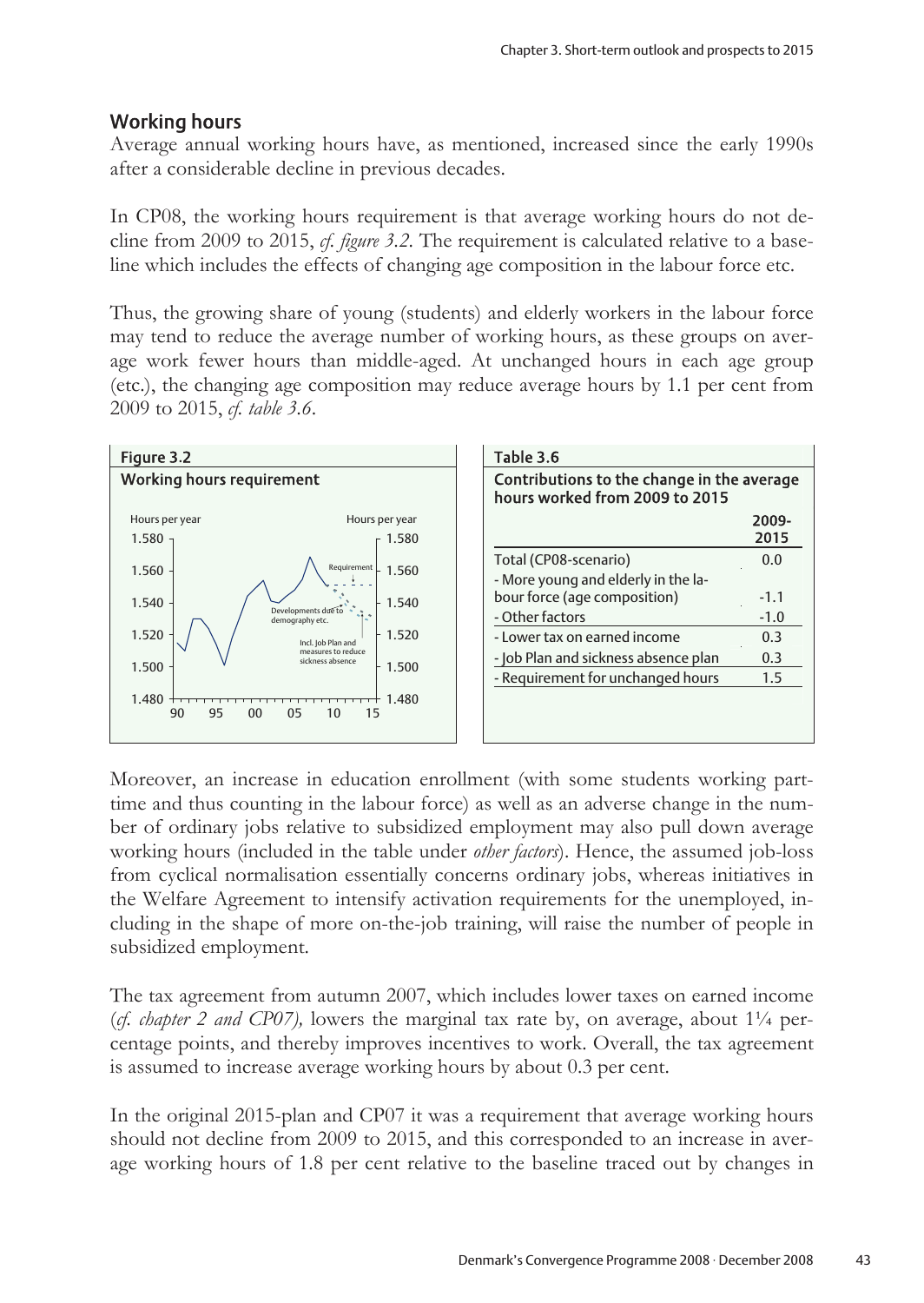the age composition, ordinary employment, subsidized employment and estimated effects of the tax agreement etc.

Since CP07, the Job Plan and initiatives to reduce sickness absence have been decided. These initiatives primarily increase labour supply through higher average working hours corresponding to about ¼ percent. These agreements thereby implement part of the working hours requirement in CP07.

Hence, the working hours requirement in CP08 necessitates an increase in average hours worked of around 1.5 per cent relative to baseline in 2015 to ensure unchanged average hours worked.

# 3.4 Wages and prices

Based on the outcome of the latest collective wage bargaining round and current labour market pressures, wages are assumed to rise at a faster pace than in the euro area in 2008-10, implying a loss in wage competitiveness. Since 2000, wage increases per employee have been around 1 per cent higher on average than in the euro area, only partly reflecting higher productivity growth per employee.

| Table 3.7                          |      |      |      |      |                          |      |         |
|------------------------------------|------|------|------|------|--------------------------|------|---------|
| <b>Price indices and deflators</b> |      |      |      |      |                          |      |         |
|                                    |      |      |      |      |                          |      |         |
|                                    | 2007 | 2008 | 2009 | 2010 | 2011                     | 2012 | 2013-15 |
| Annual growth, per cent            |      |      |      |      |                          |      |         |
| Consumption deflator               | 1.8  | 3.1  | 1.7  | 2.2  | 1.5                      | 1.8  | 1.9     |
| Consumer price index               | 1.7  | 3.3  | 1.6  | 2.2  | 0.6                      | 1.8  | 1.9     |
| Do. EU-harmonized HICP             | 1.7  | 3.6  | 1.3  | 2.1  | 1.4                      | 1.8  | 1.8     |
| GDP-deflator                       | 2.0  | 3.9  | 2.8  | 2.1  | 2.0                      | 2.5  | 2.3     |
| Hourly wage rate                   | 4.1  | 4.7  | 4.3  | 4.0  | 3.8                      | 3.8  | 3.8     |
| Wage costs per employee            |      |      |      |      |                          |      |         |
| (NA-based)                         | 3.0  | 3.9  | 4.3  | 3.8  | 4.0                      | 3.9  | 3.8     |
| The euro area                      |      |      |      |      |                          |      |         |
| <b>HICP</b>                        | 2.2  | 3.4  | 2.1  | 2.2  |                          |      |         |
| Compensation per                   |      |      |      |      |                          |      |         |
| employee (NA-based)                | 2.7  | 3.7  | 3.1  | 2.7  | $\overline{\phantom{0}}$ |      |         |
|                                    |      |      |      |      |                          |      |         |

Source: Statistics Denmark, European Commission autumn forecasts 2008, DA's StrukturStatistik and own calculations.

Consumer prices are estimated to increase by 3.3 per cent in 2008, 1.6 per cent in 2009 and 2.2 per cent in 2010, in part because this year's climb in food and energy prices is reversed in 2009 and 2010. Also, the high wage growth adds to inflation, *cf. table 3.7.* In the medium term, CPI inflation amounts to some 1<sup>3</sup>/4 per cent in light of the stable exchange rate policy and the ECB's objective to maintain price stability implying medium-term inflation below 2 per cent per year. The GDP deflator rises more than consumer prices, primarily because the deflator for value-added in the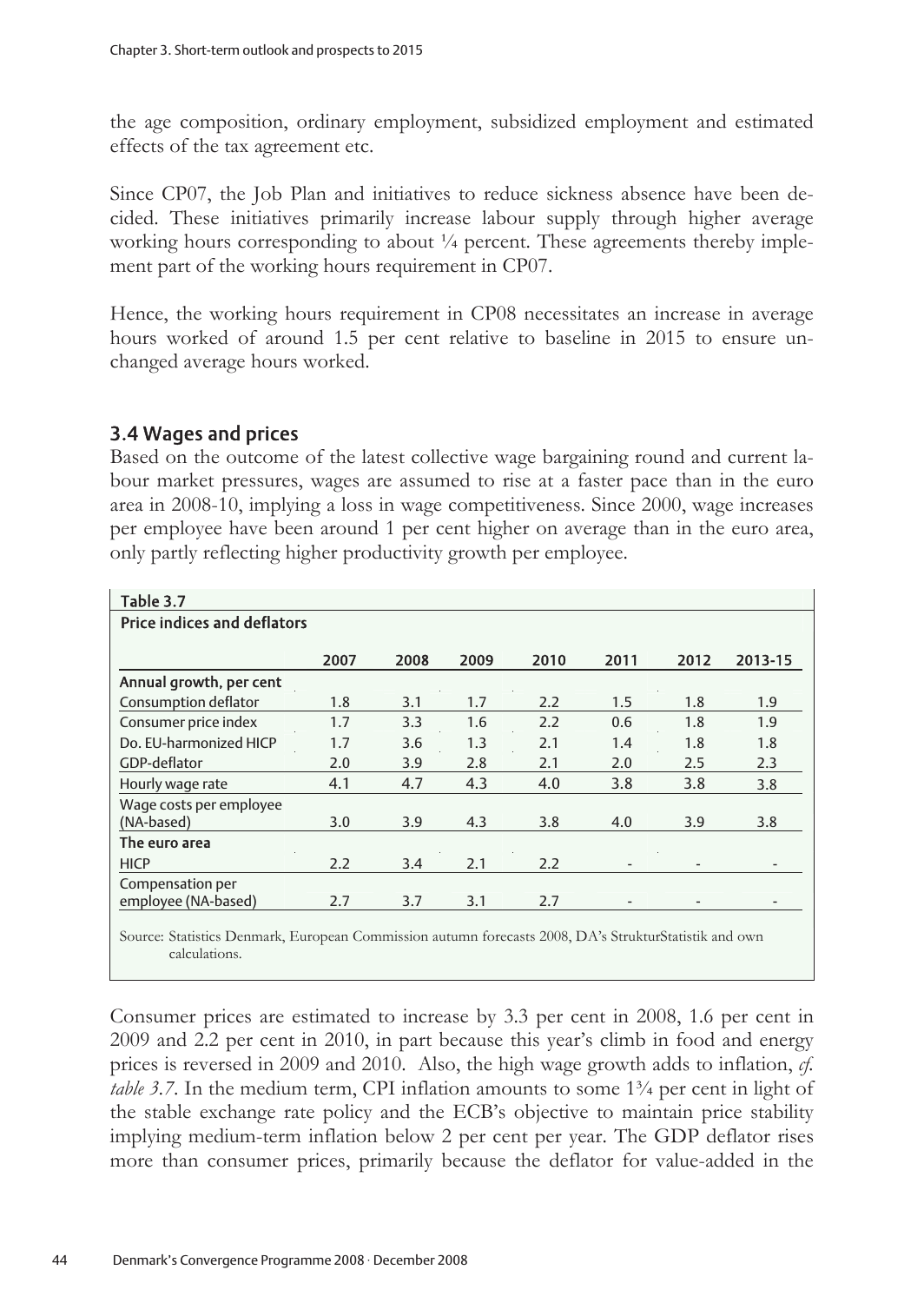public sector grows more than private sector prices. In part, this follows from the national accounts convention that productivity gains in the public sector are not measured.

Inflation in Denmark has mounted over the last year. In October, core inflation was 0.7 percentage points higher than in the euro area, a differential that is not compatible with the stable exchange rate policy over the longer run. Going forward, the inflation rate is expected to gradually subside to the level of the euro area, and this may contribute to a narrowing of the present interest rate spread vis-à-vis the euro area.

In 2008-10 the hourly wage rate is expected to increase by 4.7 per cent, 4.3 per cent and 4 per cent respectively. The technical scenario from 2011 to 2015 assumes an hourly wage increase of 3.8 per cent per year. The assumed increase in wages corresponds to the medium-term inflation rate of around  $1\frac{3}{4}$  per cent plus the assumed productivity growth rate in the private sector of close to 2 per cent.

## 3.5 Savings, investments and net foreign assets

In 2007, private sector investment corresponded to around 21 per cent of GDP, which is high in historical perspective. In the economic outlook for 2008-10, the investment ratio is assumed to subside, primarily reflecting weaker demand prospects and tighter credit conditions. Towards 2015, the investment share amounts to around 18-19 per cent of GDP in the projection, *cf. table 3.8*.

| Table 3.8                                                                                                      |        |         |        |        |        |      |                           |  |  |
|----------------------------------------------------------------------------------------------------------------|--------|---------|--------|--------|--------|------|---------------------------|--|--|
| Current account, net foreign assets, savings and investments                                                   |        |         |        |        |        |      |                           |  |  |
|                                                                                                                |        |         |        |        |        |      |                           |  |  |
|                                                                                                                | 2007   | 2008    | 2009   | 2010   | 2011   | 2012 | $2012 - 15$ <sup>11</sup> |  |  |
| Per cent of GDP                                                                                                |        |         |        |        |        |      |                           |  |  |
| Private sector investment share                                                                                | 21.1   | 20.9    | 20.2   | 19.2   | 18.8   | 18.8 | 19.1                      |  |  |
| Private sector savings share                                                                                   | 17.4   | 19.7    | 22.0   | 22.7   | 21.2   | 21.3 | 21.0                      |  |  |
|                                                                                                                |        |         |        |        |        |      |                           |  |  |
| Private financial savings                                                                                      | $-3.7$ | $-1.2$  | 1.8    | 3.6    | 2.3    | 2.6  | 1.9                       |  |  |
| <b>Public financial assets</b>                                                                                 | 4.5    | 3.0     | 0.0    | $-1.2$ | 0.3    | 0.1  | $-0.1$                    |  |  |
| Current account                                                                                                | 0.7    | 1.7     | 1.8    | 2.3    | 2.6    | 2.6  | 1.8                       |  |  |
| Net foreign assets                                                                                             | $-6.6$ | $-10.1$ | $-8.1$ | $-5.5$ | $-2.7$ | 0.0  | 6.2                       |  |  |
|                                                                                                                |        |         |        |        |        |      |                           |  |  |
| 1)<br>Level in the last year.<br>$\mathbf{r}$ $\mathbf{r}$ $\mathbf{r}$ $\mathbf{r}$ $\mathbf{r}$ $\mathbf{r}$ |        |         |        |        |        |      |                           |  |  |

Source: Statistics Denmark and own calculations.

In line with the normalization of the business cycle, private sector gross saving is assumed to increase from around 17 per cent of GDP in 2007 to more than 22<sup>1</sup>/<sub>2</sub> percent of GDP in 2010, before returning to 21 per cent by 2015. Hence, the present financial savings deficit in the private sector turns to a surplus in the projection.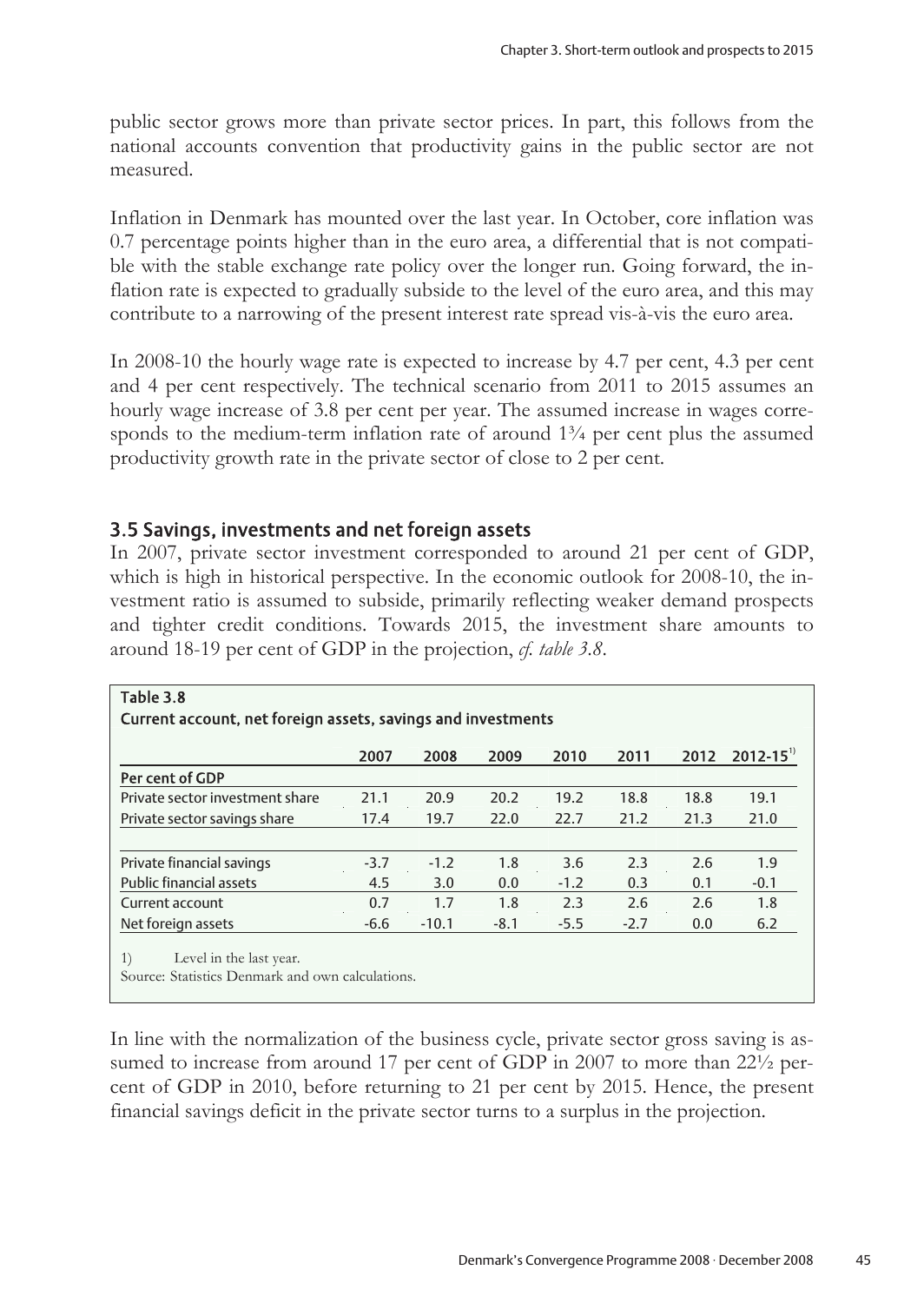The projection points to declining public sector financial savings as reflected in the general government budget balance.

Continued surpluses on the current account balance in 2008-10 reflect, among other things, large surpluses on trade in services and net transfers of investment income from abroad. The external surplus is projected at some 2.2 per cent of GDP on average for the period 2009-15.

Abstracting from changes in the valuations of external assets and liabilities, which may often be quite substantial, the net foreign debt of around 10 per cent of GDP by the end of 2008 is projected to turn into a net foreign asset position of around 6 per cent of GDP by 2015.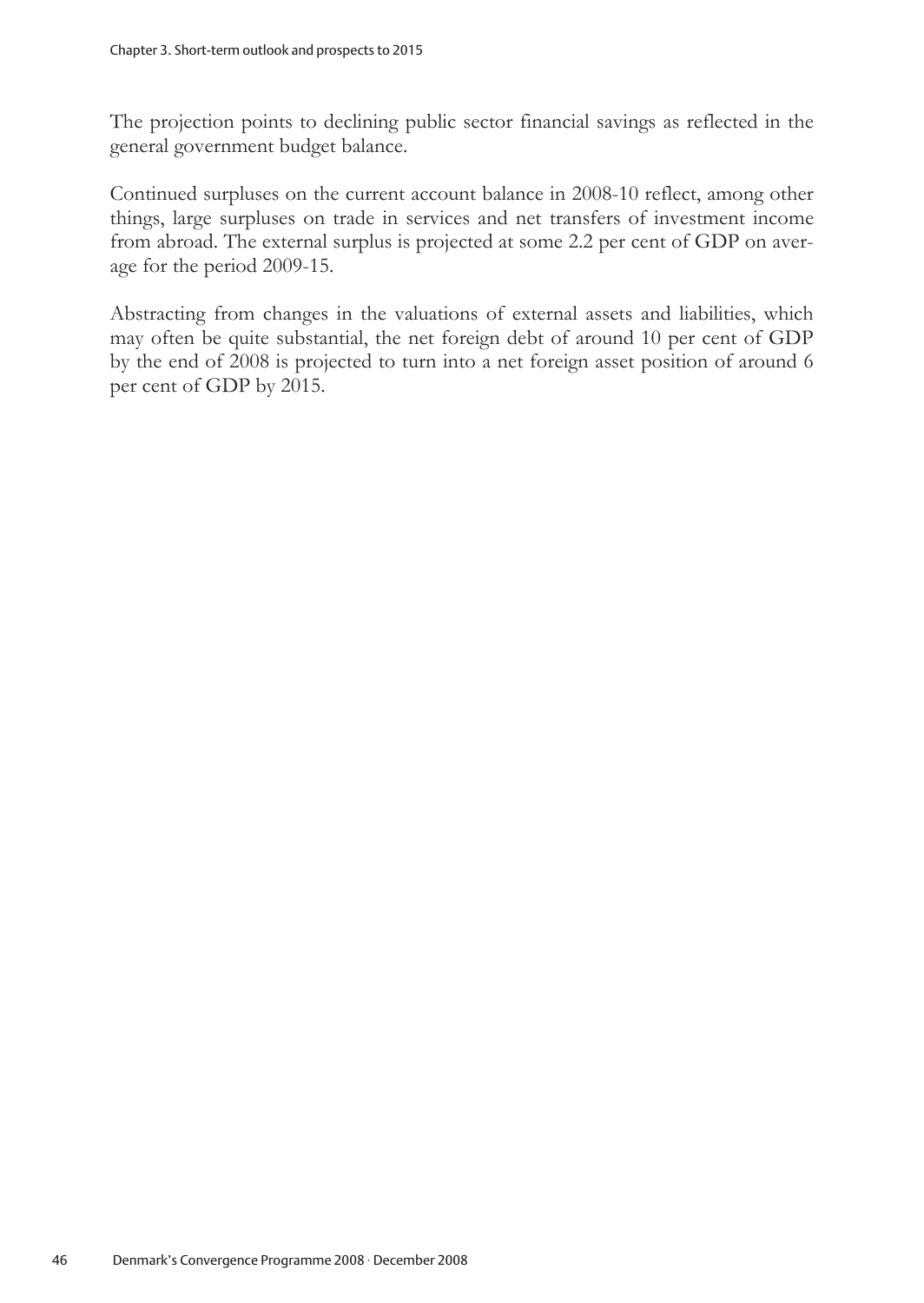# 4. Outlook for public finances to 2015

# 4.1 Overview of public finances

The assessment of public finance developments is founded on the short-term outlook in *Economic Survey, December 2008* covering the years up to 2010, and a modelbased update of the 2015-projection.

Based on the macroeconomic projection and policy assumptions – including the Fiscal Bill for 2009 – the general government budget surplus is estimated at 3 per cent of GDP in 2008 and close to balance in 2009, *cf. table 4.1*. For 2010, the forecast points to a general government deficit of close to 23 billion DKK (-1.2 per cent of GDP). This will be the first time since 2003 that the general government budget is in deficit. The estimated budget balance in 2010 is to a large extent based on technical assumptions and includes an estimated one-off transfer related to the pension yield taxation of more than 15 billion DKK1.

| Table 4.1                         |                |        |        |        |        |        |        |        |
|-----------------------------------|----------------|--------|--------|--------|--------|--------|--------|--------|
| <b>Public finances and debt</b>   |                |        |        |        |        |        |        |        |
|                                   | <b>ESA</b>     | 2007   | 2008   | 2009   | 2010   | 2011   | 2012   | 2015   |
| Per cent of GDP                   |                |        |        |        |        |        |        |        |
|                                   |                |        |        |        |        |        |        |        |
| Revenues                          | <b>ESA</b>     | 54.5   | 53.2   | 51.2   | 51.5   | 52.1   | 51.8   | 51.5   |
| - of which taxes                  |                | 48.8   | 47.6   | 45.7   | 46.1   | 46.6   | 46.4   | 46.2   |
| Expenditures                      | <b>ESA</b>     | 50.0   | 50.2   | 51.2   | 52.8   | 51.8   | 51.7   | 51.6   |
|                                   |                |        |        |        |        |        |        |        |
| Public balance                    |                |        |        |        |        |        |        |        |
| (national accounts)               | B <sub>9</sub> | 4.5    | 3.0    | 0.0    | $-1.2$ | 0.3    | 0.1    | $-0.1$ |
| - central and local government    |                | 4.5    | 3.0    | 0.0    | $-1.2$ | 0.3    | 0.1    | $-0.1$ |
|                                   | <b>B9</b>      |        |        |        |        |        |        |        |
| Public balance (EDP-basis)        | <b>EDP</b>     | 4.5    | 3.0    | 0.0    | $-1.2$ | 0.3    | 0.1    | $-0.1$ |
|                                   |                |        |        |        |        |        |        |        |
| Public gross debt (EU-definition) |                | 26.3   | 30.3   | 27.9   | 26.3   | 25.4   | 24.6   | 22.6   |
| Public net debt                   |                | $-4.1$ | $-6.9$ | $-6.7$ | $-5.3$ | $-5.6$ | $-5.9$ | $-6.4$ |
| Net debt in central and local     |                |        |        |        |        |        |        |        |
| qovernments                       |                | $-4.0$ | $-6.8$ | $-6.7$ | $-5.3$ | $-5.6$ | $-5.8$ | $-6.3$ |

Source: Statistics Denmark and own calculations.

 $\overline{a}$ 

The deteriorating public balance should also be seen in light of the expected cyclical deterioration as well as falling equity and oil prices in the wake of the financial turmoil. In addition, personal income taxes are reduced as a result of the 2007 tax agreement while public service spending increases relative to GDP.

<sup>1</sup> Changes to the pension yield tax agreed in December 2007 reflecting EU requirements are estimated to increase capital transfers to households by around 15 billion DKK in 2010, while revenues from pension yield taxation go by about 8 billion DKK. The general government budget balance is thus reduced by approximately 7 billion DKK as a result of the changes. The structural budget balance is not affected by this one-off expenditure, *cf. chapter 2*.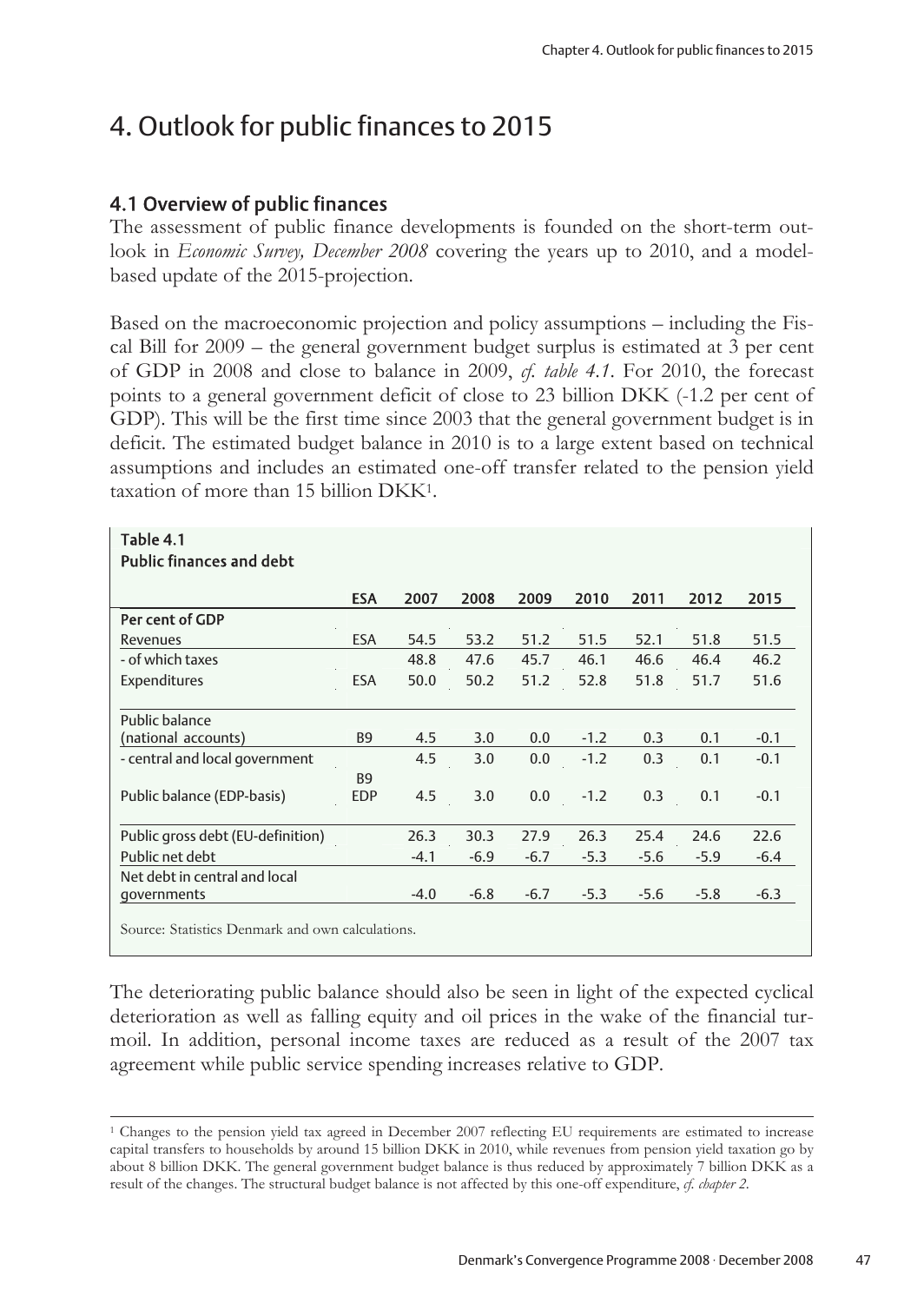The general government budget surplus in 2008 exceeds the estimated structural balance which adjusts for cyclical factors and a number of special items, *cf. section 4.2*. In 2009 and 2010 the projected budget balance is below the estimated structural balance.

The projected general government budget balances are uncertain. In particular, some important revenues are highly sensitive to changes in oil prices and financial market developments, including changes in interest rates and stock prices. This applies for instance to the revenues from the North Sea oil and gas production, which depend on oil prices and the dollar exchange rate, and the pension yield tax, which is determined on an accrual basis and may fluctuate sharply from year to year.

Given the assumed normalization of the activity level and other transitory factors, the general government surplus is expected to be reduced to 0-¼ per cent of GDP in 2011-2012 and around balance towards 2015, when the balance is -0.1 per cent of GDP.

Consolidated gross debt ("EMU debt") increases in per cent of GDP from 2007 to 2008, *cf. below*, and declines to 26¼ per cent of GDP in 2010 corresponding to the level in 2007. By 2015 EMU debt is expected to be reduced to 22½ per cent of GDP. The public net asset position (which includes all financial assets and liabilities) of close to 4 per cent of GDP by end-2007 is projected to increase gradually to some 6½ per cent of GDP towards 2015.

As part of the Stability and Growth Pact, Denmark reports its general government budget balance and debt (EMU debt) to the European Commission under the Excessive Deficit Procedure, EDP. The EDP-reporting in October was based on the data from *Economic Survey, august 2008*.

The public balance on EDP-basis differs in some aspects from the balance according to the national accounts.

This reflects that the public balance on the EDP-basis includes net interest income from central government interest rate and currency swaps and a different treatment of central government revenues from the sale of UMTS-licenses.2 Also, the general government surplus on the EDP-basis corrects for certain infrastructure investments including, among other things, the deficit in BaneDanmark.3

<sup>2</sup> For EDP purposes, all government revenue from the sale of UMTS licenses is accrued to 2001. In other words, the revenue is considered a type of one-off income, even though the government *de facto* will receive revenue from this source during 2001-2011. In the national accounts, Statistics Denmark has chosen to spread the total revenue over the 20-year period for which the licenses are valid.

<sup>&</sup>lt;sup>3</sup> These corrections have only marginal effects on the general government balance. The treatment of central government interest rate and currency swaps and infrastructure investments improve the budget balance on EDP-basis marginally in 2007 (0.0-0.1 per cent of GDP), while the corrections regarding revenues from the sale of UMTS licenses reduce the general government balance slightly (0.0 per cent of GDP).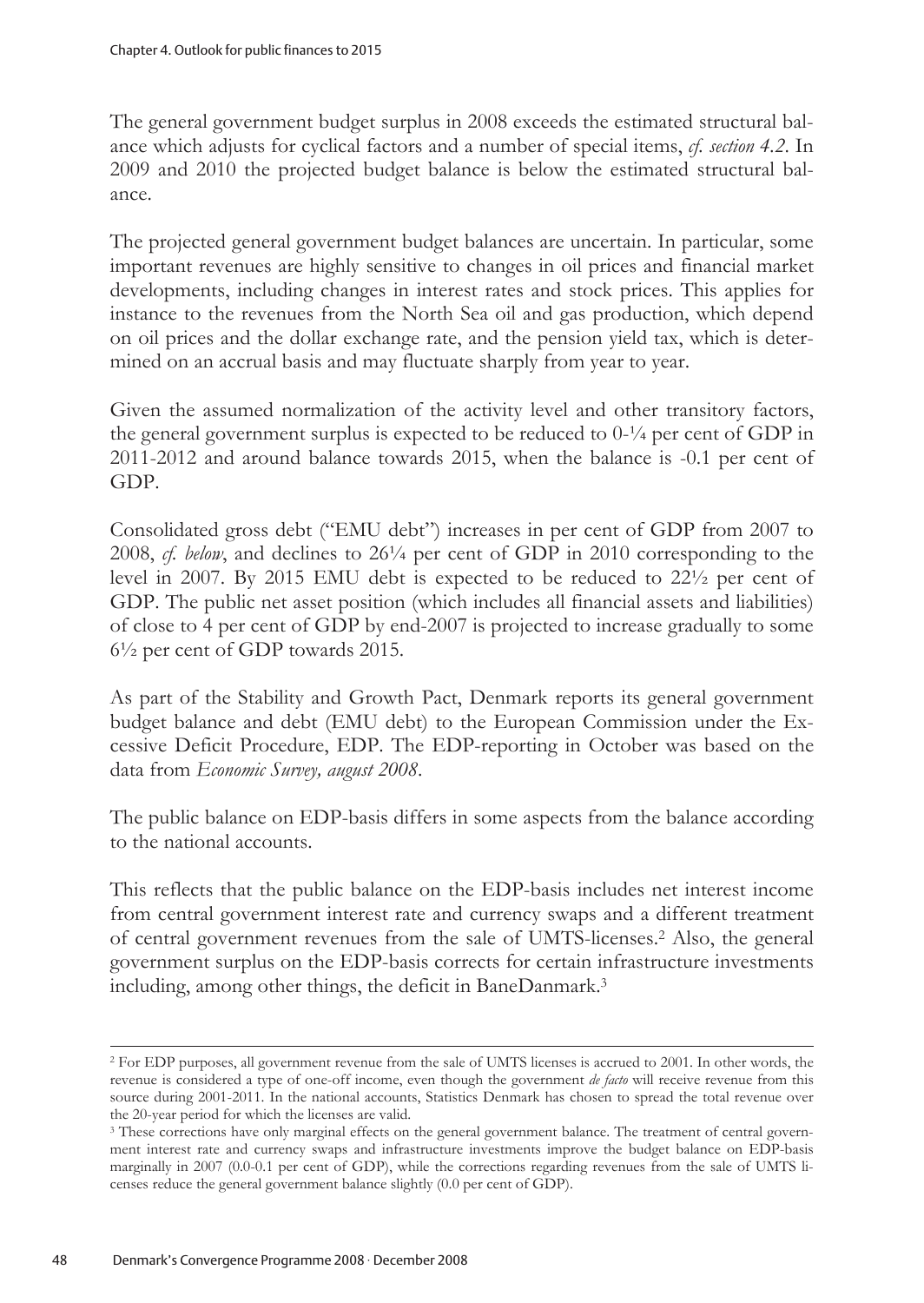The correction regarding swap-related flows and infrastructure investments, which increases the public balance on EDP-basis, is partly offset by the correction for UMTS-licenses. The public balance on the EDP-basis is thus only slightly higher than the public balance based on national account principles.

On October 10 the Danish parliament passed the Financial Stability Act, under which financial institutions that are members of the Private Contingency Association will cover the claims against banks of up to 35 billion DKR from unsecured creditors. Claims exceeding 35 billion DKR are covered by the government. Financial institutions joining the scheme must pay a guarantee commission of 15 billion DKK over two years (from the fourth quarter of 2008 to the third quarter of 2010). This reduces financial sector earnings thereby lowering corporate tax revenues by 3.8 billion DKK. The estimated corporate tax revenues also take into account that financing costs of financial institutions should gradually fall due to the state guarantee for simple creditors. In and by itself, the state guarantee does not affect public finances.

## 4.2 Structural budget balance

The estimated structural surplus is 2¼ per cent of GDP in 2008 and around 1 per cent of GDP in 2009. In 2010 the estimated structural surplus is 0.9 per cent of GDP, *cf. table 4.2*.

The structural budget surplus is projected to decrease to  $\frac{1}{4}$  cent of GDP in 2012 and close to balance in 2015. This reflects an anticipated decline in oil- and gas production as well as the assumed path for oil prices from 2009 to 2015 (implying declining revenues from the North Sea activities), increased public spending on old-age pensions in line with the increasing number of pensioners, and the expenditure and tax policy priorities towards 2015. The structural policy requirements concerning employment and working hours towards 2015 pull in the opposite direction.

The estimated structural budget surpluses are in line with the target interval of structural surpluses (MTO) in the 2015-plan, requiring structural surpluses of  $\frac{3}{4}$ -1 $\frac{3}{4}$  per cent of GDP towards 2010, and surplus or balance in 2011-2015, *cf. Towards New Goals – Denmark 2015*.

The target interval to 2010 is stated for the structural budget balance in case of a continued suspension of special pension (SP) contributions. If SP contributions are reintroduced, the target interval to 2010 is for surpluses of ½-1½ per cent of GDP.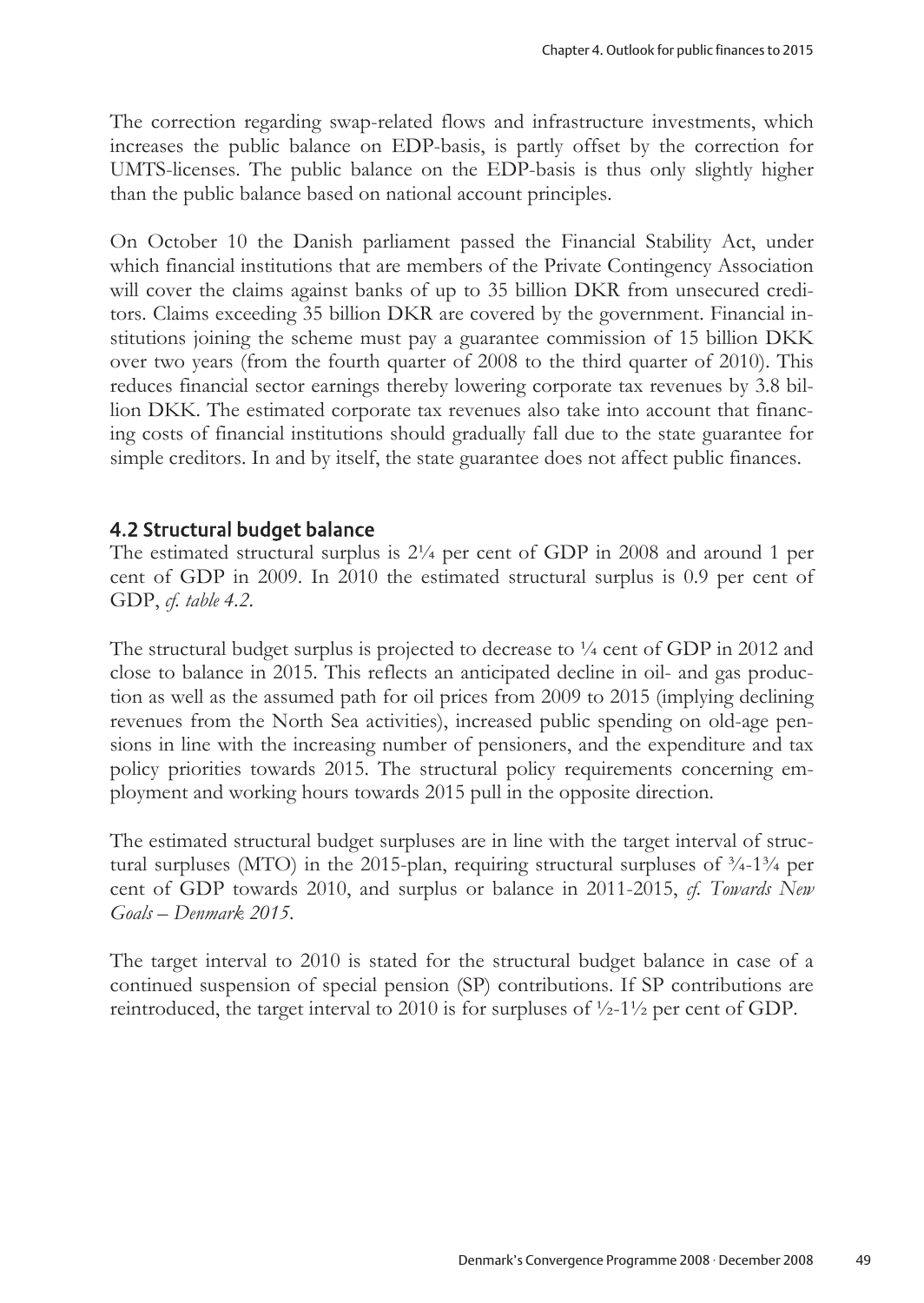| Table 4.2                                 |        |        |        |        |            |      |        |
|-------------------------------------------|--------|--------|--------|--------|------------|------|--------|
| <b>Structural budget balance</b>          |        |        |        |        |            |      |        |
|                                           | 2007   | 2008   | 2009   | 2010   | 2011       | 2012 | 2015   |
| Per cent of GDP                           |        |        |        |        |            |      |        |
| 1. Actual balance                         | 4.5    | 3.0    | 0.0    | $-1.2$ | 0.3        | 0.1  | $-0.1$ |
| 2. Cyclical adjustment                    | $-2.2$ | $-1.7$ | $-0.6$ | 0.5    | 0.2        | 0.0  | 0.0    |
| 3. Special items                          | 0.1    | 1.0    | 1.7    | 1.7    | 0.2        | 0.0  | 0.0    |
| Hereof                                    |        |        |        |        |            |      |        |
| Corporate tax <sup>1)</sup>               | $-0.3$ | 0.1    | 0.4    | 0.2    | 0.0        | 0.0  | 0.0    |
| Pension yield tax                         | 0.7    | 1.0    | 0.8    | 0.3    | 0.1        | 0.0  | 0.0    |
| Net interest payments                     | $-0.2$ | $-0.3$ | 0.0    | 0.0    | 0.0        | 0.0  | 0.0    |
| Revenues from the North Sea <sup>2)</sup> | $-0.3$ | $-0.5$ | 0.4    | 0.2    | 0.1        | 0.0  | 0.0    |
| Special items <sup>3)</sup>               | 0.1    | 0.6    | 0.2    | 0.9    | $-0.1$     | 0.0  | 0.0    |
| 4. Structural budget balance (1-2-3)      | 2.4    | 2.3    | 1.1    | 0.9    | 0.6        | 0.1  | $-0.1$ |
|                                           |        |        |        |        |            |      |        |
| <b>Memorandum items</b>                   |        |        |        |        |            |      |        |
| Output gap                                | 2.5    | 1.9    | 0.6    | $-0.7$ | $-0.4^{4}$ | 0.0  | 0.0    |
| Employment gap                            | 2.6    | 2.9    | 1.6    | 0.0    | $-0.24$    | 0.0  | 0.0    |

1) Excl. hydro carbon tax and corporate taxes from corporations liable to carbon tax payments.

2) Hydro carbon tax, corporate taxes from corporations liable to hydrocarbon tax, excise tax on oil pipelines and profit sharing.

3) Including net current and capital transfers, e.g. EU-contributions, foreign aid expenditures, block grants to the Faroe Islands and Greenland, purchase and sale of land and rights. These special items can vary somewhat from year to year.

4) Technically it is assumed, that the output and employment gaps are closed in 2012.

Source: Statistics Denmark and own calculations.

In 2008 and 2009, the cyclical position is estimated to strengthen the public balance by 1.7 and 0.6 per cent of GDP, respectively. Large expected revenues from the North Sea activities contribute to raise the actual budget balance in 2008 above structural by 0.5 per cent of GDP.4 The revenue from the tax on pension fund returns, on the other hand, is estimated to be around 0 per cent of GDP in 2008 and 2009 and is thus around 1 per cent of GDP lower than the estimated trend level.5

In 2010 the output gap is negative, and the cyclical position reduces the actual budget balance relative to the structural budget balance. The structural budget balance does not reflect the one-off expenditures connected to the changes to the pension yield taxation.

From 2010 to 2012 the cyclical position is technically assumed to revert to neutral implying output and employment gaps of zero in 2012-2015. At the same time, the correction for special items is assumed to be zero in 2012-2015. From 2012 to 2015

<sup>4</sup> The trend level of revenues from the North Sea activities is estimated as the estimated structural level in the 2015 plan, in which the target interval for the structural budget balance was determined, corrected for the permanent effect of changed current and future revenues compared to DK2015. The permanent effect of changed revenues equals 0 and the structural level thus correspond to CP07.<br><sup>5</sup> The trend level of revenues from tax on pension fund returns is estimated at about 1 per cent of GDP in 2006-

<sup>2008.</sup> The estimated revenues are associated with large uncertainty also for this year.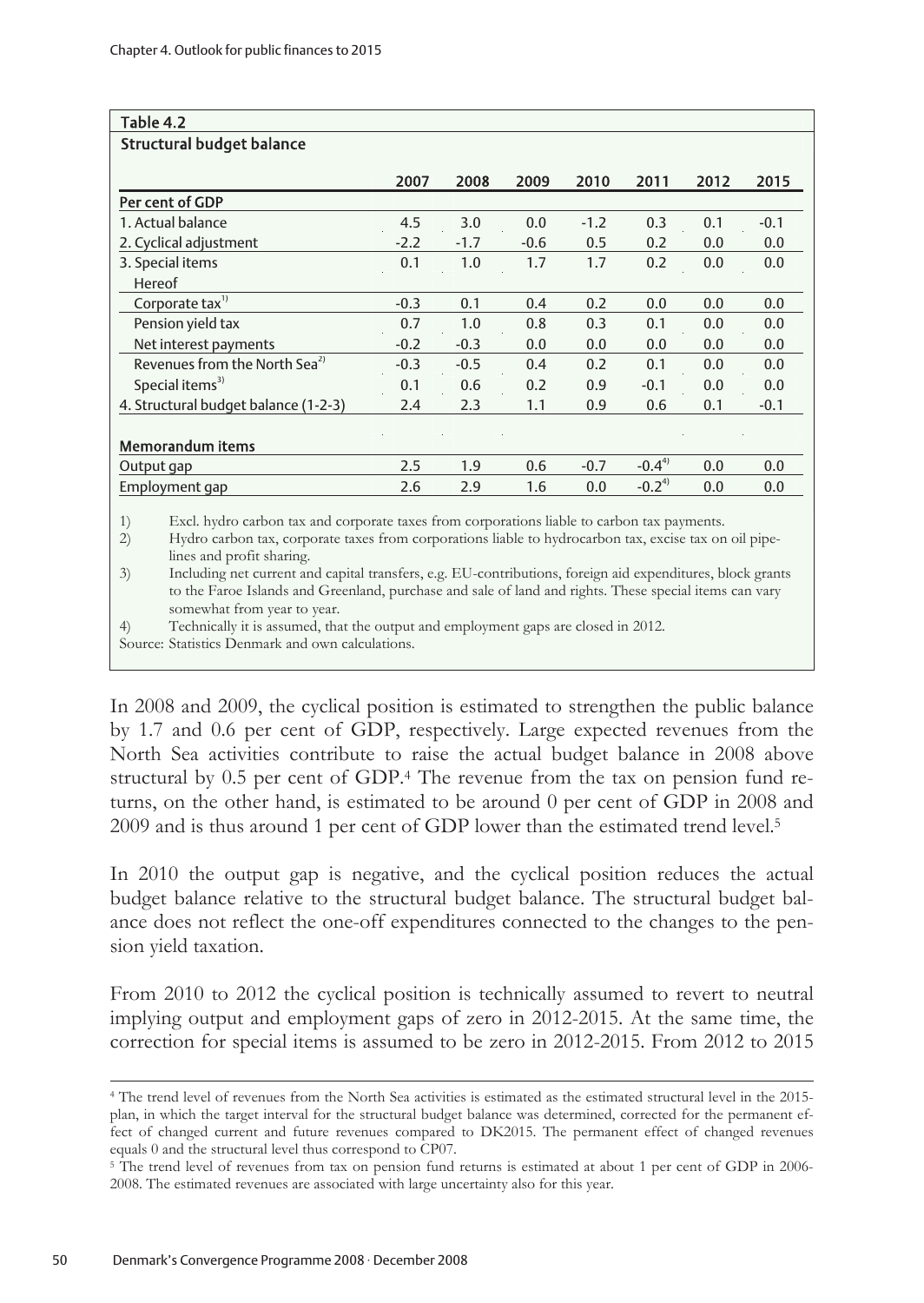thus, projected economic developments are assumed to follow the structural path, and this means that the budget balance is assumed to equal the structural balance.

# 4.3 Fiscal policy stance

Fiscal policy is planned in accordance with the 2015-plan from august 2007.

The fiscal policies adopted for 2009 – the fiscal bill being adopted on 11. December – entail an easing of close to 1 per cent of GDP or 16 billion DKR as measured by the direct budgetary impact of discretionary policies. Moreover, it has been decided to continue the suspension of SP-payments.

Fiscal policy is estimated to inject a stimulus to demand growth of around 0.4 per cent of GDP as measured by the first-year fiscal effect, *cf. table 4.3*. The estimated fiscal policy impact in 2009 reflects the increase in public consumption and tax reductions partly under the 2007 tax agreement and partly due to the compensating reduction in state taxes under the tax freeze following higher local government taxation in 2008, *cf. chapters 1 and 2*.

The fiscal policy impact in 2009 should be seen in connection with initiatives to strengthen labour supply. This includes initiatives in the Job Plan and the higher income threshold for the middle bracket tax in 2009. Other things equal, the Job Plan, the labour market initiatives in the 2006 Welfare Agreement and the 2007 tax agreement are estimated to raise labour supply by 20-25.000 persons from 2007 to 2010 (corresponding to  $\frac{3}{4}$  percent of the labour force). The size and timing of the effects is subject to uncertainty.

| Table 4.3                                      |      |      |        |                |        |        |
|------------------------------------------------|------|------|--------|----------------|--------|--------|
| Policy impact on economic activity             |      |      |        |                |        |        |
|                                                | 2005 | 2006 | 2007   | 2008           | 2009   | 2010   |
| Per cent                                       |      |      |        |                |        |        |
| GDP-growth                                     | 2.4  | 3.3  | 1.6    | 0.2            | $-0.2$ | 0.7    |
| Output gap                                     | 0.3  | 1.5  | 2.5    | 1.9            | 0.6    | $-0.7$ |
| Percentage points                              |      |      |        |                |        |        |
| First-year fiscal effect                       | 0.3  | 0.5  | $-0.1$ | 0.2            | 0.4    |        |
| - change since aug08                           | 0.2  | 0.1  | $-0.2$ | 0.1            | 0.1    |        |
| Multi-annual fiscal effect                     | 0.5  | 0.5  | $-0.1$ | 0.1            | 0.2    |        |
| Interest rate changes since 2008 <sup>1)</sup> |      |      |        | $\overline{a}$ | 0.4    | 0.9    |

1) Based on the model-simulated impact on GDP growth of interest rate changes since 2008. Source: Statistics Denmark and own calculations.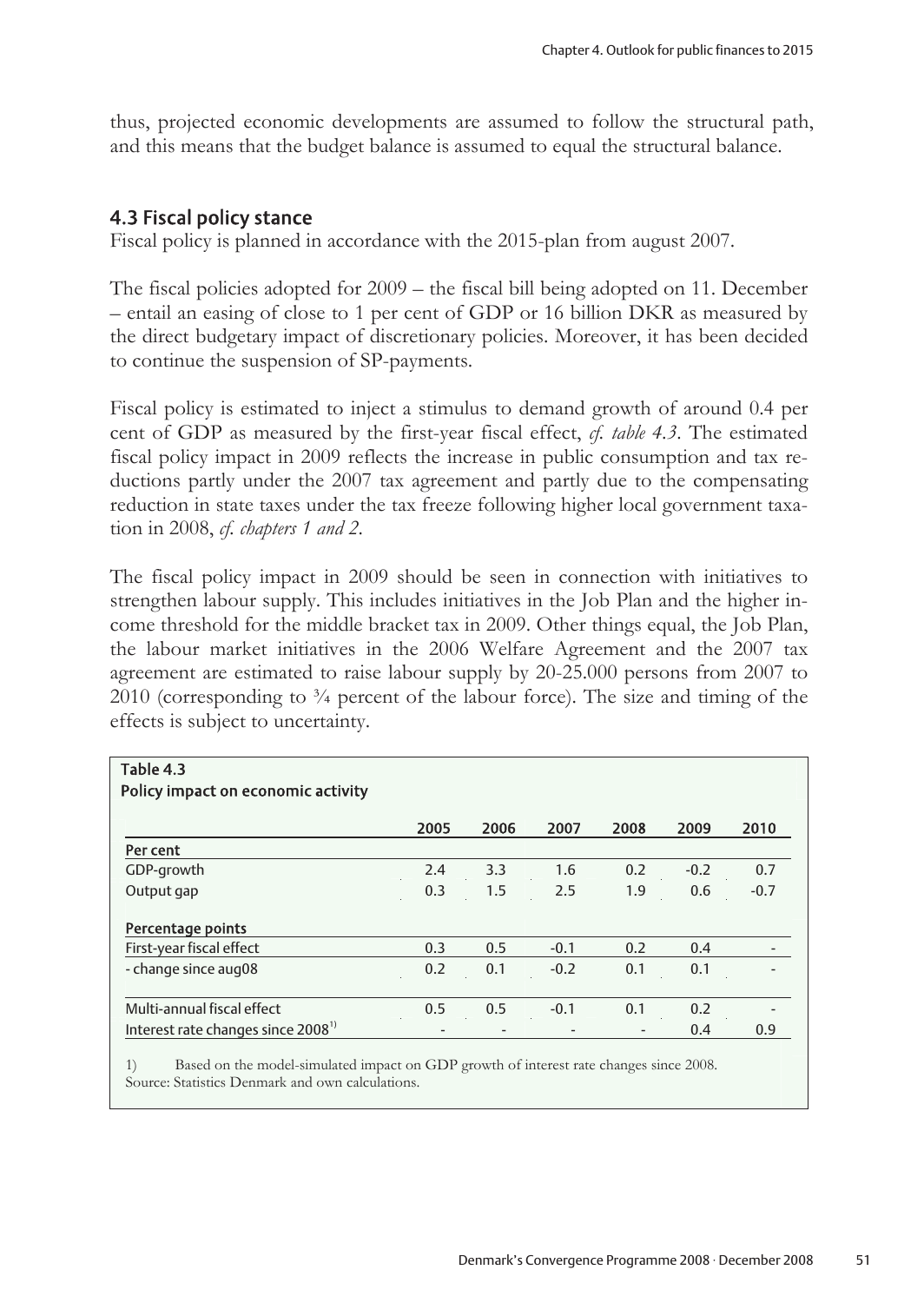#### Box 4.1

#### Discretionary one-off measures in 2008 and 2009

Based on the fiscal bill for 2008 and 2009, the total impact on the central government CIL-balance of discretionary one-off measures is estimated to be -9¾ bill. DKK in 2008, *cf. table a*. Especially the one-off expenditure of 9½ bill. DKK concerning pension yield taxation lowers the CIL-account in 2008.

The general government budget balance is estimated to be reduced by approximately 7½ bill. DKK in 2008 due to discretionary one-off measures etc.

In 2009 discretionary one-off measures etc. are estimated to reduce the central government CILaccount by 2½ bill. DKK. This is mainly due to the commitment regarding the future closing-down of activities in the North Sea.

The release of the compulsory central government saving and one-year funds on the Fiscal Bill for 2009 are the main reasons for a reduction of the general government balance of 2 bill. DKK in 2009 owing to discretionary one-off measures.

#### Table a

#### Discretionary one-off measures in 2008 and 2009

|                                                                 | CIL-<br>balance | <b>Public</b><br>balance |
|-----------------------------------------------------------------|-----------------|--------------------------|
| <b>Bill, DKK</b>                                                |                 |                          |
| Disbursements from IØ and IFU                                   | 0.9             |                          |
| Extraordinary dividends                                         | 0.4             | 0.6                      |
| Sale of buildings and land                                      | 0.2             | 0.2                      |
| Temporary compulsory central government saving scheme           | 0.8             | 0.8                      |
| Postponement of central government projects                     | 0.5             | 0.5                      |
| Capital investment in Danmarks Grundforskningsfond              | $-3.0$          |                          |
| One-off expenditure due to the change in pension yield taxation | $-9.5$          | $-9.5$                   |
| 2008 total                                                      | 9.7             | $-7.4$                   |
| Portfolio reallocation of central government assets             | 2.0             |                          |
| Disbursements from IØ and IFU                                   | 0.4             |                          |
| Temporary compulsory central government saving scheme           | $-0.9$          | $-0.9$                   |
| Postponement of central government projects                     | 0.1             | 0.1                      |
| One-year funds                                                  | $-1.0$          | $-0.8$                   |
| Closure of Fiskeribanken                                        | 0.2             |                          |
| Commitment regarding closure of the activities in the North Sea | $-3.0$          |                          |
| One-off expenditure due to the change in pension yield taxation | $-0.3$          | $-0.3$                   |
| 2009 total                                                      | $-2.5$          | $-1.9$                   |

Note: Positive (negative) numbers reflect improvement (reduction) in the balance. Source: Budget Outlook 4, December 2008.

Based on the multi-annual fiscal effect, discretionary fiscal policy changes since 2002 are estimated to raise GDP *growth* in 20096, *cf. table 4.3*, and also contribute to a higher GDP *level* when compared to a situation with neutral fiscal policies since 2002. This reflects a sequential easing of fiscal policy over the period owing mainly

<sup>6</sup> The calculated multi-annual fiscal effects take into account the lagged effects of fiscal policy in a given year on economic activity in subsequent years. Here, the multi-annual fiscal effect takes into account fiscal policy since 2002.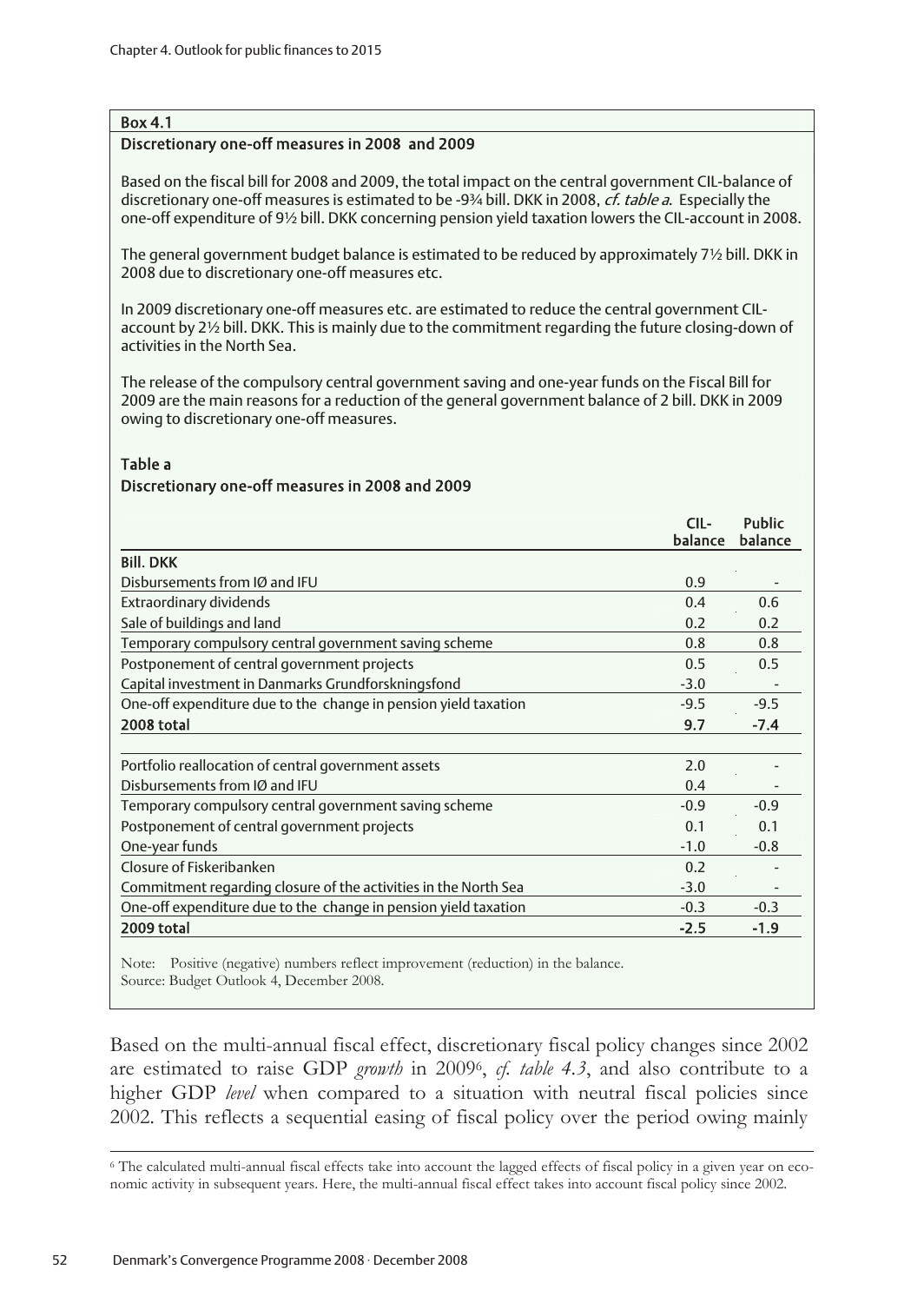to public consumption spending and tax reductions, notably by way of the 2004 spring package and the 2007 tax agreement.

Based on the monetary easing that has taken place in large countries and expected further rate reductions, a projected decline in interest rates over the forecast years is estimated to support demand and activity by 0.4 percentage points in 2009 and 0.9 percentage points in 2010 (i.e. relative to interest rates remaining at their 2008 levels). This impact of lower interest rates is conditional on the financial turmoil being contained so that money market and lending rates decrease and that a large dampening effect from tighter credit terms is avoided.

The impact of discretionary one-off measures on the central government CILbalance and total public finances (net lending) is outlined in *box 4.1*.

### 4.4 Revenues

Total public revenues are projected to decline from 54½ per cent of GDP in 2007 to 51½ per cent by 2010. From 2010 to 2012 public revenues increase slightly, after which revenues decrease towards 2015 to the 2010 level (in per cent of GDP), *cf. table 4.4*. Hence, public revenues decline by 3 percent of GDP from 2007 to 2015.

The decline in revenues as a share of GDP from 2007 to 2015 mainly reflects a reduction in the tax-to-GDP ratio of approximately 2½ per cent of GDP.

The declining tax-to-GDP ratio partly reflects lower personal taxes as a result of the 2007 tax agreement. In addition, revenues from corporate taxes are reduced by the assumed decline in oil prices relative to 2007. A gradual increase in revenues from the pension yield tax from a relatively low level in 2007 and around 0 in 2008-09 tends to increase the tax-to-GDP ratio. From 2010 towards 2015, revenues from taxation of accrued returns on pension savings increase to around 1 per cent of GDP in line with, notably, growing pension assets relative to GDP.

Furthermore, the nominal principle of the tax freeze contributes to an underlying reduction in the tax-to-GDP ratio. The effect is moderated by the agreed indexation of energy taxes, but declining energy consumption as a share of GDP – reflecting technological improvements and initiatives in the Energy Agreement 2008 – tends to reduce revenues from energy taxes.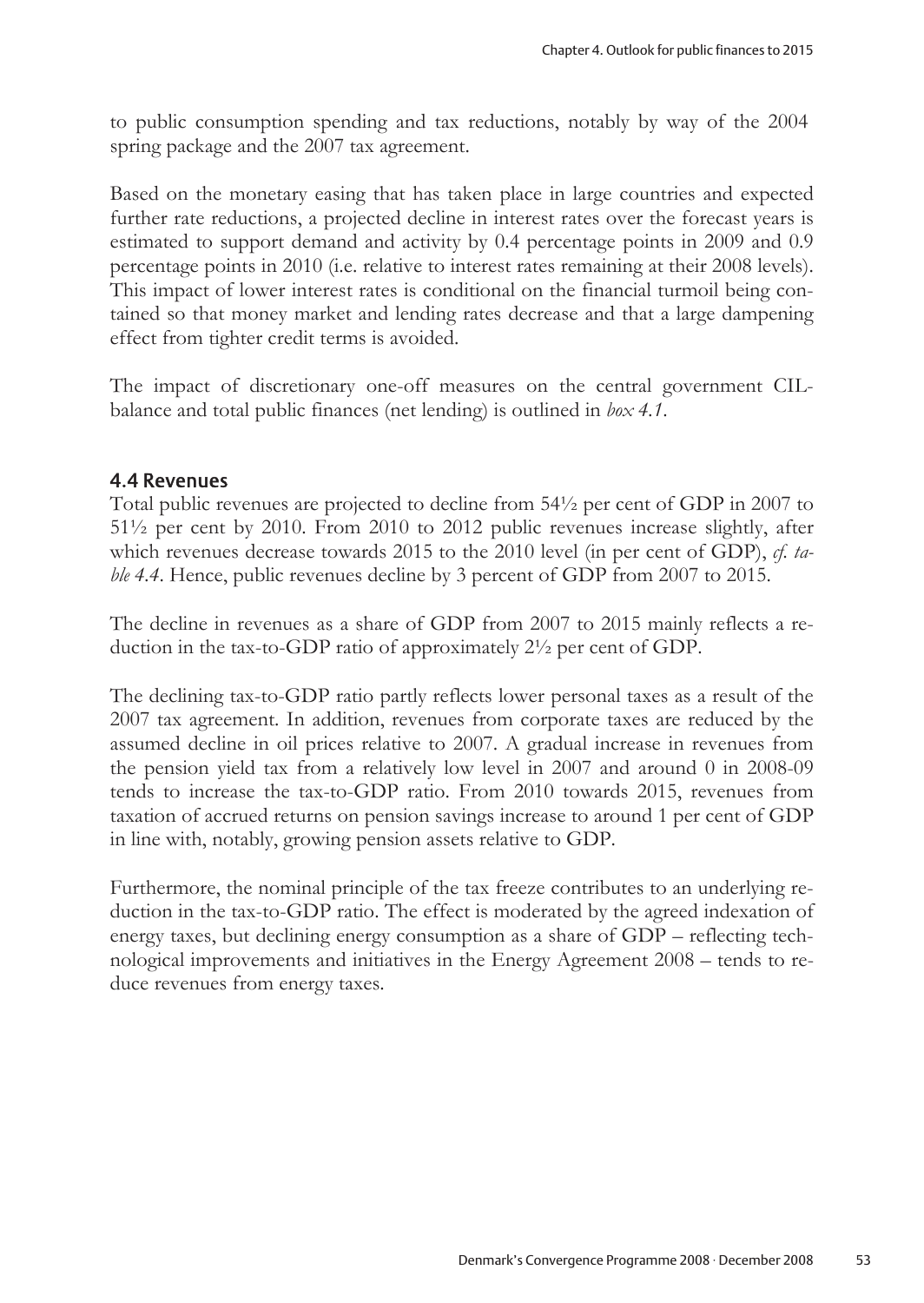| Table 4.4                                         |                 |      |      |      |        |      |      |        |
|---------------------------------------------------|-----------------|------|------|------|--------|------|------|--------|
| <b>Composition of general government finances</b> |                 |      |      |      |        |      |      |        |
|                                                   |                 |      |      |      |        |      |      |        |
|                                                   | <b>ESA</b>      | 2007 | 2008 | 2009 | 2010   | 2011 | 2012 | 2015   |
| Per cent of GDP                                   |                 |      |      |      |        |      |      |        |
| <b>Budget balance</b>                             |                 |      |      |      |        |      |      |        |
| (national accounts)                               | <b>B9</b>       | 4.5  | 3.0  | 0.0  | $-1.2$ | 0.3  | 0.1  | $-0.1$ |
| Expenditures                                      |                 | 50.0 | 50.2 | 51.2 | 52.8   | 51.8 | 51.7 | 51.6   |
| - Primary expenditures                            |                 | 48.0 | 48.5 | 49.3 | 50.9   | 50.0 | 50.1 | 50.4   |
| - Public consumption                              | P <sub>3</sub>  | 26.0 | 26.2 | 27.0 | 27.2   | 27.3 | 27.2 | 27.1   |
| - Public investment                               |                 | 1.7  | 1.8  | 1.8  | 1.9    | 1.9  | 1.9  | 1.9    |
| - Social transfers                                | D <sub>62</sub> | 15.3 | 15.0 | 15.3 | 15.8   | 15.8 | 15.9 | 16.3   |
| - Subsidies                                       | D <sub>3</sub>  | 2.3  | 2.2  | 2.3  | 2.3    | 2.4  | 2.4  | 2.4    |
| - Other primary expenditures                      |                 | 2.8  | 3.3  | 2.9  | 3.6    | 2.7  | 2.7  | 2.7    |
| - Interest payments                               | D41             | 2.0  | 1.7  | 2.0  | 1.9    | 1.8  | 1.7  | 1.2    |
|                                                   |                 |      |      |      |        |      |      |        |
| Revenues                                          |                 | 54.5 | 53.2 | 51.2 | 51.5   | 52.1 | 51.8 | 51.5   |
| - Taxes (tax burden)                              |                 | 48.8 | 47.6 | 45.7 | 46.1   | 46.6 | 46.4 | 46.2   |
| - Personal taxes etc. <sup>1)</sup>               |                 | 21.4 | 21.1 | 20.3 | 20.2   | 20.6 | 20.6 | 20.3   |
| - of which property value tax                     |                 | 0.7  | 0.7  | 0.7  | 0.7    | 0.7  | 0.6  | 0.6    |
| - Labour market contribution tax                  |                 | 4.5  | 4.6  | 4.6  | 4.6    | 4.6  | 4.6  | 4.6    |
| - Tax on pension fund returns                     |                 | 0.3  | 0.0  | 0.1  | 0.6    | 0.7  | 0.8  | 1.0    |
| - Corporate taxation                              |                 | 3.6  | 3.3  | 2.4  | 2.6    | 2.8  | 2.8  | 2.8    |
| - VAT                                             |                 | 10.4 | 10.3 | 10.3 | 10.2   | 10.1 | 10.0 | 10.0   |
| - Land tax etc.                                   |                 | 1.1  | 1.2  | 1.2  | 1.3    | 1.2  | 1.3  | 1.3    |
| - Excise duties etc.                              |                 | 6.5  | 6.1  | 5.9  | 5.7    | 5.6  | 5.4  | 5.2    |
| - Social contributions                            |                 | 1.0  | 1.0  | 1.0  | 1.0    | 1.0  | 1.0  | 0.9    |
| - Interest income                                 | D41             | 1.4  | 1.4  | 1.5  | 1.5    | 1.5  | 1.5  | 1.4    |
| - Other revenues                                  |                 | 4.2  | 4.2  | 4.0  | 3.9    | 4.0  | 4.0  | 3.9    |
|                                                   |                 |      |      |      |        |      |      |        |

1) Personal taxes etc. cover withholding taxes (including property value tax), annual motor vehicle fees paid by households, inheritance tax and other personal taxes.

Source: Statistics Denmark and own calculations.

### 4.5 Expenditures

The share of public expenditures in GDP is estimated to increase from 50 per cent in 2007 to 52.8 per cent by 2010 before easing back to 51.7 per cent by 2012. The increase in expenditures from 2007 to 2010 owes to an increase in primary expenditures, whereas interest payments decrease. The substantial increase in primary expenditures from 2009 to 2010 reflects the one-off capital transfer of around 15 billion DKK associated with the changes to the pension yield tax regime. From 2010 to 2015 primary expenditures as a share of GDP decline by ½ per cent of GDP.

From 2007 to 2015 the projected expenditure ratio increases by around 1½ per cent of GDP, *cf. table 4.4*. The most important drivers are the normalisation of cyclical conditions and increased expenditures for public consumption and old-age pension.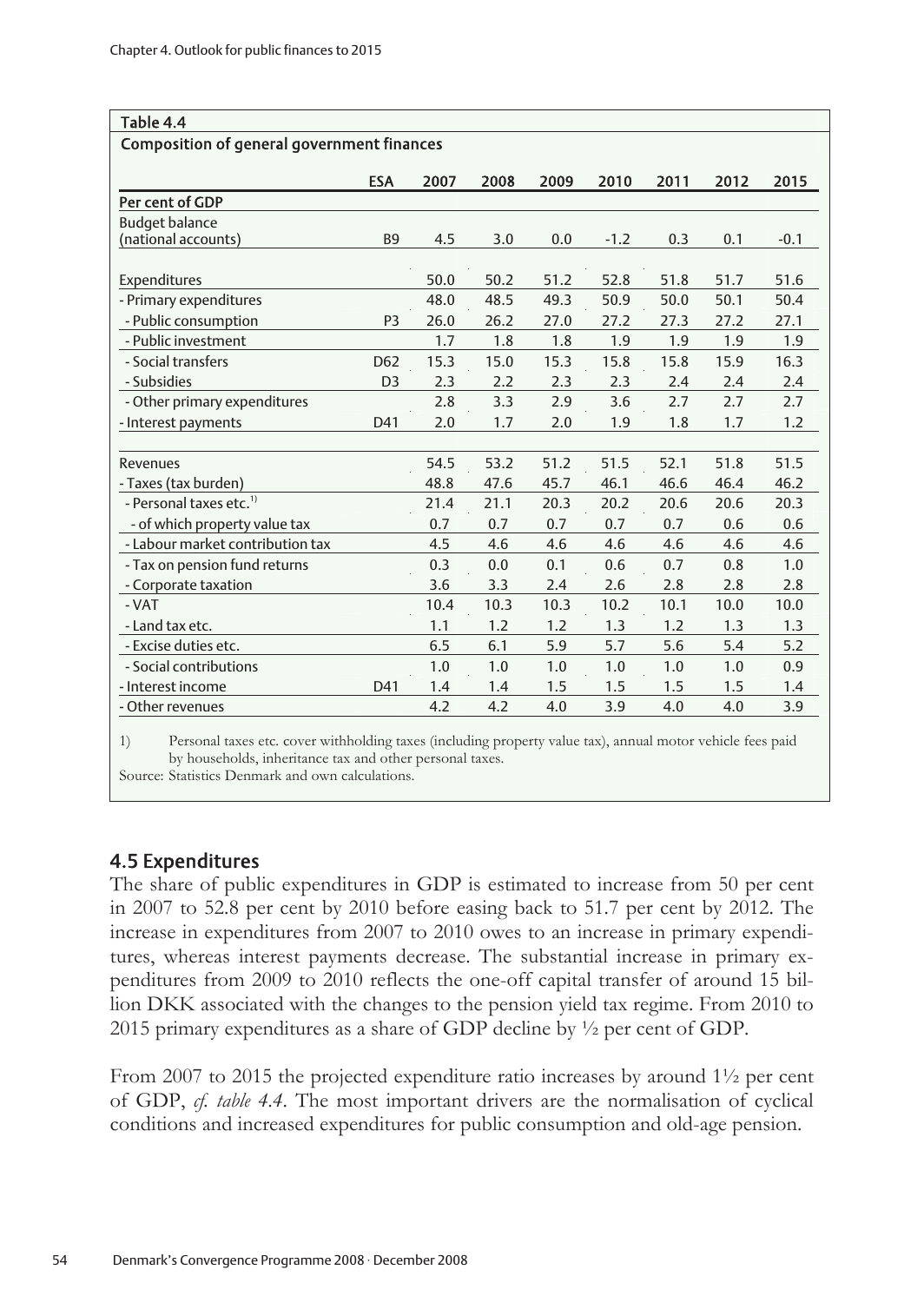In CP08 it is assumed that expenditures on public services etc. (public consumption) grow in real terms by 1.6 per cent in 2008, 1.2 per cent in 2009 and 1 per cent per year in 2010-2012 (including the funds set aside for globalisation-related initiatives) and ¾ per cent per year in 2013-2015. Much of the expenditure growth has been set aside already, including for the Quality Reform, and the objectives that more young people should complete secondary and tertiary education, as well as the objective that public research expenditures should reach 1 per cent of GDP from 2010. Meanwhile, health expenditures can be expected to take up a large part of the remaining room for expenditure growth. New initiatives must therefore to a large extent be financed through reprioritizations within the given expenditure path.

The recent quarterly national accounts show a low growth rate for public consumption in the first three quarters of 2008 compared to the assumed growth rate for 2008 as a whole. In part, this reflects nominal public consumption growth in the national accounts data below the agreements with municipalities and regions. As has been the case earlier (e.g. in 2006) public consumption data in the quarterly national accounts can be very uncertain, and in the estimated spending growth in 2008 more weight is given to other information, including reports on expenditure developments from the ministries and the expected municipality accounts for 2008.

The real growth of public consumption in 2009 is estimated at 1.2 per cent, including 0.2 points from the release of the compulsory central government saving, which reduced public consumption growth in 2008. Real public consumption growth in 2009 also reflects a special increase in resources for services provided directly to citizens, which has been agreed with municipalities and regions. Moreover, additional funds have been earmarked from the "globalisation fund" for research and education and "quality-reform funds" to service areas in municipalities and regions.

In 2010 the assumed real growth of public consumption is 1 per cent as in CP07.

In terms of fiscal sustainability and pressures on taxation, *nominal* spending in relation to the evolution of tax bases is what matters. The assumed real growth of public consumption corresponds to a nominal growth rate of approximately 4 per cent per year on average during 2009 to 2015. A nominal growth rate of approximately 4 per cent per year implies that public consumption overall makes up a broadly unchanged share of (cyclically-adjusted) GDP from 2009 to 2015.

From 2007 to 2010 public consumption as a share of GDP increases by approximately  $1\frac{1}{4}$  percentage points – mainly reflecting average real growth of 1.3 per cent in 2007-2010 and high growth in the deflator for public consumption in 2009  $(4\frac{1}{4})$ per cent). From 2010 to 2015 cyclical conditions are technically assumed to normalize, and combined with a real growth rate of public consumption of 1 per cent per year in 2010-2012 and  $\frac{3}{4}$  per cent per year in 2013-2015, this causes public consumption to decrease slightly to 27.1 per cent in 2015.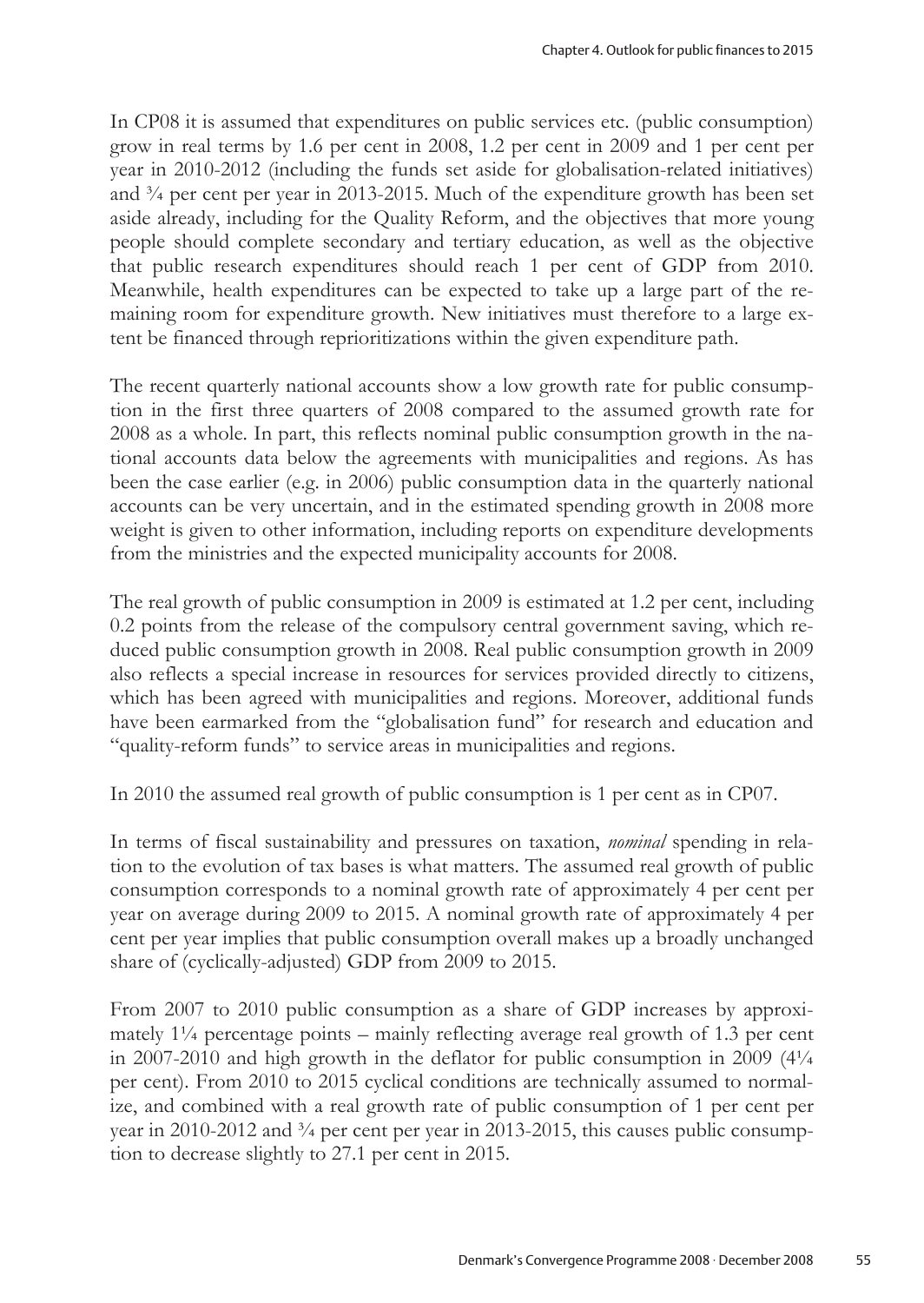The 2015-plan includes a guideline that public consumption spending may amount to up to 26½ per cent of cyclically-adjusted GDP by 2015, *cf. figure 4.1a*. The spending guideline may be viewed in light of rising numbers of users of public services according to the demographic projection, including senior citizens. The projection in CP08 implies that public consumption spending may slightly exceed 27 per cent in 2015, i.e. approximately ½ per cent of GDP more than the guideline in the 2015 plan. Part of the excess spending owes to Statistics Denmark's revision of national accounts data for GDP up to 2007, which raises spending as a share of GDP by approximately 0.3 percentage points compared to CP07, and which does not affect sustainability7. In addition, the higher spending reflects higher public-sector price and wage increases in 2008 and in the projections for 2009 and 2010 partly reflecting the 2008 wage agreements. The public-sector wage agreements imply total wage increases of 12.8 per cent over the period 2008-10 thereby exceeding the 11 per cent included in the 2015-plan8. Real growth of public consumption is in line with initial assumptions.

According to the 2015-plan the higher level of public consumption expenditure implies *"an obligation to reconsider economic policy priorities with a view to bring expenditures in line with the guideline"*. Decisions concerning the high share of expenditures will be taken when there is more certainty about cyclical developments, including effects of the financial turmoil, and the benchmark in 2015 is hence maintained, *cf. also chapter 1*. The high level of expenditures (the highest since 1983) underlines the importance of complying with the real consumption targets, including in counties and municipalities. In addition, the high spending level should be viewed in light of fiscal policy sustainability and the structural balance towards 2015 being broadly in line with earlier assumptions.

Accordingly, the broad fiscal policy priorities have not been altered in CP08 and real growth in public consumption towards 2015 is essentially as in CP07. Meanwhile, the challenges of expenditure prioritization are intensified by changes to the demographic outlook whereby the projected number of users of public services grows by  $\frac{1}{2}$  per cent more in the current projection to 2015 than in CP079.

<sup>7</sup> A downward revision of nominal GDP in the historical years forming the basis of the projections, increases both the share of expenditures and revenues in GDP (for given revenues and expenditures in billion DKR) and therefore affects neither the structural balance nor the sustainability indicator.

<sup>8</sup> The wage agreement should be seen in light of high private-sector wage increases in these years against the background of pronounced labour market pressures and recruitment challenges in both the private and public sector. Private sector wage growth has also been adjusted upward since CP07.

<sup>9</sup> With expenditures per user as in CP07, the increased number of users implied by demographics would in itself correspond to an increase in public expenditure's share of GDP of 0.1 per cent in 2015. The higher number of users reflects a higher birth rate and hence more children in the updated population projections, *cf. DREAM2008*.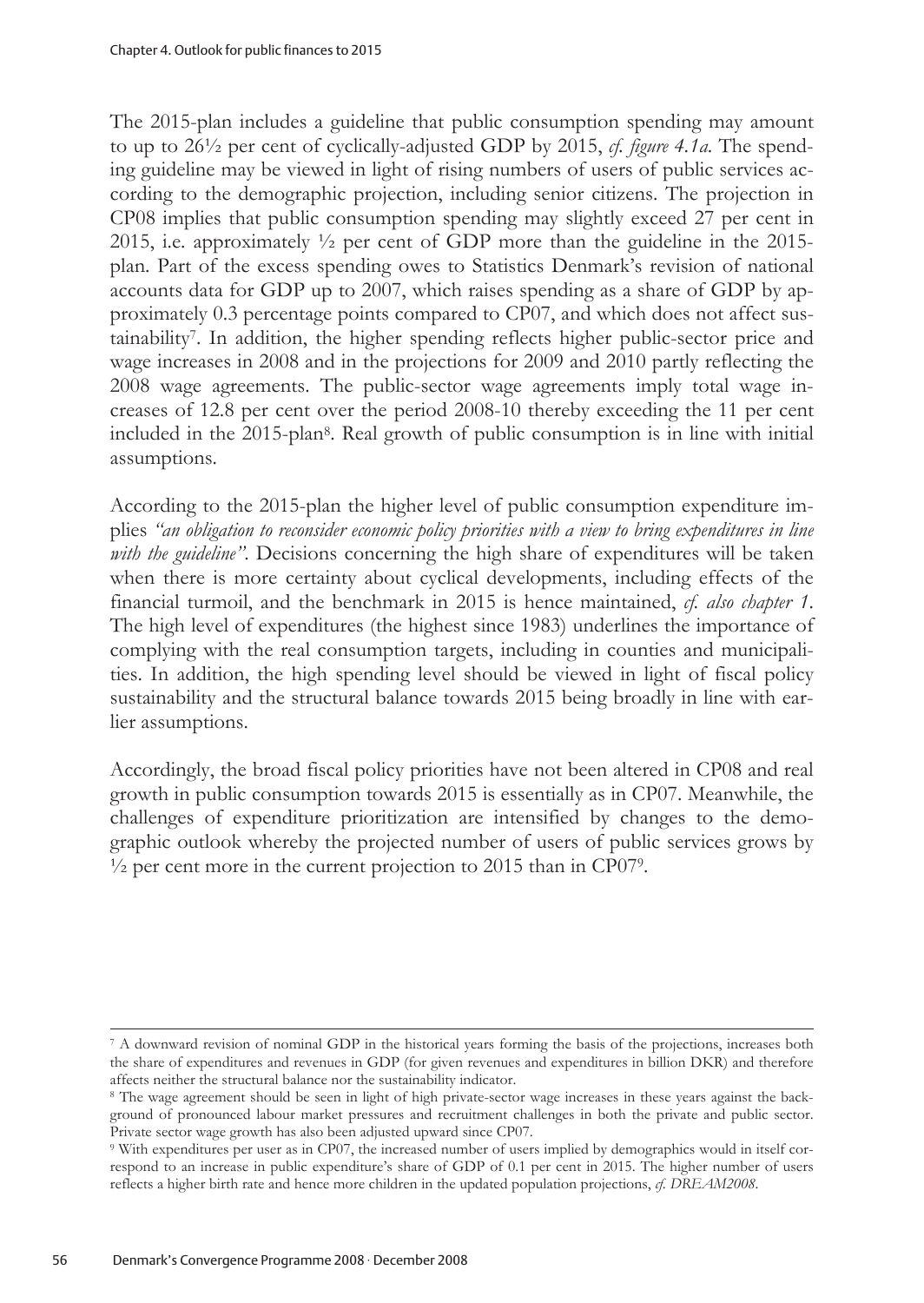

Source: Statistics Denmark and own calculations.

The evolution of public employment towards 2015 will depend on how resources for public services are allocated between public employment and (net) purchases of goods and services from the private sector. This partly hinges on local decisions made by the individual units of the central government, regions and municipalities. The 2015-plan does not include targets for public employment (and neither did the former 2010-plan).

Based partly on the assumed real spending growth, public employment is assumed to equal 30 per cent of total employment in 2015, i.e. the same share as in 2005 (when cyclical conditions were largely neutral in terms of their impact on the level of employment), cf. *figure 1.4d*. The scenario implies an assumed increase in public employment from approximately 824.000 persons in 2009 to approximately 835.000 persons in 2015 – an increase of approximately 11.000 persons or 1.3 per cent.

The share of social transfer expenditures in GDP depends *inter alia* on cyclical conditions. From 2007 and 2015 transfer expenditures are assumed to increase by 1 percentage point, reflecting in particular the normalisation of the cyclical position and increased expenditures on retirement pension and student grants.

Viewed in isolation, the structural policy requirements concerning employment and working hours in the 2015-plan reduce public consumption's share of GDP by approximately  $\frac{1}{2}$  percentage point – due to a higher GDP-level in 2015 – and transfer expenditures by close to  $\frac{1}{2}$  per cent of GDP towards 2015, reflecting both higher GDP and lower transfer expenditures.

# 4.6 Net lending by sub-sectors

Central government finances are projected to deteriorate through 2010, while local governments' finances are assumed to be in balance in the projection period, *cf. table 4.6*. The central government budget balance (net lending) declines from 4.7 per cent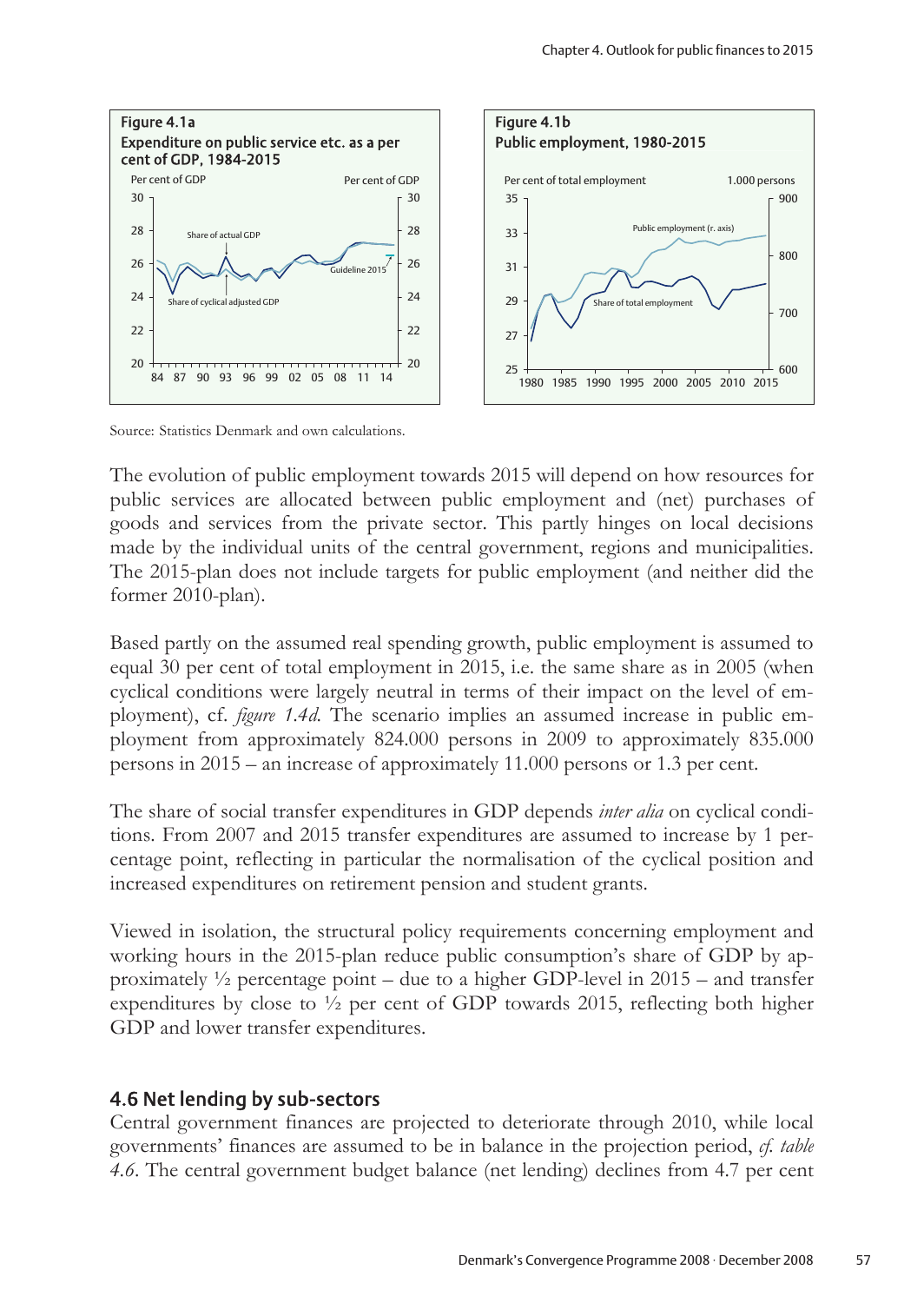of GDP in 2007 to -1.2 per cent of GDP in 2010. As previously mentioned the estimated budget balance in 2010 is to a large extent based on technical assumptions and includes an estimated one-off expenditure concerning the pension yield taxation of more than 15 billion DKK.

| Table 4.5<br><b>Public finances by sub-sectors</b>                                                               |                 |        |      |      |        |      |      |        |
|------------------------------------------------------------------------------------------------------------------|-----------------|--------|------|------|--------|------|------|--------|
|                                                                                                                  | <b>ESA</b>      | 2007   | 2008 | 2009 | 2010   | 2011 | 2012 | 2015   |
| Per cent of GDP                                                                                                  |                 |        |      |      |        |      |      |        |
| General government budget<br>balance                                                                             | S <sub>13</sub> | 4.5    | 3.0  | 0.0  | $-1.2$ | 0.3  | 0.1  | $-0.1$ |
| Of which:                                                                                                        |                 |        |      |      |        |      |      |        |
| Central government                                                                                               | S1311           | 4.7    | 3.0  | 0.0  | $-1.2$ | 0.3  | 0.1  | $-0.1$ |
| Local governments                                                                                                | S1313           | $-0.2$ | 0.0  | 0.0  | 0.0    | 0.0  | 0.0  | 0.0    |
| Social funds                                                                                                     | S1314           | 0.0    | 0.0  | 0.0  | 0.0    | 0.0  | 0.0  | 0.0    |
| It is technically assumed that net lending is balanced with respect to the local government sector as a<br>Note: |                 |        |      |      |        |      |      |        |

# whole for the period 2008-2015.

Source: Statistics Denmark and own calculations.

Given the assumed normalisation of the activity level and other transitory factors, the central government surplus is expected to be in rough balance by 2015 (-0.1 per cent of GDP).

The finances of local governments should in principle balance on a cash basis. The annual agreements on local government finances ensure full financing of the agreed expenditure growth, in part through the local government block grant. This applies within the framework of the tax freeze, which applies, respectively, for the municipalities as a whole and for the regions as a whole.10

In individual years there may be local government surpluses or deficits – on a national accounts basis (net lending) – of a certain magnitude. Statistics Denmark's latest figures for public finances in 2007 (published on October 17th 2008) implied a deficit on national accounts basis (net lending) in local governments of 3.4 billion DKK or 0.2 per cent of GDP. In the distribution of the government budget surplus across sectors in table 4.6, the local government budget balance is assumed to balance from 2008.

The *social funds* include the unemployment funds and the employees' wage guarantee fund (LG). Net lending in social funds rounds off to 0.0 per cent of GDP in each of the years 2007-2015.

<sup>&</sup>lt;sup>10</sup> Following the local government structural reform and considerations related to economic stability and tax freeze complicance, ceilings exceptionally applied to the tax percentage in each municipality in 2006 and 2007.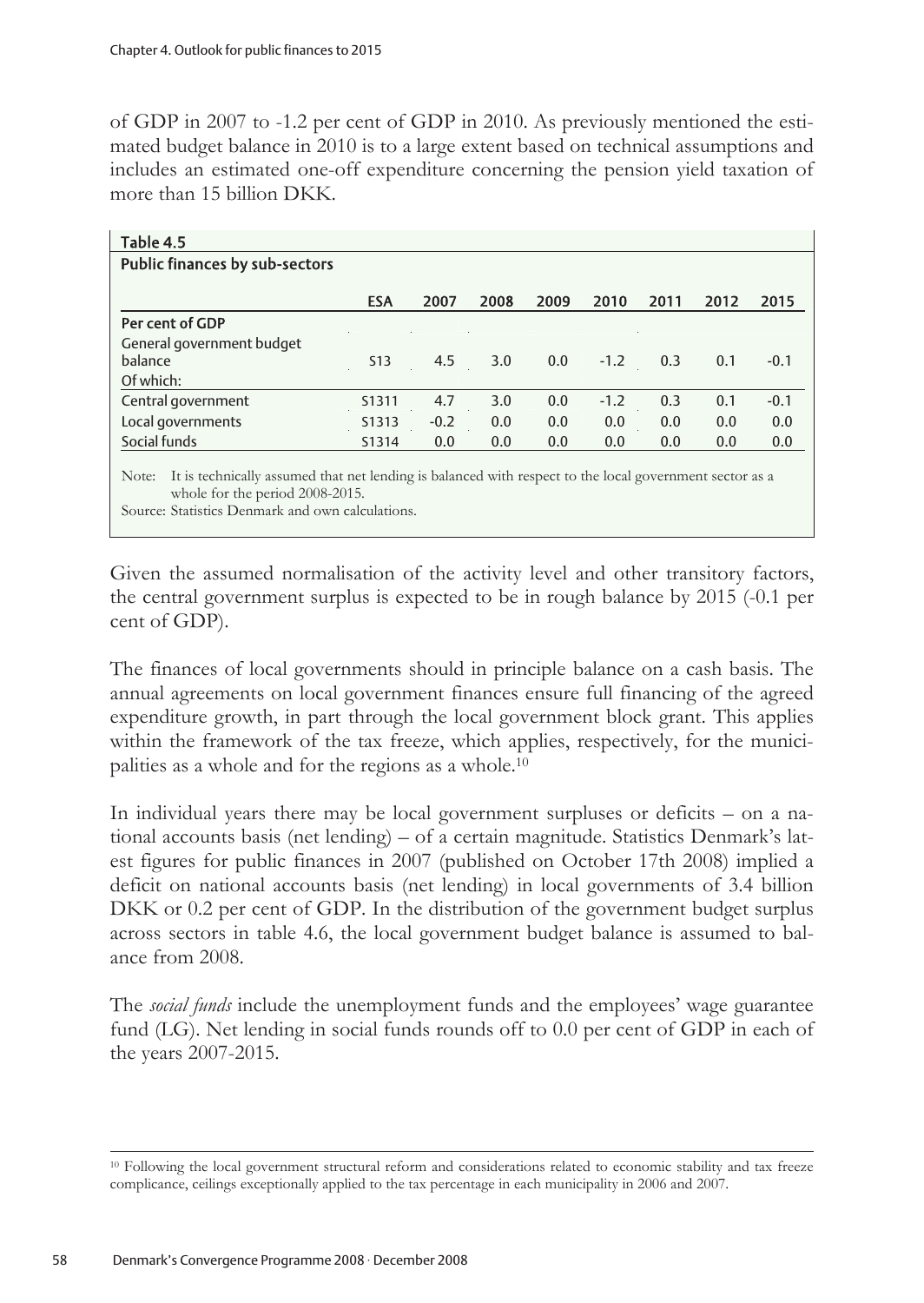# 4.7 Public debt

Based on the expected developments in public finances, debt reduction will slow in the coming years. EMU debt is expected to increase as a share of GDP from 2007 to 2008 before declining to 26¼ per cent of GDP in 2010 (corresponding to the level in 2007). The projection implies that EMU debt is reduced to around 22½ per cent of GDP by 2015, *cf. table 4.6*.

| Table 4.6                                 |      |        |        |        |        |        |        |             |
|-------------------------------------------|------|--------|--------|--------|--------|--------|--------|-------------|
| General government gross debt (EMU-debt)  |      |        |        |        |        |        |        |             |
|                                           | 2007 | 2008   | 2009   | 2010   | 2011   | 2012   | 2015   | 2007-<br>15 |
| Per cent of GDP                           |      |        |        |        |        |        |        |             |
| EMU-debt (end-year level)                 | 26.3 | 30.3   | 27.9   | 26.3   | 25.4   | 24.6   | 22.6   |             |
| Change in debt ratio                      |      | 4.0    | $-2.4$ | $-1.6$ | $-0.9$ | $-0.8$ | $-0.5$ | $-3.7$      |
| Contributions to change in debt ratio:    |      |        |        |        |        |        |        |             |
| - Primary budget balance                  |      | $-2.4$ | 0.2    | 1.5    | 0.0    | 0.3    | 0.8    | 1.3         |
| - Interest payments (net)                 |      | $-0.6$ | $-0.2$ | $-0.2$ | $-0.3$ | $-0.4$ | $-0.7$ | $-3.5$      |
| - Nominal GDP growth                      |      | $-1.2$ | $-0.7$ | $-0.8$ | $-1.0$ | $-1.0$ | $-0.9$ | $-7.5$      |
| - Financial conditions etc. <sup>1)</sup> |      | 8.2    | $-1.6$ | $-2.1$ | 0.4    | 0.3    | 0.3    | 5.9         |

1) Financial conditions etc. reflect e.g. changes to the Social Pension Fund's stock of government bonds, which are deducted in the EMU-debt. To this should be added the effect on EMU-debt from revenues due to reallocation of government assets (privatization etc.), payment changes in the tax area, issuance price losses, relending to state guaranteed entities and more.

Source: ADAM's databank and own calculations.





Source: Statistics Denmark and own calculations.

In total, EMU-debt is assumed to be reduced by approximately  $3<sup>3</sup>/<sub>4</sub>$  per cent of GDP from 2007 to 2015.

The projected developments in the primary balance of the central and local governments tend to increase the EMU-debt ratio by approximately  $1\frac{1}{4}$  per cent of GDP from 2007 to 2015, while the cumulated net interest balance of central and local gov-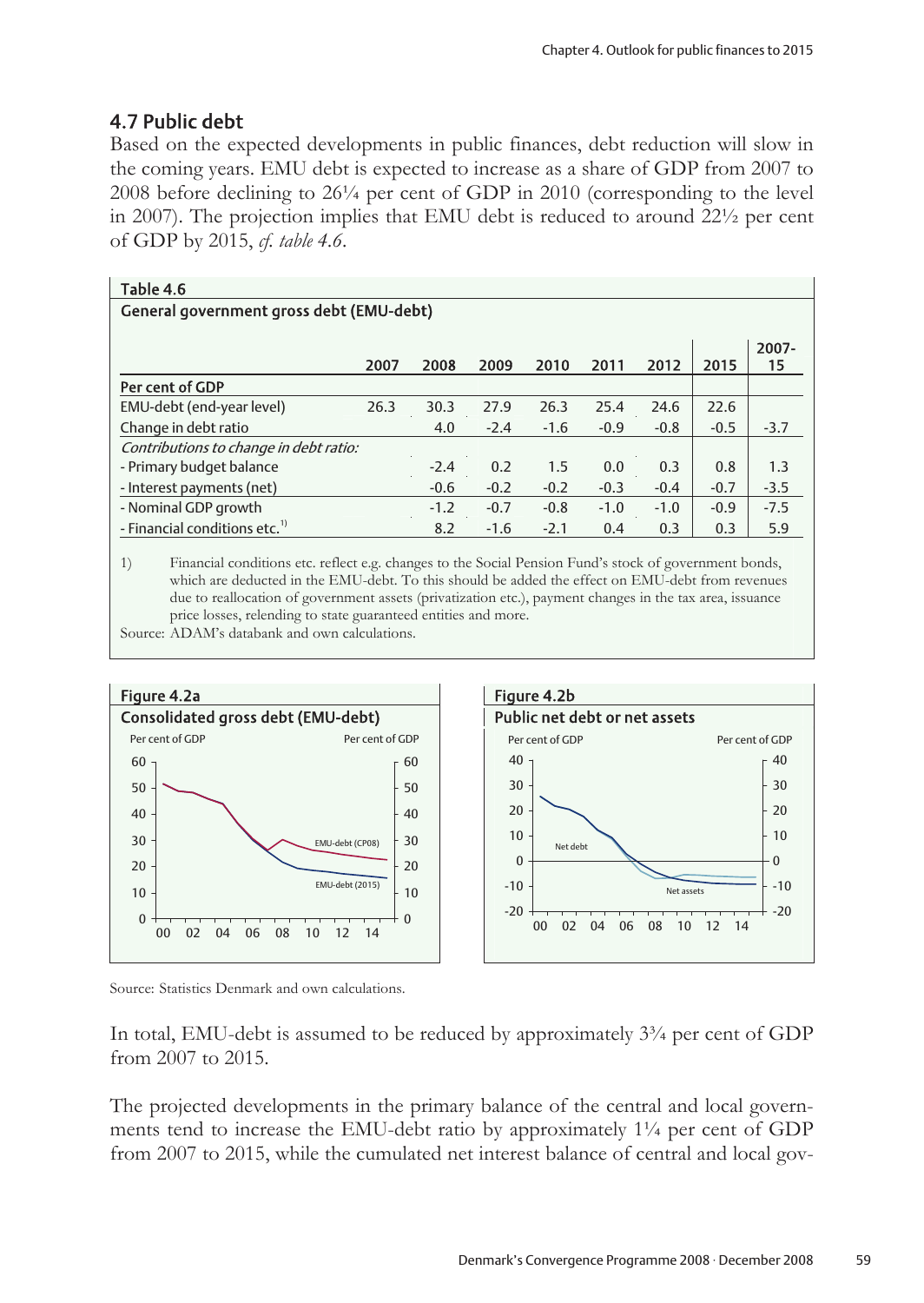ernments' (incl. income from public entities, property and rights) lowers debt by 3½ percent of GDP over the same period, cf. table 4.6.

The projected growth in nominal GDP implies a reduction in EMU-debt of approximately 7½ percentage points, when debt is measured as a share of GDP. Finally, financial transactions etc. – which includes bond emission losses, re-lending to state guaranteed entities, revenues from reallocations of state assets, and changes to the Social Pension Fund's holding of government bonds – increases EMU-debt by around 6 per cent of GDP from 2007 to 2015.

To foster the Danish pension sector's possibilities to cover long-term exposures, a 30-year government bond was introduced in November 2008. The revenues from this issuance are placed in the central government account in Denmark's Nationalbank. This issuance of government bonds increases EMU debt in 2008, as central government liabilities increase. The corresponding higher deposit on the central government account does not affect the EMU debt, since assets are not offset in the definition (except for government bonds held by public subsectors).

Furthermore, funds in Den Sociale Pensionsfond (DSP) have been reallocated. As part of the central government debt policy, DSP regulations have been adjusted to allow opportunities to invest in mortgage bonds. The adjustments are intended to give the central government the opportunity to cover interest rate risk via the DSP in connection with the financing of social housing. By giving the central government the opportunity to borrow and invest in the same bonds, the interest rate risk is removed, i.e. possibly higher interest expenditure will be offset by higher revenues.

In combination with lower estimated budget surpluses this implies that EMU debt is reduced at a slower pace than assumed in CP07.

Public sector financial assets are not included in the EMU-debt measure. Statistics Denmark's national accounts-based general government net debt includes all public financial assets and liabilities in state, regions, municipalities and social funds. For instance, state assets related to re-lending to state-guaranteed entities and share holdings are included.11

In 2000, public net debt amounted to 25¾ per cent of GDP. By the end of 2007 public net debt had turned into a net asset position of close to 4 per cent of GDP, *cf. table 4.7*. The budget projections imply an accumulation of net assets to around 6½ per cent of GDP by 2015. Favourable conditions during the last years – e.g., relatively large North Sea revenues and a comparatively large number of persons in the most active age groups – are thus taken advantage of to maintain fairly high public savings. This enables the financing of possibly higher expenditures in future, when the old-age groups are relatively larger.

<sup>11</sup> Public net debt is based on market values (as opposed to EMU-debt). Changes in net debt reflect the public balance (net lending) in national accounts, but are also affected by prices on financial assets and liabilities.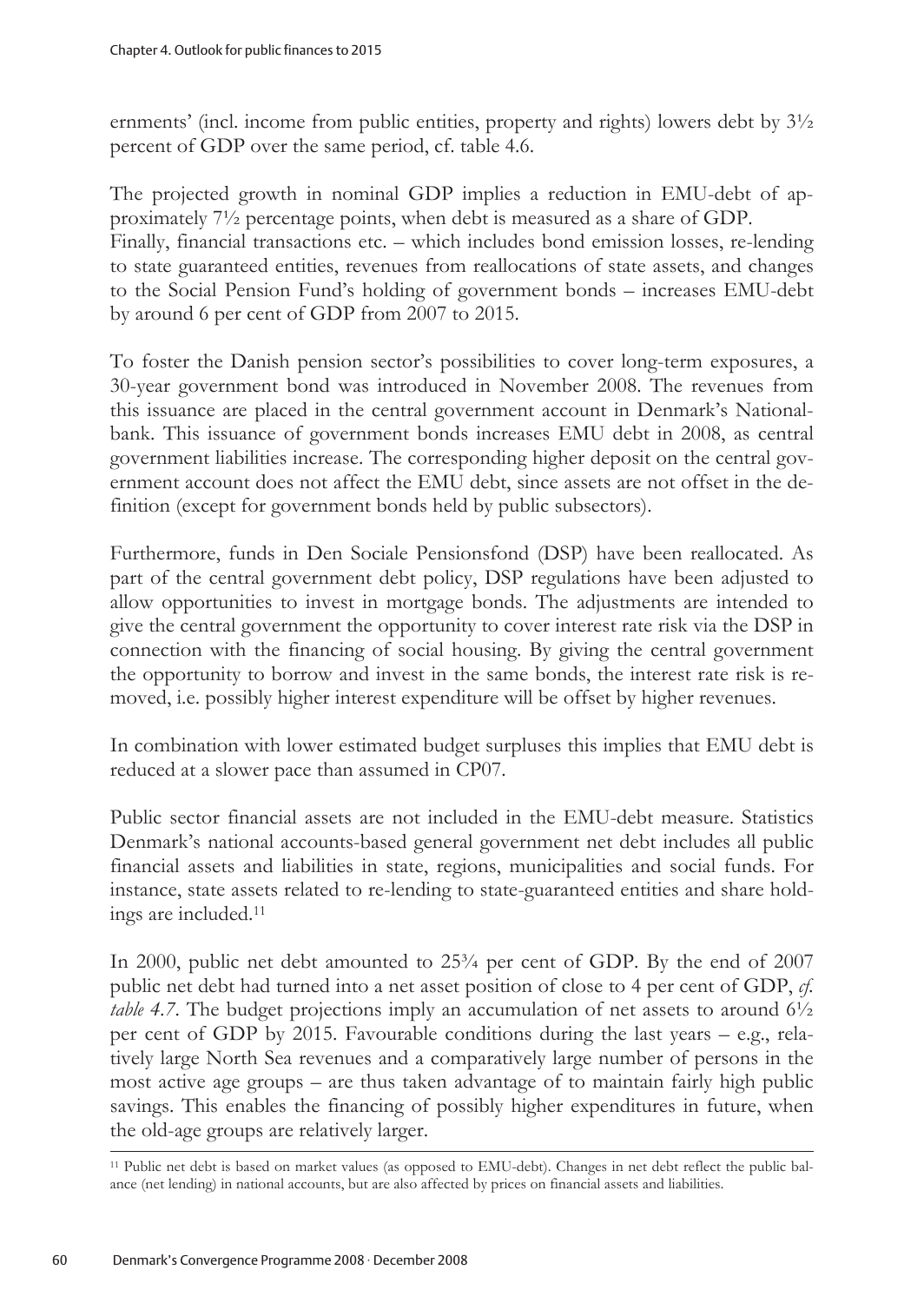| Table 4.7                                                                                                                               |      |        |        |        |        |        |        |        |
|-----------------------------------------------------------------------------------------------------------------------------------------|------|--------|--------|--------|--------|--------|--------|--------|
| Different public debt concepts and trends, end-year                                                                                     |      |        |        |        |        |        |        |        |
|                                                                                                                                         |      |        |        |        |        |        |        |        |
|                                                                                                                                         | 2000 | 2007   | 2008   | 2009   | 2010   | 2011   | 2012   | 2015   |
| Per cent of GDP                                                                                                                         |      |        |        |        |        |        |        |        |
| EMU-debt                                                                                                                                | 51.5 | 26.3   | 30.3   | 27.9   | 26.3   | 25.4   | 24.6   | 22.6   |
| Public net debt <sup>1)</sup>                                                                                                           | 25.7 | $-4.1$ | $-6.9$ | $-6.7$ | $-5.3$ | $-5.6$ | $-5.9$ | $-6.4$ |
| Net debt of central govern-                                                                                                             |      |        |        |        |        |        |        |        |
| ment and local governments <sup>2)</sup>                                                                                                | 26.8 | $-4.0$ | $-6.8$ | $-6.7$ | $-5.3$ | $-5.6$ | $-5.8$ | $-6.3$ |
|                                                                                                                                         |      |        |        |        |        |        |        |        |
| 1)<br>For 2009-15 technically projected in light of the general government budget balance.                                              |      |        |        |        |        |        |        |        |
| $\left( 2\right)$<br>For 2009-15 technically projected in light of the budget balance of central government and local go-<br>vernments. |      |        |        |        |        |        |        |        |
| Source: Statistics Denmark and own calculations.                                                                                        |      |        |        |        |        |        |        |        |

Net wealth in the social funds (i.e. the unemployment insurance funds and the employees' wage guarantee fund) amounts to around 0.1-0.2 per cent of GDP for the years 2007-2008. Thus, there is only a marginal difference between the national account figures for total public net debt and net debt of central government and local governments. Net debt is the most relevant measure when assessing the sustainability of public finances.12

# 4.8 Institutional set-up

As previously mentioned, the key guideposts for the planning of public finances and fiscal policy are:

- *Fiscal policy*: Should contribute to economic stability including by focusing on the fiscal impact on economic activity as measured by the fiscal effect – and sustainable developments in public finances over the longer term, as well as maintaining structural surpluses or balance until 2015, *cf. chapter 2*.
- *Expenditure policy*: The planned growth in real expenditures on public service etc. – public consumption – follows the 2015-plan. As mentioned, the plan contains a guideline for nominal public consumption expenditure of 26½ per cent of cyclically-adjusted GDP in 2015.
- *Tax policy*: The tax freeze is the cornerstone of tax policy. The Tax Commission, which was set up in January 2008 in order to prepare models for a tax reform, finishes this work in February 2009, *cf. chapter 2*.

Fiscal policy objectives are based on the national accounts specification of public expenditures and revenues, whereas the concrete implementation of fiscal policy is based on the fiscal bill and local government budgets that are specified according to other accounting principles, classifications etc. than the national accounts. To be able

 $\overline{a}$ <sup>12</sup> The definitions concerning public net debt are consistent with those concerning net lending in the national accounts.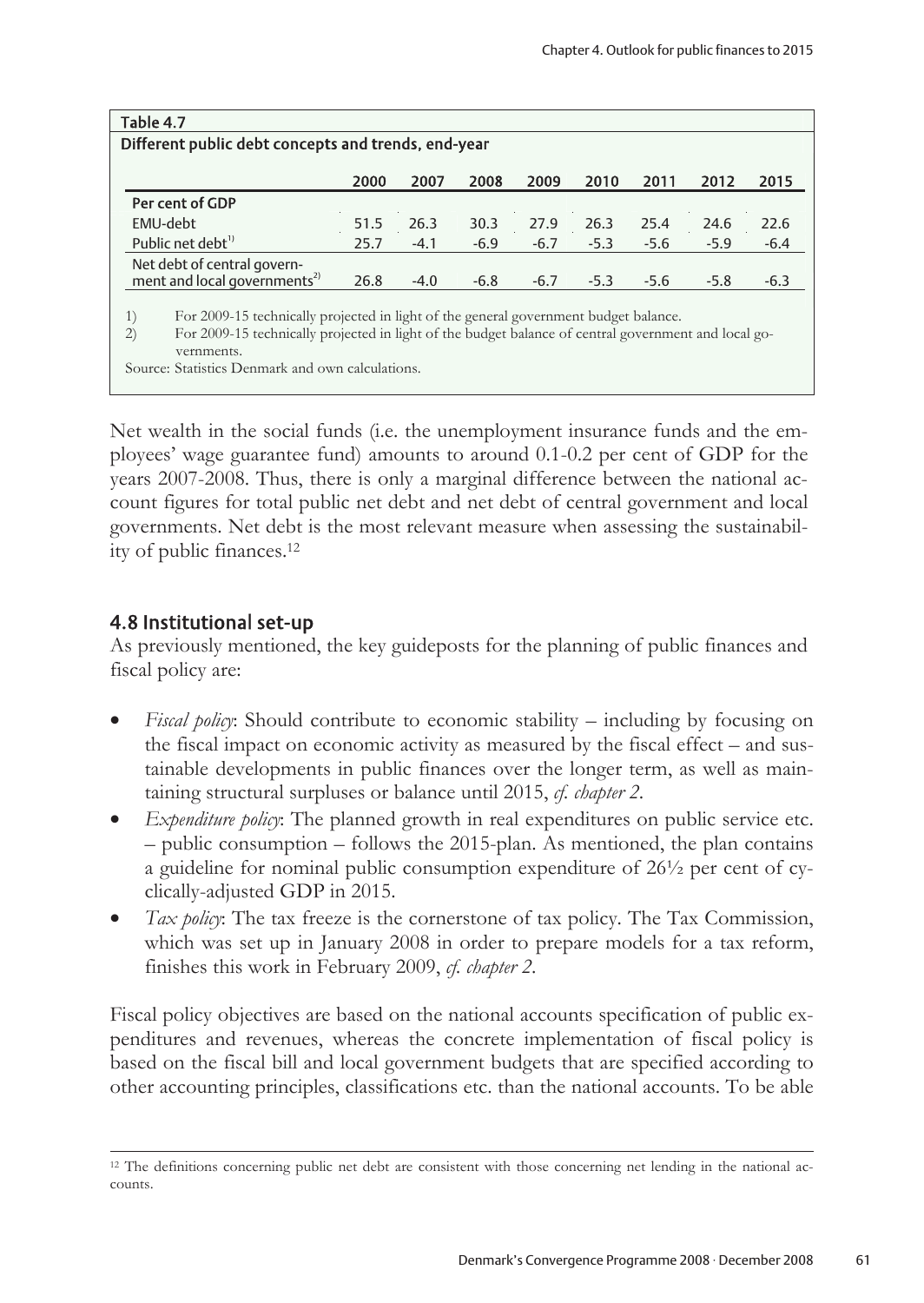to compare the actual budgeting to the fiscal policy objectives, Statistics Denmark provides a detailed specification of public budgets on a national accounts basis.

## The budget process and agreements on the economy of local governments

The annual process of budgeting in the central government begins in early spring, as the government determines the overall allocation of real public consumption growth to expenditure areas, including the scope for local government public consumption. On this basis, expenditure ceilings are reported to the individual ministries.

The individual ministries allocate the reported expenditure ceilings between government administrations and institutions etc., who draw up a budget complying with the assigned expenditure levels. The budget proposal is subsequently compiled from the individual ministerial contributions.

Part of the central government cost-budget rests on fixed expenditure allocations. This applies for central government current expenses and some grants. The fixed expenditure allocations imply that the individual ministries are to a large extent allowed to make reallocations within the determined expenditure ceiling. The fixed expenditure allocations do not apply for cyclical expenditures, statutory transfer expenditures, interest expenditures on central government debt and EU-contributions.

In June, the central government enters an agreement with the local governments agree on their overall expenditure and tax levels and guidelines for political and economic priorities. The agreements are collective and apply for all municipalities and all regions as a whole, respectively. The agreement is not legally binding.

The framework for agreements on the economy of the municipalities has been adjusted in the spring 2008 in order to ensure that the budget set up induces local government budgetting in line with the tax freeze and the agreements with the government, *cf. chapter 4.5*.

The government presents the budget proposal for the coming year in August.13 Subsequently, the budget proposal is subject to political reading in the Danish Parliament. Typically, a political agreement on the fiscal bill is reached between the government and one or more political parties in November, and the fiscal bill is thus normally adopted in December.

During the fiscal year the ministries are responsible for monitoring expenditure developments. The ministries are obliged to seek to finance any additional expenditure through savings elsewhere. The ministries are also obliged to inform The Ministry of Finance and the Danish Parliament about changes in the assumptions/premises for example in relation to cyclical expenditures. During the fiscal year the ministries prepare two or three reports on expenditure developments to the Ministry of Finance.

<sup>13</sup> The fiscal year follows the calendar year.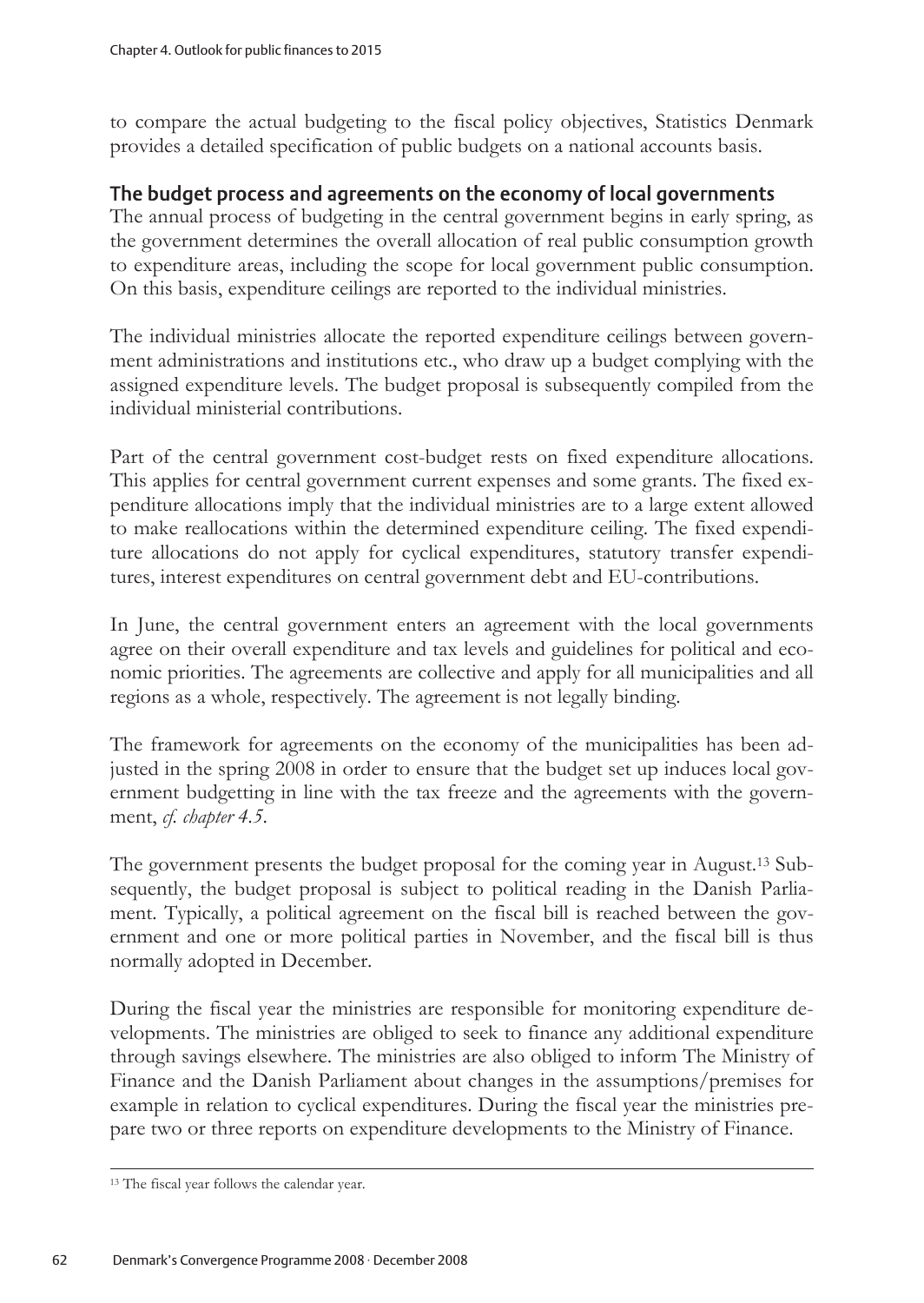The Ministry of Finance therefore has the means to monitor developments in total central government expenditures. Expenditure developments are reported to the Danish Parliament in Budget Outlooks published in May, August and December. The public accounts are usually available in April, i.e. about 4 months after the end of the fiscal year.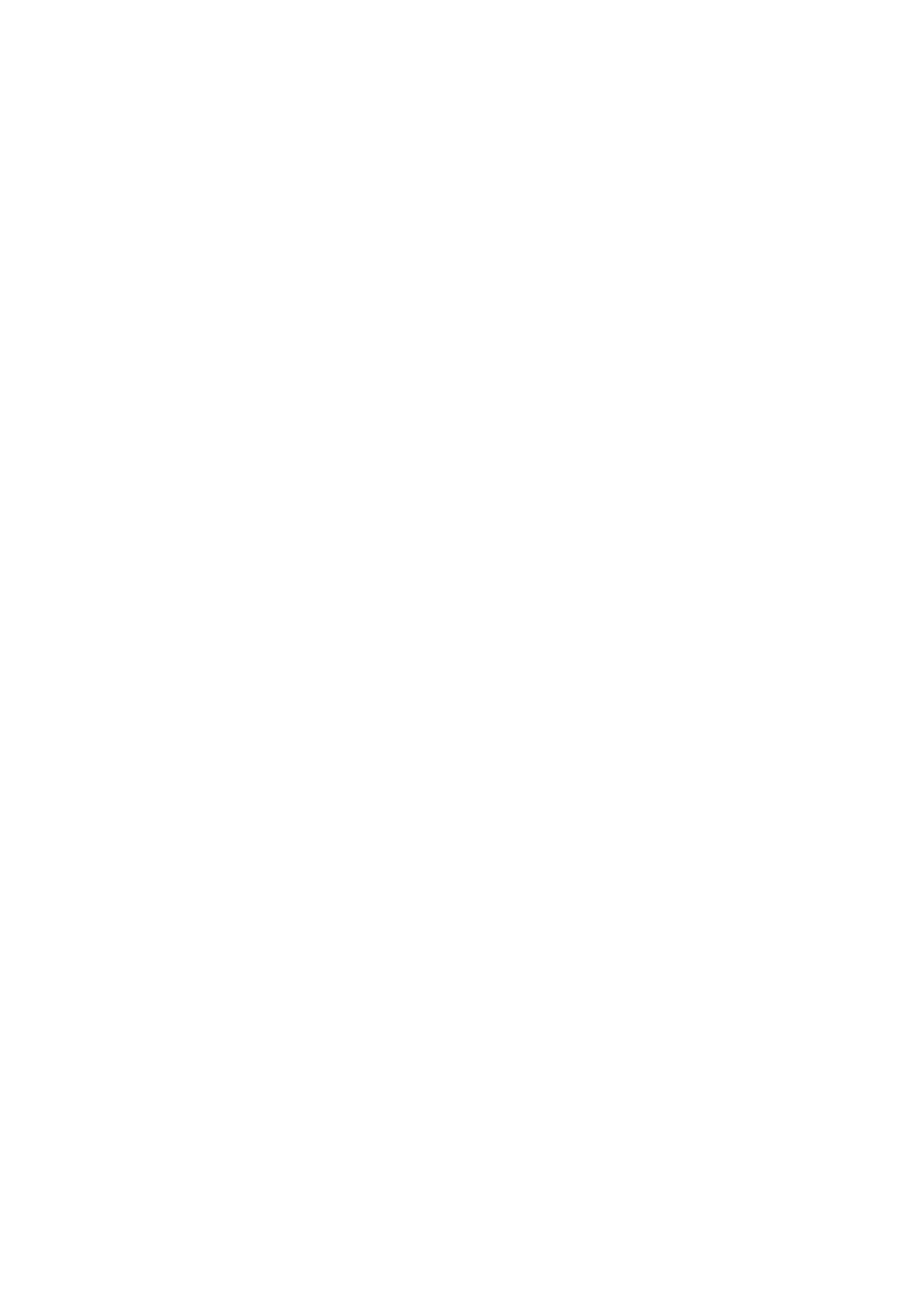# 5. Long-term projection and fiscal sustainability

# 5.1 Projection principles and effects of the 2006 pension reform

The long-term projection underlying Convergence Programme 2008 basically reflects unchanged structures in the economy from 2015 and unchanged policies. The latter includes the effects of already decided initiatives reaching far ahead in time. Hence, the programme scenario takes into account the projected effects of the Welfare Reforms (notably the pension reform, which essentially takes effect from 2019), the Quality Fund for public investments until 2018 and the objectives in the energy and climate policy areas covering the period to 2020 (and beyond).

No political decisions have been made with respect to the setting of overall fiscal priorities after 2015.

Fiscal sustainability implies that the tax and expenditure priorities that have been decided up to 2015, and the public expenditure path that occurs in the projection thereafter, can be financed without raising the tax burden and with net public debt ending up stable as a share of GDP in the (very) long term. Hence, the determination of fiscal sustainability can be seen as "consistency check" of whether the policies planned until 2015 can be sustained after 2015, given unchanged taxes and public service standards etc. In this vein, the projection for the period after 2015 reflects an extrapolation of the economic structures as they appear in 2015, and not an actual forecast.

The following *calculation principles* are applied after 2015:

- Public consumption expenditure is projected according to the principle that nominal expenses *per user* grow in line with wages and the number of users of public services evolves in line with the calculated impact of changing demographics (the so-called demographic "pull" or demographically-induced "demand" for public services). Public sector wages grow in line with private wages, and public net purchases of goods and services from the private sector make up a constant share of public consumption expenditures. These principles imply that the number of employees (whether in the private or public sector but providing tax-financed services) can be unchanged relative to the number of users of public services.
- Income benefits are assumed to rise in line with private sector wages such that income replacement rates remain constant (in case of e.g. job loss or retirement).
- Labour participation rates, and the propensities at which various income benefits are received, are assumed constant by age, gender and country of origin. The overall (structural) unemployment rate is constant. Further included is a contribution to employment from a gradually higher level of education in the workforce, and for immigrants also an adjustment whereby employment rates increase with the average number of years of residence in Denmark. The assumed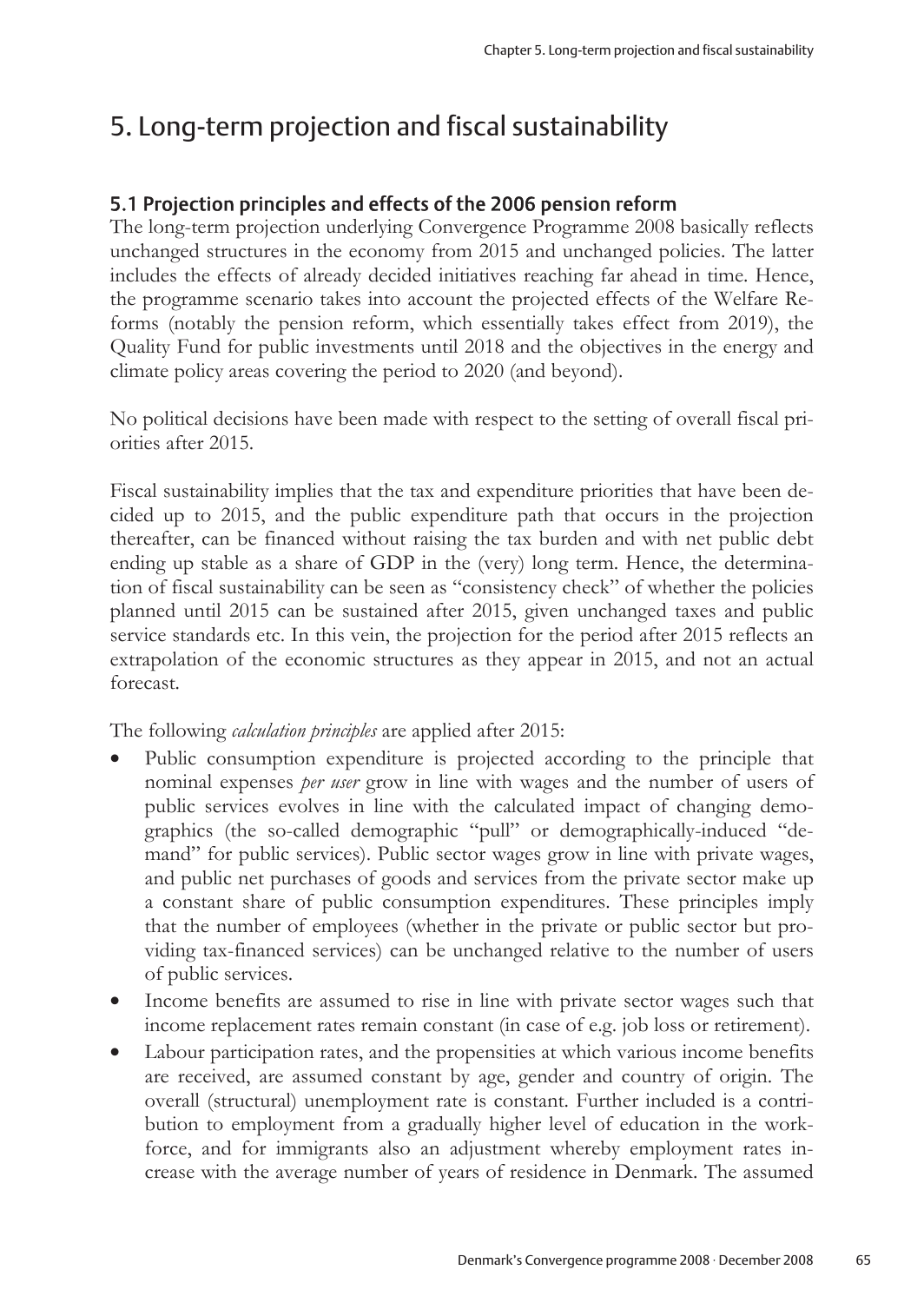effects of the Welfare Agreement beyond 2015 are added to these basic assumptions. This mainly concerns the pension reform, including the agreed indexation of the age thresholds in the Voluntary Early Retirement Pension scheme (VERP) and public old-age pension in line with longevity.

- The projections of public investments are derived from the principle that the ratio between the gross public capital stock and public production of goods and services is constant from 2018, when the Quality fund ends.
- Public subsidies and net foreign transfers are constant relative to GDP.
- The tax burden is unchanged. Hence, tax rates remain constant and excise duties etc. are indexed to prices.
- The revenue from taxation of North Sea activities is projected on the basis of The Danish Energy Authority's long run forecast of oil and gas production and the oil price projections of the International Energy Agency (IEA) from 2007.
- A gradual improvement in energy efficiency is assumed in both consumption and production. The estimated fiscal consequences of the objectives in the energy and climate strategies are also included. This mainly concerns lower revenue from energy taxes because of lower energy consumption relative to GDP.

The post-2015 paths for primary revenues and expenditures as shares of GDP are mainly determined – aside from the Welfare Agreement – by higher expenditure for health and elderly care owing to demographics, increasing tax revenues from private pension schemes and declining revenues from the North Sea activities, as oil and gas reserves are gradually depleted, *cf. figures 5.1-2.* 

In the projection, primary revenues are fairly constant relative to GDP after 2015, while primary expenditures are rising until about 2030-40 and decline thereafter, *cf. figure 5.1a*.



Source: Statistics Denmark and own calculations.

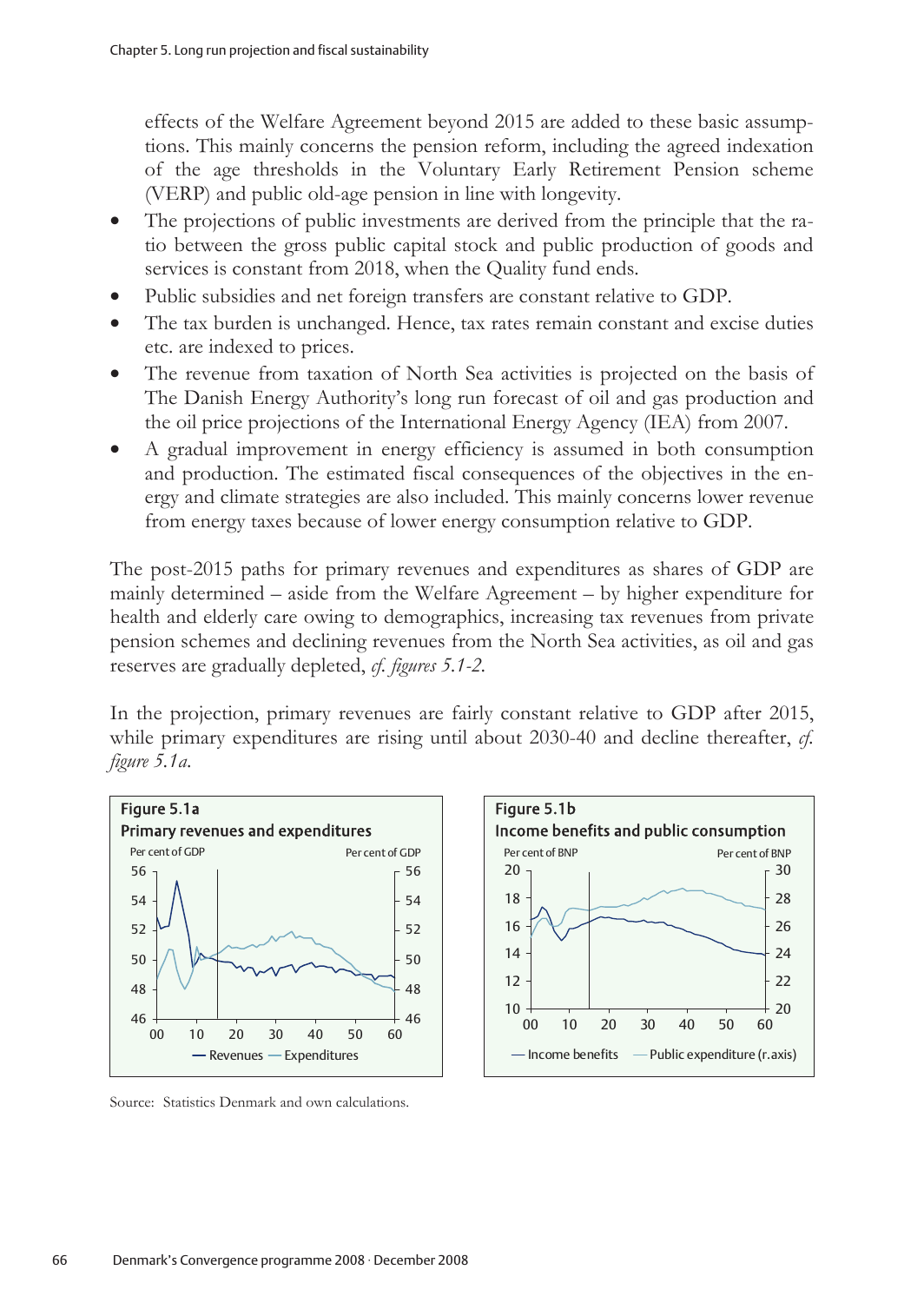The increase in expenditures up to 2030-40 mainly reflects higher expenditures for health and elderly care related to demographics. Hence, total public consumption accounts for an increasing share of GDP from 2015 to about 2040, which is when the most care-intensive age groups are largest relative to the labour force, *cf. figure 5.1b*. After 2040 the public consumption-to-GDP ratio subsides, mainly as a consequence of the ongoing "indexation" of the age thresholds for early retirement and old age pension that enlarge the labour force and thereby GDP (without affecting real public service spending in the projection). According to the population projection, the cohorts of high age are relatively smaller after 2040.

Expenditure on income benefits increases relative to GDP until about 2019, when the adjustment of pension age thresholds in the Welfare Agreement begins to take effect, *cf. figure 5.1b*. As the initial 2-year increase of the age thresholds for VERP and public pension is phased in (during 2019-22 for the VERP age and 2024-27 for the pension age) and as the indexation of the age thresholds starts taking effect (from 2025 for the VERP age and 2030 for the public pension age), expenditure on income benefits is projected to decrease relative to GDP. Over the long term, this mainly owes to lower pension expenditure since the pension age increases in line with the mean remaining lifetime for 60-year olds thereby, in conjunction with demographic factors, implying gradually fewer pensioners compared to the labour force – and hence less pension expenditure relative to GDP. At the same time, the maturing of the labour market pension schemes over time means more pensioners will have income over and above their public pension, which reduces government outlays for pension supplements and housing allowances.





The revenue from direct taxes (excluding corporate taxes from companies subject to hydrocarbon tax) is relatively constant as a share of GDP from 2015 to about 2030, and increase thereafter, *cf. figure 5.2a*. The higher share after 2030 mainly reflects the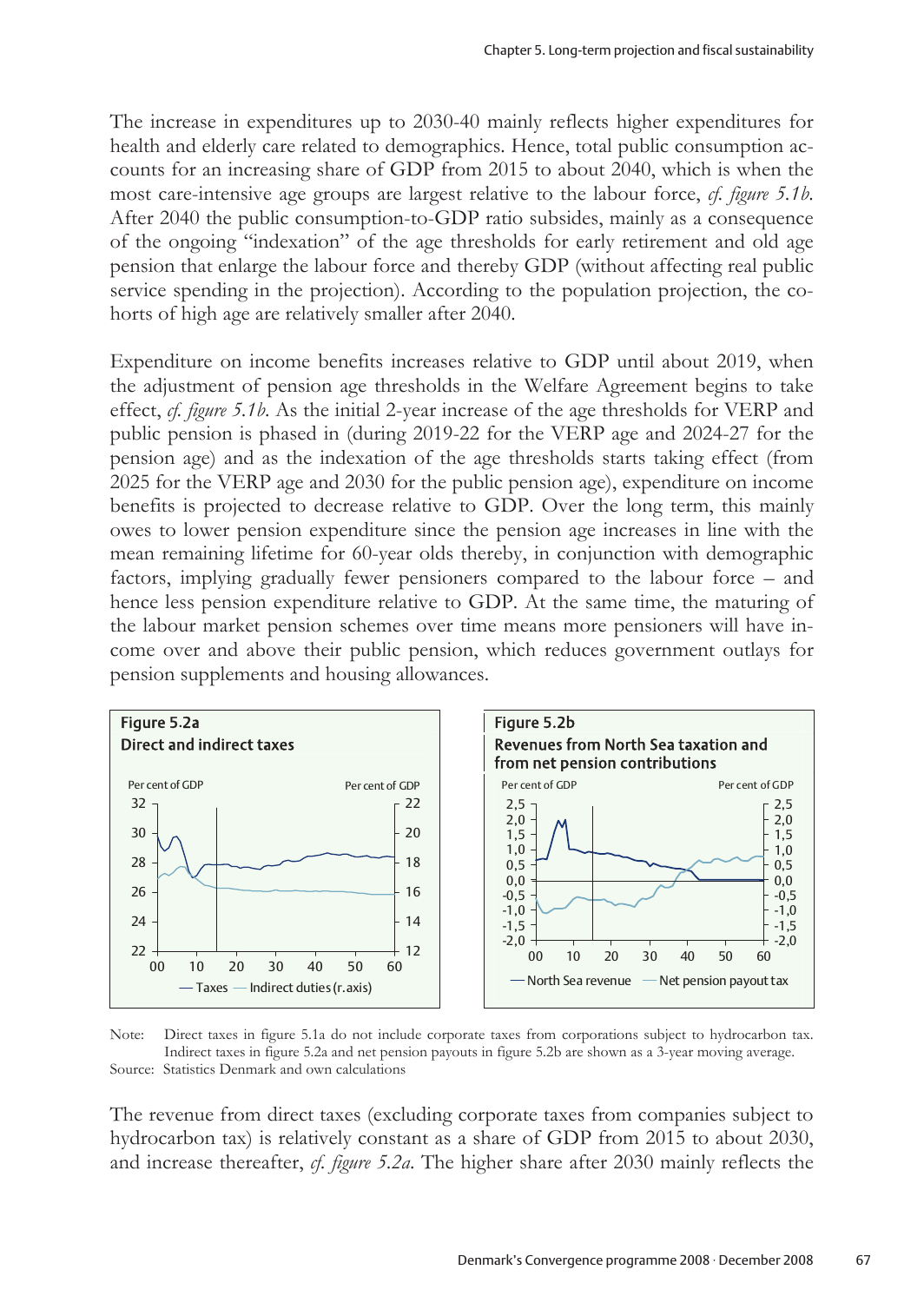effect of increasing (net) private pension payouts in line with the maturing of the labour market pension schemes (since pension disbursements are taxed), *cf. figure 5.2b*. The revenues from the North Sea activities decline relative to GDP before reaching zero in about 2040 as the oil and gas resources are gradually depleted.

The revenue from indirect taxes – which declines relative to GDP between now and 2015 mainly as a consequence of the nominal principle of the tax freeze and objectives in the Energy Agreement to reduce energy consumption (with a primary target reduction pencilled in for 2011) – continues to decrease also after 2015. This mainly owes to declining energy consumption relative to GDP and a higher share of renewable energy that reduces the revenue from energy taxes. Energy use is also decreasing relative to GDP after 2025, *cf. annex 3*.

### Effects of the pension reform in the 2006 Welfare Agreement

The Welfare Agreement passed in 2006 provides increased assurance against substantial fiscal imbalances developing over the longer run as life expectancy and the number of elderly citizens is set to increase, *cf. CP06* and *CP07*.

Without the initiatives in the Welfare Agreement, the primary balance for central and local governments would deteriorate by up to 6 per cent of GDP from 2012 (the year in which the cycle is assumed neutral) to about 2035, *cf. figure 5.3a*. This mainly reflects significantly higher pension expenditure and lower employment in the absence of the Welfare Agreement. The initiatives in the Welfare Agreement – primarily the pension reform – limit the deterioration of the primary balance from 2012 to 2035 to about 2 per cent of GDP, and in conjunction with relatively smaller cohorts of high-age implies that the primary balance improves subsequently in the projection.



Source: Own calculations.

CP08 is based on the latest population projection from DREAM 2008. Compared to the population projection underlying CP07, the population projection is by and large unchanged in terms of the projected increase in longevity. Meanwhile, the projection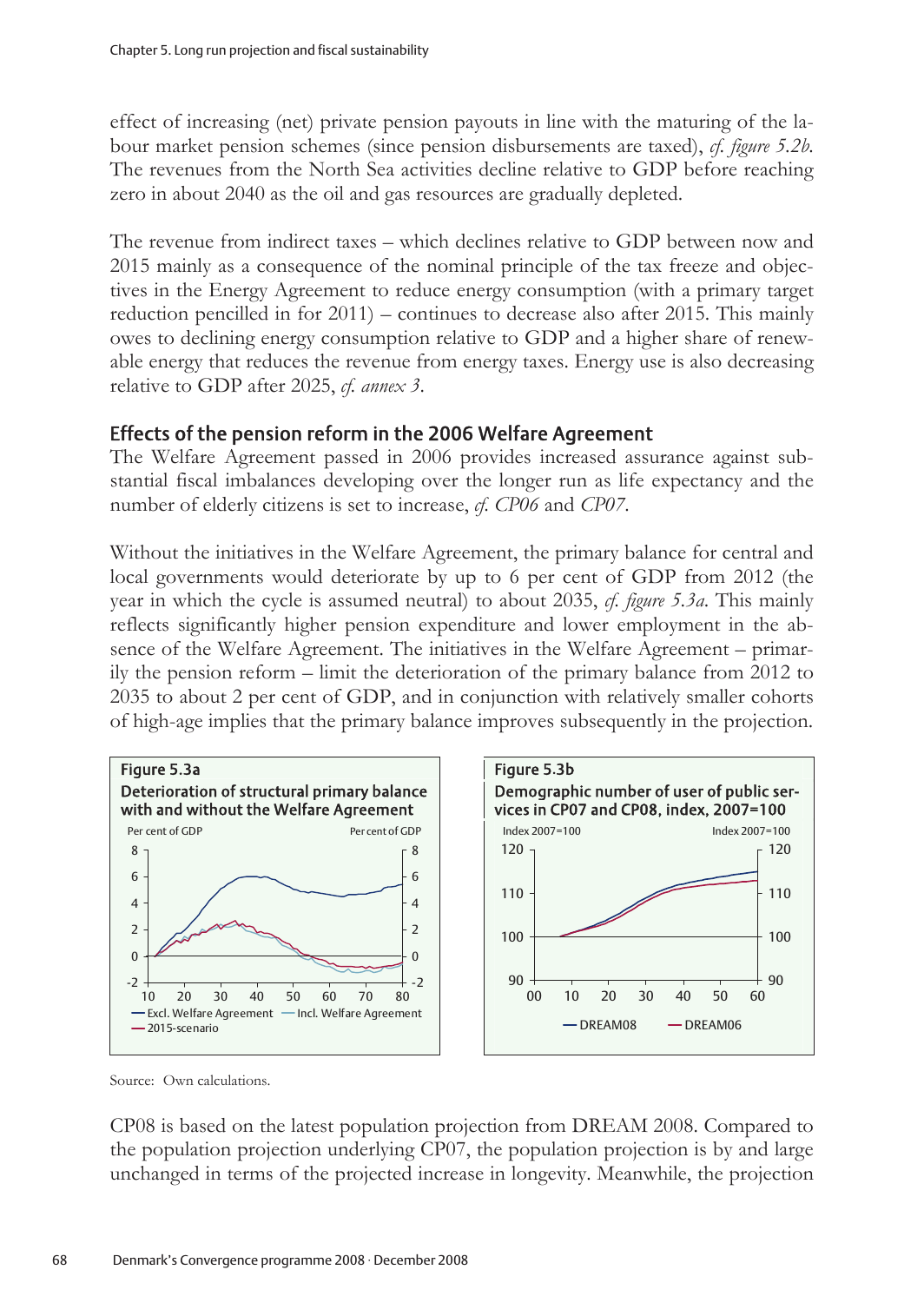implies a higher number of births and younger citizens and over the longer term a larger labour force and population. The larger population implies a larger demographic "pull" on public services, *cf. figure 5.3b*.

The expected increase in longevity in the current projection is broadly in line with the projections of e.g. Statistics Denmark and the UN, and also with the population scenario applied in the European Commission's evaluation of long-term sustainability (*The Long-term Sustainability of Public Finances in the European Union, European Commission, 2006*).

The Welfare Agreement addresses the long run fiscal challenges stemming from longer life expectancy, which in the absence of the reforms would more or less automatically lead to more years in retirement. The Welfare Agreement also helps to finance increased public spending on health and elderly care etc. that follows from increased life expectancy, because the reform strengthens employment, GDP and tax revenues, *cf. CP07*.

Around four fifths of the deterioration in public finances that would otherwise be associated with increasing life expectancy from today's level is estimated to be offset by the agreed indexation of the age thresholds in the pension system in line with the change in longevity and, in the same vein, improving health, *cf. CP07*. On top comes the effects of the 2 year increase in the VERP and pension age limits that is phased in during 2019-22 and 2024-27, respectively. This 2 year increase is independent of any increases in longevity from today's level, and can be seen in the light of the increase in lifetime expectancy for 60-year olds which has occurred since around 1995.

# 5.2 Fiscal sustainability and the required public surplus

As explained, a key fiscal objective is to ensure sustainable policies given the set of assumptions applied with respect to interest rates, life expectancy and so on. As pointed out, this means that fiscal policies – including the level of taxation – can be sustained after 2015 without leading to an uncontrolled rise in the net debt of central and local governments.

The sustainability calculation thus provides a test that fiscal policies are consistent over time, such that – given the underlying assumptions – no major adjustment needs arise after 2015. The computational principles after 2015 do not represent fiscal targets. No political decisions have been made with respect to overall fiscal priorities after 2015.

Table 5.1 illustrates that fiscal policies – under the assumptions made – largely meet the requirement of fiscal sustainability.

Essentially, the breakdown in table 5.1 shows that the primary surplus of central and local governments in 2007 corresponds to the necessary – or sustainable – level of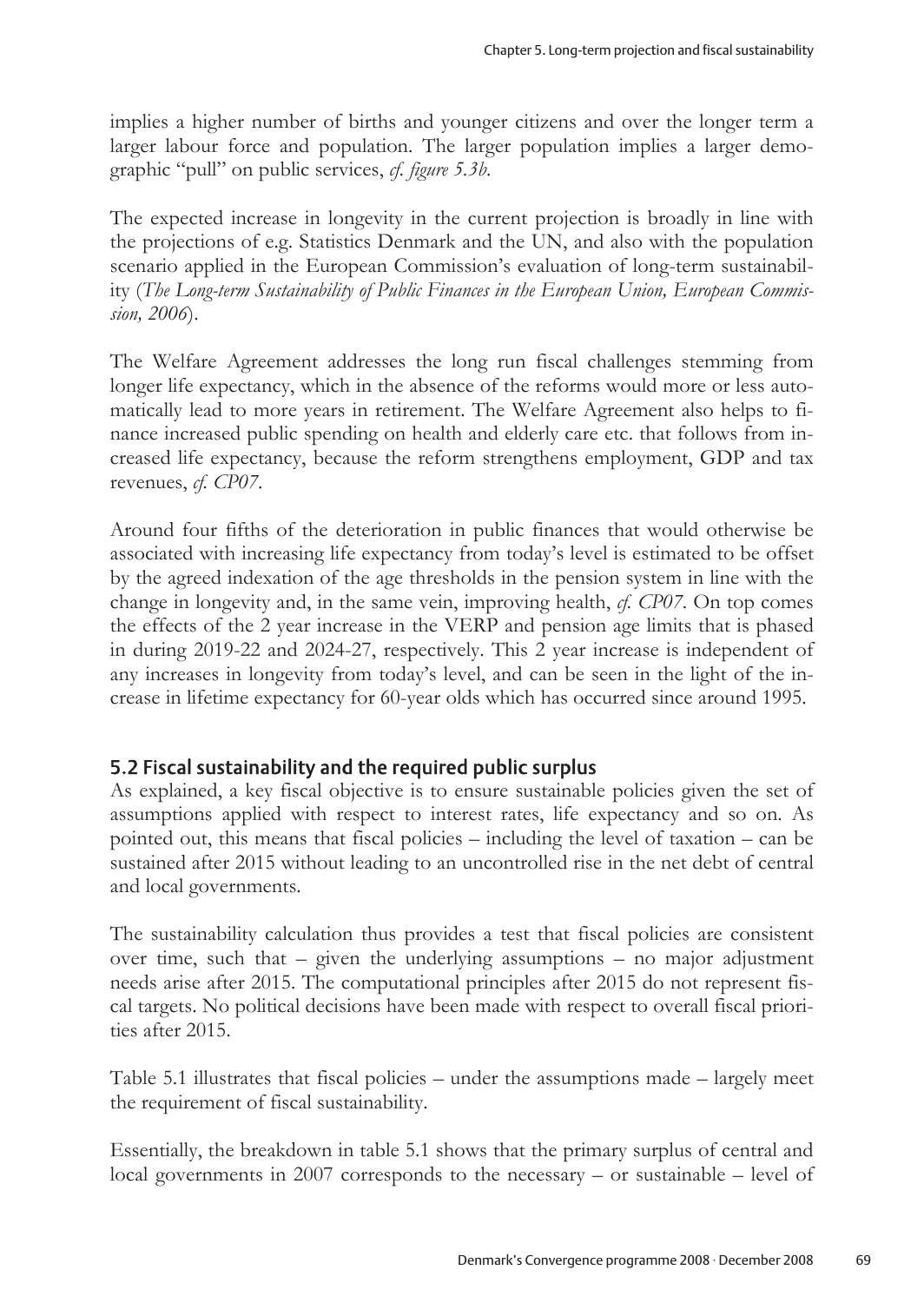savings required to finance the interest burden on public net debt – which is currently about  $0<sup>1</sup>$  – and the future net obligations that result from population ageing and other factors (including the Welfare Agreement and absent new policy changes)2.

| Table 5.1                                                          |         |
|--------------------------------------------------------------------|---------|
| <b>Fiscal sustainability in 2007</b>                               |         |
|                                                                    | Annuity |
| Per cent of GDP                                                    |         |
| 1. Central and local government primary budget balance, structural | 3.0     |
| 2. Interest burden on public net debt                              | 0.0     |
| 3. Contribution from increase in net expenditures, structural      | $-3.1$  |
| 4. Sustainability indicator (1-2-3)                                | $-0.1$  |

In 2007, the structural primary surplus of central and local governments is estimated at 3.0 per cent of GDP,  $cf.$  table 5.1 (row 1). This surplus – which is corrected for e.g. cyclical effects on public finances – may be seen as the current surplus needed to finance the interest burden on debt and rising net obligations of the public sector.

The net debt (net asset) position of central and local governments carries an interest burden of 0 per cent of GDP, *cf. table 5.1 (row 2)*. The interest burden consists of the part of interest expenditures which is not eroded by nominal GDP growth, and which must be financed to prevent public debt from rising relative to GDP.

By converting the projected path for the structural primary balance – in terms of changes relative to the base year 2007 – to a fixed annual amount (perpetual annuity), the future net obligations of the public sector correspond to a permanent net expenditure increase of around -3.1 per cent of GDP in 2007, *cf. table 5.1* (*row 3*)*3*.

Overall, the sustainability indicator thus amounts to -0.1 per cent of GDP in CP08.

<sup>1</sup> At the start of 2007, net debt was 1¾ percent of GDP. At the end of 2007, net debt had been turned into a net asset position of about 4 per cent of GDP. Net interest revenues accounted for -0.4 per cent of GDP in 2007, i.e. interest payments exceeded interest income by about 0.4 per cent of GDP.

<sup>2</sup> The calculated sustainability indicator basically corresponds to the s2-indikator in the EU Commission's calculations of fiscal sustainability, but with the Ministry of Finance's calculation model and –principles. The calculation principles deviates from the ones used in *The Long-term Sustainability of Public Finances in the European Union, European Commission, 2006* on a number of points. This primarily concerns: a) the calculation of the structural balance in the base year 2007 is based upon the Ministry of Finance's method, which among other things corrects for temporarily high revenues from the tax on pension yield and on activities in the North Sea (in total, corrections for special items amounts to -0,1 per cent of GDP in 2007, *cf. chapter 4*); b) includes the effects of the Welfare Agreement, which is decided policy; c) takes account of tax revenues from rising future net pension payouts; d) uses the population projection provided by DREAM (instead of the EU projection); and e) applies a different interest rate assumption in the long term. In addition, there are differences with regard to e.g. the time horizon of the calculations, the applied debt and primary budget balance definitions etc.

<sup>3</sup> The *actual* primary balance deteriorates by 5 per cent of GDP converted into a fixed annual amount. Around half reflects the assumed normalization of the cyclical conditions and other temporary factors. These temporary factors include contributions to the primary balance from special public revenues that may fluctuate sharply from year to year and not necessarily closely related to the output gap, e.g. pension yield taxation, corporate taxes etc.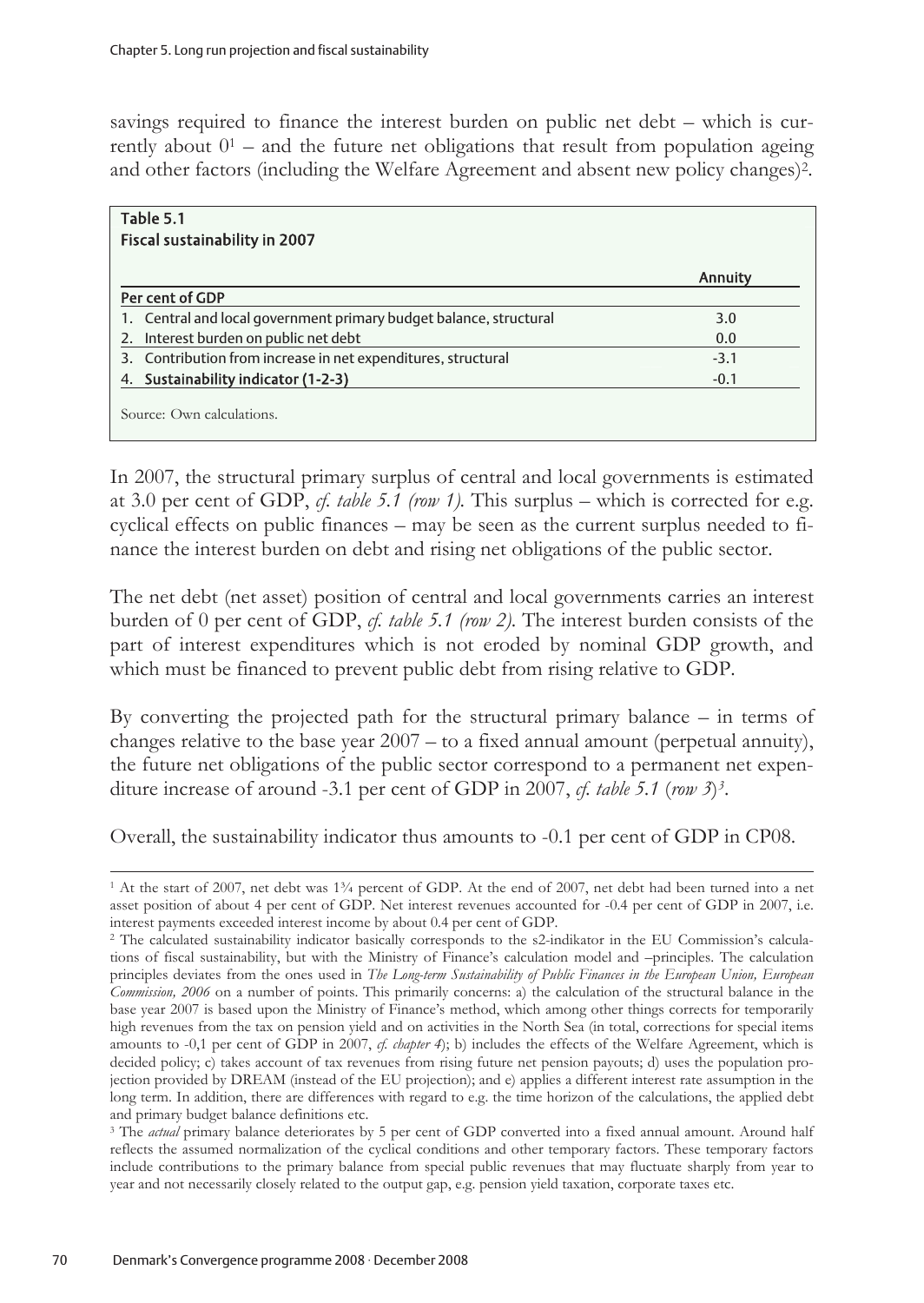# Appendix 1. Comparison with Convergence Programme 2007

# A1.1 Changes to GDP-growth and public finances since CP07

Compared to CP07, annual GDP growth is generally lower in the CP08 projection during 2007-09 and higher during 2010-12, *cf. table A1.1*. Hence, the projection in CP08 reflects weakened short-term growth prospects both at home and abroad, in part as a consequence of the financial turmoil. Meanwhile, cyclical conditions are assumed to normalize during 2011-12, which is supported for instance by the expected cyclical upswing abroad and low interest rates in 2009-10.

| Table A1.1                                     |            |           |        |                  |        |            |        |  |
|------------------------------------------------|------------|-----------|--------|------------------|--------|------------|--------|--|
| <b>Comparison with CP07</b>                    |            |           |        |                  |        |            |        |  |
|                                                |            |           |        |                  |        |            |        |  |
|                                                | <b>ESA</b> | 2007      | 2008   | 2009             | 2010   | 2011       | 2012   |  |
|                                                |            |           |        |                  |        |            |        |  |
| GDP growth (per cent)<br>CP07                  | $B1^*g$    | 2.0       | 1.3    | 1.1              | 0.5    | 1.1        | 1.4    |  |
| CP <sub>08</sub>                               |            | 1.6       | 0.2    |                  | 0.7    |            |        |  |
|                                                |            | $-0.3$    |        | $-0.2$<br>$-1.2$ |        | 1.9<br>0.8 | 1.7    |  |
| Change                                         |            |           | $-1.1$ |                  | 0.2    |            | 0.3    |  |
| Output gap (per cent of GDP)                   |            |           |        |                  |        |            |        |  |
| CP <sub>07</sub>                               |            | 2.1       | 1.8    | 1.0              | 0.5    | 0.0        | 0.0    |  |
| CP <sub>08</sub>                               |            | 2.5       | 1.9    | 0.6              | $-0.7$ | $-0.4$     | 0.0    |  |
| Change                                         |            | 0.4       | 0.1    | $-0.4$           | $-1.2$ | $-0.4$     | 0.0    |  |
|                                                |            |           |        |                  |        |            |        |  |
| Public balance (per cent of GDP) <sup>11</sup> | EDP B.9    |           |        |                  |        |            |        |  |
| CP07                                           |            | 3.8       | 3.0    | 2.0              | 1.2    | 0.8        | 0.7    |  |
| CP <sub>08</sub>                               |            | $4.5^{2}$ | 3.0    | 0.0              | $-1.2$ | 0.3        | 0.1    |  |
| Change                                         |            | 0.7       | 0.0    | $-2.0$           | $-2.4$ | $-0.5$     | $-0.6$ |  |
| Public debt (per cent of GDP) <sup>3)</sup>    |            |           |        |                  |        |            |        |  |
| <b>CP07</b>                                    |            | 25.6      | 21.6   | 19.2             | 18.6   | 18.0       | 17.3   |  |
| CP <sub>08</sub>                               |            | 26.3      | 30.3   | 27.9             | 26.3   | 25.4       | 24.6   |  |
| Change                                         |            | 0.7       | 8.6    | 8.7              | 7.7    | 7.4        | 7.3    |  |
| Public net assets (per cent of GDP)            |            |           |        |                  |        |            |        |  |
| CP <sub>07</sub>                               |            | 1.2       | 4.3    | 6.5              | 7.6    | 8.2        | 8.7    |  |
| CP <sub>08</sub>                               |            | 4.1       | 6.9    | 6.7              | 5.3    | 5.6        | 5.9    |  |
| Change                                         |            | 2.9       | 2.6    | 0.2              | $-2.3$ | $-2.6$     | $-2.8$ |  |

1) Excl. ATP.<br>2) The most re 2) The most recent EDP-reporting from Statistics Denmark in October, based on Economic Survey, August 2008, showed a surplus of about 4.9 per cent (based on the EDP-definition).<br>
Solution 1.1 Excl. ATP (i.e., no deduction of ATP's holdings of central government bonds).

Excl. ATP (i.e., no deduction of ATP's holdings of central government bonds).

Source: Own calculations.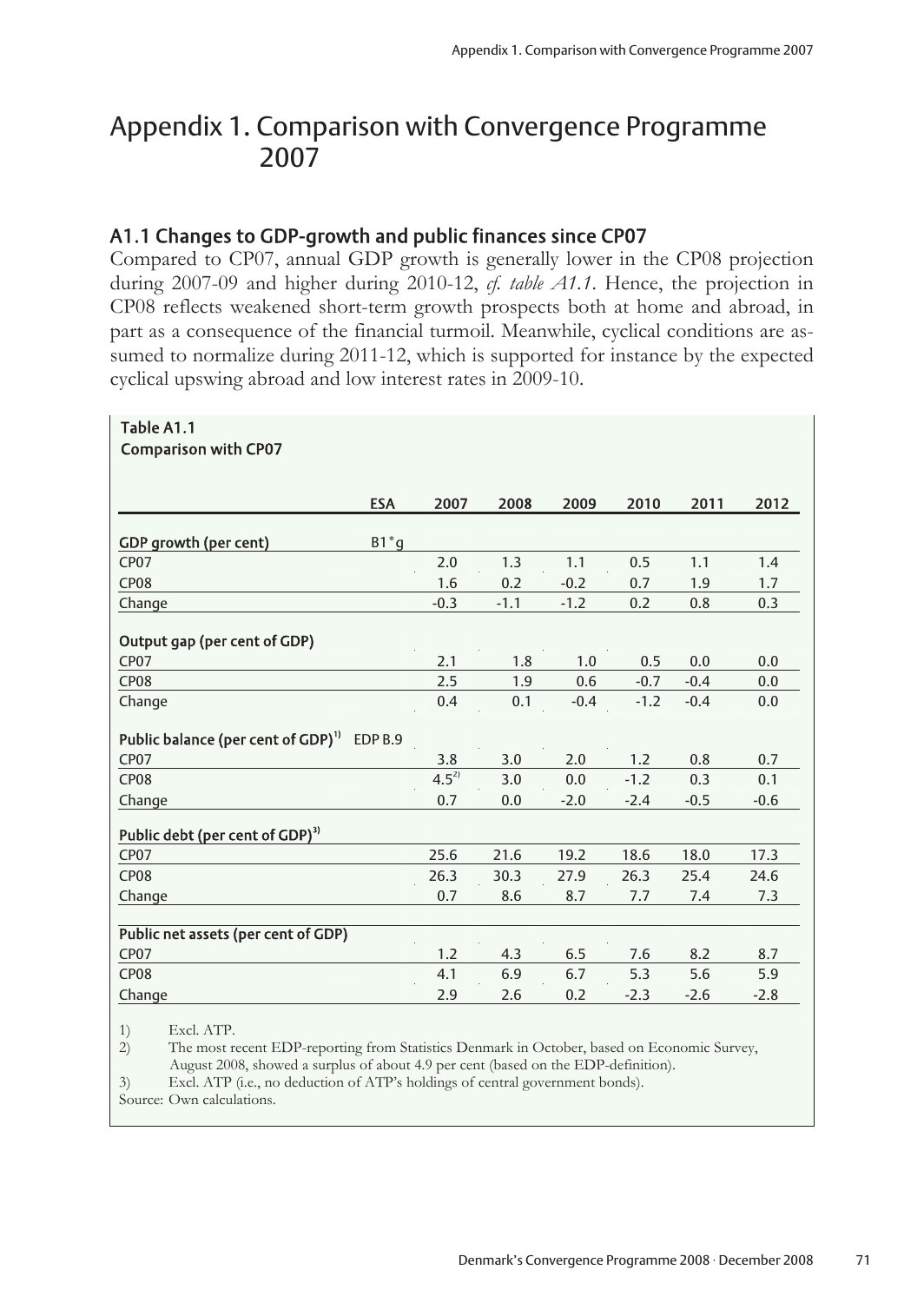Based on preliminary data, the general government budget surplus – using the EDPdefinition – was 4.5 per cent of GDP in 2007 and thus higher than the estimated surplus of 3.8 per cent of GDP in CP071. The higher public surplus in 2007 is partly related to higher revenues from corporate taxes and income taxes.

The fiscal surplus in 2008 of about 3 per cent of GDP is largely as expected in CP07, but now rough balance is expected for 2009 and the estimates for 2009 and 2010 are significantly lower than expected in CP07. This is in part related to lower revenues from pension yield taxation and corporate taxes. In addition, public consumption expenditure is higher, *cf. chapter 4*.

The lower output gap, which is negative during 2010-11, contributes to reducing the public balance during 2009-11 compared to the assumptions in CP07.

Altogether the scenario in CP08 implies a smaller reduction of the EMU debt from 2007 to 2012 (measured in per cent of GDP). The EMU debt is hence reduced by about  $1\frac{3}{4}$  per cent of GDP during 2007-12, while the debt ratio in CP07 was reduced by about  $8\frac{1}{4}$  per cent of GDP over the same period.

This partly reflects the reduced surpluses up to 2012, but also that the debt is increased by about 4 per cent of GDP from 2007 to 2008 despite an estimated fiscal surplus of about 3 per cent of GDP for 2008. The increase in EMU debt from 2007 to 2008 is partly related to the opening of a 30-year government bond in November 2008 in order to improve the ability of the Danish pension sector to cover risks in Danish currency. The larger government bond issuance raises EMU debt as government liabilities increase. The correspondingly larger government deposits do not affect the EMU debt, as these assets are not offset in the specification (except for government bonds held by public sector entities).

The public net assets in 2007 of about 4 per cent of GDP increase by about  $1\frac{3}{4}$  of GDP up to 2012 in CP08. Hence, the increase in public net assets is thereby assumed – as is the reduction of the EMU debt – to go on at a slower rate than assumed in CP07, where the increase in public net assets from 2007 to 2012 was about 7½ per cent of GDP.

Compared to the scenario in CP07 new information is included in CP08 in a number of areas. The new assumptions in CP08 include notably an updated economic forecast, an updated population projection and the implementation of the Job Agreement 2008, initiatives to reduce sickness absence and the Energy Agreement 2008. The effects on the sustainability indicator of revised technical assumptions etc. are described in chapter 1.

 $\overline{a}$ 

.

<sup>1</sup> The most recent EDP-reporting from Statistics Denmark in October, based on *Economic Survey, August 2008,* showed a surplus of about 4.9 per cent (based on the EDP-definition).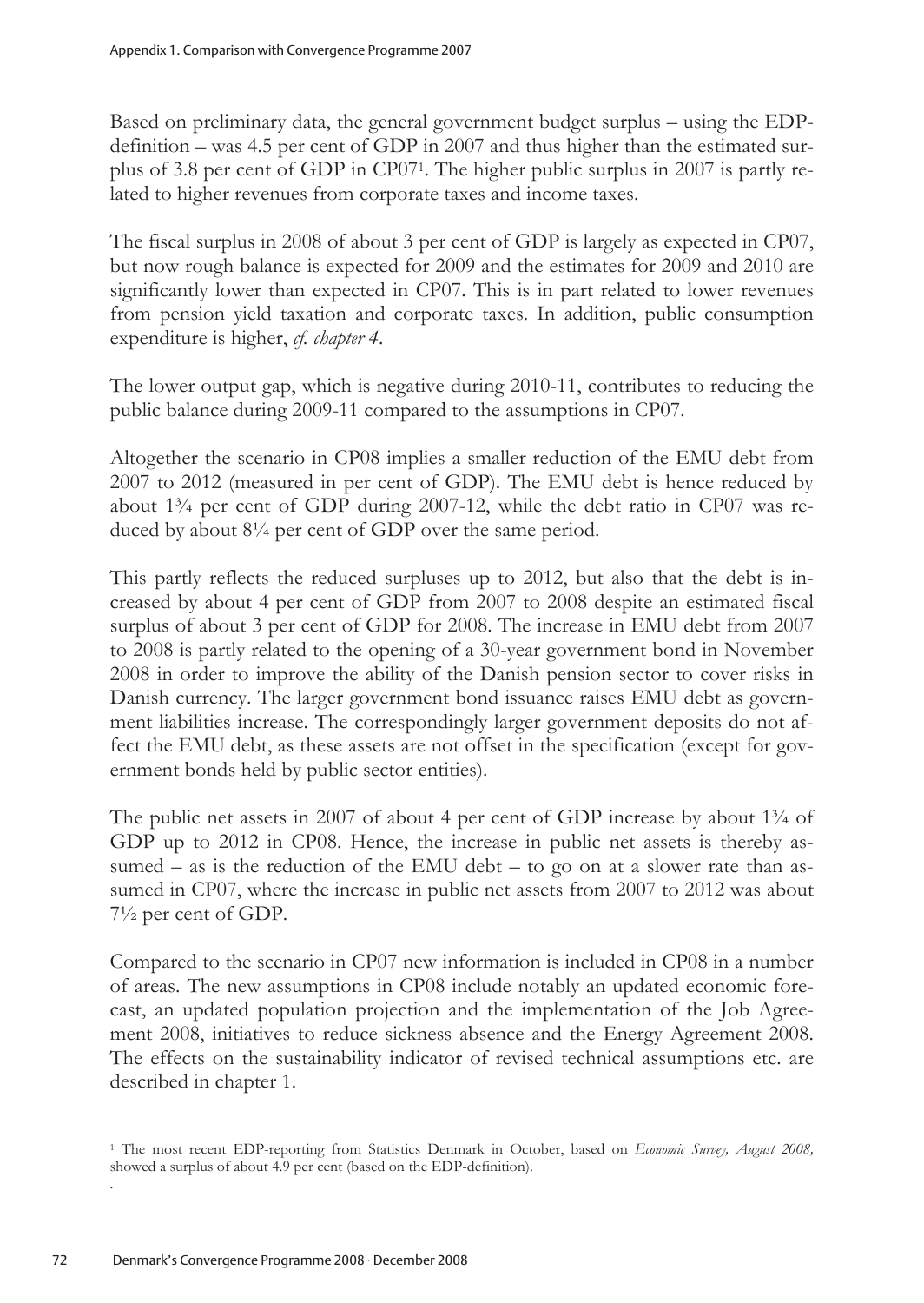# Appendix 2. Sensitivity analysis

## A2.1 Cyclical risks

Convergence Programme 2008 (CP08) assumes low output growth in the period 2008-10, resulting in a negative output gap in 2010. In the years that follow, GDP growth is assumed to be sufficient to close the output and unemployment gaps by 2012. Rising unemployment engenders lower wage inflation from 2008 to 2011. Further ahead, the cycle is assumed to be neutral in the Convergence Programme.

The uncertainty about economic developments over the next couple of years is unusually high. This reflects in particular the risk of continued financial instability and tighter credit conditions related to the banking sector's need to consolidate, which may counter the positive demand effects normally to be expected from lower monetary policy rates. Continued tensions in the financial system may thus make it difficult for otherwise well-functioning and credit-worthy entities to finance their activities, while the softening of house prices may be reinforced. Continued tensions may also impede the possibilities for lowering the Danish interest rate spread. In addition, general uncertainty about the depth and duration of the international cyclical downswing, as well about the effects of the many financial-sector initiatives that are being implemented or planned in many countries, is very high.

The following illustrates possible effects on e.g. public finances in Denmark of either lower or higher foreign growth, as well as alternative assumptions about Danish and foreign interest rates, including a higher Danish interest rate spread than in the central projection.

In CP08 export market growth is assumed to be negative in 2009, followed by increasing growth up to 2011 after which constant growth is assumed. In *table A2.1* the effect of the export market assumptions are illustrated in two alternative scenarios.

In the scenario with lower foreign growth, export market growth in 2009 and 2010 is 1 per cent lower than in the central CP08-scenario, followed by a gradual return to trend growth in 2012. In this scenario unemployment is higher and GDP growth is weaker relative to CP08. The public balance is weakened by 0.1 per cent of GDP in 2009 and 0.3 per cent in 2010 and 2011. Broadly, the structural public balance is unaffected in the alternative scenario and changes to the public balance therefore reflect the effects of automatic stabilisers.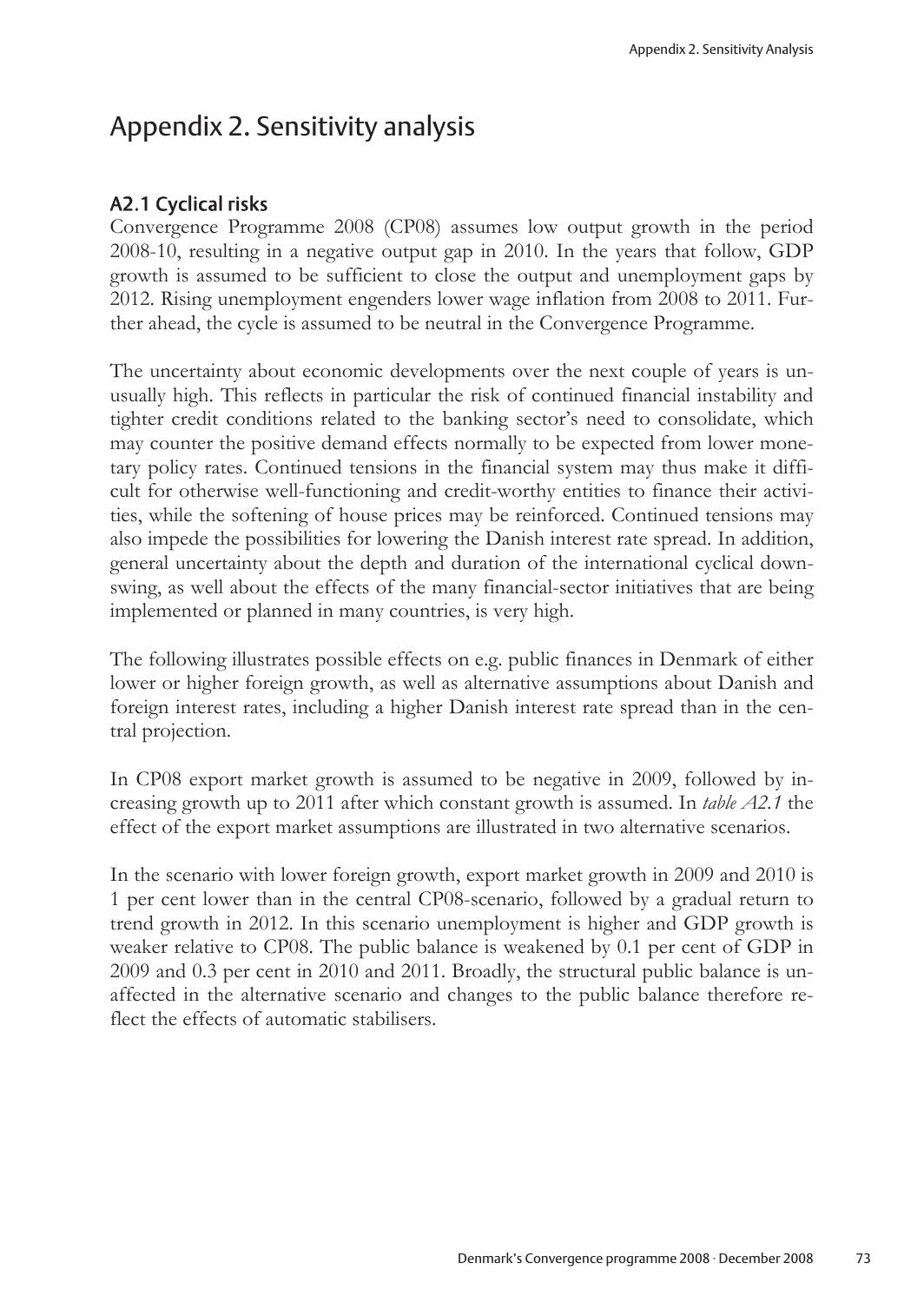| Table A2.1                           |        |        |      |
|--------------------------------------|--------|--------|------|
| Alternative scenario: Foreign growth |        |        |      |
|                                      | 2009   | 2010   | 2011 |
| CP08-scenario                        |        |        |      |
| Real GDP growth                      | $-0.2$ | 0.7    | 1.9  |
| Unemployment, per cent of work force | 2.4    | 3.4    | 3.7  |
| Public balance, per cent of GDP      | 0.0    | $-1.2$ | 0.3  |
| EMU-debt, per cent of GDP            | 27.9   | 26.3   | 25.4 |
|                                      |        |        |      |
| Lower foreign growth                 |        |        |      |
| Real GDP growth                      | $-0.4$ | 0.5    | 2.0  |
| Unemployment, per cent of work force | 2.4    | 3.6    | 3.9  |
| Public balance, per cent of GDP      | $-0.1$ | $-1.5$ | 0.0  |
| EMU-debt, per cent of GDP            | 28.1   | 26.8   | 26.2 |
|                                      |        |        |      |
| Higher foreign growth                |        |        |      |
| Real GDP growth                      | 0.0    | 1.0    | 1.6  |
| Unemployment, per cent of work force | 2.3    | 3.2    | 3.5  |
| Public balance, per cent of GDP      | 0.1    | $-1.0$ | 0.4  |
| EMU-debt, per cent of GDP            | 27.8   | 25.8   | 24.9 |
| Source: own ADAM-calculations.       |        |        |      |

The scenario with higher foreign growth is based on export market growth being 1 per cent higher in 2009 and 2010 than in CP08. In the scenario with higher export market growth, GDP growth is higher than assumed in 2009 and 2010 while GDP growth in 2011 corresponds to trend GDP growth. Public finances are strengthened by 0.1 per cent of GDP in 2009 and 0.2 per cent in 2010.

Interest rate developments are also highly uncertain. For instance, more negative cyclical developments in Europe may lead to larger interest rate reductions in the euro area than assumed, while continued financial instability may force the Danish Central Bank to maintain a high interest rate spread to the euro countries to support the fixed exchange rate.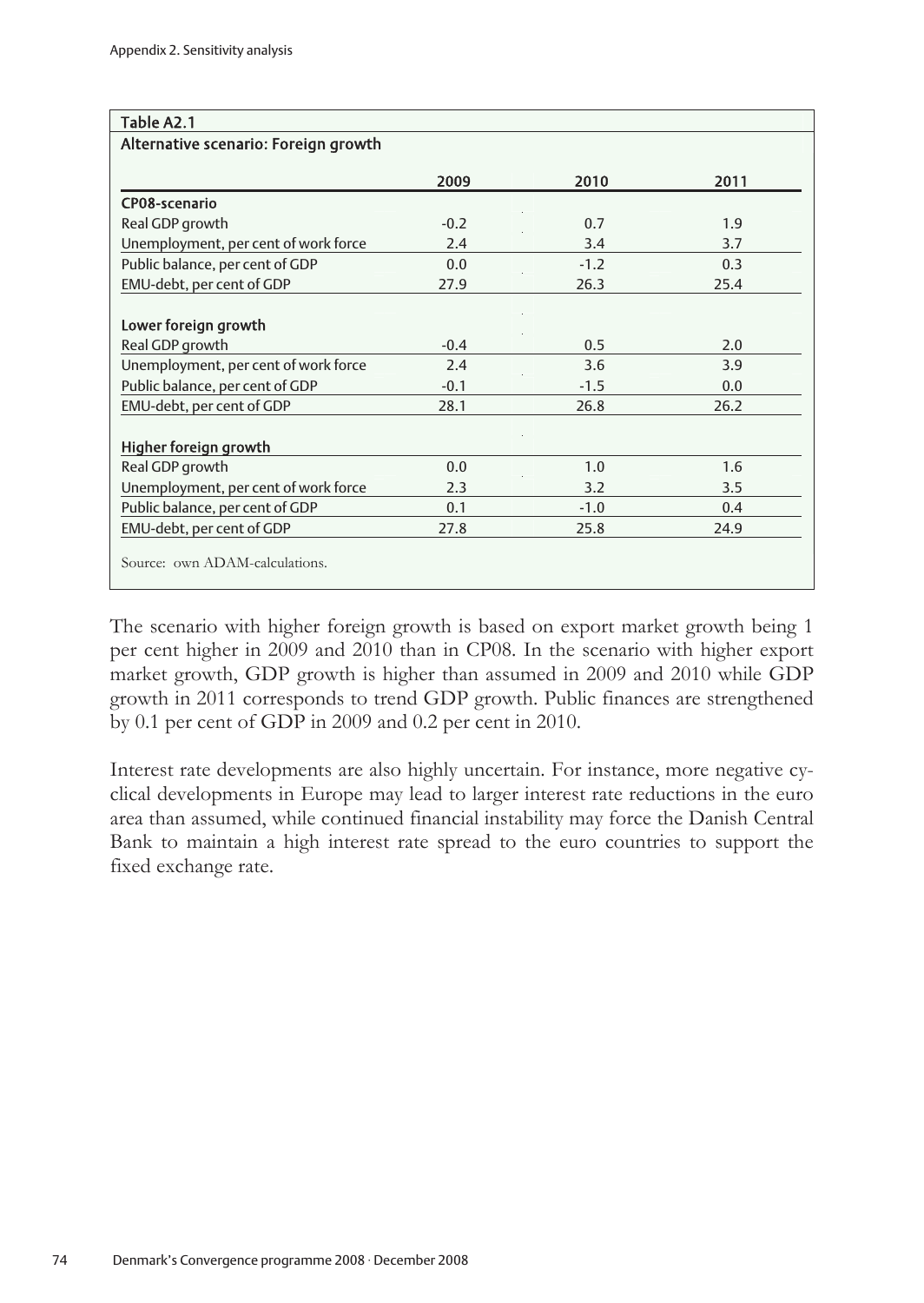| Table A2.2                                      |        |        |      |
|-------------------------------------------------|--------|--------|------|
| Alternative scenario: Interest rate assumptions |        |        |      |
|                                                 |        |        |      |
|                                                 | 2009   | 2010   | 2011 |
| CP08-scenario                                   |        |        |      |
| Real GDP growth                                 | $-0.2$ | 0.7    | 1.9  |
| Unemployment, per cent of work force            | 0.0    | $-1.2$ | 0.3  |
| Public account, per cent of GDP                 | 0.2    | $-1.0$ | 0.4  |
| EMU-debt, per cent of GDP                       | 27.9   | 26.3   | 25.4 |
|                                                 |        |        |      |
| <b>Lower interest rates</b>                     |        |        |      |
| (in the Euro area and Denmark)                  |        |        |      |
| Real GDP growth                                 | 0.0    | 1.2    | 1.9  |
| Unemployment, per cent of work force            | 0.1    | $-0.9$ | 0.4  |
| Public account, per cent of GDP                 | 0.4    | $-0.7$ | 0.6  |
| EMU-debt, per cent of GDP                       | 27.8   | 25.7   | 24.8 |
|                                                 |        |        |      |
| <b>Higher interest rates</b>                    |        |        |      |
| (increased interest rate spread)                |        |        |      |
| Real GDP growth                                 | $-0.4$ | 0.4    | 2.2  |
| Unemployment, per cent of work force            | $-0.1$ | $-1.5$ | 0.3  |
| Public account, per cent of GDP                 | 0.1    | $-1.3$ | 0.5  |
| EMU-debt, per cent of GDP                       | 28.1   | 26.7   | 25.7 |
|                                                 |        |        |      |
| Source: Own ADAM-calculations.                  |        |        |      |

In *table A2.2* two scenarios illustrate how alternative assumptions about interest rates could affect the CP08 projection.

In the low interest rate scenario it is assumed that further monetary easing results in foreign interest rate reductions of  $\frac{1}{2}$  percentage point in order to sustain the assumed foreign activity in 2009 and 2010. It is also assumed that the interest rate spread is unaltered. In this scenario domestic activity is higher and the public balance is improved by 0.1 per cent of GDP in 2009 and 0.3 per cent in 2010. The effects of lower monetary policy rates depend on the extent to which the consolidation of the banking sector does not lead to tighter credit conditions and larger spreads between the central bank and market interest rates.

In a scenario in which the Danish central bank has to support the fixed exchange rate via a larger interest rate spread, it is assumed that the spread is temporarily increased by ½ point in 2009. The domestic interest rate increase implies lower GDPgrowth, higher unemployment and a worsening of the public balance by 0.3 per cent of GDP in 2010 compared to the CP08-scenario.

## A2.2 Scenario with high oil price (IEA2008) – long run effects

In the central scenario underlying CP08 the oil price is assumed to be 55 \$ per barrel in 2009-10 (current prices) and based on the IEA 2007 projection the oil price is as-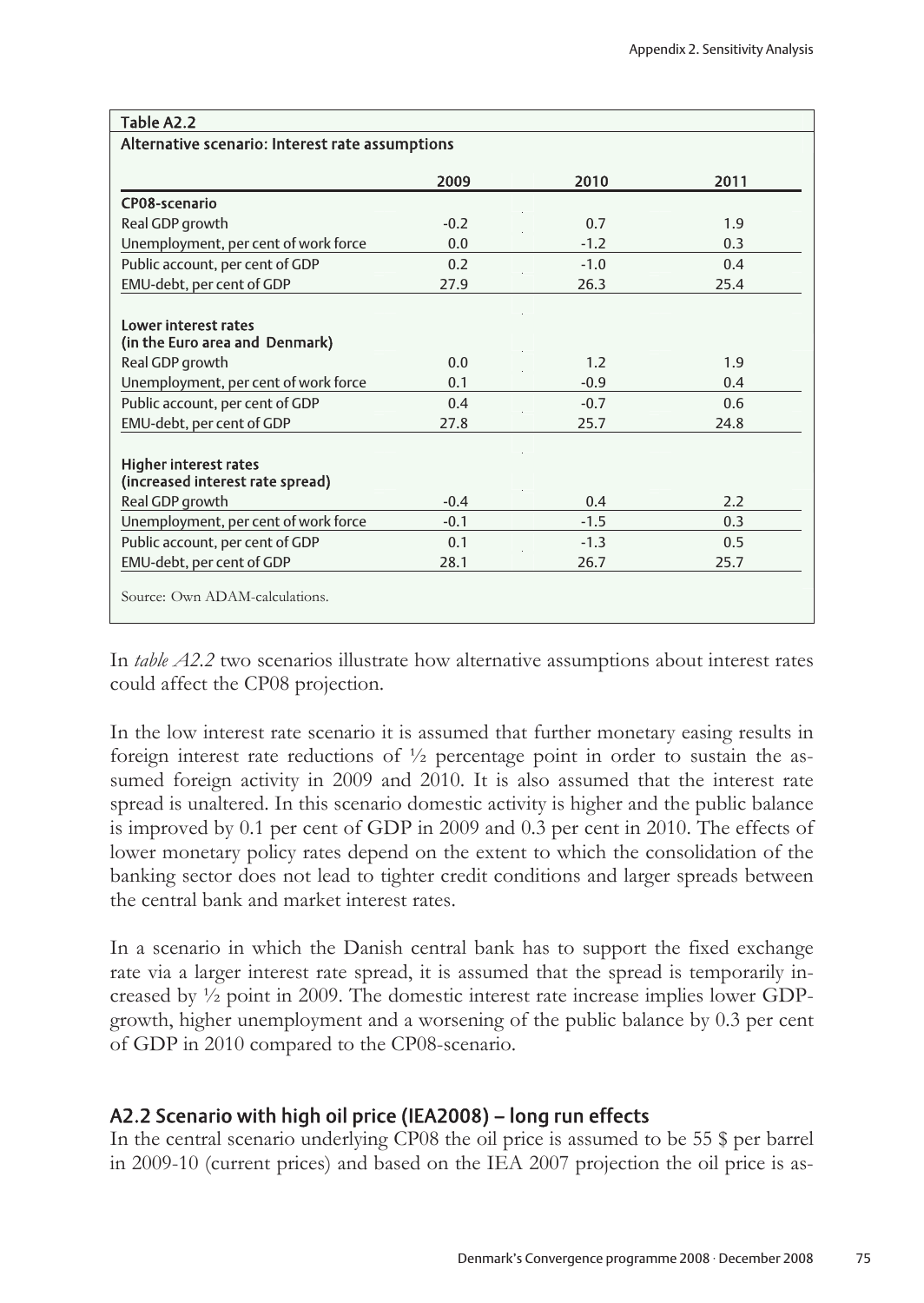sumed to increase gradually to 66  $\frac{6}{9}$  per barrel in 2015 (measured in 2008-prices). Towards 2030 the oil price is assumed to reach 74 \$ per barrel in light of growing demand and long run scarcity. This scenario is above the current crude oil price, which is around 40-50 \$ per barrel.

The International Energy Agency (IEA) published a new projection in November 2008, in which the estimate for the crude oil price in 2015 has been revised upwards to 108 \$ per barrel (2008-prices), while the estimate for 2030 has been revised upwards to 135 \$ per barrel (2008-prices). This corresponds to an upward revision of about 60 and 80 percent, respectively, relative to the IEA projection from 2007, *cf. figure A2.1a*. The IEA 2008 projection should be viewed in light of very volatile oil prices in recent years including a peak in the summer of 2008 at around 145 \$ per barrel.

Given the large drop in the oil price since the summer of 2008 and current prices of around 40-50 \$ per barrel, a cautious approach has been adopted to base the central scenario in CP08 IEA's oil price projection from 2007. This annex illustrates the public finance impact of the IEA 2008 oil price projection as an alternative scenario.



Source: IEA2008, Ministry of Taxation and own calculations.

If the IEA 2008 projection is incorporated in the CP08 scenario, the North Sea revenue will be substantially higher according to provisional and rough estimates, c*f. figure A2.1b*. The current estimates do not incorporate possible inducements of a higher oil price to raise production, nor do they include that higher investments in the sector would lead to higher tax depreciations thereby lowering tax payments.

The sustainability indicator improves by 0.2 percent of GDP as a result of the higher North Sea revenue and thus amounts to 0.1 percent of GDP. The structural balance in 2015 improves to 0.2 percent of GDP, *cf. table A2.3*. The scenario incorporates increased incentives to use energy efficiently and hence a reduction in the revenue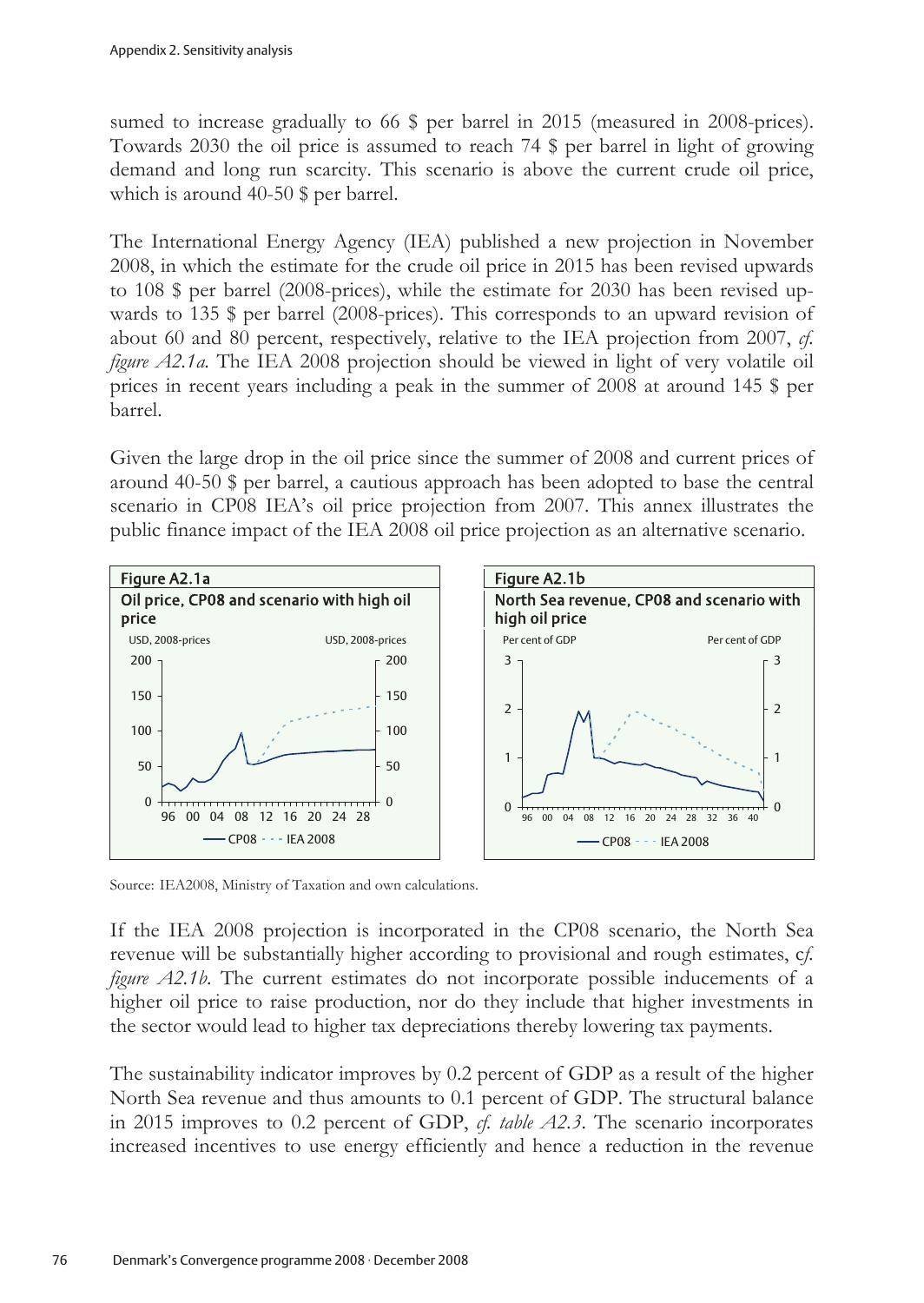from energy taxes. Moreover, the estimated additional costs of fulfilling the goal to reduce CO2-emissions are lower in this scenario.

| CP08-scenario and scenario with a higher oil price as in IEA08 |                    |
|----------------------------------------------------------------|--------------------|
|                                                                |                    |
| <b>CP08</b>                                                    | CP08 incl. IEA2008 |
|                                                                |                    |
| $-0.1$                                                         | 0.1                |
| $-0.1$                                                         | 0.2                |
|                                                                |                    |
|                                                                |                    |
|                                                                |                    |

In this vein, the higher oil price leads to higher energy prices causing lower energy consumption. In the high oil price scenario, energy consumption declines by about 9 percent from 2006 to 2020, which is 5 percentage points more than in the CP08 scenario. The larger reduction in energy consumption compared to CP08 results in a further reduction of the revenue from energy taxes. The estimated energy consumption in the high price scenario is based on the Danish Energy Authority's projections dated July 2008, which included a scenario with an oil price of 100 \$ per barrel. Corrections are then made for the difference in the oil price assumptions in this projection relative to the IEA 2008 projection.

Finally, higher oil prices reduce the relative price of renewable energy, including biomass fuels and wind power. This causes an increase in the share of renewable energy sources compared to the CP08 scenario and lower use of fossil fuels. The associated reduction in CO2-emissions reduces the estimated (additional) costs of the assumed purchase of CO2-credits in order to fulfil the goal of a 20 percent reduction in the CO2-emissions in the non-ETS sectors from 2005 to 2020, *cf. appendix 3.*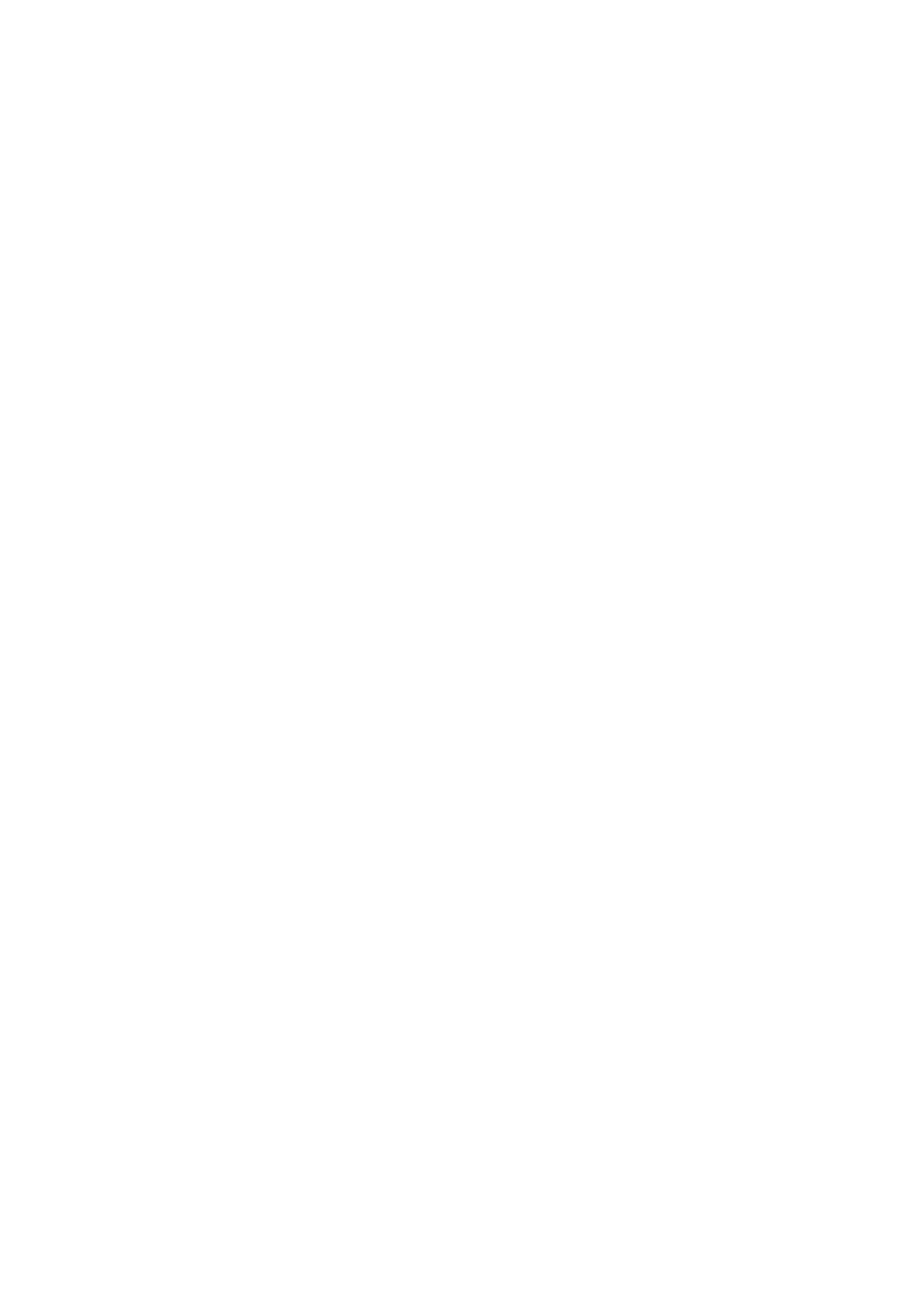# Appendix 3. Energy and Climate Objectives

### A3.1 Introduction

 $\overline{a}$ 

During the last 25 years, energy consumption has remained almost constant while production (GDP) has grown by approximately 75 per cent, *cf. figure A3.1a*. This reflects continued improvements in energy efficiency, mainly due to technological advances and energy policies which, for example through taxes on energy consumption, have strengthened incentives for efficient energy use. Partly as a result of energy policies, Denmark is today one of the most energy-efficient countries, *cf. figure A3.1.b*.



Note: Energy intensity is defined as energy consumption divided by GDP, adjusted for purchasing power parity. Source: ADAM, Danish Energy Agency and Eurostat.

Ambitious goals have been set out for energy and climate policies. In this vein, one long-term objective is to make Denmark fully independent of fossil fuels such as oil, coal and gas. As one step in that direction, it has been decided in the February 2008 Agreement on Danish Energy Policy that:

- Towards  $2020$  gross energy consumption<sup>1</sup> is to decrease by 4 per cent in total compared to 2006. Towards 2011 the objective is that gross energy consumption should decrease by 2 per cent compared to 2006. This corresponds to a decrease from 863 Petajoule (PJ) in 2006 to 846 PJ in 2011 and 828 PJ in 2020.
- It is the objective that 20 per cent of gross energy consumption should stem from renewable energy in 2011.

As part of the agreement a tax exemption until 2012 for electric cars has, for example, also been decided and also a tax realignment ensuring that CO2 taxes on

<sup>1</sup> Gross energy consumption equals actual energy consumption (incl. conversion and transmission losses) adjusted for foreign trade in electricity.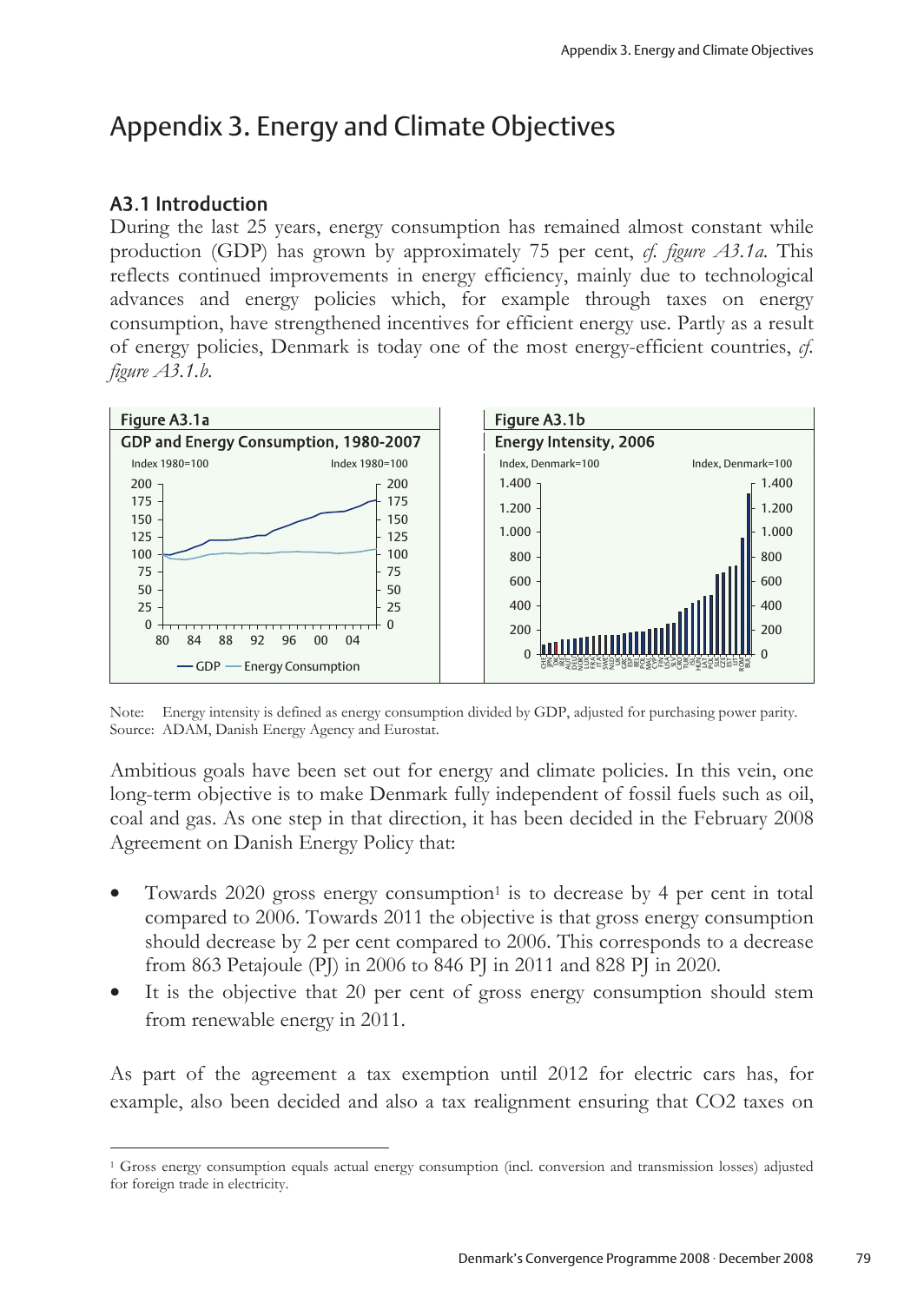activities not covered by the emission trading scheme (ETS) in general corresponds to the expected CO2 quota price. The quota price for 2008-2012 is estimated at 150 DKR per ton, *cf. the Agreement on Danish Energy Policy*. Besides, the yearly objectives for energy savings are raised to 1.5 per cent of final energy consumption<sup>2</sup> corresponding to 10.3 PJ annually against the previous objectives for reductions of 7.5 PJ annually towards 2013 and 5.5 PJ annually hereafter.

To achieve this savings objective the obligations of the energy companies, among others, are raised as they have to save 5.4 PJ yearly instead of 3 PJ as from 2010. In addition a tightening of building regulations implies that energy consumption in new buildings are to be reduced by at least 75 per cent in 2020 at the latest (with intermediate objectives in 2010 and 2015, respectively). Finally, the Agreement on Danish Energy Policy has earmarked funds to information campaigns which are also to help meet the savings objective.

Towards 2013 it is assumed that the objective of yearly energy savings of 1.5 per cent is achieved as a result of the obligations of the energy companies, information campaigns and tightening of the building code requirements. After 2013 it is expected that more initiatives are needed in order to achieve the savings objective. The key energy savings objective relates to the decrease in gross energy consumption compared to the 2006-level, while the energy savings objective of 1.5 per cent per year relate to a hypothetical scenario which also incorporates increased energy efficiency due to technological progress, and where the effect of energy savings in a given year are assumed to gradually decrease in subsequent years3.

In addition, targets will be laid down at the EU-level. The EU Commission's proposal for a climate and energy package, which is expected to be adopted in December 2008, includes a proposal concerning Denmark that 30 per cent of *final* energy consumption be composed of renewable energy by 20204. In addition, the Commission's proposal suggests that Denmark reduce CO2 emissions in non-ETS sectors by 20 per cent in 2020 compared with 2005.

The projections in CP08 incorporate fiscal effects due to the February 2008 Agreement on Danish Energy Policy as well as the mentioned international objectives in that area. Costs of making Denmark independent of fossil fuels in the long run are not taken into account. The public finances are primarily affected by the energy and climate policy through lower revenue from energy taxes. The tax revenue

 $\overline{a}$ 

<sup>2</sup> Final energy consumption corresponds to gross energy consumption where conversion losses and energy consumption related to extraction of energy and refining have been subtracted. Thus, final energy consumption corresponds to energy consumption supplied to the final users in households and trades and industries. 3 Subsequently, it will be uncertain to evaluate to what extent the annual savings objectives have had the anticipated

effect on energy consumption as there will, among others, be uncertainty about how energy consumption would have developed in absence of the initiatives. An evaluation of the savings measures will be prepared. 4 This objective is in accordance with the government's objective that 30 per cent of gross energy consumption is

composed of renewable energy in 2025.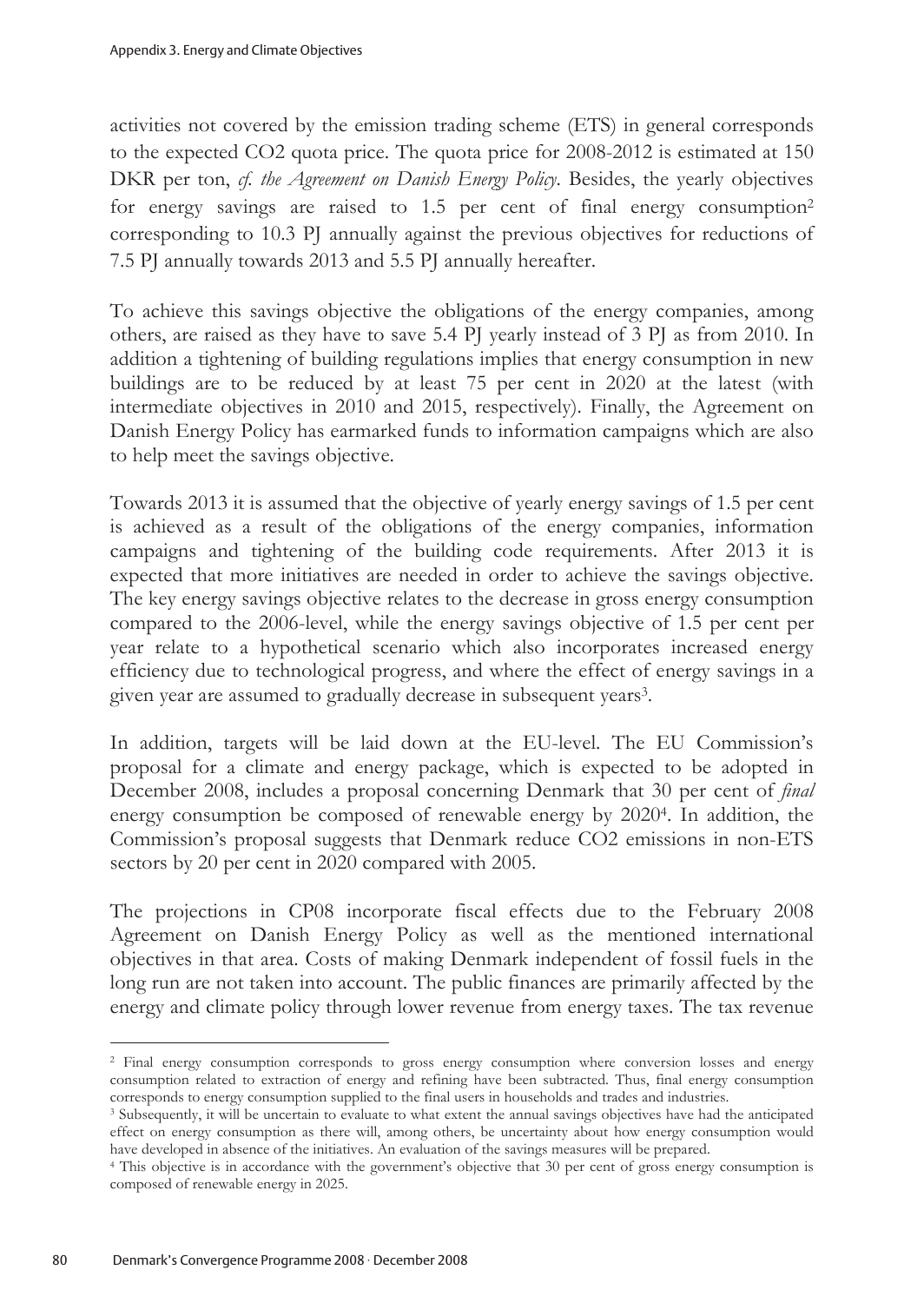decreases because lower energy consumption and a larger share of renewable energy will lead to smaller use of fossil fuels which in general are taxed at a higher rate than other types of consumption. The calculations in CP08 only relate to estimates of the effects on public finances of energy and climate objectives etc. – i.e. the calculations do not concern estimates of the overall economic advantages and disadvantages or other gains from the energy and climate effort.

### A3.2 Forecast of Energy Consumption and Energy Intensities

The projected development in energy consumption is based on the latest forecast from the Danish Energy Agency from July 2008. In this forecast which contains measures of the Agreement on Danish Energy Policy it is estimated that gross energy consumption decreases by 1.2 per cent in 2011 compared to 2006 while it decreases by 2.8 per cent towards 2020. The Danish Energy Agency mentions that forecasts of energy consumption in the long-term are associated with a considerable amount of uncertainty and rest on a number of technical assumptions.

The Danish Energy Agency's forecast rests among other things on assumptions about oil prices etc. at the time the projections were made as well as macroeconomic assumptions from the 2015-plan from August 2007. On the basis of updated assumptions the CP08 incorporates model based estimates in relation to the forecast of the Danish Energy Agency in order to take the effect on energy consumption from changed assumptions into account.

The updated assumptions imply that gross energy consumption decreases by approximately 1 per cent from 2006 to 2011 and by approximately 4 per cent from 2006 to 2020, *cf. figure A3.2a and table A3.1*.



Note: The energy intensity is calculated as gross energy consumption divided by GDP.

Source: Energy Statistics, the Danish Energy Agency, ADAM and own calculations based on the forecast of the Danish Energy Agency, July 2008.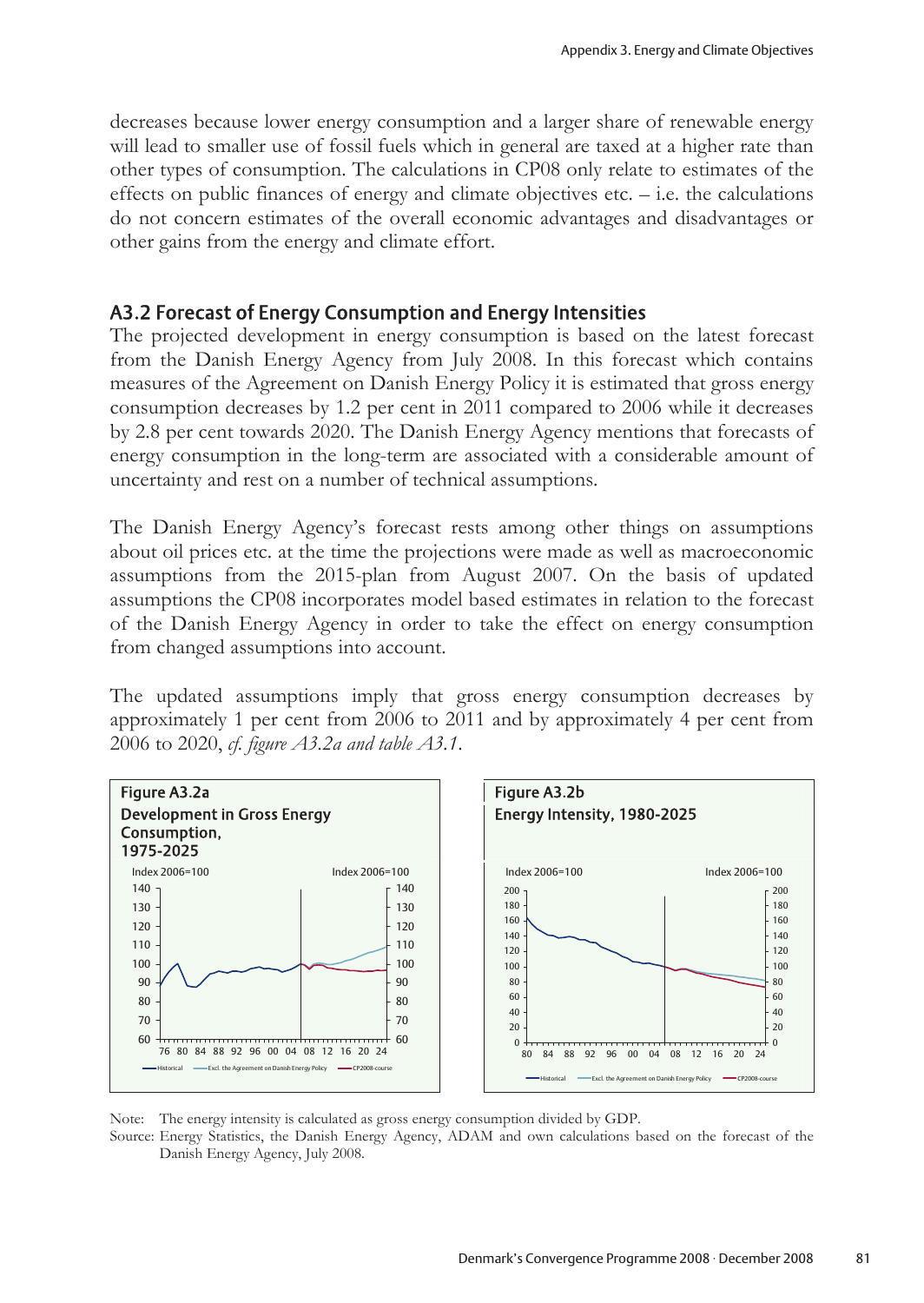It is emphasized that such a long-term forecast of energy consumption is associated with a great amount of uncertainty, and the amount of uncertainty is increasing in the forecast period. The uncertainties relate among other things to the assumptions about technological development, economic growth and energy prices which may develop differently than assumed.

| Table A3.1                                                                                                                                                                                                                                                                                                                         |                         |                  |
|------------------------------------------------------------------------------------------------------------------------------------------------------------------------------------------------------------------------------------------------------------------------------------------------------------------------------------|-------------------------|------------------|
| Growth in Gross Energy Consumption incl. Measures of the Agreement on Danish Energy Policy                                                                                                                                                                                                                                         |                         |                  |
|                                                                                                                                                                                                                                                                                                                                    | Danish Energy<br>Agency | CP <sub>08</sub> |
| 2006-2020                                                                                                                                                                                                                                                                                                                          | $-2,8$                  | -4               |
| 2006-2011                                                                                                                                                                                                                                                                                                                          | $-1.2$                  | -1               |
| Gross energy consumption corresponds to actual energy consumption (incl. conversion and<br>Note:<br>transmission losses) adjusted for fuel consumption related to foreign trade with electricity.<br>Source: The Danish Energy Agency and own calculations on the basis of the forecast of the Danish Energy<br>Agency, July 2008. |                         |                  |

The development in energy consumption in the years to come thereby reflects a continuation of the historical trend of declining energy intensity, *cf. figure A3.2b.* Energy intensity indicates the level of energy consumption in relation to the level of economic activity. Therefore, declining energy intensity implies a gradually lower level of energy consumption for a given level of activity.

## A3.3 Effects on Public Finances

In the forecast energy consumption decreases while average real annual GDP growth makes up 1½ per cent towards 2025. At the same time energy tax rates are indexed to increase by 1.8 per cent yearly from 2008, cf. the *Agreement on lower tax on work* from September 2007. Overall, the energy tax revenue as a percentage of GDP is decreasing in years to come *cf. figure A3.3a*. The increase in the share of renewable energy contributes to this development as renewable energy is taxed to a lesser extent than other types of energy.

Besides the revenue loss due to a lower level of energy consumption and a greater share of renewable energy the CP08 incorporates rough estimates for the tax exemption of electric cars towards 2012. The revenue loss is estimated at approximately 1 billion DKR in 2012. Revenue losses after 2012 have not been taken into account as it is technically assumed that potential revenue consequences regarding electric cars after 2012 are fully funded.

In the forecast of the Danish Energy Agency it also appears that Denmark is expected to reduce CO2 emissions in non-ETS sectors by approximately 11 per cent in 2020 compared with 2005. Therefore, costs of further measures are assumed which can contribute to achieve the objective proposed by the EU Commission to reduce the CO2 emissions in non-ETS sectors by 20 per cent compared to 2005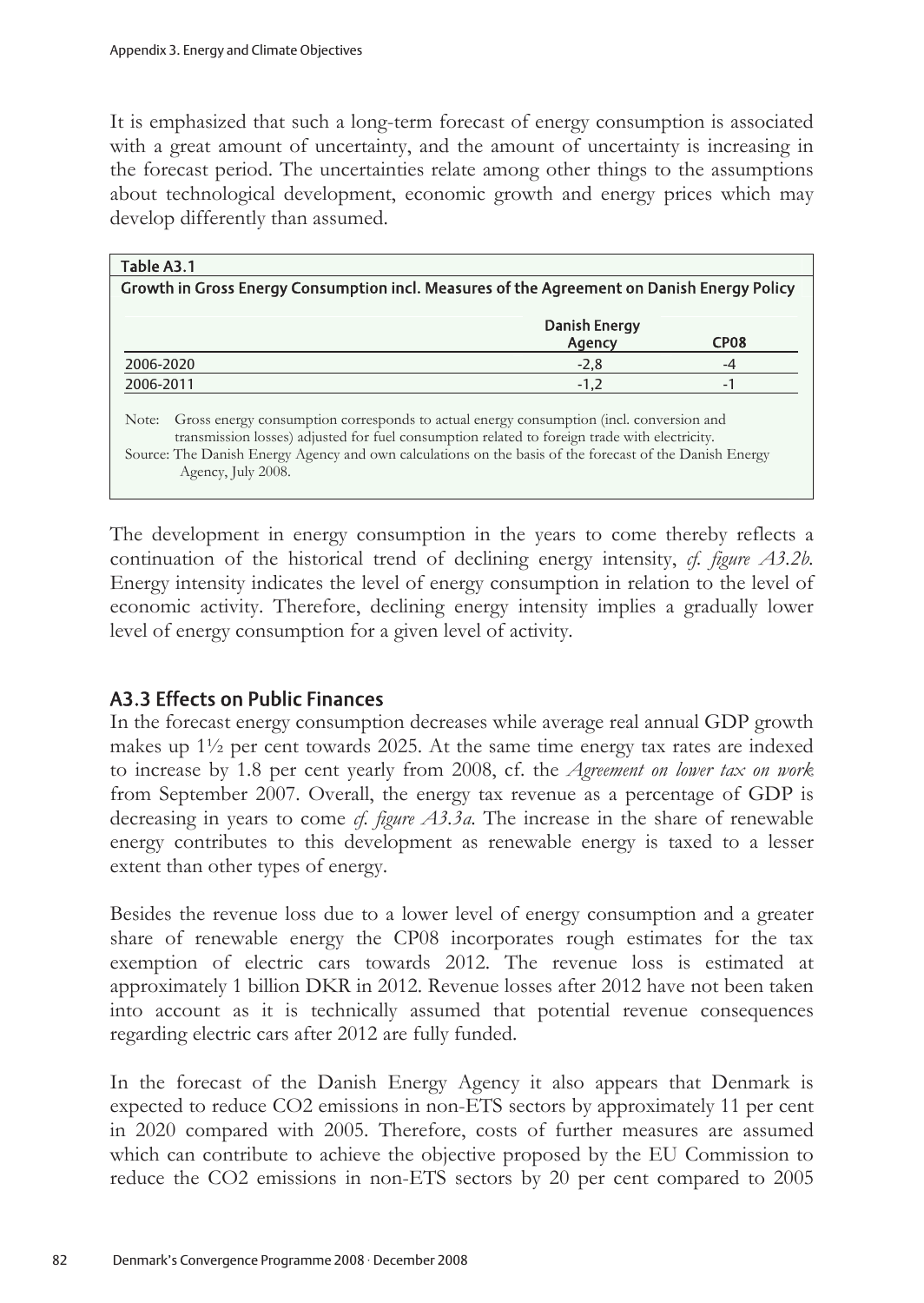before 2020. It is technically assumed that the objective is achieved by buying, for example, credits. The additional annual expenditures associated with this are estimated at 100 million DKR in the period from 2014 to 2020 whereupon the expenditures increase to approximately 300 million DKR.

Assumptions regarding the measures are technically included. It has not been politically decided which measures will be employed.



Source: ADAM and own calculations based on the forecast of the Danish Energy Agency, July 2008.

In case of a global climate agreement further requirements of a reduction in CO2 emissions in non-ETS sectors of up to 30 per cent in 2020 compared to 2005 are possible. The effect on public finances of such a future objective can, based on technical assumptions, be around 1½ billion DKR but it has not been taken into account in CP08, see *box A3.1.*

Besides, the Agreement on Danish Energy Policy also includes increased subsidies to biomass in power stations, windmills on land as well as establishment of new offshore windmill parks. It is assumed that these expenses can be funded within the PSO-tariff (public service obligations) which is paid by the electricity consumers. Under this assumption the increased subsidies do not affect public finances directly.

The effect on public finances of the energy and climate political agreements and objectives is evaluated in relation to a projection for energy consumption and revenue from energy taxes which excludes the effects of the February 2008 Agreement on Danish Energy Policy. The calculations take as their starting point the July 2008 forecast of the Danish Energy Agency where the Agreement on Danish Energy Policy is not taken into account – the so-called baseline scenario. In addition, model based calculations of the effects of changed estimates of the oil price as well as changed macroeconomic assumptions compared to the July 2008 forecast of the Danish Energy Agency are included as in the CP08 projections.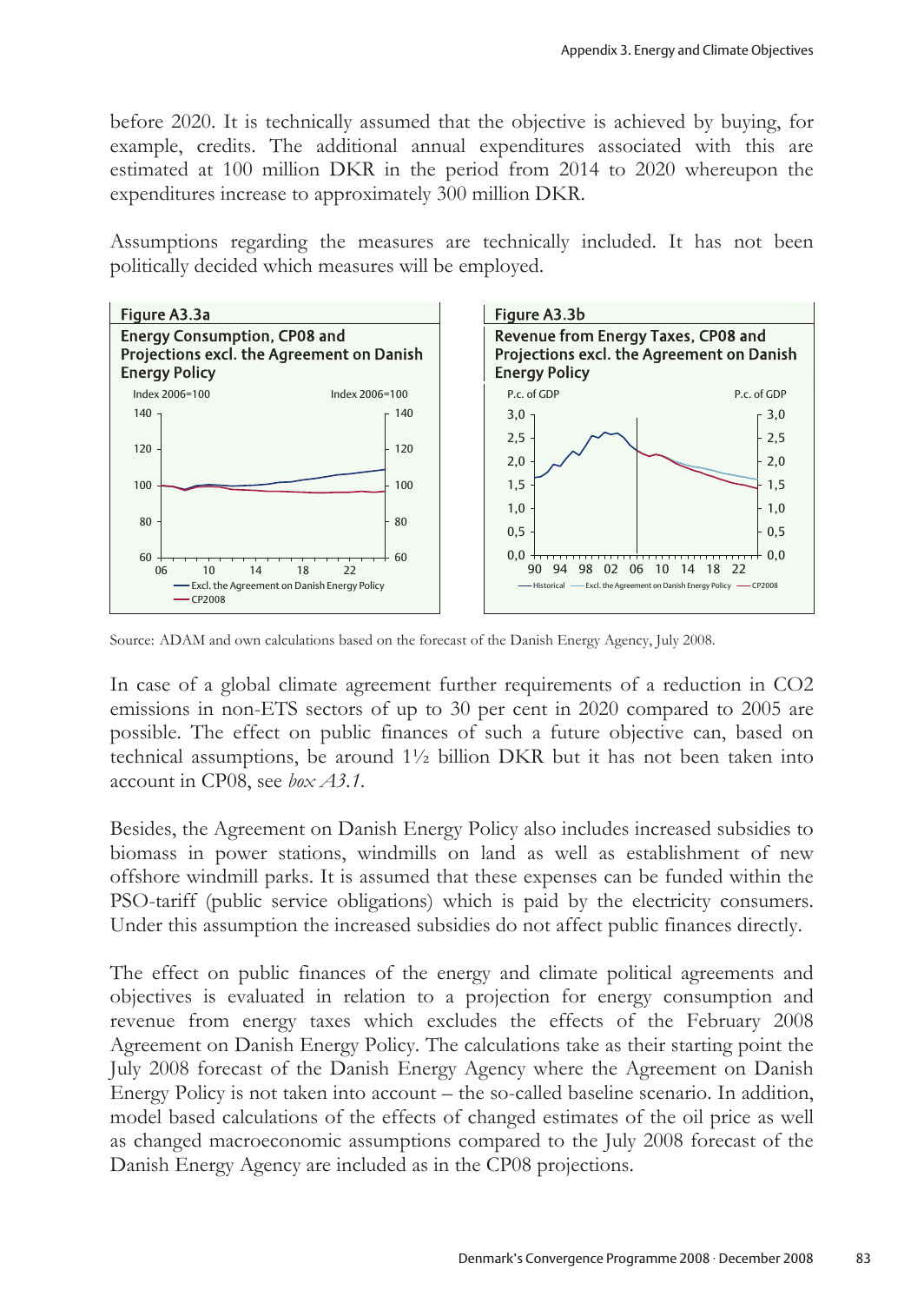Energy consumption in the projections *excl.* the Agreement on Danish Energy Policy increases by approximately 5 per cent from 2006 to 2020, *cf. figure A3.3a*. The revenue from energy taxes in per cent of GDP decreases but not to the same extent as in the CP08 projections, *cf. figure A3.3b*. In addition, effects on public finances of achieving the CO2 objective or of a tax exemption of electric cars are not taken into account in the projections excl. the Agreement on Danish Energy Policy. The permanent budget impact of the agreement as well as the international objectives is thus estimated at approximately 3 billion DKR or approximately 0.15 per cent of GDP.

#### Box A3.1

#### Potential effects on public finances with relation to further reductions of the CO2 emissions in connection with a global agreement

The EU Commission's proposal for a climate and energy package suggests that Denmark reduce CO2 emissions in non-ETS sectors by 20 per cent in 2020 compared with 2005. The effects on public finances of meeting this objective is technically included in CP08 in the form of expenses for buying credits which can cover the difference between the targeted reduction in the emission of greenhouse gasses and the reduction which is included in CP08. The effects on public finances are estimated with considerable uncertainty to be approximately 100 billion DKR per year in the period 2014-2020 (2008 prices), cf. above.

In case of a global climate agreement further demands for reductions in non-ETS sectors are possible. If the total reduction objective for the EU increases to 30 per cent, the objective for the Danish reduction could increase to up to 30 per cent in 2020 compared to 2005, dependent on the future negotiations. The effects on the public finances compared to an objective of 20 per cent reflect both further costs of e.g. buying credits as well as revenue losses from energy taxes. It is emphasized that the estimates are associated with considerable uncertainty.

As in the estimated effects on public finances of a 20 per cent reduction, it is technically assumed that an important part of the reduction is made by buying additional CO2 credits as well as buying credit rights from other EU countries which (with considerable uncertainty) is estimated to cost an additional 200 million DKR annually in the period 2013-2020 compared to a scenario with a 20 per cent reduction. After 2020 it is estimated that the additional expenditure of buying CO2 credits and credit rights could amount to some 300 million DKR annually.

In addition, it is technically assumed that part of the increase in the savings objective is covered by "domestic initiatives", i.e. reduction of the CO2 emissions in Denmark. If the CO2 emissions are reduced by reducing energy consumption, it implies a revenue loss from energy taxes. With a considerable amount of uncertainty it is assumed that energy consumption in non-ETS sectors is reduced by 1-1 ½ per cent towards 2020 in order to achieve the objective. This is expected to involve a revenue loss from energy taxes corresponding to just under ½ billion DKR yearly in the period 2016- 2020. After 2020 the revenue loss from energy taxes is estimated on the basis of preliminary and rough estimates to be in the region of 2 ½ billion DKR annually.

Altogether, the permanent effect on public finances in connection with an increase in the required emission-reduction to 30 per cent is estimated to be approximately 1½ billion DKR (2008 prices) thus corresponding to approximately 0.1 per cent of GDP. It is emphasized that this is a rough estimate of the effect on public finances.

In case of a greater degree of domestic initiatives the calculated effects on public finances will increase as the revenue loss from energy taxes is estimated to exceed the expenses for CO2 credits.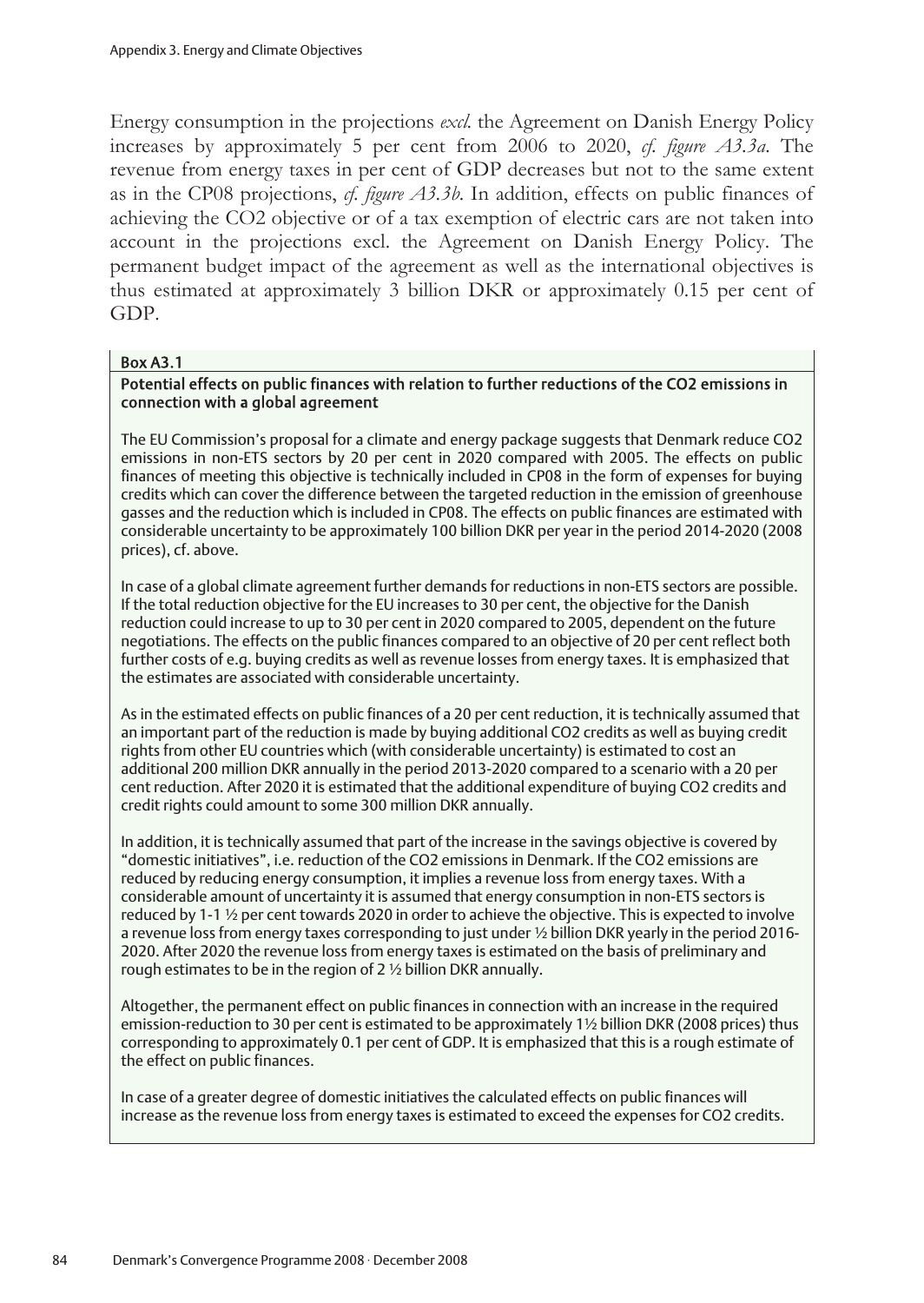The baseline projections of the Danish Energy Agency include the effect of *Energy Plan 2005*. In CP07 the effect on fiscal sustainability of *Energy Plan 2005* was estimated at above 0.1 per cent of GDP. Thus, the total costs of the energy and climate policies and objectives correspond to about 5 billion DKR or approximately 0.3 per cent of GDP, in line with the estimate in CP07.

In addition, there may be revenues from sales of CO2 quotas in the years to come. Such revenues are not included in CP08. Revenue from selling quotas can therefore, for example, be part of a tax reform. It is uncertain, what will be decided at the EU level about revenue from selling CO2 quotes and the size of quote auctioning.

The 2008 Energy Agreement and, thus, the CP08 projections rest on an assumption of energy savings of 1.5 per cent per year corresponding to 10.3 PJ. As mentioned, measures which are expected to meet the objective towards 2013 have so far been decided. After this it is assumed that new initiatives are taken corresponding to a yearly reduction of approximately 4.8 PJ.

The effect on public finances of a scenario with "implemented measures" which technically takes as its starting point the scenario including the 2008 Energy Agreement but excluding the reduction of 4.8 PJ yearly after 2013 implies that projected energy consumption is almost unchanged in 2020 compared with 2006.

Compared with the projections excl. the Agreement on Danish Energy Policy the sustainability indicator in the projections for the scenario based on "implemented measures" is weakened by just below 0.05 per cent of GDP (almost 1 billion DKR), *cf. table A3.2*. Compared with the CP08 projections – which as mentioned include all measures and requirements for energy saving from the Agreement on Danish Energy Policy – the sustainability indicator is approximately 0.1 per cent of GDP (approximately 2 billion DKR) better in the scenario based on "implemented measures". The CP08 projections include, as mentioned, a decline in gross energy consumption of approximately 4 per cent from 2006 to 2020. In connection with a tax reform it is, among other things, an objective that a reform can contribute to meet the objectives within the energy and climate area.

| Table A3.2                                                                                  |             |                    |
|---------------------------------------------------------------------------------------------|-------------|--------------------|
| Effect on Fiscal Sustainability of Scenario based on implemented measures                   |             |                    |
|                                                                                             | P.c. of GDP | <b>Billion DKR</b> |
| Scenario based on "implemented measures"<br>compared with projection excl. the Agreement on |             |                    |
| Danish Energy Policy                                                                        | $-0.05$     | -1                 |
| Scenario based on "implemented measures"                                                    |             |                    |
| compared with CP08                                                                          | 0.1         |                    |
| Source: Own calculations based on the July 2008 forecast of the Danish Energy Agency.       |             |                    |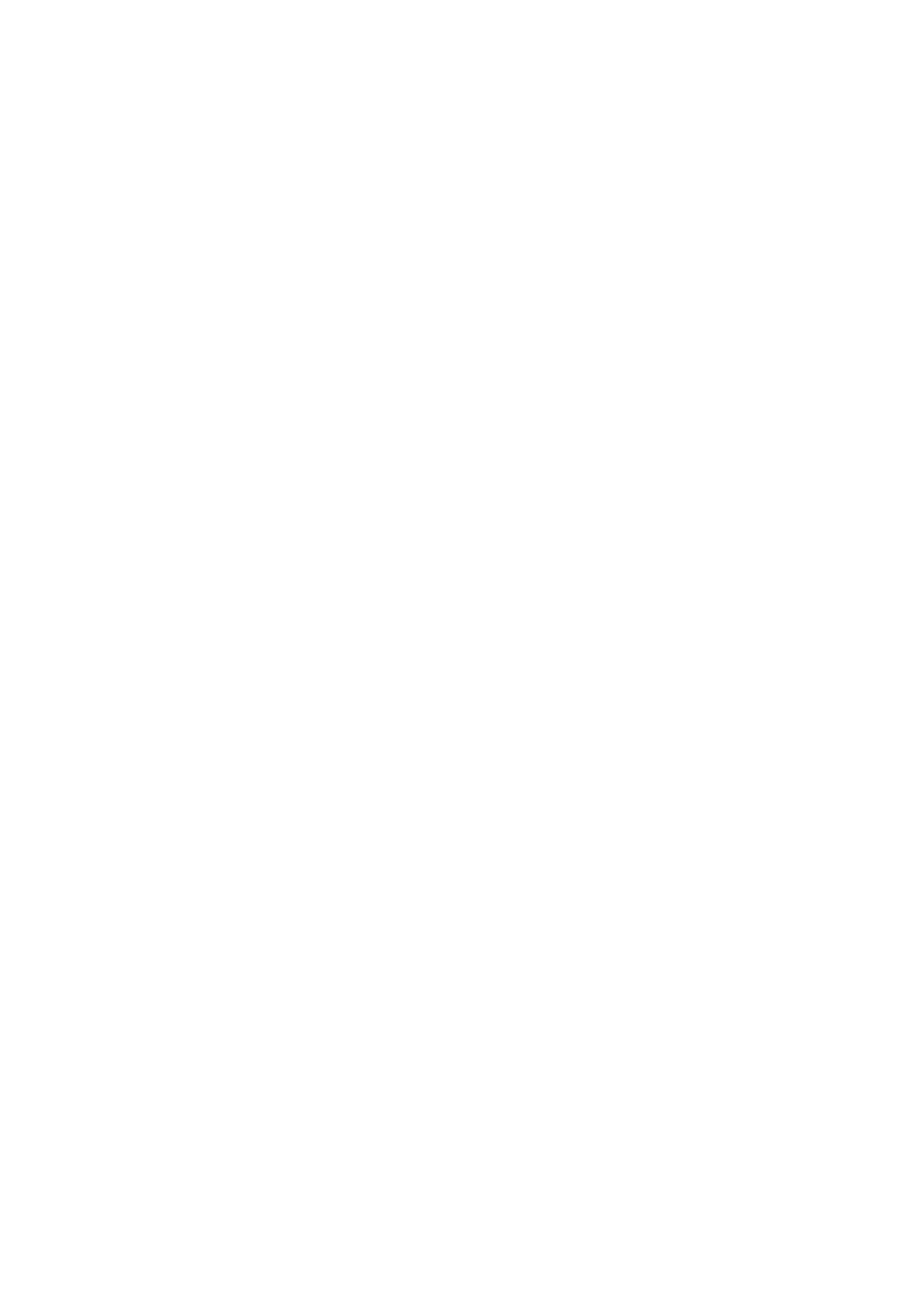| Rate of change, per cent<br>Percentage points<br>$\sim$<br>2011<br>$\frac{1}{3}$ .9<br>$\frac{0}{0.0}$<br>$4.4$<br>3.6<br>1.4<br>$\frac{7}{1.0}$<br>2010<br>$-2.5$<br>0.0<br>$0.7$<br>2.9<br>$2.3$<br>1.5<br>$\begin{array}{c} 0.3 \\ 0.0 \end{array}$<br>$\overline{1.0}$<br>$\Xi$<br>2009<br>$-0.2$<br>2.6<br>$-4.2$<br>0.0<br>$0.0 - 0.0$<br>$-0.1$<br>$0.7$<br>1.2<br>2008<br>$-0.9$<br>0.2<br>$rac{2}{4}$<br>$0.9$<br>1.6<br>$3.\overline{3}$<br>4.8<br>$\frac{2}{9}$<br>$\frac{2}{9}$<br>2007<br>$\frac{16}{3.6}$<br>$\frac{1}{2}$ . 3<br>$2.2$<br>$-0.3$<br>$2.4$<br>1.3<br>$2.\overline{2}$<br>2.8<br>Bill. DKK<br>1687.9<br>1446.7<br>793.2 <sup>1)</sup><br>790.9 <sup>1)</sup><br>$364.0^{1}$<br>$329.6^{11}$<br><b>2007</b><br>$735.6^{1}$<br>$7.5^{\circ}$<br>$\lambda$<br>$\alpha$<br>ន៍<br>Contributions to real GDP growth<br>Imports of goods and services<br>Exports of goods and services<br>Gross fixed capital formation<br>Macroeconomic prospects<br>Government consumption<br>Components of real GDP<br>Changes in inventories <sup>2)</sup><br>Final domestic demand<br>Private consumption<br>Nominal GDP<br>Real GDP | 2013<br>$-4.0$<br>$2.4$<br>0.0<br>$1.8$<br>0.8<br>2012<br>$\frac{1}{4}$<br>0.0<br>$\frac{3}{1}$ . 0 | 2014<br>$1.6$<br>3.9<br>$\frac{2.6}{0.0}$<br>$1.8$<br>0.8 |  |
|-------------------------------------------------------------------------------------------------------------------------------------------------------------------------------------------------------------------------------------------------------------------------------------------------------------------------------------------------------------------------------------------------------------------------------------------------------------------------------------------------------------------------------------------------------------------------------------------------------------------------------------------------------------------------------------------------------------------------------------------------------------------------------------------------------------------------------------------------------------------------------------------------------------------------------------------------------------------------------------------------------------------------------------------------------------------------------------------------------------------------------------------------|-----------------------------------------------------------------------------------------------------|-----------------------------------------------------------|--|
|                                                                                                                                                                                                                                                                                                                                                                                                                                                                                                                                                                                                                                                                                                                                                                                                                                                                                                                                                                                                                                                                                                                                                 |                                                                                                     |                                                           |  |
|                                                                                                                                                                                                                                                                                                                                                                                                                                                                                                                                                                                                                                                                                                                                                                                                                                                                                                                                                                                                                                                                                                                                                 |                                                                                                     |                                                           |  |
|                                                                                                                                                                                                                                                                                                                                                                                                                                                                                                                                                                                                                                                                                                                                                                                                                                                                                                                                                                                                                                                                                                                                                 |                                                                                                     |                                                           |  |
|                                                                                                                                                                                                                                                                                                                                                                                                                                                                                                                                                                                                                                                                                                                                                                                                                                                                                                                                                                                                                                                                                                                                                 |                                                                                                     |                                                           |  |
|                                                                                                                                                                                                                                                                                                                                                                                                                                                                                                                                                                                                                                                                                                                                                                                                                                                                                                                                                                                                                                                                                                                                                 |                                                                                                     |                                                           |  |
|                                                                                                                                                                                                                                                                                                                                                                                                                                                                                                                                                                                                                                                                                                                                                                                                                                                                                                                                                                                                                                                                                                                                                 |                                                                                                     |                                                           |  |
|                                                                                                                                                                                                                                                                                                                                                                                                                                                                                                                                                                                                                                                                                                                                                                                                                                                                                                                                                                                                                                                                                                                                                 |                                                                                                     |                                                           |  |
|                                                                                                                                                                                                                                                                                                                                                                                                                                                                                                                                                                                                                                                                                                                                                                                                                                                                                                                                                                                                                                                                                                                                                 |                                                                                                     |                                                           |  |
|                                                                                                                                                                                                                                                                                                                                                                                                                                                                                                                                                                                                                                                                                                                                                                                                                                                                                                                                                                                                                                                                                                                                                 |                                                                                                     |                                                           |  |
|                                                                                                                                                                                                                                                                                                                                                                                                                                                                                                                                                                                                                                                                                                                                                                                                                                                                                                                                                                                                                                                                                                                                                 |                                                                                                     |                                                           |  |
|                                                                                                                                                                                                                                                                                                                                                                                                                                                                                                                                                                                                                                                                                                                                                                                                                                                                                                                                                                                                                                                                                                                                                 |                                                                                                     |                                                           |  |
|                                                                                                                                                                                                                                                                                                                                                                                                                                                                                                                                                                                                                                                                                                                                                                                                                                                                                                                                                                                                                                                                                                                                                 | $2.5$<br>$2.5$<br>$3.1$<br>2.6                                                                      | $2.5$<br>2.6                                              |  |
|                                                                                                                                                                                                                                                                                                                                                                                                                                                                                                                                                                                                                                                                                                                                                                                                                                                                                                                                                                                                                                                                                                                                                 |                                                                                                     |                                                           |  |
|                                                                                                                                                                                                                                                                                                                                                                                                                                                                                                                                                                                                                                                                                                                                                                                                                                                                                                                                                                                                                                                                                                                                                 |                                                                                                     |                                                           |  |
|                                                                                                                                                                                                                                                                                                                                                                                                                                                                                                                                                                                                                                                                                                                                                                                                                                                                                                                                                                                                                                                                                                                                                 |                                                                                                     |                                                           |  |
|                                                                                                                                                                                                                                                                                                                                                                                                                                                                                                                                                                                                                                                                                                                                                                                                                                                                                                                                                                                                                                                                                                                                                 | $\frac{1.5}{0.0}$<br>$\frac{1}{3}$ 0.0                                                              | $\frac{1}{4}$ 0.0                                         |  |
| 0.5<br>0.4<br>0.0<br>$-0.2$<br>Changes in inventories <sup>2)</sup><br>External balance of goods and services                                                                                                                                                                                                                                                                                                                                                                                                                                                                                                                                                                                                                                                                                                                                                                                                                                                                                                                                                                                                                                   | $\overline{0}$ .<br>0.5                                                                             | 0.2                                                       |  |
| Based on chained 2000-prices. Growth rates are also based on chain indices.<br>Contribution of changes in stocks to GDP growth.<br>$\begin{array}{c}\n1 \\ 2 \\ \text{Source:}\n\end{array}$                                                                                                                                                                                                                                                                                                                                                                                                                                                                                                                                                                                                                                                                                                                                                                                                                                                                                                                                                    |                                                                                                     |                                                           |  |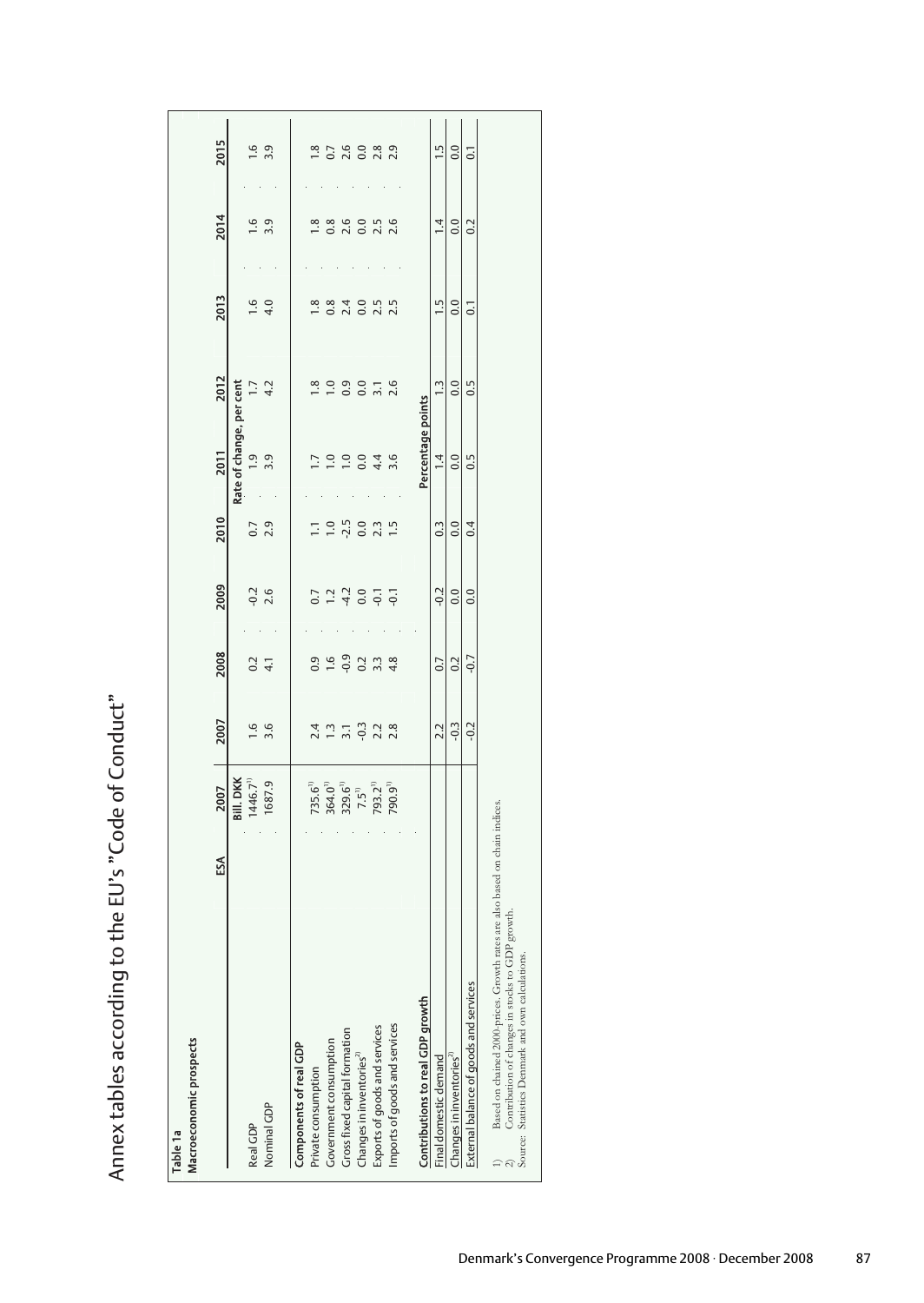| Price developments<br>Table 1b                                                           |     |       |                  |                  |                |       |                          |                  |                  |                  |                                                 |
|------------------------------------------------------------------------------------------|-----|-------|------------------|------------------|----------------|-------|--------------------------|------------------|------------------|------------------|-------------------------------------------------|
|                                                                                          |     |       |                  |                  |                |       |                          |                  |                  |                  |                                                 |
|                                                                                          | ESA | 2007  | 2007             | 2008             | 2009           | 2010  | 2011                     | 2012             | 2013             | 2014             | 2015                                            |
|                                                                                          |     | Level |                  |                  |                |       | Rate of change, per cent |                  |                  |                  |                                                 |
| <b>CDP-deflator</b>                                                                      |     | 116.7 | 2.0              | 3.9              | 2.8            | 2.1   | 2.0                      | 2.5              | 2.3              | 2.3              | 2.2                                             |
| Private consumption deflator                                                             |     | 112.4 | $\frac{8}{1}$    |                  | $\overline{1}$ | 2.2   | 1.5                      | $\frac{8}{1}$    | $\ddot{ }$       | $\frac{1}{2}$    | 1.9                                             |
| Consumer price index                                                                     |     | 114.2 | $\overline{1.7}$ | 3.3              | 1.6            | 2.2   | 0.6                      | $\frac{8}{1}$    | $\ddot{ }$ .     | $\ddot{0}$       | 2.0                                             |
| 안<br>보                                                                                   |     | 103.5 |                  | 3.6              | $\ddot{ }$ :   | 2.1   | $\overline{1}$           | $\frac{8}{1}$    | $\ddot{ }$ .     | 1.9              |                                                 |
| Net price index                                                                          |     | 115.4 | $\ddot{0}$       | 3.7              | 1.5            | 2.2   | $\Xi$                    | 1.8              | 2.0              | 2.0              | $\frac{3}{2}$<br>$\frac{1}{2}$<br>$\frac{3}{2}$ |
| Public consumption deflator                                                              |     | 120.6 | 2.6              | 3.2              | 4.3            | 2.9   | 2.9                      | $\overline{3.0}$ | 3.0              | $\overline{3.0}$ |                                                 |
| Investment deflator                                                                      |     | 114.8 | 4.4              | 3.3              | 3.2            | 0.9   | $\overline{14}$          | 3.0              | 2.2              | 2.0              | $\frac{1.8}{1.7}$                               |
| Export price deflator                                                                    |     | 111.3 | 2.1              | 3.4              | $-0.2$         | $\Xi$ | 1.8                      | $\frac{8}{1}$    | $\overline{1}$ . | $\overline{1}$ . |                                                 |
| Import price deflator                                                                    |     | 107.0 | 3.3              | $\overline{2.1}$ | $-0.4$         |       | $\frac{5}{1}$            |                  | ڢ                | $\frac{6}{1}$    | 1.6                                             |
| Source: Statistics Denmark and own calculations<br>Note: For all price indices 2000=100. |     |       |                  |                  |                |       |                          |                  |                  |                  |                                                 |

| Table 1c                                                 |     |        |        |      |        |      |                          |      |        |               |      |
|----------------------------------------------------------|-----|--------|--------|------|--------|------|--------------------------|------|--------|---------------|------|
| Labour market developments                               |     |        |        |      |        |      |                          |      |        |               |      |
|                                                          | ESA | 2007   | 2007   | 2008 | 2009   | 2010 | 2011                     | 2012 | 2013   | 2014          | 2015 |
|                                                          |     | Level  |        |      |        |      | Rate of change, per cent |      |        |               |      |
| Employment, 1,000 persons                                |     | 2856.9 |        | 0.3  | $-1.3$ |      |                          |      | $-0.1$ | $-0.1$        | Ģ.   |
| hours.<br>imployment, hours worked (mill.                |     | 4569.2 |        |      |        |      | 0.3                      |      | $-0.1$ |               |      |
| harmoi<br>Unemployment rate (per cent)", l<br>definition |     |        |        |      |        |      |                          |      |        |               |      |
|                                                          |     |        |        |      |        |      |                          |      |        |               |      |
| 00 DKK)<br>Labour productivity, persons (1,0             |     | 506.4  |        |      |        |      | ≌                        |      |        | $\frac{8}{1}$ |      |
| (DKK)<br>Labour productivity, hours worke                |     | 316.6  | $-1.9$ | 0.5  |        |      | $\frac{6}{1}$            |      |        | $\frac{8}{1}$ |      |
| $DKK)^{4}$<br>Compensation of employees (bill            |     | 922.3  | 5.8    | 4.2  |        |      | 4                        | 4    | 3.8    |               | 3.8  |
| Compensation per employee <sup>3)</sup>                  |     | 344.4  |        |      |        |      | 2 Q                      |      | 3.8    | 3.8           | 3.8  |
|                                                          |     |        |        |      |        |      |                          |      |        |               |      |

2015

The EU-harmonized unemployment in per cent of the labour force. The (structural) unemployment is 31⁄2 per cent from 2012 based on the national unemployment definition. In the last years the uncertainty wrt. the 1) The EU-harmonized unemployment in per cent of the labour force. The (structural) unemployment is 3½ per cent from 2012 based on the national unemployment definition. In the last years the uncertainty wrt. the relation between the national and the harmonized unemployment definition has increased. relation between the national and the harmonized unemployment definition has increased.  $\ominus$ 

Calculated as real GDP per person employed, where GDP is based on chained 2000-pices.<br>Calculated as real GDP per hour worked, where GDP is based on chained 2000-pices.<br>Calculated as comen priess, i.e. growth rates are in n 2) Calculated as real GDP per person employed, where GDP is based on chained 2000-prices.

3) Calculated as real GDP per hour worked, where GDP is based on chained 2000-prices.

4) Based on current prices, i.e. growth rates are in nominal terms.  $\begin{pmatrix} 2 & 3 & 3 \ 2 & 3 & 3 \end{pmatrix}$ 

5) Calculated as compensation per employed wage earner.

Source: Statistics Denmark and own calculations.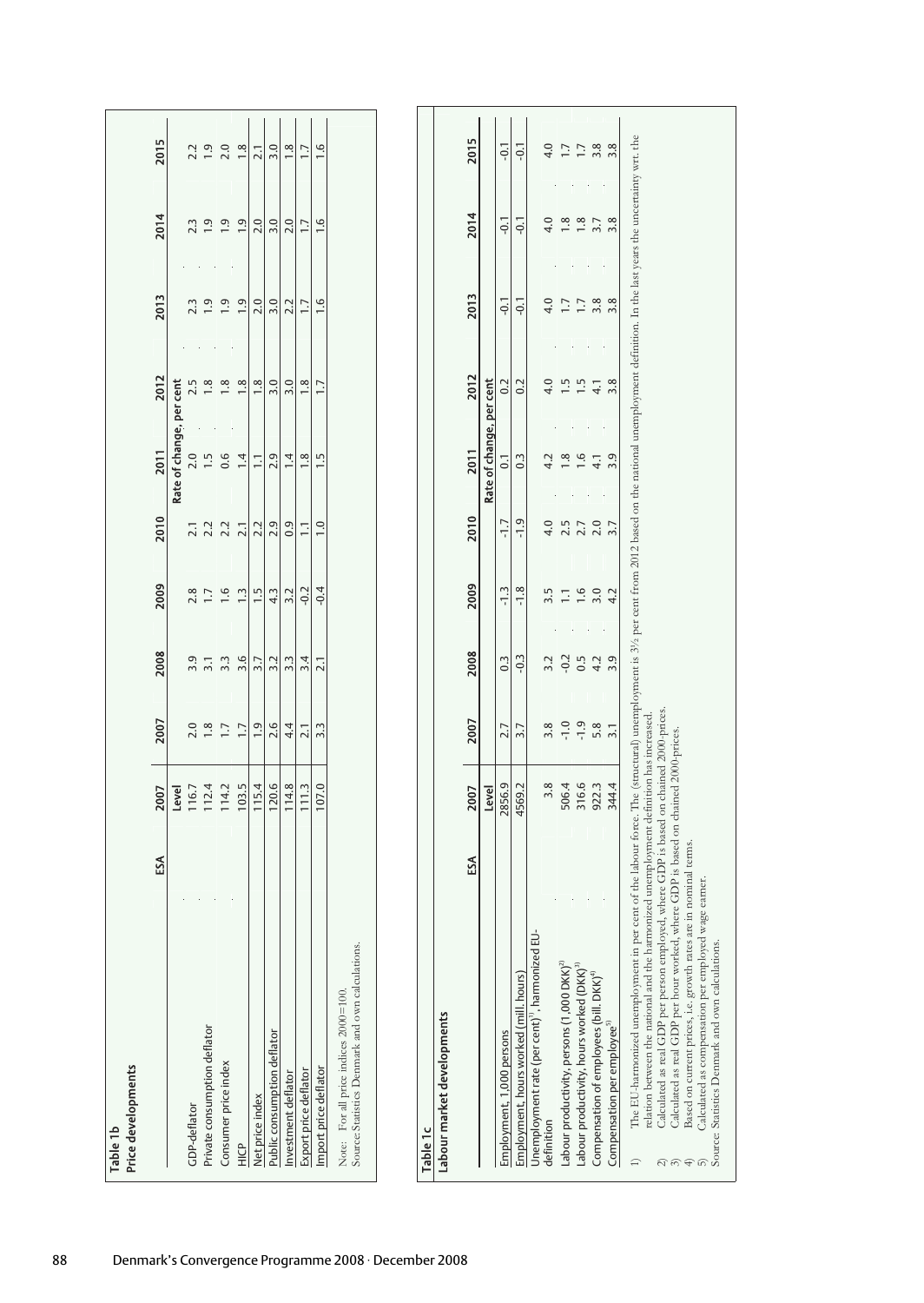| Sectoral balances<br>Table <sub>1d</sub>                                                                 |    |        |        |               |        |                |        |      |      |               |
|----------------------------------------------------------------------------------------------------------|----|--------|--------|---------------|--------|----------------|--------|------|------|---------------|
|                                                                                                          | SA | 2007   | 2008   | 2009          | 2010   | <b>2011</b>    | 2012   | 2013 | 2014 | 2015          |
| Per cent of GDP                                                                                          |    |        |        |               |        |                |        |      |      |               |
| of the work<br>Net lending/borrowing vis-à-vis the rest                                                  |    | 0.7    | $-1.7$ | ∞ฺ            | 23     | 2.6            | 2.6    | 2.4  |      | œ             |
| Of which:                                                                                                |    |        |        |               |        |                |        |      |      |               |
| - Balance on goods and services                                                                          |    | 2.1    |        |               | 2.6    | 3.2            | 3.6    | 3.6  | 3.6  |               |
| - Balance of primary incomes and transfers                                                               |    | $-1.4$ |        |               | $-0.3$ | $-0.6$         | $-0.9$ |      |      | $-1.8$        |
| - Capital account                                                                                        |    | 0.0    | 0.0    | 0.0           | 0.0    | 0.0            | 0.0    | 0.0  | 0.0  | 0.0           |
| Net lending of the private sector                                                                        |    | $-3.7$ |        | $\frac{8}{1}$ |        | 2.3            | 2.5    |      |      | $\frac{1}{9}$ |
| Net lending of general government"                                                                       |    | 4.5    |        | 0.0           | $-1.2$ | $\overline{0}$ |        |      |      |               |
| Statistical discrepancy                                                                                  |    | 0.0    | 0.0    | 0.0           | 0.0    | 0.0            | 0.0    | 0.0  | 0.0  | 0.0           |
| Public balance (net lending) is based on national accounts.<br>Source: Statistics Denmark and own calcul |    |        |        |               |        |                |        |      |      |               |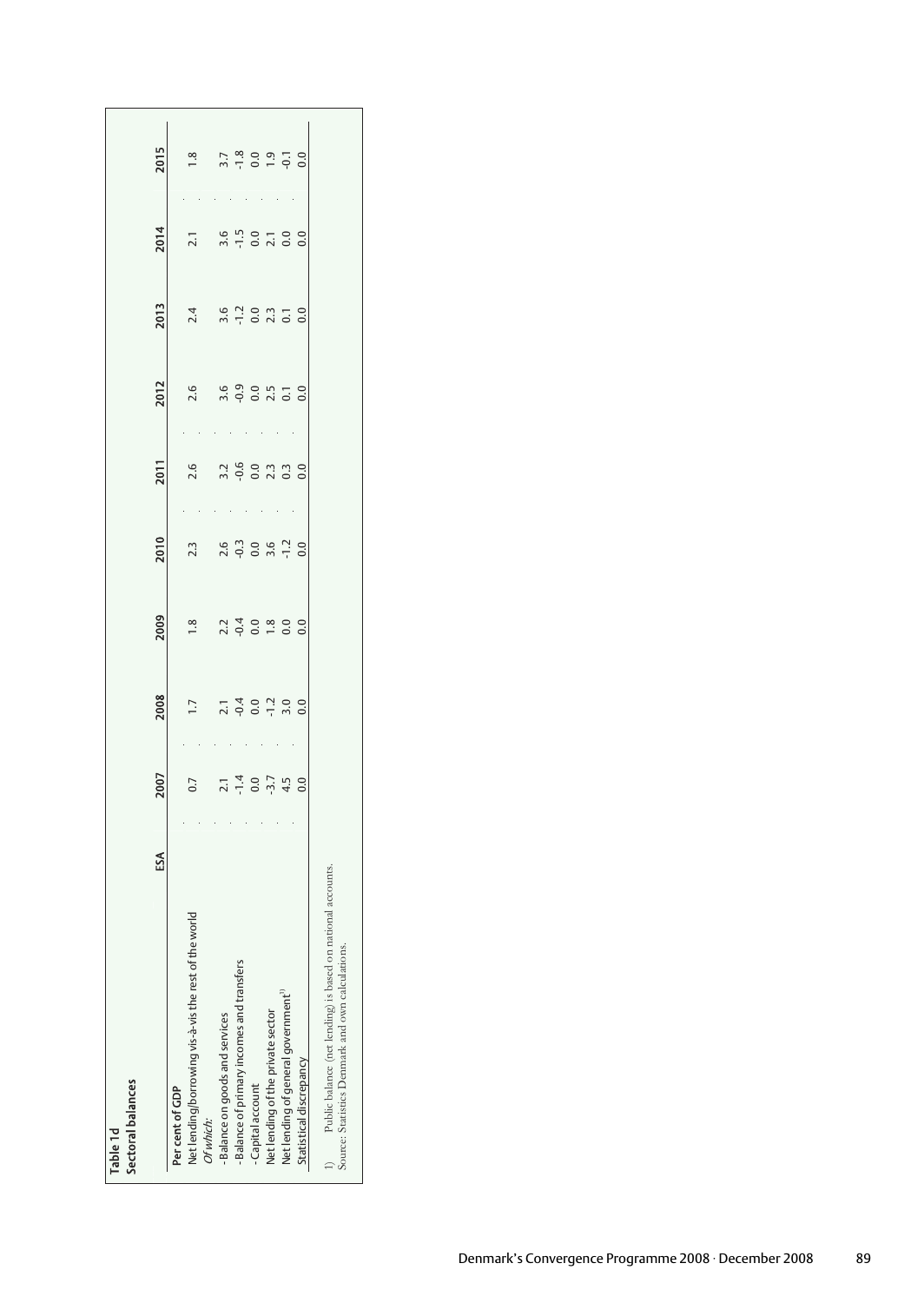|                                                               | 2015        |                 | $-0.1$                                                    | $-0.1$             | 0.0                 | 0.0                   |                          | 51.5                        |                                                                                                                                 |             |                      | $\frac{6}{5}$ $\frac{1}{9}$ $\frac{1}{9}$ $\frac{1}{9}$ $\frac{1}{9}$ $\frac{1}{9}$               |                               |                                |                          |                                 |                                       |               | $45.3$<br>$16.5$<br>$78.3$<br>$0.2$<br>$0.7$<br>$1.7$                                                                                                                                                                                                                                                                 |                              | $3.5$<br>51.5                  |                             | 46.2                            |
|---------------------------------------------------------------|-------------|-----------------|-----------------------------------------------------------|--------------------|---------------------|-----------------------|--------------------------|-----------------------------|---------------------------------------------------------------------------------------------------------------------------------|-------------|----------------------|---------------------------------------------------------------------------------------------------|-------------------------------|--------------------------------|--------------------------|---------------------------------|---------------------------------------|---------------|-----------------------------------------------------------------------------------------------------------------------------------------------------------------------------------------------------------------------------------------------------------------------------------------------------------------------|------------------------------|--------------------------------|-----------------------------|---------------------------------|
|                                                               | 2014        |                 | 0.0                                                       |                    | 0.0                 | 0.0                   |                          |                             | $\frac{16}{15}$ $\frac{16}{15}$ $\frac{16}{15}$ $\frac{16}{15}$ $\frac{16}{15}$ $\frac{16}{15}$ $\frac{16}{15}$ $\frac{16}{15}$ |             |                      |                                                                                                   |                               |                                |                          |                                 |                                       |               | $45.6$<br>$45.8$ $3$ $3$ $3$ $5$ $1$<br>$5$ $5$ $5$                                                                                                                                                                                                                                                                   |                              |                                |                             | 46.3                            |
|                                                               | 2013        |                 | 5                                                         |                    | $\frac{1}{0.0}$     | 0.0                   |                          | 51.7                        |                                                                                                                                 |             |                      | $\frac{51.6}{51.1}$ 0.0                                                                           |                               |                                |                          |                                 |                                       |               | $45.7$ $\frac{16.7}{28.3}$ $\frac{16.7}{28.3}$ $\frac{16.7}{28.3}$ $\frac{16.7}{28.3}$                                                                                                                                                                                                                                |                              |                                |                             | 46.4                            |
|                                                               | 2012        |                 | $\overline{\textbf{c}}$                                   | 5                  | 0.0                 | 0.0                   |                          | 51.8                        |                                                                                                                                 |             |                      | $\frac{5}{5}$ $\frac{1}{2}$ $\frac{1}{2}$ $\frac{1}{2}$ $\frac{3}{2}$ $\frac{3}{2}$ $\frac{1}{2}$ |                               |                                |                          |                                 |                                       |               | $45.7$<br>$98.2$<br>$-1.8$<br>$-1.8$                                                                                                                                                                                                                                                                                  |                              | 3.7                            | 51.8                        | 46.4                            |
|                                                               | 2011        | Per cent of GDP | 0.3                                                       | 0.3                | 0.0                 | 0.0                   |                          |                             | $\frac{521}{51.8}$ $\frac{314}{1.6}$ $\frac{32}{1.6}$                                                                           |             |                      |                                                                                                   |                               |                                |                          |                                 |                                       |               | $45.9$<br>$\frac{16.9}{28.3}$ $\frac{3}{2}$ $\frac{1}{2}$ $\frac{3}{2}$ $\frac{3}{2}$ $\frac{3}{2}$ $\frac{3}{2}$ $\frac{3}{2}$ $\frac{3}{2}$ $\frac{3}{2}$ $\frac{3}{2}$ $\frac{3}{2}$ $\frac{3}{2}$ $\frac{3}{2}$ $\frac{3}{2}$ $\frac{3}{2}$ $\frac{3}{2}$ $\frac{3}{2}$ $\frac{3}{2}$ $\frac{3}{2}$ $\frac{3}{2}$ |                              |                                |                             | 46.6                            |
|                                                               | 2010        |                 | $-1.2$                                                    | $-1.2$             | 0.0                 | 0.0                   |                          | 51.5                        |                                                                                                                                 |             |                      | $52.8$<br>$7.14$<br>$-1.7$<br>$-1.7$                                                              |                               |                                |                          |                                 |                                       |               | $45.7$<br>$75.2$<br>$-1.2$<br>$-1.2$<br>$-1.2$<br>$-1.2$                                                                                                                                                                                                                                                              |                              | $3.5$<br>51.5                  |                             | 46.1                            |
|                                                               | 2009        |                 | 0.0                                                       | 0.0                | 0.0                 | 0.0                   |                          |                             | $\frac{2}{5}$ $\frac{2}{5}$ $\frac{8}{5}$ $\frac{6}{5}$ $\frac{1}{2}$ $\frac{1}{2}$ $\frac{5}{2}$                               |             |                      |                                                                                                   |                               |                                |                          |                                 |                                       |               | $44.7$<br>$17.4$<br>$0.2$<br>$1.8$<br>$1.4$<br>$1.3$<br>$1.8$                                                                                                                                                                                                                                                         |                              | $3.6$<br>51.2                  |                             | 45.7                            |
|                                                               | 2008        |                 | 3.0                                                       |                    | $\frac{0.0}{0.0}$   | 0.0                   |                          |                             | $\frac{1}{2}$ $\frac{1}{2}$ $\frac{1}{2}$ $\frac{1}{2}$ $\frac{1}{2}$ $\frac{1}{2}$ $\frac{1}{2}$ $\frac{1}{2}$                 |             |                      |                                                                                                   |                               |                                |                          |                                 |                                       |               | $46.6$<br>$12.7$<br>$-12.3$<br>$-12.5$<br>$-12.5$                                                                                                                                                                                                                                                                     |                              | 3.6<br>53.2                    |                             | 47.6                            |
|                                                               | 2007        |                 | 4.5                                                       | 4.7                | $-0.2$              | 0.0                   |                          | 54.5                        |                                                                                                                                 |             |                      | $9.59$<br>$9.59$<br>$-6.5$<br>$-6.5$                                                              |                               |                                |                          |                                 |                                       |               | $\frac{4780}{290}$<br>$\frac{6}{2}$<br>$\frac{10}{2}$<br>$\frac{10}{2}$<br>$\frac{10}{2}$                                                                                                                                                                                                                             |                              | $3.7$<br>54.5                  |                             | 48.8                            |
|                                                               | <b>Z007</b> | Bill. DKK       |                                                           |                    | $\frac{76.5}{79.4}$ | 0.0                   |                          |                             | $\begin{array}{c}\n 919.4 \\  - 194.5 \\  - 194.5 \\  - 192.5\n \end{array}$                                                    |             |                      |                                                                                                   |                               |                                |                          | 807.1<br>304.4                  |                                       |               | $\begin{array}{r} 498.8 \\ 3.9 \\ 16.8 \\ 32.9 \end{array}$                                                                                                                                                                                                                                                           |                              | 62.6                           | 919.4                       | 823.9                           |
|                                                               | ЕÃ          |                 |                                                           |                    |                     |                       |                          |                             |                                                                                                                                 |             |                      |                                                                                                   |                               |                                |                          |                                 |                                       |               |                                                                                                                                                                                                                                                                                                                       |                              |                                |                             |                                 |
| General government budgetary prospects (EDP-basis)<br>Table 2 |             |                 | Net lending (EDP B.9) by sub-sector<br>General government | Central government | ocal government     | Social security funds | General government (S13) | Total revenue <sup>1)</sup> | Total expenditure <sup>21</sup>                                                                                                 | Net lending | Interest expenditure | Primary balance <sup>3)</sup>                                                                     | One-off effects <sup>4)</sup> | Selected components of revenue | Total taxes <sup>5</sup> | Taxes on production and imports | Current taxes on income, wealth, etc. | Capital taxes | Social contributions <sup>6)</sup>                                                                                                                                                                                                                                                                                    | Property income <sup>"</sup> | Other (residual) <sup>8)</sup> | Total revenue <sup>2)</sup> | $p.m:$ Tax burden <sup>9)</sup> |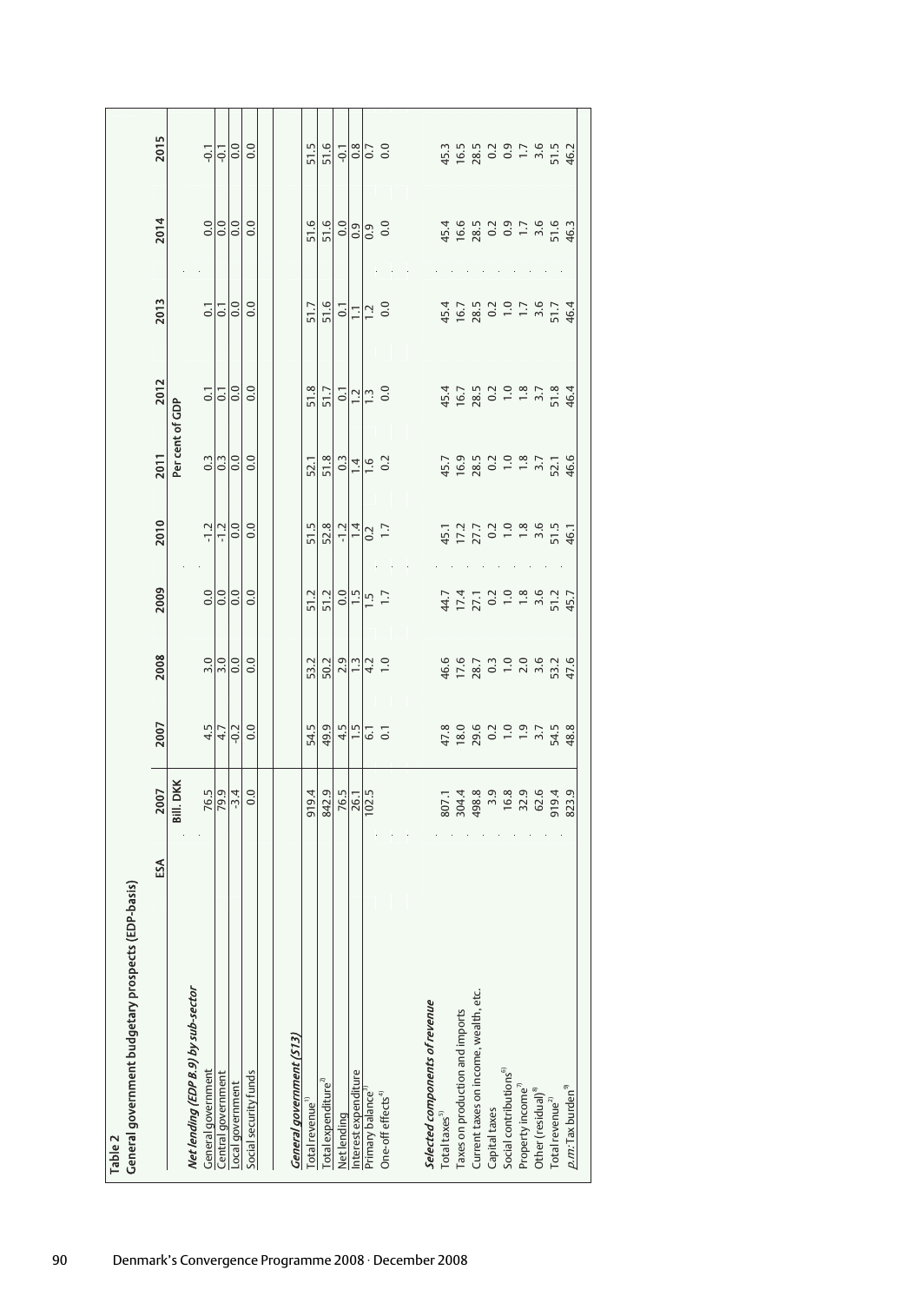| Based on the calculation of the structural budget balance and includes temporary variations in revenues from pension yield taxation, North Sea activities, net interest, corporate taxes and other special items. The structur<br>Defined as the sum of taxes on production and imports, current taxes on income, wealth etc., and capital taxes. Does not include compulsory social contributions, which are traditionally included in the tax burden.<br>2013<br>17.6<br>1.5<br>2.4<br>1.9<br>1.6<br>51.6<br>27.2<br>27.2<br>17.4<br>$\overline{1}$<br>5.J<br>16.1<br>budget balance is not calculated on EDP-basis. The calculations of the structural budget balance are based on public finances according to national account principles, cf. also table 4.2<br>Defined as the sum of taxes on production and imports (incl. those collected by the EU), current taxes on income, wealth etc., and capital taxes and compulsory social contributions.<br>2012<br>9.8<br>1.5<br>$\overline{1}$ .<br>2.4<br>$\ddot{0}$<br>1.6<br>27.2<br>17.4<br>15.9<br>27.2<br>17.4<br>51.7<br>Per cent of GDP<br>9.8<br>1.5<br>15.8<br>$\overline{1}$<br>2.4<br>$\ddot{0}$<br>27.3<br>27.2<br>17.4<br>17.3<br>51.8<br>$\ddot{ }$<br>2011<br>52.8<br>2.6<br>9.8<br>1.5<br>$\frac{1}{9}$<br>27.2<br>2010<br>27.2<br>17.4<br>17.3<br>15.8<br>1.4<br>2.3<br>$\frac{8}{1}$<br>27.0<br>26.9<br>16.8<br>$\frac{15}{1}$<br>1.5<br>$\ddot{0}$<br>51.2<br>9.6<br>2009<br>17.3<br>15.3<br>2.3<br>Does not include voluntary and imputed social contributions, since these are not included in the tax burden.<br>Statistic Denmark does not publish figures for all the subgroups (P.11+P.12+P.131+D.39+D.7+D.9(other<br>2008<br>1.5<br>$\ddot{.}$<br>26.0<br>16.4<br>15.0<br>$\frac{8}{1}$<br>2.5<br>26.2<br>9.3<br>2.2<br>50.2<br>16.7<br>131, D.29+D.4 (other than D.41)+D.5+D.7+D.9+P.52+P.53+K.2<br>2007<br>25.8<br>1.5<br>$\ddot{ }$ .<br>26.0<br>16.9<br>8.9<br>$\overline{14}$<br>15.3<br>2.3<br>$\overline{1}$ .<br>49.9<br>16.7<br>for these individual components in the projections.<br>Bill. DKK<br>spending on infrastructure investments.<br>2007<br>438.8<br>30.0<br>842.9<br>435.4<br>284.6<br>282.0<br>24.3<br>38.3<br>31.2<br>257.7<br>26.1<br>150.7<br>Excl. central government revenues from sale of UMTS-licenses.<br>SÃ<br>General government budgetary prospects (EDP-basis)<br>Incl. interest income and dividends and land rent etc.<br>Public balance figures are on EDP-basis excl. ATP<br>liate<br>Compensation of employees and intermed<br>Adjusted for swap-related flows and<br>Defined as EDP B.9 plus EDP D.41<br>than D.91), D.6311, D.63121, D.631<br>+D.8), and no estimates are available<br>Selected components of expenditure<br>-compensation of employees<br>Gross fixed capital formation<br>-intermediate consumption<br>· Social transfers in kind <sup>8)</sup><br>Pm: public consumption<br>otal social transfers<br>Interest expenditure<br>Table 2 (continued)<br>- Other than in kind<br>[otal expenditure <sup>2</sup><br>Other (residual)<br>consumption<br>Subsidies<br>Note:<br>$\widehat{\alpha}$<br>$\oplus$<br>5<br>676 |
|---------------------------------------------------------------------------------------------------------------------------------------------------------------------------------------------------------------------------------------------------------------------------------------------------------------------------------------------------------------------------------------------------------------------------------------------------------------------------------------------------------------------------------------------------------------------------------------------------------------------------------------------------------------------------------------------------------------------------------------------------------------------------------------------------------------------------------------------------------------------------------------------------------------------------------------------------------------------------------------------------------------------------------------------------------------------------------------------------------------------------------------------------------------------------------------------------------------------------------------------------------------------------------------------------------------------------------------------------------------------------------------------------------------------------------------------------------------------------------------------------------------------------------------------------------------------------------------------------------------------------------------------------------------------------------------------------------------------------------------------------------------------------------------------------------------------------------------------------------------------------------------------------------------------------------------------------------------------------------------------------------------------------------------------------------------------------------------------------------------------------------------------------------------------------------------------------------------------------------------------------------------------------------------------------------------------------------------------------------------------------------------------------------------------------------------------------------------------------------------------------------------------------------------------------------------------------------------------------------------------------------------------------------------------------------------------------------------------------------------------------------------------------------------------------------------------------------------------------------------------------------------------------------------------------------------------------------------------------------------------------------------------------------------------------------------------------------------------------------------------------------------------------------------|
|---------------------------------------------------------------------------------------------------------------------------------------------------------------------------------------------------------------------------------------------------------------------------------------------------------------------------------------------------------------------------------------------------------------------------------------------------------------------------------------------------------------------------------------------------------------------------------------------------------------------------------------------------------------------------------------------------------------------------------------------------------------------------------------------------------------------------------------------------------------------------------------------------------------------------------------------------------------------------------------------------------------------------------------------------------------------------------------------------------------------------------------------------------------------------------------------------------------------------------------------------------------------------------------------------------------------------------------------------------------------------------------------------------------------------------------------------------------------------------------------------------------------------------------------------------------------------------------------------------------------------------------------------------------------------------------------------------------------------------------------------------------------------------------------------------------------------------------------------------------------------------------------------------------------------------------------------------------------------------------------------------------------------------------------------------------------------------------------------------------------------------------------------------------------------------------------------------------------------------------------------------------------------------------------------------------------------------------------------------------------------------------------------------------------------------------------------------------------------------------------------------------------------------------------------------------------------------------------------------------------------------------------------------------------------------------------------------------------------------------------------------------------------------------------------------------------------------------------------------------------------------------------------------------------------------------------------------------------------------------------------------------------------------------------------------------------------------------------------------------------------------------------------------------|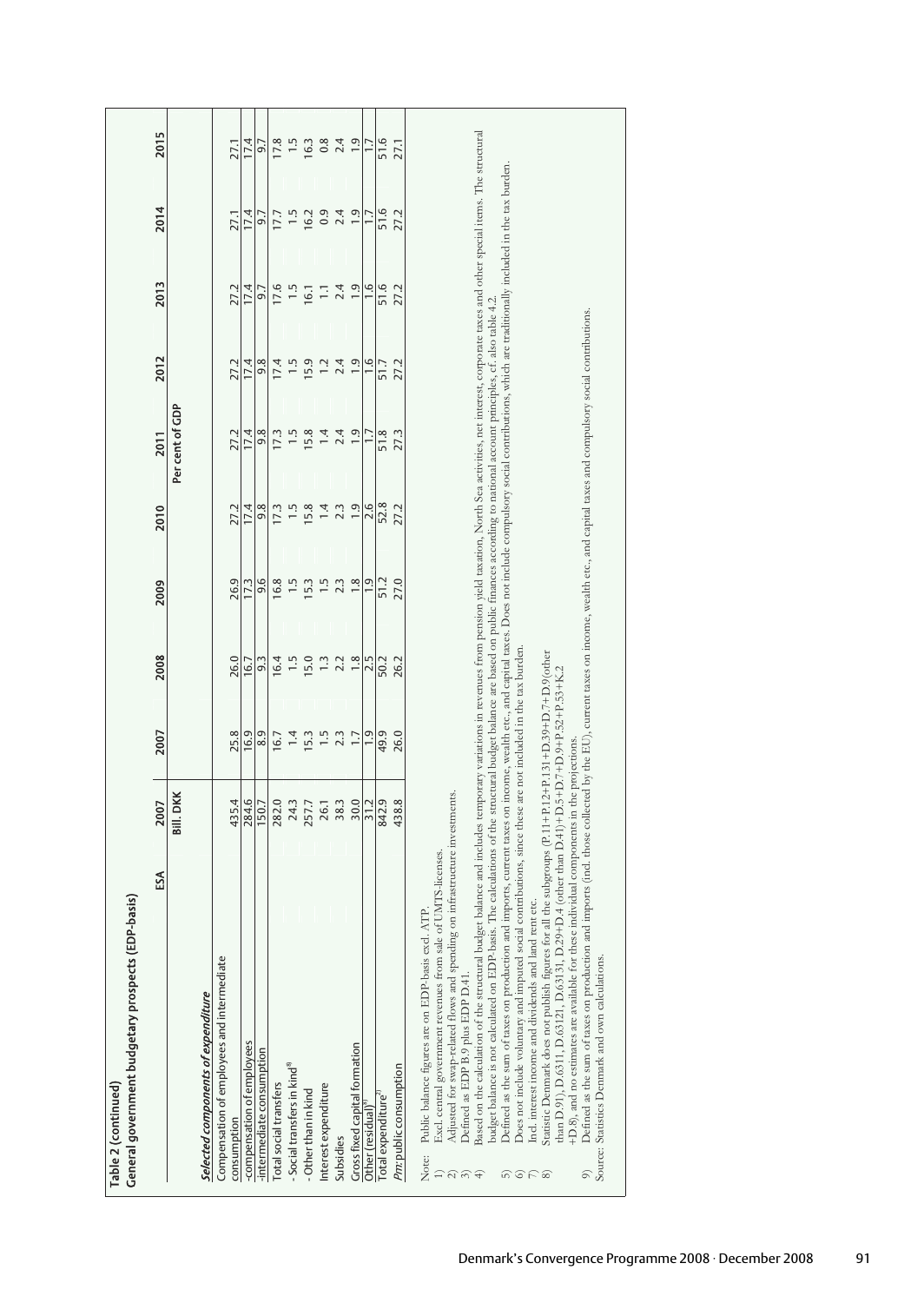| Table <sub>3</sub>                                                                                                                                                                                                                                                                                                                                                                         |           |                 |               |
|--------------------------------------------------------------------------------------------------------------------------------------------------------------------------------------------------------------------------------------------------------------------------------------------------------------------------------------------------------------------------------------------|-----------|-----------------|---------------|
| General government expenditure by function                                                                                                                                                                                                                                                                                                                                                 |           |                 |               |
|                                                                                                                                                                                                                                                                                                                                                                                            | COFOG     | 2006            | 2007          |
|                                                                                                                                                                                                                                                                                                                                                                                            |           | Per cent of GDP |               |
| General public services                                                                                                                                                                                                                                                                                                                                                                    |           | 6.3             | 6.3           |
| Defence                                                                                                                                                                                                                                                                                                                                                                                    |           | $\frac{6}{1}$   |               |
| Public order and safety                                                                                                                                                                                                                                                                                                                                                                    |           | $\frac{0}{1}$   | $-1.0$        |
| Economic affairs                                                                                                                                                                                                                                                                                                                                                                           |           | 3.5             |               |
| Environmental protection                                                                                                                                                                                                                                                                                                                                                                   |           | 0.5             | 0.6           |
| Housing and community amenities                                                                                                                                                                                                                                                                                                                                                            |           | 0.6             | 0.6           |
| Health                                                                                                                                                                                                                                                                                                                                                                                     |           | 6.9             | 7.2           |
| Recreation, culture and religion                                                                                                                                                                                                                                                                                                                                                           |           | $\frac{6}{1}$   | $\frac{6}{1}$ |
| Education                                                                                                                                                                                                                                                                                                                                                                                  |           | 7.6             | 7.2           |
| Social protection                                                                                                                                                                                                                                                                                                                                                                          | $\approx$ | 20.9            | 20.6          |
| Total expenditure <sup>1</sup>                                                                                                                                                                                                                                                                                                                                                             | ٣         | 50.5            | 49.9          |
| Note: Short-term and longer-term projections do not include general government expenditures by function. The focus of both short-term and longer-term projections is public expenditures by type of transaction.<br>and net spending on infrastructure, i.e. comparable to expenditures in table 2.<br>Source: Statistics Denmark and own calculations.<br>Adjusted for swap-related flows |           |                 |               |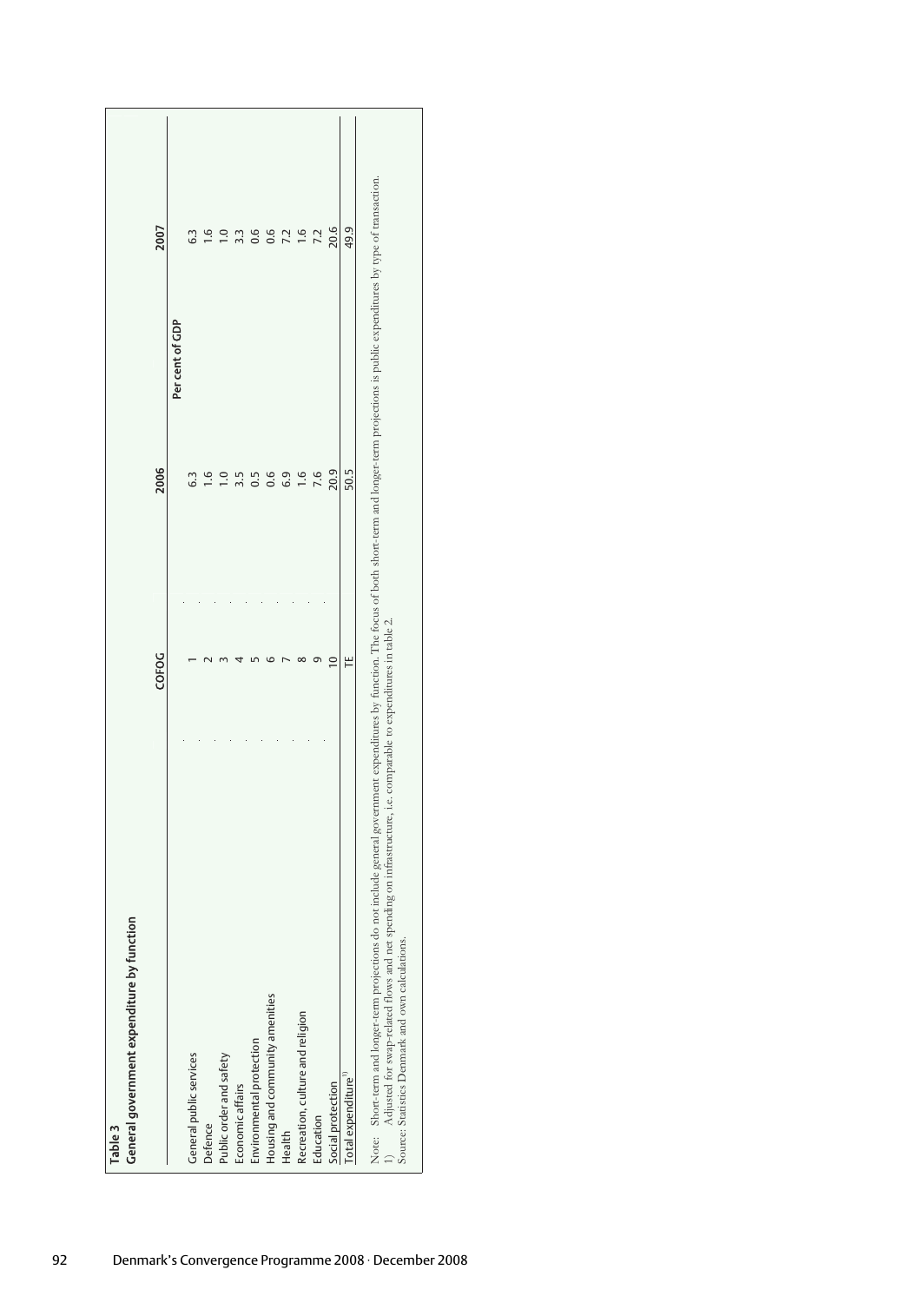| General government debt developments | <b>2011</b><br>2010<br>2009<br>2008<br>2007 | 25.4<br>26.3<br>27.9<br>30.3<br>26.3 | $-0.9$<br>$-1.6$<br>$-2.4$<br>4.0<br>$-4.4$ | $\overline{0}$<br>$-0.8$<br>$-1.6$<br>5.0<br>$-3.3$ | Contributions to changes in gross debt | $-1.6$<br>$-0.2$<br>-1.5<br>$-4.2$<br>$-6.1$ | $\overline{14}$<br>$\overline{14}$<br>$\frac{1}{2}$<br>$\ddot{ }$ :<br>1.5 | 0.4<br>$-2.1$<br>$-1.6$<br>8.0<br>$\overline{1}$ | 5.4<br>5.3<br>5.1<br>5.0<br>5.2 | 6.6<br>9.2<br>12.8<br>5.2<br>Nationalbank<br>Central qovernment account in Danmarks | $-5.6$<br>$-5.3$<br>$-6.7$<br>$-6.9$<br>$-4.1$ | $-5.6$<br>$-5.3$<br>$-6.7$<br>$-6.8$<br>$-4.0$ | Change in gross debt ratio is defined as D <sub>1</sub> /GDP, – D <sub>1</sub> ./GDP, , where D is public debt measured in nominal terms (DKK).<br>Change in gross debt is defined as $D_0$ /GDP <sub>t</sub> – $D_{t-1}$ /GDP <sub>t</sub> , where D is public debt measured in nominal terms (DKK).<br>In the specification of public net debt and net debt in central and local governments the central<br>government liquid assets in Danmarks Nationalbank as well as other assets are subtracted.<br>At present information is not available to split stock-flow adjustment into subgroups.<br>Proxied by interest expenditures divided by the debt level of the previous year.<br>Source: Statistics Denmark and own calculations. |
|--------------------------------------|---------------------------------------------|--------------------------------------|---------------------------------------------|-----------------------------------------------------|----------------------------------------|----------------------------------------------|----------------------------------------------------------------------------|--------------------------------------------------|---------------------------------|-------------------------------------------------------------------------------------|------------------------------------------------|------------------------------------------------|-------------------------------------------------------------------------------------------------------------------------------------------------------------------------------------------------------------------------------------------------------------------------------------------------------------------------------------------------------------------------------------------------------------------------------------------------------------------------------------------------------------------------------------------------------------------------------------------------------------------------------------------------------------------------------------------------------------------------------------------|
|                                      | 2013<br>2012                                | 23.8<br>24.6                         | $-0.8$<br>$-0.8$                            | $\overline{0}$<br>0.2                               |                                        | $-1.2$<br>$-1.3$                             | Ξ<br>$\overline{12}$                                                       | 0.2<br>$0.\overline{3}$                          | 4.4<br>5.0                      |                                                                                     | $-6.2$<br>$-5.9$                               | $-6.1$<br>$-5.8$                               |                                                                                                                                                                                                                                                                                                                                                                                                                                                                                                                                                                                                                                                                                                                                           |
|                                      | 2014                                        | 23.2                                 | $-0.7$                                      | 0.2                                                 |                                        | $-0.9$                                       | 0.9                                                                        | 0.2                                              | 3.9                             |                                                                                     | $-6.3$                                         | $-6.3$                                         |                                                                                                                                                                                                                                                                                                                                                                                                                                                                                                                                                                                                                                                                                                                                           |
| 2015                                 |                                             | 22.6                                 |                                             |                                                     |                                        |                                              |                                                                            |                                                  |                                 |                                                                                     |                                                |                                                |                                                                                                                                                                                                                                                                                                                                                                                                                                                                                                                                                                                                                                                                                                                                           |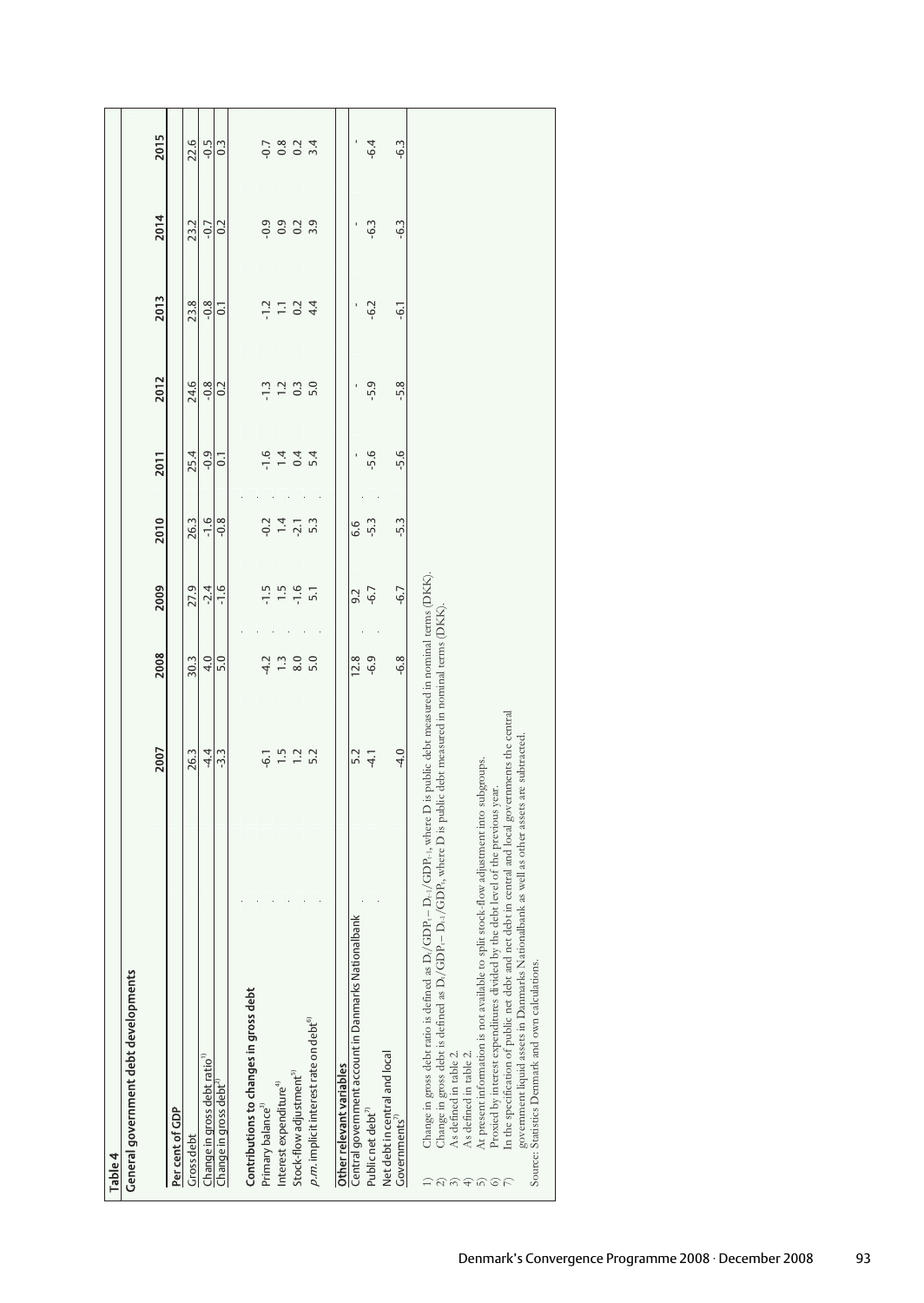| Table 5                                                                                                                                                                                                                                                                                                                                                                                                                                                                                                                                                                                                                                                                                                                                                                                                                                                                      |    |                |                |                  |                  |                   |                  |                  |               |               |
|------------------------------------------------------------------------------------------------------------------------------------------------------------------------------------------------------------------------------------------------------------------------------------------------------------------------------------------------------------------------------------------------------------------------------------------------------------------------------------------------------------------------------------------------------------------------------------------------------------------------------------------------------------------------------------------------------------------------------------------------------------------------------------------------------------------------------------------------------------------------------|----|----------------|----------------|------------------|------------------|-------------------|------------------|------------------|---------------|---------------|
| Cyclical developments                                                                                                                                                                                                                                                                                                                                                                                                                                                                                                                                                                                                                                                                                                                                                                                                                                                        |    |                |                |                  |                  |                   |                  |                  |               |               |
|                                                                                                                                                                                                                                                                                                                                                                                                                                                                                                                                                                                                                                                                                                                                                                                                                                                                              | ЕÃ | 2007           | 2008           | 2009             | 2010             | 2011              | 2012             | 2013             | 2014          | 2015          |
|                                                                                                                                                                                                                                                                                                                                                                                                                                                                                                                                                                                                                                                                                                                                                                                                                                                                              |    |                |                |                  |                  | Per cent          |                  |                  |               |               |
| Real GDP growth                                                                                                                                                                                                                                                                                                                                                                                                                                                                                                                                                                                                                                                                                                                                                                                                                                                              |    | $\frac{6}{1}$  | 0.2            | $-0.2$           | 0.7              | $\frac{0}{1}$     | $\overline{1}$ . | $\frac{6}{1}$    | $\frac{6}{1}$ | $\frac{6}{1}$ |
|                                                                                                                                                                                                                                                                                                                                                                                                                                                                                                                                                                                                                                                                                                                                                                                                                                                                              |    |                |                |                  |                  | Per cent of GDP   |                  |                  |               |               |
| General government balance                                                                                                                                                                                                                                                                                                                                                                                                                                                                                                                                                                                                                                                                                                                                                                                                                                                   |    | 4.5            | 3.0            | 0.0              | $-1.2$           | $0.\overline{3}$  | $\overline{0}$   | $\overline{0}$   | 0.0           | $-0.1$        |
| Interest expenditure                                                                                                                                                                                                                                                                                                                                                                                                                                                                                                                                                                                                                                                                                                                                                                                                                                                         |    | $\frac{1}{2}$  | $\ddot{.}$     | $\frac{5}{1}$    | 4                | $\ddot{ }$        | 1.2              | Ξ                | 0.9           | 0.8           |
| One-off effects                                                                                                                                                                                                                                                                                                                                                                                                                                                                                                                                                                                                                                                                                                                                                                                                                                                              |    | $\overline{0}$ | $\ddot{ }$ .0  | $\overline{1}$ . | $\overline{1}$ . | 0.2               | 0.0              | 0.0              | 0.0           | 0.0           |
|                                                                                                                                                                                                                                                                                                                                                                                                                                                                                                                                                                                                                                                                                                                                                                                                                                                                              |    |                |                |                  |                  | t.                |                  |                  |               |               |
| Potential GDP growth                                                                                                                                                                                                                                                                                                                                                                                                                                                                                                                                                                                                                                                                                                                                                                                                                                                         |    | 1.6            | $\frac{1}{2}$  | 1.3              | 1.4              | $\frac{1}{2}$     | 1.5              | 1.6              | $\frac{6}{1}$ | 1.6           |
|                                                                                                                                                                                                                                                                                                                                                                                                                                                                                                                                                                                                                                                                                                                                                                                                                                                                              |    |                |                |                  |                  | Percentage points |                  |                  |               |               |
| Of which, contribution from:                                                                                                                                                                                                                                                                                                                                                                                                                                                                                                                                                                                                                                                                                                                                                                                                                                                 |    |                |                |                  |                  |                   |                  |                  |               |               |
| -Labour                                                                                                                                                                                                                                                                                                                                                                                                                                                                                                                                                                                                                                                                                                                                                                                                                                                                      |    | Ξ              | $\overline{0}$ | $-0.1$           | $-0.2$           | 0.2               | 0.0              | $-0.1$           | Γρ.           | $-0.1$        |
| - Of which labour force                                                                                                                                                                                                                                                                                                                                                                                                                                                                                                                                                                                                                                                                                                                                                                                                                                                      |    | $\overline{0}$ | $-0.2$         | $-0.3$           | $-0.3$           | 0.2               | 0.0              | Ş                | Ģ             | $-0.1$        |
| -Capital                                                                                                                                                                                                                                                                                                                                                                                                                                                                                                                                                                                                                                                                                                                                                                                                                                                                     |    | 0.5            | $\frac{1}{1}$  | $\frac{1}{2}$    | $\overline{1}$   | 0.8               | 0.9              | 1.0              | 0.9           | 0.9           |
| -Total factor productivity                                                                                                                                                                                                                                                                                                                                                                                                                                                                                                                                                                                                                                                                                                                                                                                                                                                   |    | 0.0            | $-0.1$         | ៑                | 0.4              | 0.5               | 0.6              | 0.7              | $\frac{8}{2}$ | $\frac{8}{2}$ |
|                                                                                                                                                                                                                                                                                                                                                                                                                                                                                                                                                                                                                                                                                                                                                                                                                                                                              |    |                |                |                  |                  | Per cent of GDP   |                  |                  |               |               |
| Output gap                                                                                                                                                                                                                                                                                                                                                                                                                                                                                                                                                                                                                                                                                                                                                                                                                                                                   |    | 2.5            | $\frac{0}{1}$  | 0.6              | $-0.7$           | $-0.4$            | 0.0              | 0.0              | 0.0           | 0.0           |
| Cyclical component <sup>3)</sup>                                                                                                                                                                                                                                                                                                                                                                                                                                                                                                                                                                                                                                                                                                                                                                                                                                             |    | -2.2           | $-1.7$         | $-0.6$           | 0.5              | 0.2               | 0.0              | 0.0              | 0.0           | 0.0           |
| Structural budget balance <sup>4)</sup>                                                                                                                                                                                                                                                                                                                                                                                                                                                                                                                                                                                                                                                                                                                                                                                                                                      |    | 2.4            | 2.3            | $\Xi$            | 0.9              | 0.6               | $\overline{0}$ . | $\overline{0}$ . | 0.0           | $-0.1$        |
| The structural budget balance is not calculated on EDP-basis. The calculations of structural budget balance are based on public finances according to national account principles, cf. also table 4.2. The primary structural<br>Based on the calculation of the structural budget balance and includes temporary variations in revenues from pension yield taxation, North Sea activities, net interest, corporate taxes and other special items.<br>budget balance is based on an actual primary balance defined via net interest expenditures and not gross interest expenditures.<br>Technically it is assumed, that the negative output gap in 2010 is closed gradually towards 2012.<br>The calculation of the cyclical component is based on the output gap.<br>Source: Statistics Denmark and own calculations<br>$\widehat{\alpha} \widehat{\sigma} \widehat{\tau}$ |    |                |                |                  |                  |                   |                  |                  |               |               |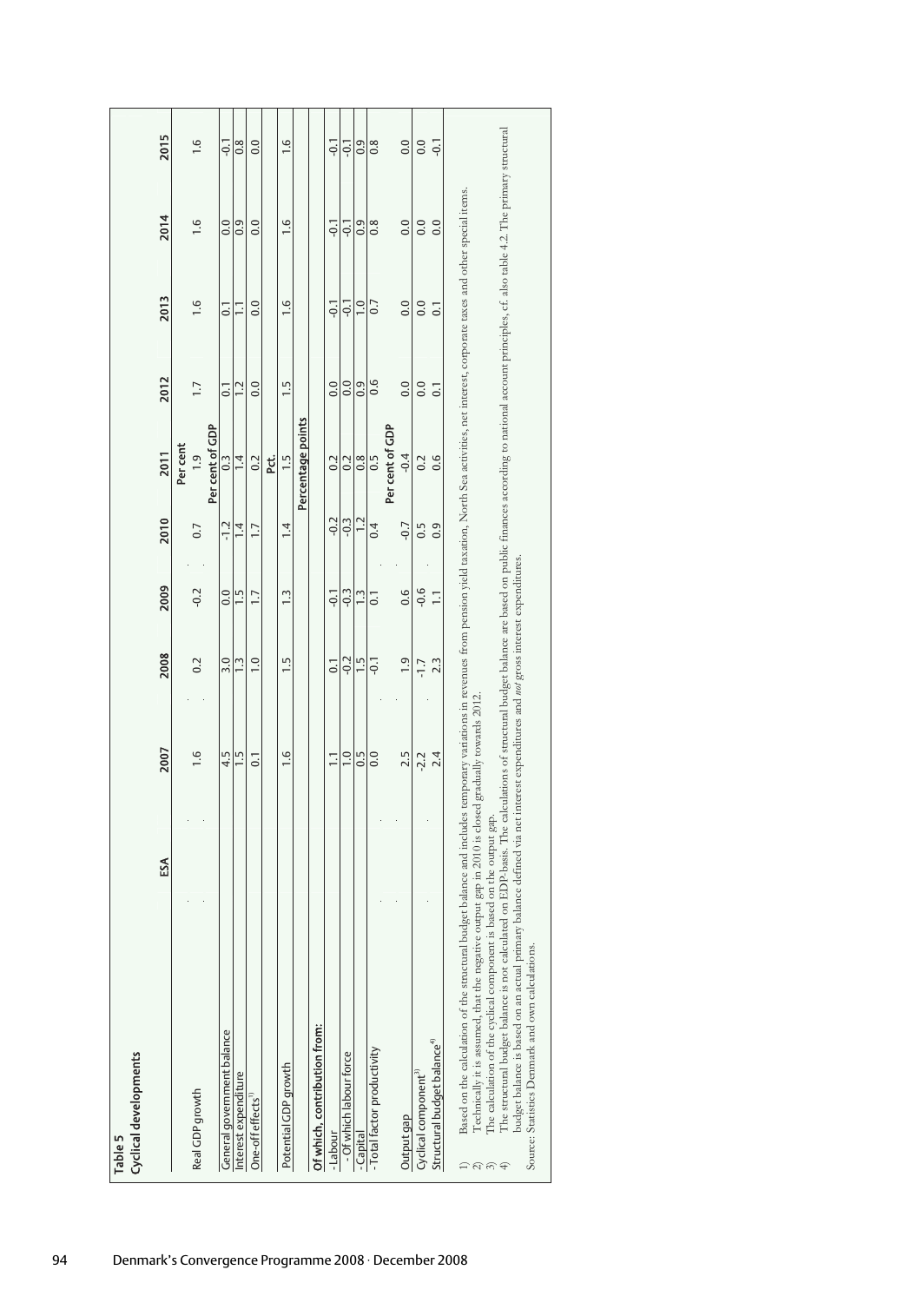| Divergence from previous update<br>Table 6                                                                                                                                       |                      |               |                  |                  |        |                          |                  |                  |        |                  |
|----------------------------------------------------------------------------------------------------------------------------------------------------------------------------------|----------------------|---------------|------------------|------------------|--------|--------------------------|------------------|------------------|--------|------------------|
|                                                                                                                                                                                  |                      |               |                  |                  |        |                          |                  |                  |        |                  |
|                                                                                                                                                                                  | ЕÃ                   | 2007          | 2008             | 2009             | 2010   | 2011                     | 2012             | 2013             | 2014   | 2015             |
|                                                                                                                                                                                  |                      |               |                  |                  |        | Rate of change, per cent |                  |                  |        |                  |
| Real GDP growth                                                                                                                                                                  | $B$ <sup>*</sup> $B$ |               |                  |                  |        |                          |                  |                  |        |                  |
| - Previous update                                                                                                                                                                |                      | 2.0           | $\ddot{ }$ :     | $\Xi$            | 0.5    | $\overline{1}$           | $\overline{14}$  | 1.6              | 1.8    | $\overline{1}$ . |
| -Current update                                                                                                                                                                  |                      | $\frac{6}{1}$ | 0.2              | $-0.2$           | 0.7    | $\frac{0}{1}$            | $\overline{1}$ . | $\frac{0}{1}$    | 1.6    | 1.6              |
| -Difference                                                                                                                                                                      |                      | $-0.3$        | $-1.1$           | $-1.2$           | 0.2    | 0.8                      | 0.3              | $\overline{0}$   | $-0.1$ | $-0.1$           |
| Outputgab (per cent of GDP)                                                                                                                                                      |                      |               |                  |                  |        |                          |                  |                  |        |                  |
| - Previous update                                                                                                                                                                |                      | 2.1           | 1.8              | $\overline{1.0}$ | 0.5    | 0.0                      | 0.0              | 0.0              | 0.0    | 0.0              |
| -Current update                                                                                                                                                                  |                      | 2.5           | $\frac{0}{1}$    | 0.6              | $-0.7$ | $-0.4$                   | 0.0              | 0.0              | 0.0    | 0.0              |
| - Difference                                                                                                                                                                     |                      | 0.4           | $\overline{0}$ . | $-0.4$           | $-1.2$ | $-0.4$                   | 0.0              | 0.0              | 0.0    | 0.0              |
|                                                                                                                                                                                  |                      |               |                  |                  |        | Per cent of GDP          |                  |                  |        |                  |
| Actual budget balance <sup>1)</sup>                                                                                                                                              | EDP <sub>B.9</sub>   |               |                  |                  |        |                          |                  |                  |        |                  |
| - Previous update                                                                                                                                                                |                      | 3.8           | 3.0              | 2.0              | 1.2    | 0.8                      | 0.7              | 0.4              | 0.5    | $0.\overline{3}$ |
| -Current update                                                                                                                                                                  |                      | $4.5^{11}$    | 3.0              | 0.0              | $-1.2$ | $0.\overline{3}$         | $\overline{0}$   | $\overline{0}$   | 0.0    | $-0.1$           |
| -Difference                                                                                                                                                                      |                      | 0.7           | 0.0              | $-2.0$           | $-2.4$ | $-0.5$                   | $-0.6$           | $-0.3$           | $-0.5$ | $-0.4$           |
| <b>Gross debt level</b>                                                                                                                                                          |                      |               |                  |                  |        |                          |                  |                  |        |                  |
| - Previous update                                                                                                                                                                |                      | 25.6          | 21.6             | 19.2             | 18.6   | 18.0                     | 17.3             | 16.7             | 16.1   | 15.5             |
| -Currentupdate                                                                                                                                                                   |                      | 26.3          | 30.3             | 27.9             | 26.3   | 25.4                     | 24.6             | 23.8             | 23.2   | 22.6             |
| -Difference                                                                                                                                                                      |                      | 0.7           | 8.6              | 8.7              | 7.7    | 7.4                      | 7.3              | $\overline{7.1}$ | 7.0    | $\overline{7.1}$ |
| Statistics Denmark's latest EDP-reporting in October (based on Economic Survey, August 2008), showed a surplus of 4.9 per cent of GDP on EDP-basis.<br>Source: Own calculations. |                      |               |                  |                  |        |                          |                  |                  |        |                  |
|                                                                                                                                                                                  |                      |               |                  |                  |        |                          |                  |                  |        |                  |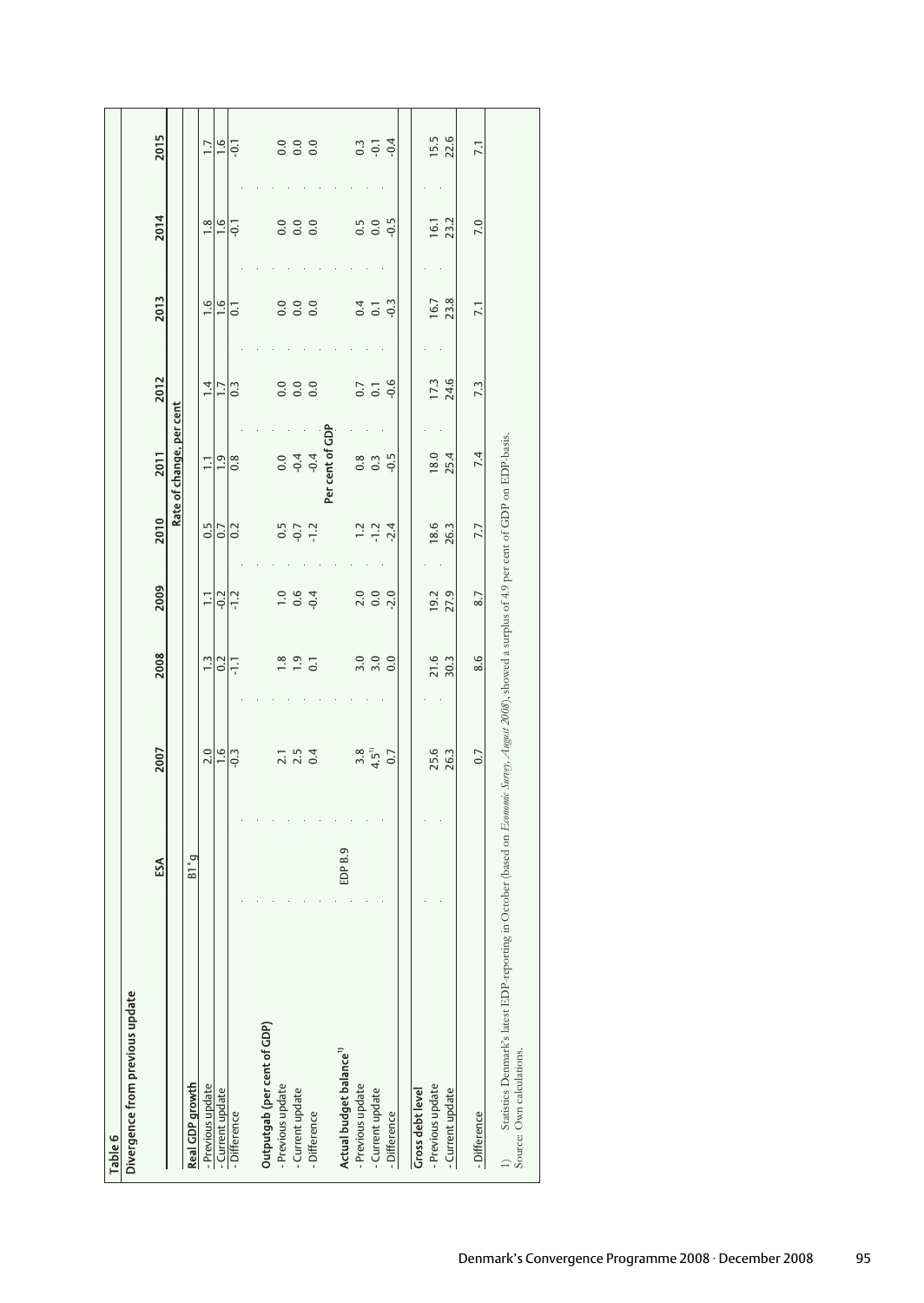| cfinances<br>Long-term sustainability of publi<br>Table 7                                                                                                                                                                                                                                                                                                                                                                        |                                                                                                                                  |                         |                                           |                   |                 |                    |                         |                                      |                                           |
|----------------------------------------------------------------------------------------------------------------------------------------------------------------------------------------------------------------------------------------------------------------------------------------------------------------------------------------------------------------------------------------------------------------------------------|----------------------------------------------------------------------------------------------------------------------------------|-------------------------|-------------------------------------------|-------------------|-----------------|--------------------|-------------------------|--------------------------------------|-------------------------------------------|
|                                                                                                                                                                                                                                                                                                                                                                                                                                  | 2000                                                                                                                             | 2005                    | 2010                                      | 2020              |                 | 2030               | 2050                    | 2060                                 | 2070                                      |
|                                                                                                                                                                                                                                                                                                                                                                                                                                  |                                                                                                                                  |                         |                                           |                   | Per cent of GDP |                    |                         |                                      |                                           |
| Total expenditure<br>Of which:                                                                                                                                                                                                                                                                                                                                                                                                   | 53.0                                                                                                                             | 51.9                    | 52.8                                      | 51.8              |                 | 52.5               | 53.4                    | 52.4                                 | 50.7                                      |
| - Age-related expenditure                                                                                                                                                                                                                                                                                                                                                                                                        |                                                                                                                                  |                         |                                           | 30.6              |                 | 30.7               |                         | 29.3                                 |                                           |
| - Pension expenditure                                                                                                                                                                                                                                                                                                                                                                                                            | $27.1$<br>9.4                                                                                                                    | $28.4$<br>9.4           | 29.5<br>9.6                               | 10.4              |                 | 10.0               | 30.6<br>9.3             | 8.4                                  | 27.9<br>7.7                               |
| - Social security pension                                                                                                                                                                                                                                                                                                                                                                                                        | $9.4$<br>7.0                                                                                                                     | $9.4$<br>7.3            | 9.6<br>7.6                                | $10.4$<br>8.5     |                 | $\frac{10.0}{7.9}$ | $9.3$<br>7.2            | $6.\overline{3}$                     | $7.7$<br>5.4                              |
| - Old-age and early pensions                                                                                                                                                                                                                                                                                                                                                                                                     |                                                                                                                                  |                         |                                           |                   |                 |                    |                         |                                      |                                           |
| - Other pensions                                                                                                                                                                                                                                                                                                                                                                                                                 |                                                                                                                                  | $2.2$<br>0.0            | $\begin{array}{c} 0.0 \\ 0.0 \end{array}$ | $\frac{0.9}{0.0}$ |                 | $\frac{7}{0}$ .0   | $\frac{2}{10}$ .0       |                                      |                                           |
| - Occupational pensions                                                                                                                                                                                                                                                                                                                                                                                                          | $2.4$<br>0.0                                                                                                                     |                         |                                           |                   |                 |                    |                         | $\overline{\phantom{0}}^{\,1}_{\,0}$ | $\begin{array}{c} 2.3 \\ 0.0 \end{array}$ |
| -Health care                                                                                                                                                                                                                                                                                                                                                                                                                     | 6.0                                                                                                                              |                         |                                           | $\frac{7}{1}$ .   |                 | $7.6$<br>1.6       | $7.\overline{9}$<br>1.8 | $7.8$<br>1.9                         |                                           |
| - Long-term care                                                                                                                                                                                                                                                                                                                                                                                                                 |                                                                                                                                  | 6.4                     | $6.8$<br>1.2                              |                   |                 |                    |                         |                                      | $7.5$<br>1.8                              |
| - Education expenditure                                                                                                                                                                                                                                                                                                                                                                                                          | 6.2                                                                                                                              |                         | 6.9                                       | 6.8               |                 |                    |                         |                                      |                                           |
| - Other age-related expenditures                                                                                                                                                                                                                                                                                                                                                                                                 | 4.4                                                                                                                              | $6.\overline{8}$<br>4.8 | 5.0                                       | 4.9               |                 | 6.6<br>5.0         | $6.7$<br>4.9            | 6.6<br>4.6                           | 6.6<br>4.3                                |
| - Interest expenditure                                                                                                                                                                                                                                                                                                                                                                                                           | 4.3                                                                                                                              | 2.6                     | $\ddot{0}$                                | $\ddot{ }$ .0     |                 | $\ddot{ }$ .       | 2.3                     | 3.0                                  | 2.8                                       |
| <b>Total Revenue</b>                                                                                                                                                                                                                                                                                                                                                                                                             | 55.3                                                                                                                             | 56.9                    | 51.5                                      | 50.7              |                 | 49.6               | 50.0                    | 49.3                                 | 49.2                                      |
| Of which:                                                                                                                                                                                                                                                                                                                                                                                                                        |                                                                                                                                  |                         |                                           |                   |                 |                    |                         |                                      |                                           |
| -Property income                                                                                                                                                                                                                                                                                                                                                                                                                 | $\overline{1}$ .9                                                                                                                | 1.5                     | $\overline{1}$ .                          | 1.2               |                 | 0.7                | 0.5                     | 0.3                                  | 0.2                                       |
| - Revenue from pension payouts net                                                                                                                                                                                                                                                                                                                                                                                               | $-0.7$                                                                                                                           | $-1.1$                  | $-0.8$                                    | Ę                 |                 | H                  | $-0.1$                  | $\overline{0}$                       | 0.6                                       |
| Pension reserve fund assets<br>Of which:                                                                                                                                                                                                                                                                                                                                                                                         | 115.9                                                                                                                            | 138.9                   | 125.8                                     | 152.9             |                 | 181.6              | 201.8                   | 203.6                                | 197.5                                     |
| -Public pension fund assets <sup>2)</sup>                                                                                                                                                                                                                                                                                                                                                                                        | $\Xi$                                                                                                                            | 0.0                     | $\overline{0}$                            | 0.0               |                 | 0.0                | 0.0                     | 0.0                                  | 0.0                                       |
| Assumptions                                                                                                                                                                                                                                                                                                                                                                                                                      |                                                                                                                                  |                         |                                           |                   | Per cent        |                    |                         |                                      |                                           |
| Labour productivity growth                                                                                                                                                                                                                                                                                                                                                                                                       | 3.7                                                                                                                              | 0.4                     | 2.6                                       | 1.6               |                 |                    | 1.5                     | 1.7                                  | 1.6                                       |
| Real GDP growth <sup>3)</sup>                                                                                                                                                                                                                                                                                                                                                                                                    | 3.5                                                                                                                              | 2.4                     | 0.7                                       | 1.8               |                 | 2.5                | 2.4                     | 2.5                                  | 2.2                                       |
| Participation rate males (aged 20-64)                                                                                                                                                                                                                                                                                                                                                                                            | 84.1                                                                                                                             | 84.8                    | 84.9                                      | 85.9              |                 | 88.6               | 89.4                    | 89.4                                 | 89.4                                      |
| Participation rate females (aged 20-64)                                                                                                                                                                                                                                                                                                                                                                                          | 75.3                                                                                                                             | 76.1                    | 75.6                                      | 77.3<br>81.6      |                 | 80.3<br>84.5       | 81.7<br>85.5            | 82.0<br>85.7                         | 82.1                                      |
| Total participation rate (aged 20-64)                                                                                                                                                                                                                                                                                                                                                                                            | 79.8                                                                                                                             | 80.5                    | 80.3                                      |                   |                 |                    |                         |                                      | 85.8                                      |
| Unemployment rate                                                                                                                                                                                                                                                                                                                                                                                                                | 4.8                                                                                                                              | 4.9                     | 3.6                                       | 3.5               |                 | 3.5                | 3.5                     | 3.5                                  | 3.5                                       |
| Structural unemployment                                                                                                                                                                                                                                                                                                                                                                                                          | 5.8                                                                                                                              | 4.6                     | 3.6                                       | 3.5               |                 | 3.5                | 3.5                     | 3.5                                  | 3.5                                       |
| Population aged 65+, 1,000 persons                                                                                                                                                                                                                                                                                                                                                                                               | 791                                                                                                                              | 818                     | 916                                       | 1.136             |                 | 1.312              | 1.430                   | 1.390                                | 1.499                                     |
| Public funds assets is adjusted downward by almost DKK 300 billion in 2005 due to the changed classification of the ATP fund due to the revision of national accounts.<br>Figures are based on national account principles, i.e. not on EDP-basis.<br>dculations.<br>1) Includes public revenues from<br>2) Public funds assets is adjusted<br>3) In some years after 2025 GDP<br>Source: Statistics Demmark and own ca<br>Note: | growth is effected by the regulation of early- and old age person ages in line with longevity.<br>interest income and dividends. |                         |                                           |                   |                 |                    |                         |                                      |                                           |
|                                                                                                                                                                                                                                                                                                                                                                                                                                  |                                                                                                                                  |                         |                                           |                   |                 |                    |                         |                                      |                                           |

96 Denmark's Convergence Programme 2008 · December 2008